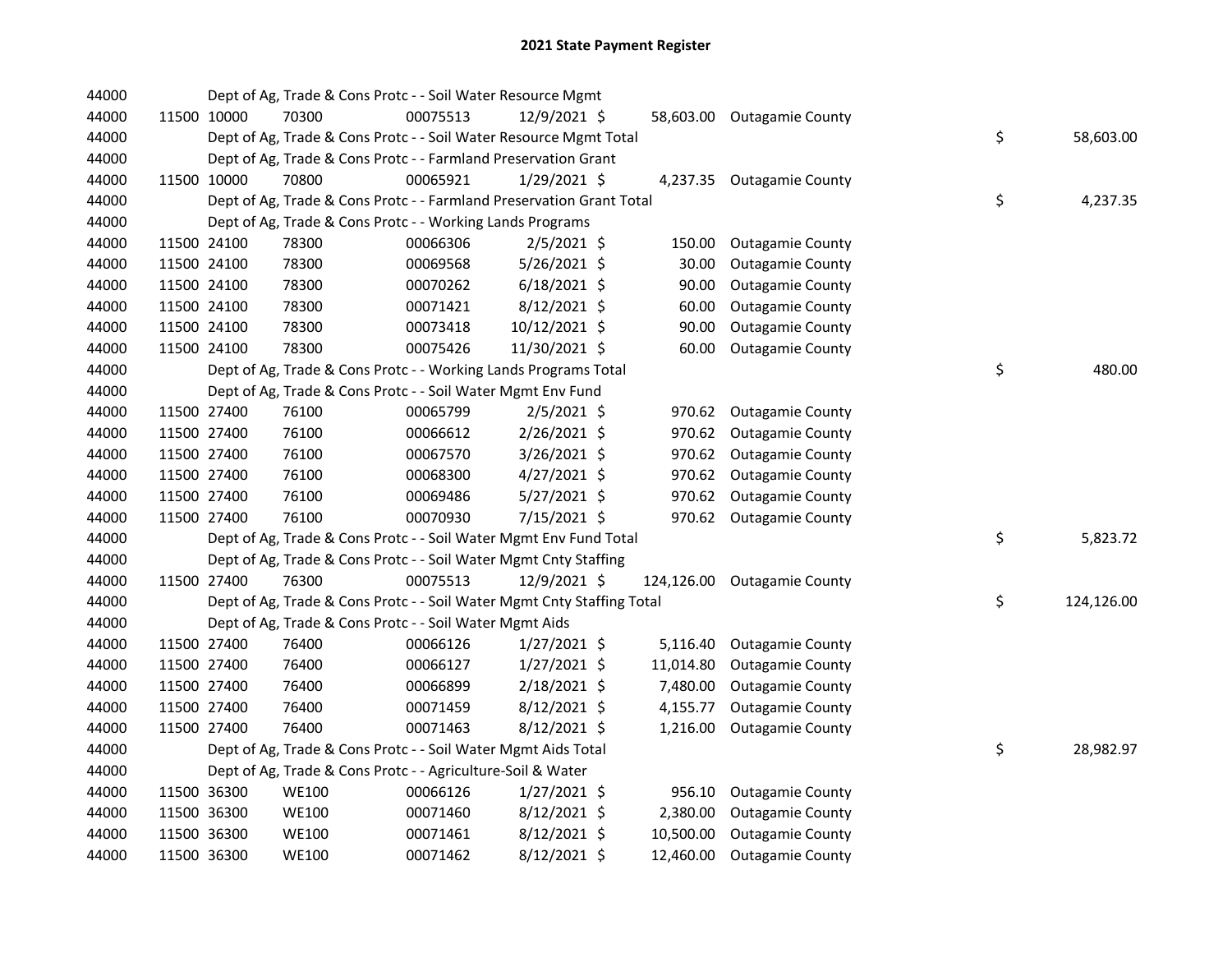| 44000 | 11500 36300 | <b>WE100</b>                                                        | 00072272 | 9/8/2021 \$    |            | 6,510.70 Outagamie County  |    |            |
|-------|-------------|---------------------------------------------------------------------|----------|----------------|------------|----------------------------|----|------------|
| 44000 |             | Dept of Ag, Trade & Cons Protc - - Agriculture-Soil & Water Total   |          |                |            |                            | \$ | 32,806.80  |
| 44000 |             | Dept of Safety & Prof Services - - General Program Operations       |          |                |            |                            |    |            |
| 44000 | 16500 10000 | 12100                                                               | 00039100 | $4/6/2021$ \$  | 3.75       | <b>Outagamie County</b>    |    |            |
| 44000 | 16500 10000 | 12100                                                               | 00042243 | 8/6/2021 \$    | 7.50       | <b>Outagamie County</b>    |    |            |
| 44000 |             | Dept of Safety & Prof Services - - General Program Operations Total |          |                |            |                            | \$ | 11.25      |
| 44000 |             | Dept of Natural Resources - - Ea - Federal Funds                    |          |                |            |                            |    |            |
| 44000 | 37000 10000 | 68300                                                               | 00466514 | $3/5/2021$ \$  | 67,057.68  | <b>Outagamie County</b>    |    |            |
| 44000 | 37000 10000 | 68300                                                               | 00466730 | 3/10/2021 \$   | 169,741.56 | <b>Outagamie County</b>    |    |            |
| 44000 | 37000 10000 | 68300                                                               | 00471830 | $4/6/2021$ \$  | 136,399.25 | <b>Outagamie County</b>    |    |            |
| 44000 | 37000 10000 | 68300                                                               | 00473625 | $4/15/2021$ \$ | 89,088.20  | <b>Outagamie County</b>    |    |            |
| 44000 | 37000 10000 | 68300                                                               | 00485823 | $6/4/2021$ \$  | 13,534.33  | <b>Outagamie County</b>    |    |            |
| 44000 | 37000 10000 | 68300                                                               | 00486013 | $6/4/2021$ \$  | 1,577.30   | <b>Outagamie County</b>    |    |            |
| 44000 | 37000 10000 | 68300                                                               | 00511881 | 9/30/2021 \$   | 58,103.81  | <b>Outagamie County</b>    |    |            |
| 44000 | 37000 10000 | 68300                                                               | 00514451 | 10/12/2021 \$  | 56,720.10  | <b>Outagamie County</b>    |    |            |
| 44000 | 37000 10000 | 68300                                                               | 00517089 | 10/29/2021 \$  | 36,802.12  | <b>Outagamie County</b>    |    |            |
| 44000 | 37000 10000 | 68300                                                               | 00521978 | 11/30/2021 \$  | 24,194.50  | <b>Outagamie County</b>    |    |            |
| 44000 |             | Dept of Natural Resources - - Ea - Federal Funds Total              |          |                |            |                            | \$ | 653,218.85 |
| 44000 |             | Dept of Natural Resources - - GPO - Federal Funds                   |          |                |            |                            |    |            |
| 44000 | 37000 10000 | 94100                                                               | 00507988 | $9/13/2021$ \$ |            | 22,827.68 Outagamie County |    |            |
| 44000 |             | Dept of Natural Resources - - GPO - Federal Funds Total             |          |                |            |                            | \$ | 22,827.68  |
| 44000 |             | Dept of Natural Resources - - Gen Program Ops-State Funds           |          |                |            |                            |    |            |
| 44000 | 37000 21200 | 16100                                                               | 00454195 | $1/15/2021$ \$ | 266.26     | <b>Outagamie County</b>    |    |            |
| 44000 | 37000 21200 | 16100                                                               | 00461978 | 2/9/2021 \$    | 290.73     | <b>Outagamie County</b>    |    |            |
| 44000 |             | Dept of Natural Resources - - Gen Program Ops-State Funds Total     |          |                |            |                            | \$ | 556.99     |
| 44000 |             | Dept of Natural Resources - - GPO -Federal Funds                    |          |                |            |                            |    |            |
| 44000 | 37000 21200 | 38100                                                               | 00466872 | 3/12/2021 \$   |            | 3,054.65 Outagamie County  |    |            |
| 44000 |             | Dept of Natural Resources - - GPO -Federal Funds Total              |          |                |            |                            | \$ | 3,054.65   |
| 44000 |             | Dept of Natural Resources - - Venison Processing                    |          |                |            |                            |    |            |
| 44000 | 37000 21200 | 54900                                                               | 00467443 | $3/15/2021$ \$ |            | 3,840.00 Outagamie County  |    |            |
| 44000 |             | Dept of Natural Resources - - Venison Processing Total              |          |                |            |                            | \$ | 3,840.00   |
| 44000 |             | Dept of Natural Resources - - Enf A - Boating Enforcement           |          |                |            |                            |    |            |
| 44000 | 37000 21200 | 55000                                                               | 00466872 | 3/12/2021 \$   |            | 6,292.75 Outagamie County  |    |            |
| 44000 |             | Dept of Natural Resources - - Enf A - Boating Enforcement Total     |          |                |            |                            | \$ | 6,292.75   |
| 44000 |             | Dept of Natural Resources - - Enf A - Snow Enforcement              |          |                |            |                            |    |            |
| 44000 | 37000 21200 | 55200                                                               | 00509627 | $9/20/2021$ \$ |            | 10,834.41 Outagamie County |    |            |
| 44000 |             | Dept of Natural Resources - - Enf A - Snow Enforcement Total        |          |                |            |                            | \$ | 10,834.41  |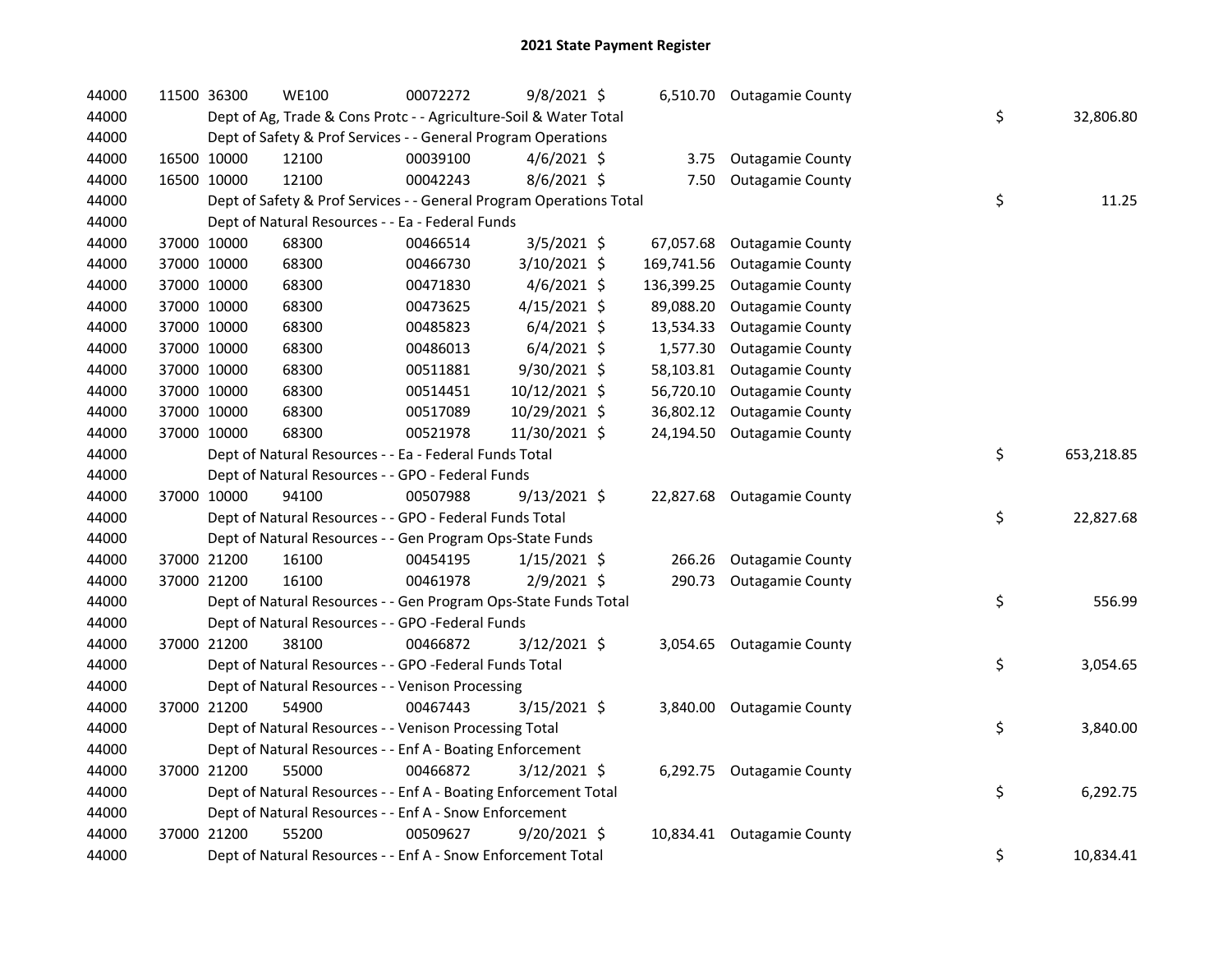| 44000 |             | Dept of Natural Resources - - Wildlife Damage Claims & Abat        |          |                |          |                             |    |            |
|-------|-------------|--------------------------------------------------------------------|----------|----------------|----------|-----------------------------|----|------------|
| 44000 | 37000 21200 | 55300                                                              | 00467443 | 3/15/2021 \$   |          | 9,934.54 Outagamie County   |    |            |
| 44000 | 37000 21200 | 55300                                                              | 00479304 | $5/7/2021$ \$  |          | 10,282.65 Outagamie County  |    |            |
| 44000 | 37000 21200 | 55300                                                              | 00500770 | $8/3/2021$ \$  |          | 10,683.32 Outagamie County  |    |            |
| 44000 | 37000 21200 | 55300                                                              | 00517732 | 11/12/2021 \$  |          | 689.02 Outagamie County     |    |            |
| 44000 |             | Dept of Natural Resources - - Wildlife Damage Claims & Abat Total  |          |                |          |                             | \$ | 31,589.53  |
| 44000 |             | Dept of Natural Resources - - Resaids - County Cons Aids           |          |                |          |                             |    |            |
| 44000 | 37000 21200 | 56300                                                              | 00508987 | $9/15/2021$ \$ |          | 3,028.91 Outagamie County   |    |            |
| 44000 | 37000 21200 | 56300                                                              | 00508988 | $9/15/2021$ \$ |          | 4,799.65 Outagamie County   |    |            |
| 44000 |             | Dept of Natural Resources - - Resaids - County Cons Aids Total     |          |                |          |                             | \$ | 7,828.56   |
| 44000 |             | Dept of Natural Resources - - Ra- Snowmobile Trail Areas           |          |                |          |                             |    |            |
| 44000 | 37000 21200 | 57500                                                              | 00512077 | $10/1/2021$ \$ |          | 44,895.00 Outagamie County  |    |            |
| 44000 |             | Dept of Natural Resources - - Ra- Snowmobile Trail Areas Total     |          |                |          |                             | \$ | 44,895.00  |
| 44000 |             | Dept of Natural Resources - - GPO--State Funds                     |          |                |          |                             |    |            |
| 44000 | 37000 21200 | 86100                                                              | 00460202 | $2/2/2021$ \$  |          | 2,757.00 Outagamie County   |    |            |
| 44000 | 37000 21200 | 86100                                                              | 00464962 | $3/1/2021$ \$  | 2,757.00 | <b>Outagamie County</b>     |    |            |
| 44000 | 37000 21200 | 86100                                                              | 00471248 | $4/2/2021$ \$  | 2,757.00 | <b>Outagamie County</b>     |    |            |
| 44000 | 37000 21200 | 86100                                                              | 00478159 | 4/30/2021 \$   | 2,757.00 | <b>Outagamie County</b>     |    |            |
| 44000 | 37000 21200 | 86100                                                              | 00484853 | 5/28/2021 \$   | 2,757.00 | <b>Outagamie County</b>     |    |            |
| 44000 | 37000 21200 | 86100                                                              | 00493589 | 7/9/2021 \$    | 2,757.00 | <b>Outagamie County</b>     |    |            |
| 44000 | 37000 21200 | 86100                                                              | 00499661 | 7/30/2021 \$   | 2,757.00 | <b>Outagamie County</b>     |    |            |
| 44000 | 37000 21200 | 86100                                                              | 00506018 | $9/1/2021$ \$  | 2,757.00 | <b>Outagamie County</b>     |    |            |
| 44000 | 37000 21200 | 86100                                                              | 00511995 | $10/1/2021$ \$ | 2,757.00 | <b>Outagamie County</b>     |    |            |
| 44000 | 37000 21200 | 86100                                                              | 00517132 | 10/29/2021 \$  | 2,757.00 | <b>Outagamie County</b>     |    |            |
| 44000 | 37000 21200 | 86100                                                              | 00522395 | 12/2/2021 \$   | 2,757.00 | <b>Outagamie County</b>     |    |            |
| 44000 | 37000 21200 | 86100                                                              | 00526237 | 12/29/2021 \$  | 2,757.00 | <b>Outagamie County</b>     |    |            |
| 44000 |             | Dept of Natural Resources - - GPO--State Funds Total               |          |                |          |                             | \$ | 33,084.00  |
| 44000 |             | Dept of Natural Resources - - GPO-Environmental Fund               |          |                |          |                             |    |            |
| 44000 | 37000 27400 | 46100                                                              | 00461800 | $2/5/2021$ \$  | 30.00    | <b>Outagamie County</b>     |    |            |
| 44000 | 37000 27400 | 46100                                                              | 00519193 | 12/8/2021 \$   | 4.00     | <b>Outagamie County</b>     |    |            |
| 44000 |             | Dept of Natural Resources - - GPO-Environmental Fund Total         |          |                |          |                             | \$ | 34.00      |
| 44000 |             | Dept of Natural Resources - - Fin Asst For Responsible Units       |          |                |          |                             |    |            |
| 44000 | 37000 27400 | 67000                                                              | 00483381 | $5/21/2021$ \$ |          | 519,203.86 Outagamie County |    |            |
| 44000 |             | Dept of Natural Resources - - Fin Asst For Responsible Units Total |          |                |          |                             | \$ | 519,203.86 |
| 44000 |             | Dept of Natural Resources - - Recycling Consolidation Grants       |          |                |          |                             |    |            |
| 44000 | 37000 27400 | 67300                                                              | 00483381 | 5/21/2021 \$   |          | 53,045.63 Outagamie County  |    |            |
| 44000 |             | Dept of Natural Resources - - Recycling Consolidation Grants Total |          |                |          |                             | \$ | 53,045.63  |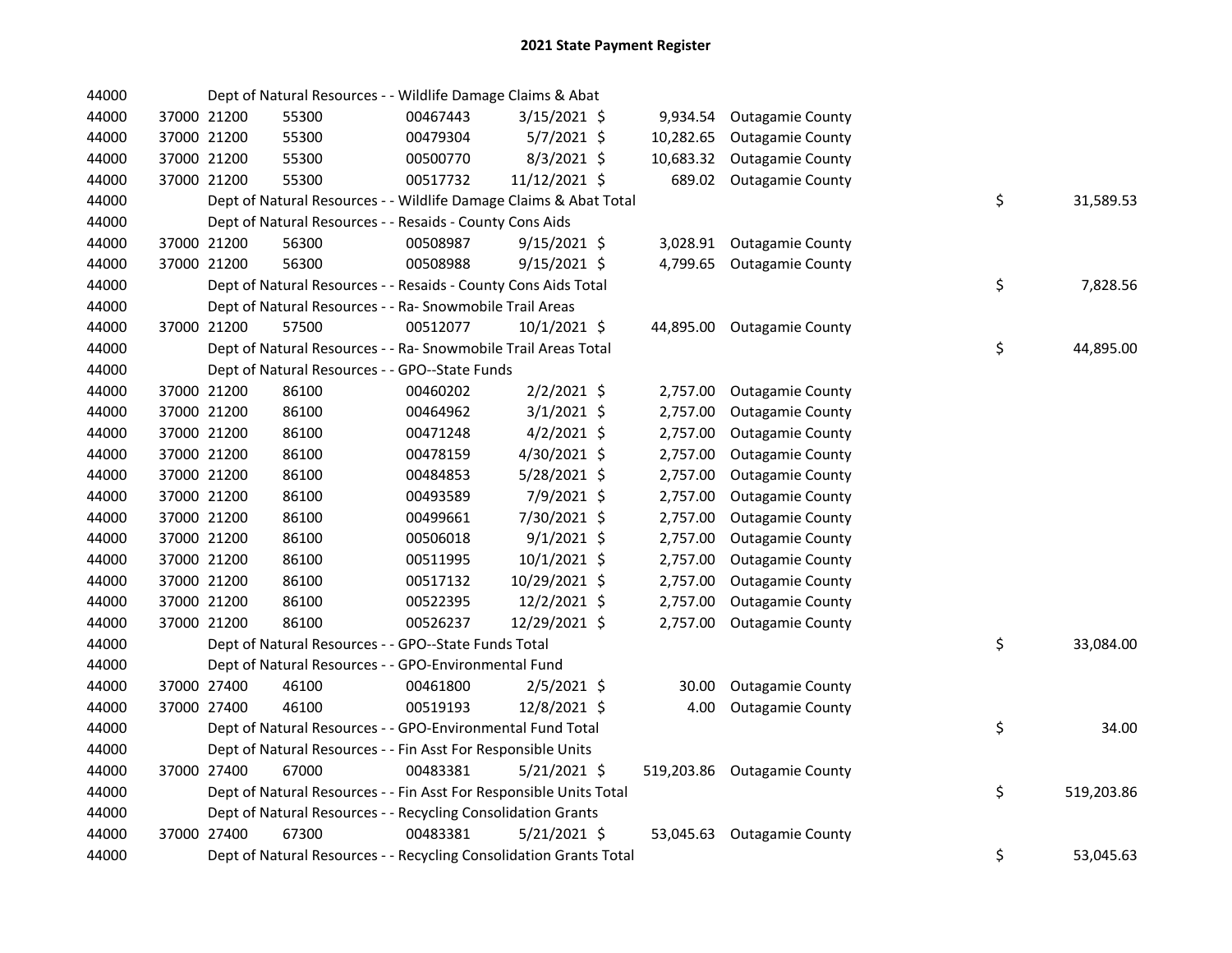| 44000 |             | Dept of Natural Resources - - Land Acquisition           |          |                |            |                         |    |            |
|-------|-------------|----------------------------------------------------------|----------|----------------|------------|-------------------------|----|------------|
| 44000 | 37000 36300 | TA100                                                    | 00509022 | $9/14/2021$ \$ | 30,733.69  | <b>Outagamie County</b> |    |            |
| 44000 |             | Dept of Natural Resources - - Land Acquisition Total     |          |                |            |                         | \$ | 30,733.69  |
| 44000 |             | Dept of Natural Resources - - Dnr-Nonpoint Source        |          |                |            |                         |    |            |
| 44000 | 37000 36300 | TF100                                                    | 00456142 | $1/14/2021$ \$ | 56,490.74  | <b>Outagamie County</b> |    |            |
| 44000 | 37000 36300 | TF100                                                    | 00461423 | $2/4/2021$ \$  | 45,321.65  | <b>Outagamie County</b> |    |            |
| 44000 | 37000 36300 | TF100                                                    | 00465994 | $3/4/2021$ \$  | 97,448.13  | <b>Outagamie County</b> |    |            |
| 44000 | 37000 36300 | <b>TF100</b>                                             | 00471832 | $4/6/2021$ \$  | 51,179.84  | <b>Outagamie County</b> |    |            |
| 44000 |             | Dept of Natural Resources - - Dnr-Nonpoint Source Total  |          |                |            |                         | \$ | 250,440.36 |
| 44000 |             | WI Dept of Transportation - - Eldly&Disa Co/Aid Sf       |          |                |            |                         |    |            |
| 44000 | 39500 21100 | 16800                                                    | 00661759 | $3/5/2021$ \$  | 432,289.00 | <b>Outagamie County</b> |    |            |
| 44000 |             | WI Dept of Transportation - - Eldly&Disa Co/Aid Sf Total |          |                |            |                         | \$ | 432,289.00 |
| 44000 |             | WI Dept of Transportation - - Hwy Sfty Loc Aid Ffd       |          |                |            |                         |    |            |
| 44000 | 39500 21100 | 18500                                                    | 00639048 | $1/13/2021$ \$ | 2,362.44   | <b>Outagamie County</b> |    |            |
| 44000 | 39500 21100 | 18500                                                    | 00639051 | $1/13/2021$ \$ | 9,000.68   | <b>Outagamie County</b> |    |            |
| 44000 | 39500 21100 | 18500                                                    | 00655373 | 2/18/2021 \$   | 14,438.13  | <b>Outagamie County</b> |    |            |
| 44000 | 39500 21100 | 18500                                                    | 00655374 | 2/18/2021 \$   | 13,412.95  | <b>Outagamie County</b> |    |            |
| 44000 | 39500 21100 | 18500                                                    | 00665391 | 3/16/2021 \$   | 8,700.97   | <b>Outagamie County</b> |    |            |
| 44000 | 39500 21100 | 18500                                                    | 00665394 | $3/16/2021$ \$ | 10,529.35  | <b>Outagamie County</b> |    |            |
| 44000 | 39500 21100 | 18500                                                    | 00684396 | 4/26/2021 \$   | 11,595.88  | <b>Outagamie County</b> |    |            |
| 44000 | 39500 21100 | 18500                                                    | 00684397 | 4/26/2021 \$   | 8,920.32   | <b>Outagamie County</b> |    |            |
| 44000 | 39500 21100 | 18500                                                    | 00693189 | $5/13/2021$ \$ | 12,690.35  | <b>Outagamie County</b> |    |            |
| 44000 | 39500 21100 | 18500                                                    | 00693192 | $5/13/2021$ \$ | 9,066.09   | <b>Outagamie County</b> |    |            |
| 44000 | 39500 21100 | 18500                                                    | 00706078 | $6/14/2021$ \$ | 15,956.75  | <b>Outagamie County</b> |    |            |
| 44000 | 39500 21100 | 18500                                                    | 00710222 | $6/23/2021$ \$ | 11,865.07  | <b>Outagamie County</b> |    |            |
| 44000 | 39500 21100 | 18500                                                    | 00724119 | 7/23/2021 \$   | 10,193.51  | <b>Outagamie County</b> |    |            |
| 44000 | 39500 21100 | 18500                                                    | 00724127 | 7/23/2021 \$   | 19,974.26  | <b>Outagamie County</b> |    |            |
| 44000 | 39500 21100 | 18500                                                    | 00724593 | 7/23/2021 \$   | 11,351.11  | <b>Outagamie County</b> |    |            |
| 44000 | 39500 21100 | 18500                                                    | 00733959 | $8/13/2021$ \$ | 7,040.65   | <b>Outagamie County</b> |    |            |
| 44000 | 39500 21100 | 18500                                                    | 00733960 | $8/13/2021$ \$ | 9,267.55   | <b>Outagamie County</b> |    |            |
| 44000 | 39500 21100 | 18500                                                    | 00734683 | $8/13/2021$ \$ | 26,233.84  | <b>Outagamie County</b> |    |            |
| 44000 | 39500 21100 | 18500                                                    | 00738993 | 8/26/2021 \$   | 8,345.78   | <b>Outagamie County</b> |    |            |
| 44000 | 39500 21100 | 18500                                                    | 00750454 | 9/24/2021 \$   | 7,237.16   | <b>Outagamie County</b> |    |            |
| 44000 | 39500 21100 | 18500                                                    | 00750456 | 9/24/2021 \$   | 7,272.72   | <b>Outagamie County</b> |    |            |
| 44000 | 39500 21100 | 18500                                                    | 00751233 | 10/6/2021 \$   | 17,683.42  | <b>Outagamie County</b> |    |            |
| 44000 | 39500 21100 | 18500                                                    | 00762359 | 10/15/2021 \$  | 12,919.33  | <b>Outagamie County</b> |    |            |
| 44000 | 39500 21100 | 18500                                                    | 00763423 | 10/19/2021 \$  | 1,986.03   | <b>Outagamie County</b> |    |            |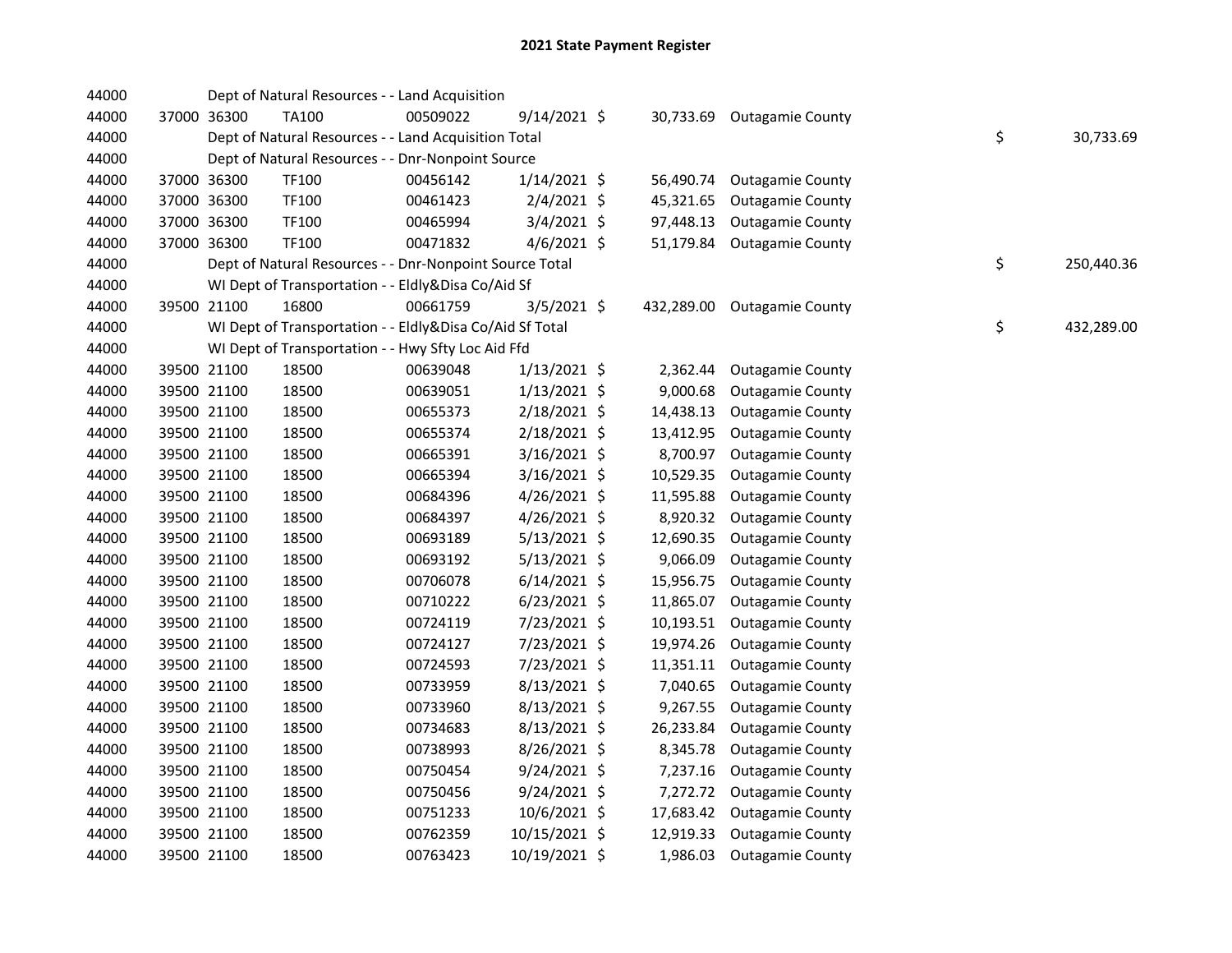| 44000 | 39500 21100 | 18500                                                    | 00778892 | 12/1/2021 \$   | 6,100.45     | <b>Outagamie County</b>     |    |              |
|-------|-------------|----------------------------------------------------------|----------|----------------|--------------|-----------------------------|----|--------------|
| 44000 | 39500 21100 | 18500                                                    | 00778894 | $12/1/2021$ \$ | 12,297.59    | <b>Outagamie County</b>     |    |              |
| 44000 | 39500 21100 | 18500                                                    | 00785794 | 12/21/2021 \$  | 5,446.21     | <b>Outagamie County</b>     |    |              |
| 44000 | 39500 21100 | 18500                                                    | 00785797 | 12/21/2021 \$  | 16,315.93    | <b>Outagamie County</b>     |    |              |
| 44000 |             | WI Dept of Transportation - - Hwy Sfty Loc Aid Ffd Total |          |                |              |                             | \$ | 308,204.52   |
| 44000 |             | WI Dept of Transportation - - Trans Aids To Co.-Sf       |          |                |              |                             |    |              |
| 44000 | 39500 21100 | 19000                                                    | 00631643 | $1/4/2021$ \$  | 848,060.34   | <b>Outagamie County</b>     |    |              |
| 44000 | 39500 21100 | 19000                                                    | 00710738 | 7/6/2021 \$    | 1,696,120.68 | <b>Outagamie County</b>     |    |              |
| 44000 | 39500 21100 | 19000                                                    | 00751297 | 10/4/2021 \$   | 848,060.36   | <b>Outagamie County</b>     |    |              |
| 44000 |             | WI Dept of Transportation - - Trans Aids To Co.-Sf Total |          |                |              |                             | \$ | 3,392,241.38 |
| 44000 |             | WI Dept of Transportation - - Trns Facl Econ Astsf       |          |                |              |                             |    |              |
| 44000 | 39500 21100 | 26000                                                    | 00661798 | $3/5/2021$ \$  |              | 46,897.24 Outagamie County  |    |              |
| 44000 |             | WI Dept of Transportation - - Trns Facl Econ Astsf Total |          |                |              |                             | \$ | 46,897.24    |
| 44000 |             | WI Dept of Transportation - - Local Rds, Grants Sf       |          |                |              |                             |    |              |
| 44000 | 39500 21100 | 27000                                                    | 00772289 | 11/9/2021 \$   |              | 256,576.11 Outagamie County |    |              |
| 44000 |             | WI Dept of Transportation - - Local Rds, Grants Sf Total |          |                |              |                             | \$ | 256,576.11   |
| 44000 |             | WI Dept of Transportation - - Loc Rd Imp Prg St Fd       |          |                |              |                             |    |              |
| 44000 | 39500 21100 | 27800                                                    | 00635615 | $1/4/2021$ \$  | 170,000.00   | <b>Outagamie County</b>     |    |              |
| 44000 | 39500 21100 | 27800                                                    | 00777352 | $12/1/2021$ \$ | 6,857.80     | <b>Outagamie County</b>     |    |              |
| 44000 | 39500 21100 | 27800                                                    | 00792356 | 12/30/2021 \$  | 220,076.24   | <b>Outagamie County</b>     |    |              |
| 44000 |             | WI Dept of Transportation - - Loc Rd Imp Prg St Fd Total |          |                |              |                             | \$ | 396,934.04   |
| 44000 |             | WI Dept of Transportation - - Maj Hwy Dev St Fd          |          |                |              |                             |    |              |
| 44000 | 39500 21100 | 36200                                                    | 00654803 | $2/17/2021$ \$ | 5,138.61     | <b>Outagamie County</b>     |    |              |
| 44000 | 39500 21100 | 36200                                                    | 00714105 | $6/28/2021$ \$ | 250,000.00   | <b>Outagamie County</b>     |    |              |
| 44000 |             | WI Dept of Transportation - - Maj Hwy Dev St Fd Total    |          |                |              |                             | \$ | 255,138.61   |
| 44000 |             | WI Dept of Transportation - - St Hwy Rehab, Sf           |          |                |              |                             |    |              |
| 44000 | 39500 21100 | 36300                                                    | 00762312 | 10/14/2021 \$  |              | 422.93 Outagamie County     |    |              |
| 44000 |             | WI Dept of Transportation - - St Hwy Rehab, Sf Total     |          |                |              |                             | \$ | 422.93       |
| 44000 |             | WI Dept of Transportation - - Hwy Mgmt & Opers Sf        |          |                |              |                             |    |              |
| 44000 | 39500 21100 | 36500                                                    | 00637435 | $1/8/2021$ \$  | 1,584.25     | <b>Outagamie County</b>     |    |              |
| 44000 | 39500 21100 | 36500                                                    | 00654803 | $2/17/2021$ \$ | 2,265.67     | <b>Outagamie County</b>     |    |              |
| 44000 | 39500 21100 | 36500                                                    | 00673008 | $3/31/2021$ \$ | 1,169.04     | <b>Outagamie County</b>     |    |              |
| 44000 | 39500 21100 | 36500                                                    | 00685137 | $4/27/2021$ \$ | 1,107.00     | <b>Outagamie County</b>     |    |              |
| 44000 | 39500 21100 | 36500                                                    | 00699914 | 5/28/2021 \$   | 2,214.00     | <b>Outagamie County</b>     |    |              |
| 44000 | 39500 21100 | 36500                                                    | 00718045 | 7/8/2021 \$    | 1,107.00     | <b>Outagamie County</b>     |    |              |
| 44000 | 39500 21100 | 36500                                                    | 00732188 | 8/10/2021 \$   | 1,107.00     | <b>Outagamie County</b>     |    |              |
| 44000 | 39500 21100 | 36500                                                    | 00744678 | $9/9/2021$ \$  | 1,107.00     | <b>Outagamie County</b>     |    |              |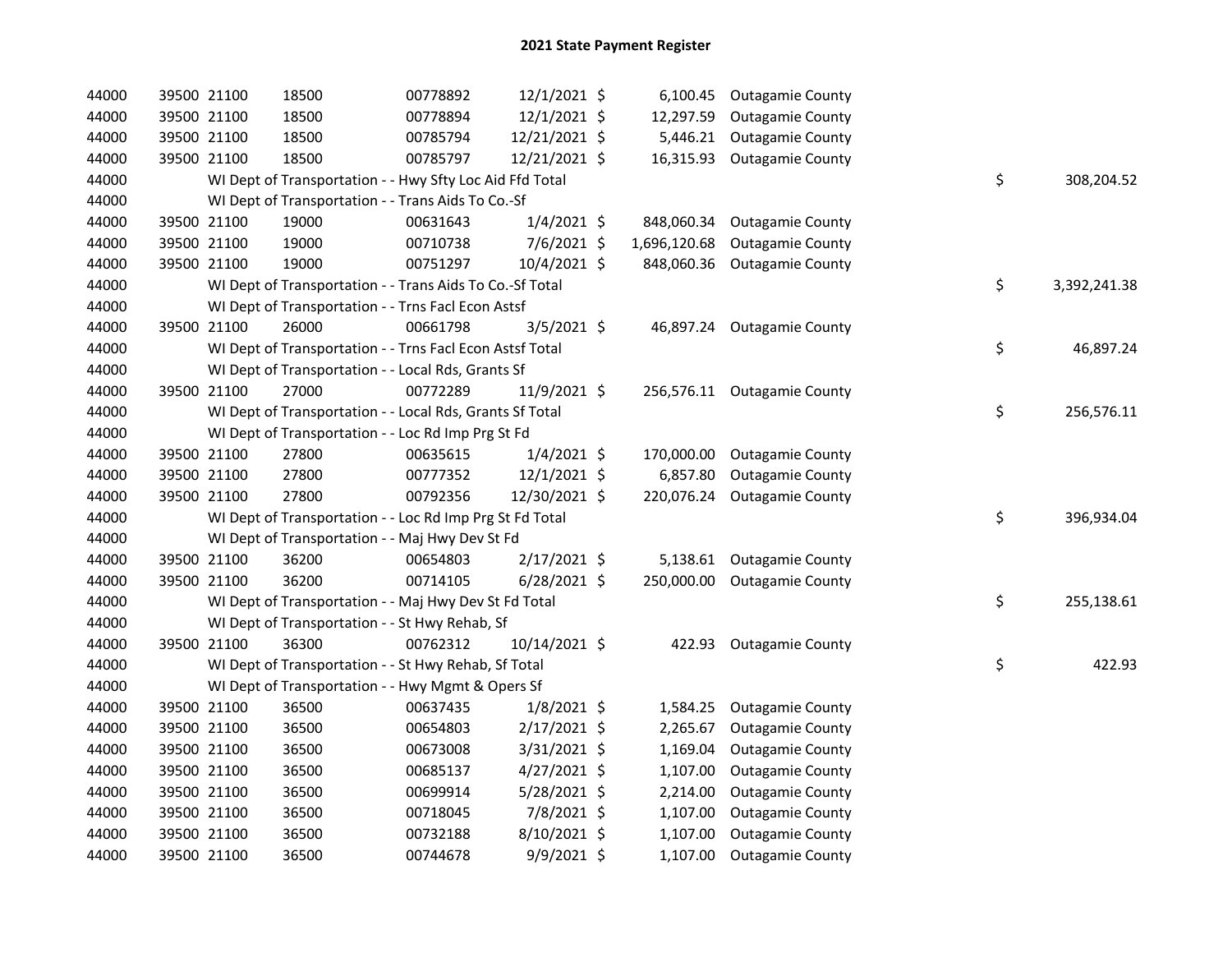| 44000 | 39500 21100 | 36500                                                   | 00762312 | 10/14/2021 \$  | 1,107.00   | <b>Outagamie County</b>    |    |           |
|-------|-------------|---------------------------------------------------------|----------|----------------|------------|----------------------------|----|-----------|
| 44000 | 39500 21100 | 36500                                                   | 00768171 | $11/1/2021$ \$ | 1,107.00   | <b>Outagamie County</b>    |    |           |
| 44000 | 39500 21100 | 36500                                                   | 00783204 | 12/14/2021 \$  | 1,856.85   | <b>Outagamie County</b>    |    |           |
| 44000 |             | WI Dept of Transportation - - Hwy Mgmt & Opers Sf Total |          |                |            |                            | \$ | 15,731.81 |
| 44000 |             | WI Dept of Transportation - - Routine Maint Sf          |          |                |            |                            |    |           |
| 44000 | 39500 21100 | 36800                                                   | 00637347 | $1/8/2021$ \$  | 144,104.81 | <b>Outagamie County</b>    |    |           |
| 44000 | 39500 21100 | 36800                                                   | 00637435 | $1/8/2021$ \$  | 32,450.46  | <b>Outagamie County</b>    |    |           |
| 44000 | 39500 21100 | 36800                                                   | 00641533 | $1/20/2021$ \$ | 103,573.40 | <b>Outagamie County</b>    |    |           |
| 44000 | 39500 21100 | 36800                                                   | 00641534 | 1/20/2021 \$   | 4,948.16   | <b>Outagamie County</b>    |    |           |
| 44000 | 39500 21100 | 36800                                                   | 00641535 | $1/20/2021$ \$ | 3,920.06   | <b>Outagamie County</b>    |    |           |
| 44000 | 39500 21100 | 36800                                                   | 00641536 | $1/20/2021$ \$ | 23,377.26  | <b>Outagamie County</b>    |    |           |
| 44000 | 39500 21100 | 36800                                                   | 00647575 | $2/2/2021$ \$  | 45,557.45  | <b>Outagamie County</b>    |    |           |
| 44000 | 39500 21100 | 36800                                                   | 00654309 | $2/16/2021$ \$ | 280,187.13 | <b>Outagamie County</b>    |    |           |
| 44000 | 39500 21100 | 36800                                                   | 00654803 | $2/17/2021$ \$ | 42,115.36  | <b>Outagamie County</b>    |    |           |
| 44000 | 39500 21100 | 36800                                                   | 00670643 | 3/26/2021 \$   | 272,787.14 | <b>Outagamie County</b>    |    |           |
| 44000 | 39500 21100 | 36800                                                   | 00673008 | 3/31/2021 \$   | 26,686.05  | <b>Outagamie County</b>    |    |           |
| 44000 | 39500 21100 | 36800                                                   | 00685137 | $4/27/2021$ \$ | 13,024.20  | <b>Outagamie County</b>    |    |           |
| 44000 | 39500 21100 | 36800                                                   | 00695716 | 5/20/2021 \$   | 258,319.67 | <b>Outagamie County</b>    |    |           |
| 44000 | 39500 21100 | 36800                                                   | 00696927 | $5/21/2021$ \$ | 42,751.46  | <b>Outagamie County</b>    |    |           |
| 44000 | 39500 21100 | 36800                                                   | 00699914 | 5/28/2021 \$   | 21,117.21  | <b>Outagamie County</b>    |    |           |
| 44000 | 39500 21100 | 36800                                                   | 00705487 | $6/11/2021$ \$ | 115,362.72 | <b>Outagamie County</b>    |    |           |
| 44000 | 39500 21100 | 36800                                                   | 00706898 | $6/16/2021$ \$ | 158,801.14 | <b>Outagamie County</b>    |    |           |
| 44000 | 39500 21100 | 36800                                                   | 00707226 | $6/16/2021$ \$ | 372,989.71 | <b>Outagamie County</b>    |    |           |
| 44000 | 39500 21100 | 36800                                                   | 00714746 | $7/1/2021$ \$  | 157,213.41 | <b>Outagamie County</b>    |    |           |
| 44000 | 39500 21100 | 36800                                                   | 00718045 | 7/8/2021 \$    | 13,384.78  | <b>Outagamie County</b>    |    |           |
| 44000 | 39500 21100 | 36800                                                   | 00730163 | 8/4/2021 \$    | 37,151.14  | <b>Outagamie County</b>    |    |           |
| 44000 | 39500 21100 | 36800                                                   | 00732188 | 8/10/2021 \$   | 3,597.21   | <b>Outagamie County</b>    |    |           |
| 44000 | 39500 21100 | 36800                                                   | 00735954 | 8/18/2021 \$   | 213,790.85 | <b>Outagamie County</b>    |    |           |
| 44000 | 39500 21100 | 36800                                                   | 00741327 | $9/2/2021$ \$  | 103,303.04 | <b>Outagamie County</b>    |    |           |
| 44000 | 39500 21100 | 36800                                                   | 00744186 | $9/8/2021$ \$  | 121,507.55 | <b>Outagamie County</b>    |    |           |
| 44000 | 39500 21100 | 36800                                                   | 00744190 | 9/8/2021 \$    | 66,824.22  | <b>Outagamie County</b>    |    |           |
| 44000 | 39500 21100 | 36800                                                   | 00744678 | 9/9/2021 \$    | 6,583.68   | <b>Outagamie County</b>    |    |           |
| 44000 | 39500 21100 | 36800                                                   | 00758954 | 10/7/2021 \$   | 109,254.47 | <b>Outagamie County</b>    |    |           |
| 44000 | 39500 21100 | 36800                                                   | 00758957 | 10/7/2021 \$   | 71,392.49  | <b>Outagamie County</b>    |    |           |
| 44000 | 39500 21100 | 36800                                                   | 00762312 | 10/14/2021 \$  | 8,432.51   | <b>Outagamie County</b>    |    |           |
| 44000 | 39500 21100 | 36800                                                   | 00768171 | $11/1/2021$ \$ | 8,605.18   | <b>Outagamie County</b>    |    |           |
| 44000 | 39500 21100 | 36800                                                   | 00771877 | 11/9/2021 \$   |            | 63,439.31 Outagamie County |    |           |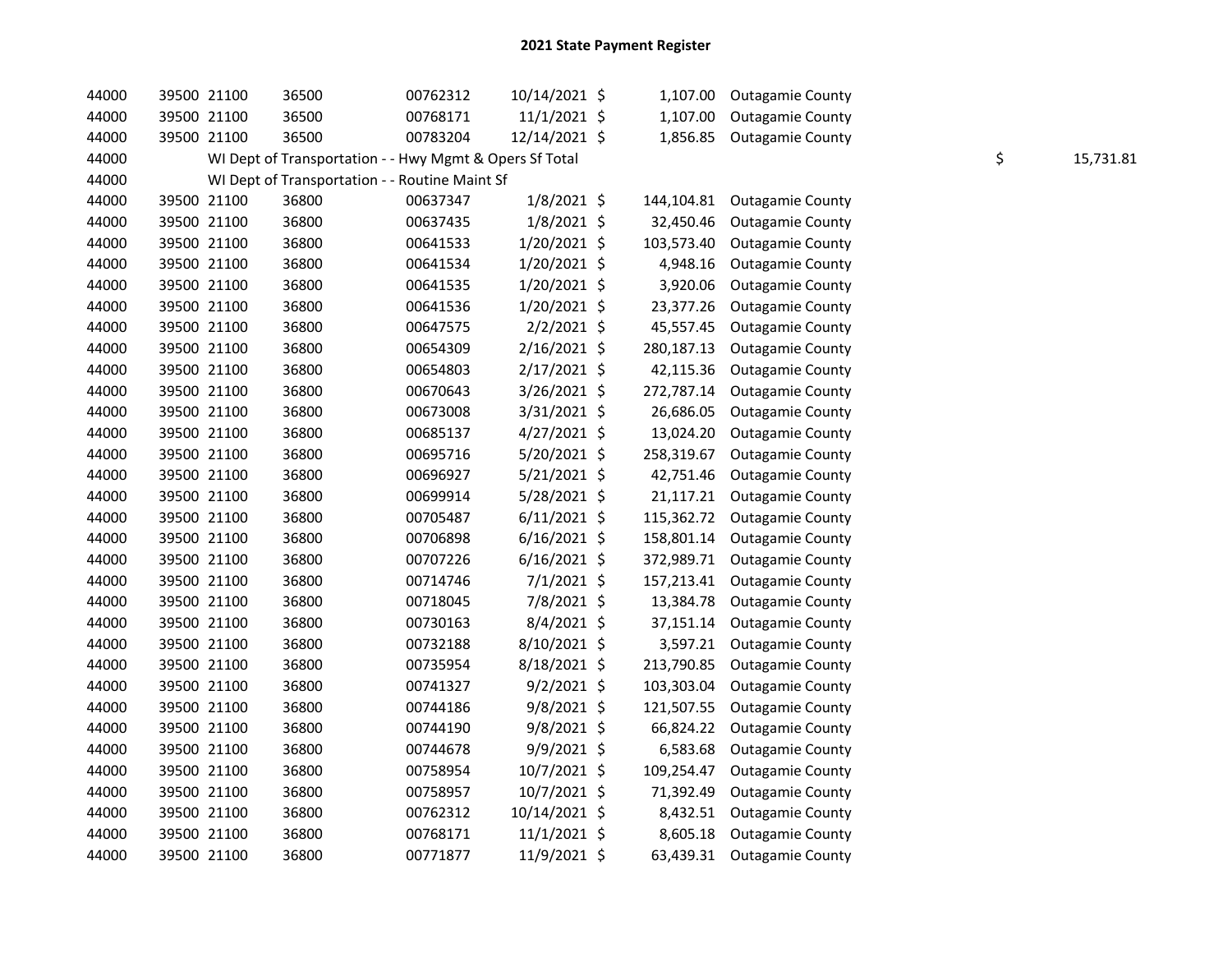| 44000 | 39500 21100 | 36800                                                              | 00771878 | 11/9/2021 \$   |           | 90,024.65 Outagamie County                                                                                    |                    |
|-------|-------------|--------------------------------------------------------------------|----------|----------------|-----------|---------------------------------------------------------------------------------------------------------------|--------------------|
| 44000 | 39500 21100 | 36800                                                              | 00782144 | 12/9/2021 \$   |           | 103,535.50 Outagamie County                                                                                   |                    |
| 44000 | 39500 21100 | 36800                                                              | 00782146 | 12/9/2021 \$   | 74,878.88 | <b>Outagamie County</b>                                                                                       |                    |
| 44000 | 39500 21100 | 36800                                                              | 00783204 | 12/14/2021 \$  |           | 9,561.38 Outagamie County                                                                                     |                    |
| 44000 |             | WI Dept of Transportation - - Routine Maint Sf Total               |          |                |           |                                                                                                               | \$<br>3,224,553.64 |
| 44000 |             | Department of Corrections - - Corrections Contracts And Agre       |          |                |           |                                                                                                               |                    |
| 44000 | 41000 10000 | 11400                                                              | 00406421 | $1/27/2021$ \$ | 39,745.10 | <b>Outagamie County</b>                                                                                       |                    |
| 44000 | 41000 10000 | 11400                                                              | 00412976 | $3/1/2021$ \$  | 30,258.48 | <b>Outagamie County</b>                                                                                       |                    |
| 44000 | 41000 10000 | 11400                                                              | 00412978 | $3/1/2021$ \$  | 37,205.58 | <b>Outagamie County</b>                                                                                       |                    |
| 44000 | 41000 10000 | 11400                                                              | 00414657 | 3/11/2021 \$   | 33,068.92 | <b>Outagamie County</b>                                                                                       |                    |
| 44000 | 41000 10000 | 11400                                                              | 00415986 | $3/15/2021$ \$ | 75,028.68 | <b>Outagamie County</b>                                                                                       |                    |
| 44000 | 41000 10000 | 11400                                                              | 00416754 | 3/19/2021 \$   | 27,627.78 | <b>Outagamie County</b>                                                                                       |                    |
| 44000 | 41000 10000 | 11400                                                              | 00421987 | 4/20/2021 \$   | 65,971.72 | <b>Outagamie County</b>                                                                                       |                    |
| 44000 | 41000 10000 | 11400                                                              | 00422746 | $4/26/2021$ \$ | 31,493.52 | <b>Outagamie County</b>                                                                                       |                    |
| 44000 | 41000 10000 | 11400                                                              | 00428228 | 5/21/2021 \$   | 76,212.26 | <b>Outagamie County</b>                                                                                       |                    |
| 44000 | 41000 10000 | 11400                                                              | 00428804 | 5/26/2021 \$   | 40,291.10 | <b>Outagamie County</b>                                                                                       |                    |
| 44000 | 41000 10000 | 11400                                                              | 00432518 | $6/15/2021$ \$ | 76,057.88 | <b>Outagamie County</b>                                                                                       |                    |
| 44000 | 41000 10000 | 11400                                                              | 00434237 | $6/30/2021$ \$ | 50,739.56 | <b>Outagamie County</b>                                                                                       |                    |
| 44000 | 41000 10000 | 11400                                                              | 00435356 | $6/29/2021$ \$ | 78,527.96 | <b>Outagamie County</b>                                                                                       |                    |
| 44000 | 41000 10000 | 11400                                                              | 00438258 | 7/13/2021 \$   | 44,218.90 | <b>Outagamie County</b>                                                                                       |                    |
| 44000 | 41000 10000 | 11400                                                              | 00439034 | 7/14/2021 \$   | 70,037.06 | <b>Outagamie County</b>                                                                                       |                    |
| 44000 | 41000 10000 | 11400                                                              | 00448074 | $9/2/2021$ \$  | 44,242.18 | <b>Outagamie County</b>                                                                                       |                    |
| 44000 | 41000 10000 | 11400                                                              | 00448710 | 9/7/2021 \$    | 57,480.82 | <b>Outagamie County</b>                                                                                       |                    |
| 44000 | 41000 10000 | 11400                                                              | 00451935 | $9/22/2021$ \$ | 52,025.12 | <b>Outagamie County</b>                                                                                       |                    |
| 44000 | 41000 10000 | 11400                                                              | 00457315 | 10/20/2021 \$  | 53,261.10 | <b>Outagamie County</b>                                                                                       |                    |
| 44000 | 41000 10000 | 11400                                                              | 00461372 | 11/9/2021 \$   | 24,546.42 | <b>Outagamie County</b>                                                                                       |                    |
| 44000 | 41000 10000 | 11400                                                              | 00462272 | 11/15/2021 \$  | 11,063.90 | <b>Outagamie County</b>                                                                                       |                    |
| 44000 | 41000 10000 | 11400                                                              | 00463037 | 11/18/2021 \$  | 48,269.48 | <b>Outagamie County</b>                                                                                       |                    |
| 44000 | 41000 10000 | 11400                                                              | 00469437 | 12/22/2021 \$  |           | 55,834.10 Outagamie County                                                                                    |                    |
| 44000 |             | Department of Corrections - - Corrections Contracts And Agre Total |          |                |           |                                                                                                               | \$<br>1,123,207.62 |
| 44000 |             |                                                                    |          |                |           | Department of Corrections - - Reimbursing Counties For Probation, Extended Supervision And Parole Holds       |                    |
| 44000 | 41000 10000 | 11600                                                              | 00459549 | 10/29/2021 \$  |           | 63,240.00 Outagamie County                                                                                    |                    |
| 44000 |             |                                                                    |          |                |           | Department of Corrections - - Reimbursing Counties For Probation, Extended Supervision And Parole Holds Total | \$<br>63,240.00    |
| 44000 |             | Department of Corrections - - Probation, Parole And Extended       |          |                |           |                                                                                                               |                    |
| 44000 | 41000 10000 | 18700                                                              | 00441025 | 8/13/2021 \$   | 5.40      | <b>Outagamie County</b>                                                                                       |                    |
| 44000 |             | Department of Corrections - - Probation, Parole And Extended Total |          |                |           |                                                                                                               | \$<br>5.40         |
| 44000 |             | Department of Health Services - - State/Federal Aids               |          |                |           |                                                                                                               |                    |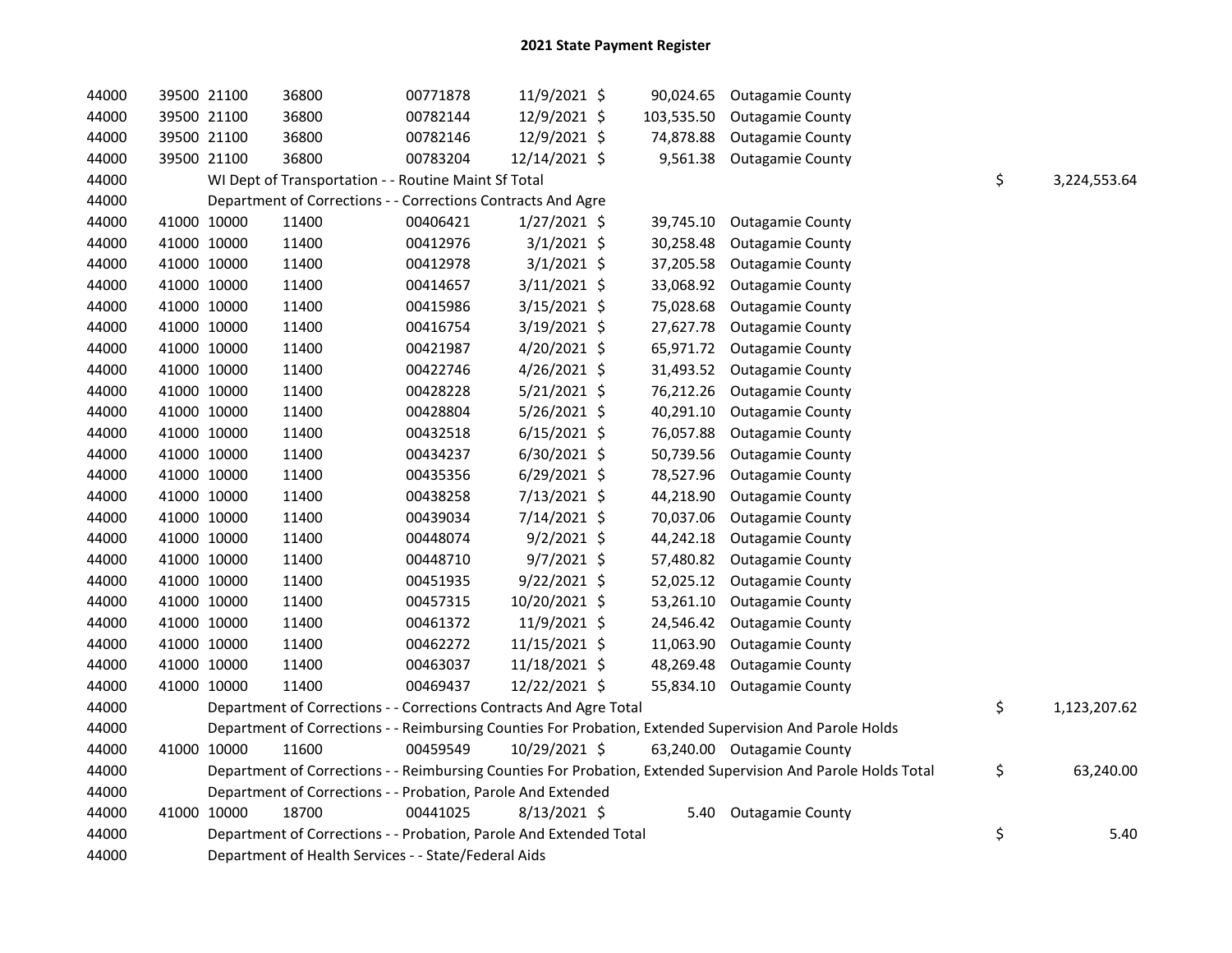| 44000 |             | 43500 10000 | 00000                                                                  | 92106    | $1/4/2021$ \$  |              | 496,568.00 Outagamie County |                    |  |
|-------|-------------|-------------|------------------------------------------------------------------------|----------|----------------|--------------|-----------------------------|--------------------|--|
| 44000 |             | 43500 10000 | 00000                                                                  | 92107    | $2/1/2021$ \$  | 159,793.00   | <b>Outagamie County</b>     |                    |  |
| 44000 |             | 43500 10000 | 00000                                                                  | 92108    | $3/1/2021$ \$  | 225,720.00   | <b>Outagamie County</b>     |                    |  |
| 44000 |             | 43500 10000 | 00000                                                                  | 92109    | $4/1/2021$ \$  | 333,442.00   | <b>Outagamie County</b>     |                    |  |
| 44000 |             | 43500 10000 | 00000                                                                  | 92111    | $6/1/2021$ \$  | 844,315.00   | <b>Outagamie County</b>     |                    |  |
| 44000 |             | 43500 10000 | 00000                                                                  | 92200    | $7/1/2021$ \$  | 213,254.00   | <b>Outagamie County</b>     |                    |  |
| 44000 |             | 43500 10000 | 00000                                                                  | 92201    | $8/2/2021$ \$  | 1,418,355.00 | <b>Outagamie County</b>     |                    |  |
| 44000 |             | 43500 10000 | 00000                                                                  | 92202    | $9/1/2021$ \$  | 2,214,551.00 | <b>Outagamie County</b>     |                    |  |
| 44000 |             | 43500 10000 | 00000                                                                  | 92204    | 10/1/2021 \$   | 133,816.00   | <b>Outagamie County</b>     |                    |  |
| 44000 |             | 43500 10000 | 00000                                                                  | 92206    | $11/1/2021$ \$ | 234,931.00   | <b>Outagamie County</b>     |                    |  |
| 44000 |             | 43500 10000 | 00000                                                                  | 92207    | $12/1/2021$ \$ |              | 112,023.00 Outagamie County |                    |  |
| 44000 |             |             | Department of Health Services - - State/Federal Aids Total             |          |                |              |                             | \$<br>6,386,768.00 |  |
| 44000 |             |             | Department of Health Services - - Federal Wic Operations               |          |                |              |                             |                    |  |
| 44000 |             | 43500 10000 | 14800                                                                  | 00405955 | $2/12/2021$ \$ |              | 1,230.79 Outagamie County   |                    |  |
| 44000 |             | 43500 10000 | 14800                                                                  | 00409193 | $2/26/2021$ \$ |              | 3,436.26 Outagamie County   |                    |  |
| 44000 |             |             | Department of Health Services - - Federal Wic Operations Total         |          |                |              |                             | \$<br>4,667.05     |  |
| 44000 |             |             | Department of Health Services - - Federal Projects Operations          |          |                |              |                             |                    |  |
| 44000 |             | 43500 10000 | 14900                                                                  | 00428031 | $5/20/2021$ \$ |              | 1,000.00 Outagamie County   |                    |  |
| 44000 |             | 43500 10000 | 14900                                                                  | 00431862 | $6/25/2021$ \$ | 360.00       | <b>Outagamie County</b>     |                    |  |
| 44000 |             | 43500 10000 | 14900                                                                  | 00447341 | 9/9/2021 \$    | 600.00       | <b>Outagamie County</b>     |                    |  |
| 44000 |             | 43500 10000 | 14900                                                                  | 00457073 | 11/5/2021 \$   |              | 117.00 Outagamie County     |                    |  |
| 44000 |             |             | Department of Health Services - - Federal Projects Operations Total    |          |                |              |                             | \$<br>2,077.00     |  |
| 44000 |             |             | Department of Health Services - - Federal Project Aids                 |          |                |              |                             |                    |  |
| 44000 |             | 43500 10000 | 15000                                                                  | 00396638 | 1/8/2021 \$    |              | 230.00 Outagamie County     |                    |  |
| 44000 |             |             | Department of Health Services - - Federal Project Aids Total           |          |                |              |                             | \$<br>230.00       |  |
| 44000 |             |             | Department of Health Services - - Emergency Dispatcher Cardiopul       |          |                |              |                             |                    |  |
| 44000 |             | 43500 10000 | 18500                                                                  | 00438110 | 7/16/2021 \$   |              | 8,171.00 Outagamie County   |                    |  |
| 44000 |             |             | Department of Health Services - - Emergency Dispatcher Cardiopul Total |          |                |              |                             | \$<br>8,171.00     |  |
| 44000 |             |             | Department of Health Services - - Wisconsin Resource Center -- M       |          |                |              |                             |                    |  |
| 44000 |             | 43500 10000 | 20200                                                                  | 00440538 | 7/26/2021 \$   |              | 1,365.00 Outagamie County   |                    |  |
| 44000 |             |             | Department of Health Services - - Wisconsin Resource Center -- M Total |          |                |              |                             | \$<br>1,365.00     |  |
| 44000 |             |             | Department of Health Services - - Wisconsin Resource Center -- F       |          |                |              |                             |                    |  |
| 44000 |             | 43500 10000 | 20900                                                                  | 00440538 | 7/26/2021 \$   |              | 135.00 Outagamie County     |                    |  |
| 44000 |             |             | Department of Health Services - - Wisconsin Resource Center -- F Total |          |                |              |                             | \$<br>135.00       |  |
| 44000 |             |             | Department of Health Services - - General Program Operations           |          |                |              |                             |                    |  |
| 44000 |             | 43500 10000 | 40100                                                                  | 00402589 | $1/12/2021$ \$ |              | 1.50 Outagamie County       |                    |  |
| 44000 | 43500 10000 |             | 40100                                                                  | 00402601 | $1/12/2021$ \$ |              | 1.50 Outagamie County       |                    |  |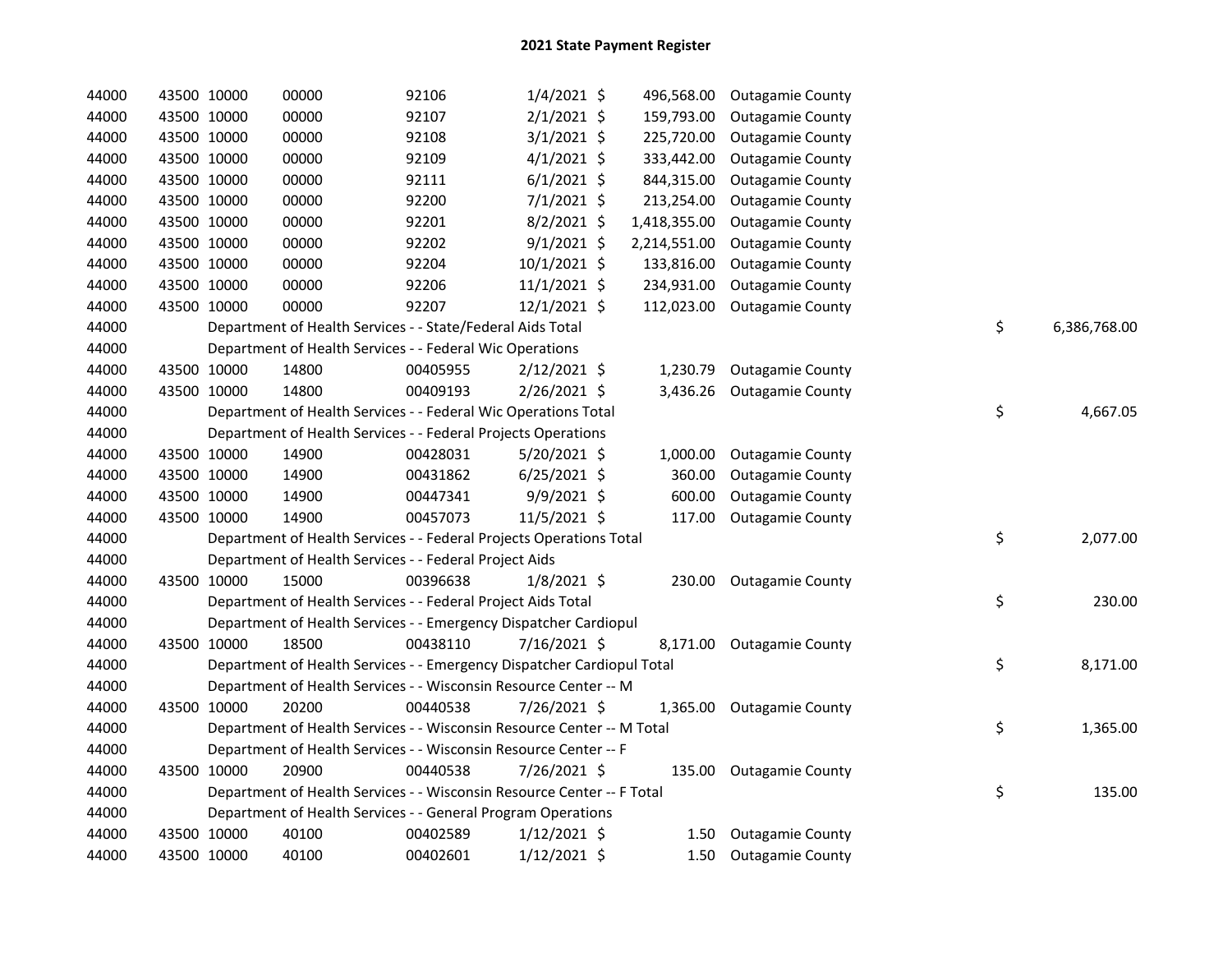| 44000 |             | 43500 10000 | 40100                                                                  | 00402605 | $1/12/2021$ \$ | 1.50      | <b>Outagamie County</b> |              |
|-------|-------------|-------------|------------------------------------------------------------------------|----------|----------------|-----------|-------------------------|--------------|
| 44000 | 43500 10000 |             | 40100                                                                  | 00424943 | 5/4/2021 \$    | 15.00     | <b>Outagamie County</b> |              |
| 44000 | 43500 10000 |             | 40100                                                                  | 00427585 | 5/18/2021 \$   | 1.50      | <b>Outagamie County</b> |              |
| 44000 | 43500 10000 |             | 40100                                                                  | 00437375 | 7/7/2021 \$    | 1.50      | <b>Outagamie County</b> |              |
| 44000 | 43500 10000 |             | 40100                                                                  | 00445169 | 8/18/2021 \$   | 1.50      | <b>Outagamie County</b> |              |
| 44000 | 43500 10000 |             | 40100                                                                  | 00457152 | 10/19/2021 \$  | 1.50      | <b>Outagamie County</b> |              |
| 44000 | 43500 10000 |             | 40100                                                                  | 00465152 | 11/30/2021 \$  | 1.50      | <b>Outagamie County</b> |              |
| 44000 | 43500 10000 |             | 40100                                                                  | 00465168 | 11/30/2021 \$  | 1.50      | <b>Outagamie County</b> |              |
| 44000 |             |             | Department of Health Services - - General Program Operations Total     |          |                |           |                         | \$<br>28.50  |
| 44000 |             |             | Department of Health Services - - Medical Assistance State Admin       |          |                |           |                         |              |
| 44000 | 43500 10000 |             | 44000                                                                  | 00402589 | $1/12/2021$ \$ | 1.50      | <b>Outagamie County</b> |              |
| 44000 | 43500 10000 |             | 44000                                                                  | 00402601 | $1/12/2021$ \$ | 1.50      | <b>Outagamie County</b> |              |
| 44000 | 43500 10000 |             | 44000                                                                  | 00402605 | $1/12/2021$ \$ | 1.50      | <b>Outagamie County</b> |              |
| 44000 | 43500 10000 |             | 44000                                                                  | 00424943 | $5/4/2021$ \$  | 15.00     | <b>Outagamie County</b> |              |
| 44000 | 43500 10000 |             | 44000                                                                  | 00427585 | 5/18/2021 \$   | 1.50      | <b>Outagamie County</b> |              |
| 44000 | 43500 10000 |             | 44000                                                                  | 00437375 | $7/7/2021$ \$  | 1.50      | <b>Outagamie County</b> |              |
| 44000 | 43500 10000 |             | 44000                                                                  | 00445169 | 8/18/2021 \$   | 1.50      | <b>Outagamie County</b> |              |
| 44000 | 43500 10000 |             | 44000                                                                  | 00457152 | 10/19/2021 \$  | 1.50      | <b>Outagamie County</b> |              |
| 44000 | 43500 10000 |             | 44000                                                                  | 00465152 | 11/30/2021 \$  | 1.50      | <b>Outagamie County</b> |              |
|       |             |             |                                                                        |          |                |           |                         |              |
| 44000 | 43500 10000 |             | 44000                                                                  | 00465168 | 11/30/2021 \$  | 1.50      | <b>Outagamie County</b> |              |
| 44000 |             |             | Department of Health Services - - Medical Assistance State Admin Total |          |                |           |                         | \$<br>28.50  |
| 44000 |             |             | Dept of Children and Families - - Milw Child Welfare Svc Collect       |          |                |           |                         |              |
| 44000 |             | 43700 10000 | 12200                                                                  | 00080639 | 2/23/2021 \$   | 50.00     | <b>Outagamie County</b> |              |
| 44000 |             | 43700 10000 | 12200                                                                  | 00081978 | 3/19/2021 \$   | 50.00     | <b>Outagamie County</b> |              |
| 44000 | 43700 10000 |             | 12200                                                                  | 00081980 | 3/19/2021 \$   | 50.00     | <b>Outagamie County</b> |              |
| 44000 | 43700 10000 |             | 12200                                                                  | 00089541 | 10/5/2021 \$   | 50.00     | <b>Outagamie County</b> |              |
| 44000 |             |             | Dept of Children and Families - - Milw Child Welfare Svc Collect Total |          |                |           |                         | \$<br>200.00 |
| 44000 |             |             | Dept of Children and Families - - Services For Sex Trafficking V       |          |                |           |                         |              |
| 44000 |             | 43700 10000 | 19000                                                                  | 00079907 | $2/3/2021$ \$  | 25,516.18 | <b>Outagamie County</b> |              |
| 44000 |             | 43700 10000 | 19000                                                                  | 00080381 | $3/5/2021$ \$  | 17,415.89 | <b>Outagamie County</b> |              |
| 44000 | 43700 10000 |             | 19000                                                                  | 00082969 | $4/29/2021$ \$ | 9,127.59  | <b>Outagamie County</b> |              |
| 44000 | 43700 10000 |             | 19000                                                                  | 00083362 | $5/7/2021$ \$  | 11,027.01 | <b>Outagamie County</b> |              |
| 44000 | 43700 10000 |             | 19000                                                                  | 00084221 | 5/21/2021 \$   | 24,198.88 | <b>Outagamie County</b> |              |
| 44000 | 43700 10000 |             | 19000                                                                  | 00085568 | $6/25/2021$ \$ | 13,461.76 | <b>Outagamie County</b> |              |
| 44000 | 43700 10000 |             | 19000                                                                  | 00086929 | 7/30/2021 \$   | 14,147.46 | <b>Outagamie County</b> |              |
| 44000 | 43700 10000 |             | 19000                                                                  | 00087750 | 8/20/2021 \$   | 11,751.56 | <b>Outagamie County</b> |              |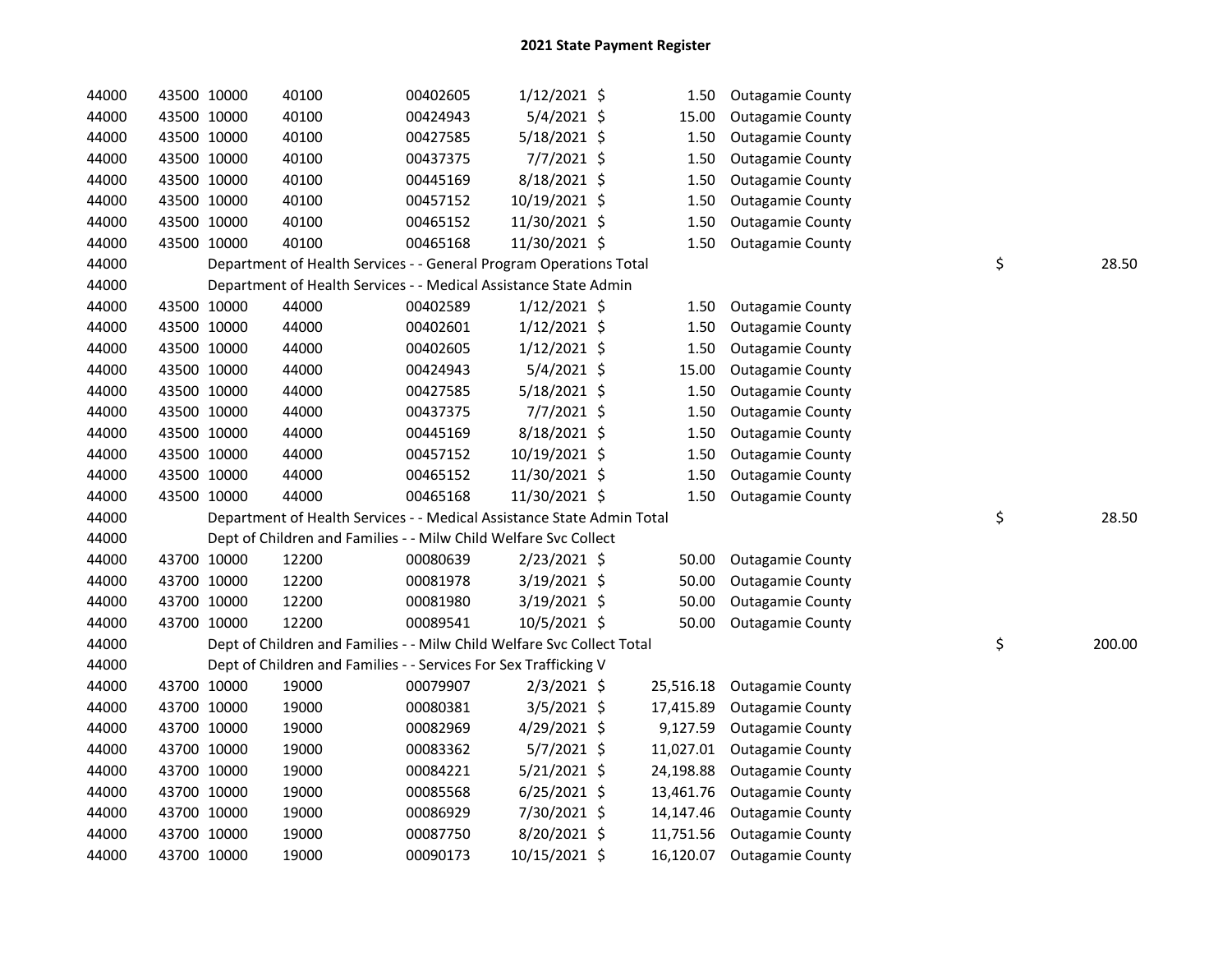| 44000 | 43700 10000 | 19000                                                                  | 00090174 | 10/26/2021 \$  |            | 10,722.72 Outagamie County |    |            |
|-------|-------------|------------------------------------------------------------------------|----------|----------------|------------|----------------------------|----|------------|
| 44000 | 43700 10000 | 19000                                                                  | 00090688 | 11/19/2021 \$  |            | 15,890.88 Outagamie County |    |            |
| 44000 |             | Dept of Children and Families - - Services For Sex Trafficking V Total |          |                |            |                            | \$ | 169,380.00 |
| 44000 |             | Dept of Children and Families - - Fees For Administrative Servic       |          |                |            |                            |    |            |
| 44000 | 43700 10000 | 23100                                                                  | 00080583 | $2/16/2021$ \$ | 195.00     | <b>Outagamie County</b>    |    |            |
| 44000 | 43700 10000 | 23100                                                                  | 00083439 | 4/20/2021 \$   | 205.00     | <b>Outagamie County</b>    |    |            |
| 44000 | 43700 10000 | 23100                                                                  | 00087322 | 7/23/2021 \$   | 190.00     | <b>Outagamie County</b>    |    |            |
| 44000 | 43700 10000 | 23100                                                                  | 00090937 | 11/2/2021 \$   | 170.00     | <b>Outagamie County</b>    |    |            |
| 44000 |             | Dept of Children and Families - - Fees For Administrative Servic Total |          |                |            |                            | \$ | 760.00     |
| 44000 |             | Dept of Children and Families - - General Aids                         |          |                |            |                            |    |            |
| 44000 | 43700 10000 | 99000                                                                  | 00079017 | $1/5/2021$ \$  | 151,695.92 | <b>Outagamie County</b>    |    |            |
| 44000 | 43700 10000 | 99000                                                                  | 00079772 | 1/29/2021 \$   | 421,398.59 | <b>Outagamie County</b>    |    |            |
| 44000 | 43700 10000 | 99000                                                                  | 00079773 | 1/29/2021 \$   | 38,862.01  | <b>Outagamie County</b>    |    |            |
| 44000 | 43700 10000 | 99000                                                                  | 00079954 | $2/1/2021$ \$  | 939.33     | <b>Outagamie County</b>    |    |            |
| 44000 | 43700 10000 | 99000                                                                  | 00080173 | $2/5/2021$ \$  | 211,944.50 | <b>Outagamie County</b>    |    |            |
| 44000 | 43700 10000 | 99000                                                                  | 00080284 | $2/5/2021$ \$  | 215.72     | <b>Outagamie County</b>    |    |            |
| 44000 | 43700 10000 | 99000                                                                  | 00081199 | $3/4/2021$ \$  | 1,596.25   | <b>Outagamie County</b>    |    |            |
| 44000 | 43700 10000 | 99000                                                                  | 00081247 | $3/5/2021$ \$  | 640,290.85 | <b>Outagamie County</b>    |    |            |
| 44000 | 43700 10000 | 99000                                                                  | 00081327 | $3/5/2021$ \$  | 3,222.13   | <b>Outagamie County</b>    |    |            |
| 44000 | 43700 10000 | 99000                                                                  | 00081409 | 3/8/2021 \$    | 12,090.00  | <b>Outagamie County</b>    |    |            |
| 44000 | 43700 10000 | 99000                                                                  | 00082585 | $4/5/2021$ \$  | 961,510.58 | <b>Outagamie County</b>    |    |            |
| 44000 | 43700 10000 | 99000                                                                  | 00082658 | $4/5/2021$ \$  | 12,543.52  | <b>Outagamie County</b>    |    |            |
| 44000 | 43700 10000 | 99000                                                                  | 00082659 | 4/5/2021 \$    | 6,340.76   | <b>Outagamie County</b>    |    |            |
| 44000 | 43700 10000 | 99000                                                                  | 00083904 | 4/30/2021 \$   | 468,618.77 | <b>Outagamie County</b>    |    |            |
| 44000 | 43700 10000 | 99000                                                                  | 00084056 | $5/3/2021$ \$  | 45,795.33  | <b>Outagamie County</b>    |    |            |
| 44000 | 43700 10000 | 99000                                                                  | 00084120 | $5/4/2021$ \$  | 361,705.56 | <b>Outagamie County</b>    |    |            |
| 44000 | 43700 10000 | 99000                                                                  | 00084121 | 5/5/2021 \$    | 177,704.91 | <b>Outagamie County</b>    |    |            |
| 44000 | 43700 10000 | 99000                                                                  | 00085633 | $6/7/2021$ \$  | 207,351.58 | <b>Outagamie County</b>    |    |            |
| 44000 | 43700 10000 | 99000                                                                  | 00086503 | 6/30/2021 \$   | 162,265.17 | <b>Outagamie County</b>    |    |            |
| 44000 | 43700 10000 | 99000                                                                  | 00086565 | $7/1/2021$ \$  | 10,060.00  | <b>Outagamie County</b>    |    |            |
| 44000 | 43700 10000 | 99000                                                                  | 00086626 | 7/2/2021 \$    | 1,075.37   | <b>Outagamie County</b>    |    |            |
| 44000 | 43700 10000 | 99000                                                                  | 00086693 | 7/8/2021 \$    | 7,091.84   | <b>Outagamie County</b>    |    |            |
| 44000 | 43700 10000 | 99000                                                                  | 00087568 | 7/30/2021 \$   | 410,098.78 | <b>Outagamie County</b>    |    |            |
| 44000 | 43700 10000 | 99000                                                                  | 00087703 | 7/30/2021 \$   | 120,912.00 | <b>Outagamie County</b>    |    |            |
| 44000 | 43700 10000 | 99000                                                                  | 00087938 | 8/4/2021 \$    | 234,324.93 | <b>Outagamie County</b>    |    |            |
| 44000 | 43700 10000 | 99000                                                                  | 00087939 | $8/5/2021$ \$  | 148,871.28 | <b>Outagamie County</b>    |    |            |
| 44000 | 43700 10000 | 99000                                                                  | 00087984 | 8/6/2021 \$    |            | 34,760.72 Outagamie County |    |            |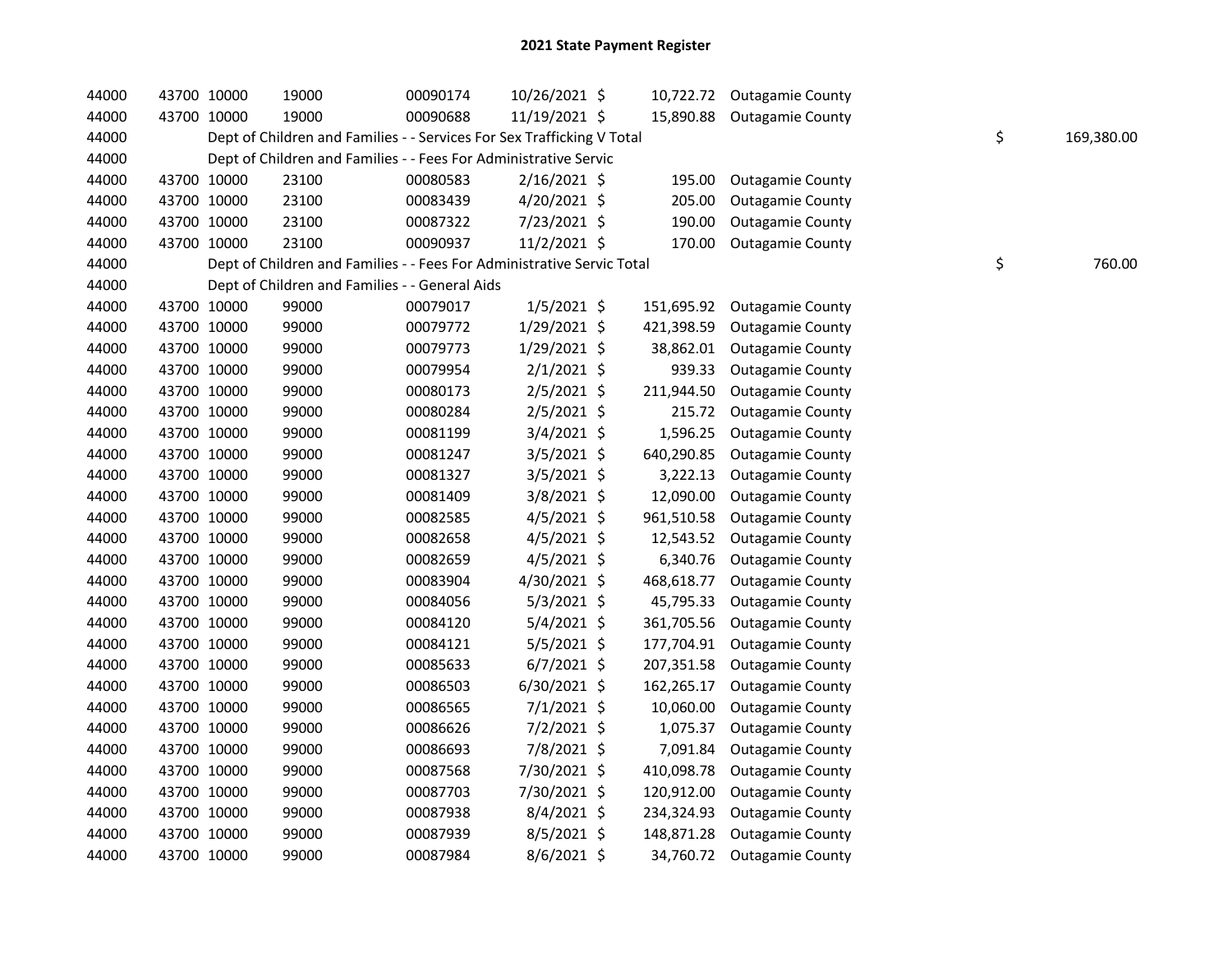| 44000 |             | 43700 10000 | 99000                                                      | 00088942 | $9/7/2021$ \$  |            | 2,471,445.56 Outagamie County |                    |
|-------|-------------|-------------|------------------------------------------------------------|----------|----------------|------------|-------------------------------|--------------------|
| 44000 |             | 43700 10000 | 99000                                                      | 00089121 | 9/10/2021 \$   | 127,398.24 | <b>Outagamie County</b>       |                    |
| 44000 |             | 43700 10000 | 99000                                                      | 00089914 | 10/5/2021 \$   | 215,666.35 | <b>Outagamie County</b>       |                    |
| 44000 |             | 43700 10000 | 99000                                                      | 00090762 | 10/29/2021 \$  | 384,223.14 | <b>Outagamie County</b>       |                    |
| 44000 |             | 43700 10000 | 99000                                                      | 00091030 | 11/5/2021 \$   | 268,889.72 | <b>Outagamie County</b>       |                    |
| 44000 |             | 43700 10000 | 99000                                                      | 00091984 | 12/2/2021 \$   | 32,916.10  | <b>Outagamie County</b>       |                    |
| 44000 | 43700 10000 |             | 99000                                                      | 00092224 | 12/6/2021 \$   | 93,587.39  | <b>Outagamie County</b>       |                    |
| 44000 |             |             | Dept of Children and Families - - General Aids Total       |          |                |            |                               | \$<br>8,447,412.90 |
| 44000 |             |             | Dept of Workforce Development - - Auxiliary Services       |          |                |            |                               |                    |
| 44000 |             | 44500 10000 | 13000                                                      | 00310363 | $1/4/2021$ \$  | 210.00     | <b>Outagamie County</b>       |                    |
| 44000 |             | 44500 10000 | 13000                                                      | 00313452 | $2/2/2021$ \$  | 195.00     | <b>Outagamie County</b>       |                    |
| 44000 |             | 44500 10000 | 13000                                                      | 00317082 | $3/2/2021$ \$  | 175.00     | <b>Outagamie County</b>       |                    |
| 44000 |             | 44500 10000 | 13000                                                      | 00320890 | $4/2/2021$ \$  | 255.00     | <b>Outagamie County</b>       |                    |
| 44000 |             | 44500 10000 | 13000                                                      | 00324435 | $5/4/2021$ \$  | 250.00     | <b>Outagamie County</b>       |                    |
| 44000 |             | 44500 10000 | 13000                                                      | 00327628 | $6/2/2021$ \$  | 230.00     | <b>Outagamie County</b>       |                    |
| 44000 |             | 44500 10000 | 13000                                                      | 00331412 | 7/2/2021 \$    | 225.00     | <b>Outagamie County</b>       |                    |
| 44000 |             | 44500 10000 | 13000                                                      | 00335311 | $8/3/2021$ \$  | 180.00     | <b>Outagamie County</b>       |                    |
| 44000 |             | 44500 10000 | 13000                                                      | 00339104 | $9/2/2021$ \$  | 145.00     | <b>Outagamie County</b>       |                    |
| 44000 |             | 44500 10000 | 13000                                                      | 00343092 | 10/4/2021 \$   | 105.00     | <b>Outagamie County</b>       |                    |
| 44000 |             | 44500 10000 | 13000                                                      | 00347131 | 11/2/2021 \$   | 120.00     | <b>Outagamie County</b>       |                    |
| 44000 |             | 44500 10000 | 13000                                                      | 00350777 | 12/2/2021 \$   | 150.00     | <b>Outagamie County</b>       |                    |
| 44000 |             |             | Dept of Workforce Development - - Auxiliary Services Total |          |                |            |                               | \$<br>2,240.00     |
| 44000 |             |             | Dept of Workforce Development - - Ui Admin Fed             |          |                |            |                               |                    |
| 44000 |             | 44500 10000 | 15100                                                      | 00341321 | $9/21/2021$ \$ | 50.00      | <b>Outagamie County</b>       |                    |
| 44000 |             | 44500 10000 | 15100                                                      | 00345838 | 10/22/2021 \$  | 50.00      | <b>Outagamie County</b>       |                    |
| 44000 |             |             | Dept of Workforce Development - - Ui Admin Fed Total       |          |                |            |                               | \$<br>100.00       |
| 44000 |             |             | Dept of Workforce Development - - Title Ib Aids State GPR  |          |                |            |                               |                    |
| 44000 |             | 44500 10000 | 50900                                                      | 00311604 | $1/28/2021$ \$ | 1,879.72   | <b>Outagamie County</b>       |                    |
| 44000 |             | 44500 10000 | 50900                                                      | 00316088 | 3/4/2021 \$    | 2,188.57   | <b>Outagamie County</b>       |                    |
| 44000 |             | 44500 10000 | 50900                                                      | 00318929 | $3/29/2021$ \$ | 2,939.40   | <b>Outagamie County</b>       |                    |
| 44000 |             | 44500 10000 | 50900                                                      | 00323666 | 5/5/2021 \$    | 2,416.74   | <b>Outagamie County</b>       |                    |
| 44000 |             | 44500 10000 | 50900                                                      | 00327693 | $6/11/2021$ \$ | 3,592.56   | <b>Outagamie County</b>       |                    |
| 44000 |             | 44500 10000 | 50900                                                      | 00332348 | 7/14/2021 \$   | 3,503.40   | <b>Outagamie County</b>       |                    |
| 44000 |             | 44500 10000 | 50900                                                      | 00334273 | $8/9/2021$ \$  | 2,193.90   | <b>Outagamie County</b>       |                    |
| 44000 |             | 44500 10000 | 50900                                                      | 00337315 | 8/30/2021 \$   | 2,985.93   | <b>Outagamie County</b>       |                    |
| 44000 |             | 44500 10000 | 50900                                                      | 00343519 | $10/6/2021$ \$ | 684.69     | <b>Outagamie County</b>       |                    |
| 44000 |             | 44500 10000 | 50900                                                      | 00343840 | 10/8/2021 \$   |            | 3,775.42 Outagamie County     |                    |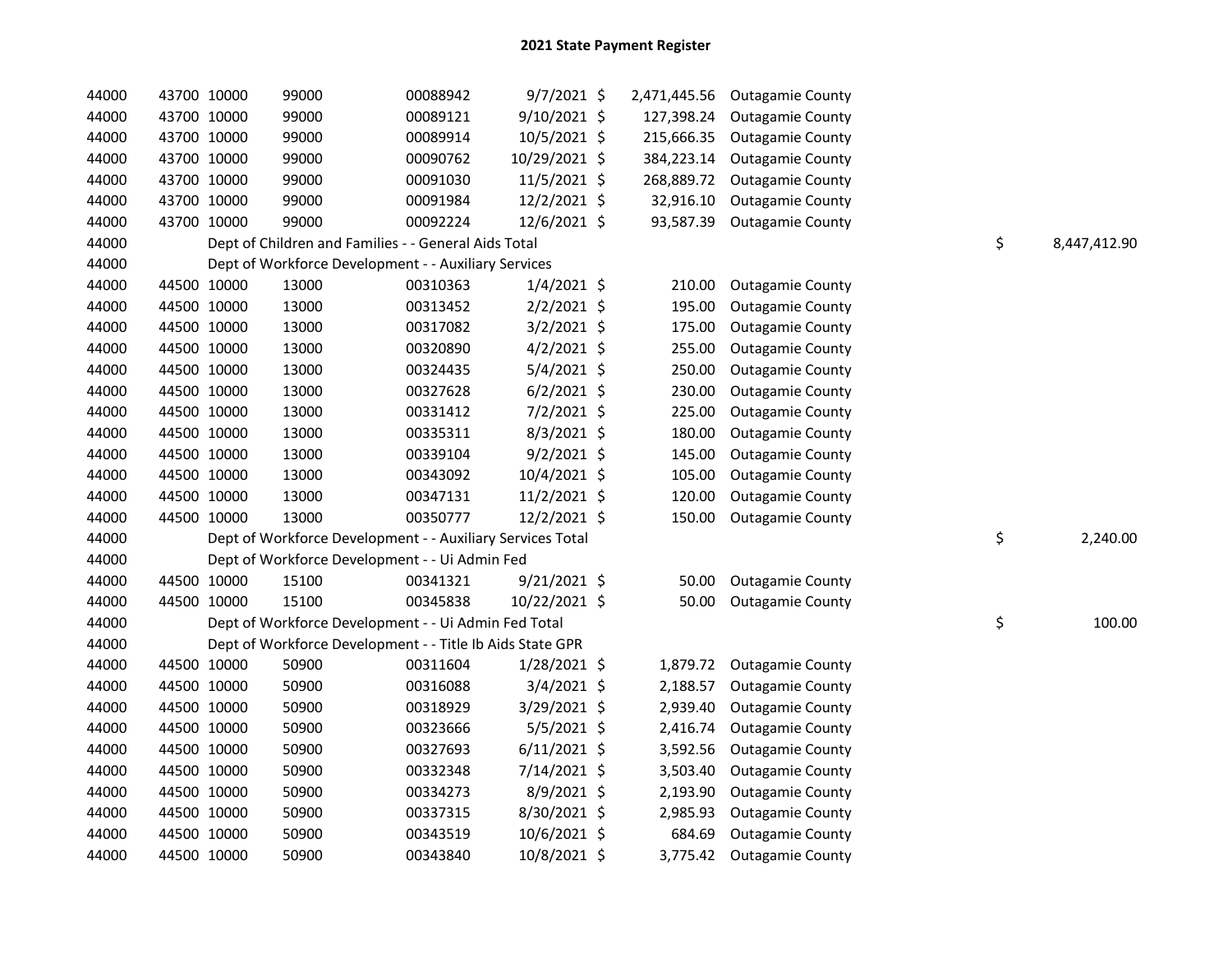| 44000 | 44500 10000 | 50900                                                                 | 00345974 | $11/1/2021$ \$ |           | 3,147.07 Outagamie County  |    |            |
|-------|-------------|-----------------------------------------------------------------------|----------|----------------|-----------|----------------------------|----|------------|
| 44000 | 44500 10000 | 50900                                                                 | 00350864 | 12/6/2021 \$   | 2,385.60  | <b>Outagamie County</b>    |    |            |
| 44000 | 44500 10000 | 50900                                                                 | 00354523 | 12/30/2021 \$  | 1,954.27  | <b>Outagamie County</b>    |    |            |
| 44000 |             | Dept of Workforce Development - - Title Ib Aids State GPR Total       |          |                |           |                            | \$ | 33,647.27  |
| 44000 |             | Dept of Workforce Development - - Title Ib Aids Federal Prf           |          |                |           |                            |    |            |
| 44000 | 44500 10000 | 54400                                                                 | 00311604 | 1/28/2021 \$   | 6,945.28  | <b>Outagamie County</b>    |    |            |
| 44000 | 44500 10000 | 54400                                                                 | 00316088 | 3/4/2021 \$    | 8,086.43  | <b>Outagamie County</b>    |    |            |
| 44000 | 44500 10000 | 54400                                                                 | 00318929 | 3/29/2021 \$   | 10,860.60 | <b>Outagamie County</b>    |    |            |
| 44000 | 44500 10000 | 54400                                                                 | 00323666 | 5/5/2021 \$    | 8,929.51  | <b>Outagamie County</b>    |    |            |
| 44000 | 44500 10000 | 54400                                                                 | 00327693 | $6/11/2021$ \$ | 13,273.94 | <b>Outagamie County</b>    |    |            |
| 44000 | 44500 10000 | 54400                                                                 | 00332348 | 7/14/2021 \$   | 12,944.60 | <b>Outagamie County</b>    |    |            |
| 44000 | 44500 10000 | 54400                                                                 | 00334273 | 8/9/2021 \$    | 8,106.10  | <b>Outagamie County</b>    |    |            |
| 44000 | 44500 10000 | 54400                                                                 | 00337315 | 8/30/2021 \$   | 11,032.57 | <b>Outagamie County</b>    |    |            |
| 44000 | 44500 10000 | 54400                                                                 | 00343519 | 10/6/2021 \$   | 2,529.81  | <b>Outagamie County</b>    |    |            |
| 44000 | 44500 10000 | 54400                                                                 | 00343840 | 10/8/2021 \$   | 13,949.58 | <b>Outagamie County</b>    |    |            |
| 44000 | 44500 10000 | 54400                                                                 | 00345974 | $11/1/2021$ \$ | 11,627.93 | <b>Outagamie County</b>    |    |            |
| 44000 | 44500 10000 | 54400                                                                 | 00350864 | 12/6/2021 \$   | 8,814.40  | <b>Outagamie County</b>    |    |            |
| 44000 | 44500 10000 | 54400                                                                 | 00354523 | 12/30/2021 \$  | 7,220.73  | <b>Outagamie County</b>    |    |            |
| 44000 |             | Dept of Workforce Development - - Title Ib Aids Federal Prf Total     |          |                |           |                            | \$ | 124,321.48 |
| 44000 |             | Dept of Workforce Development - - Wc Ops Uninsured Emplyr Admin       |          |                |           |                            |    |            |
| 44000 | 44500 22700 | 17700                                                                 | 00315974 | $2/23/2021$ \$ | 90.00     | <b>Outagamie County</b>    |    |            |
| 44000 | 44500 22700 | 17700                                                                 | 00315981 | 2/23/2021 \$   | 40.00     | <b>Outagamie County</b>    |    |            |
| 44000 | 44500 22700 | 17700                                                                 | 00336276 | $8/13/2021$ \$ | 30.00     | <b>Outagamie County</b>    |    |            |
| 44000 | 44500 22700 | 17700                                                                 | 00336277 | 8/13/2021 \$   | 40.00     | <b>Outagamie County</b>    |    |            |
| 44000 |             | Dept of Workforce Development - - Wc Ops Uninsured Emplyr Admin Total |          |                |           |                            | \$ | 200.00     |
| 44000 |             | Department of Justice - - Legal Expenses                              |          |                |           |                            |    |            |
| 44000 | 45500 10000 | 10400                                                                 | 00103391 | 11/1/2021 \$   | 30.00     | <b>Outagamie County</b>    |    |            |
| 44000 |             | Department of Justice - - Legal Expenses Total                        |          |                |           |                            | \$ | 30.00      |
| 44000 |             | Department of Justice - - Officer training reimbursement              |          |                |           |                            |    |            |
| 44000 | 45500 10000 | 21400                                                                 | 00105895 | 11/24/2021 \$  | 320.00    | <b>Outagamie County</b>    |    |            |
| 44000 | 45500 10000 | 21400                                                                 | 00105896 | 11/24/2021 \$  |           | 24,160.00 Outagamie County |    |            |
| 44000 |             | Department of Justice - - Officer training reimbursement Total        |          |                |           |                            | \$ | 24,480.00  |
| 44000 |             | Department of Justice - - Crime Laboratories, Dna                     |          |                |           |                            |    |            |
| 44000 | 45500 10000 | 22100                                                                 | 00100362 | 7/14/2021 \$   |           | 5,170.00 Outagamie County  |    |            |
| 44000 |             | Department of Justice - - Crime Laboratories, Dna Total               |          |                |           |                            | \$ | 5,170.00   |
| 44000 |             | Department of Justice - - Federal Aid, State Operations               |          |                |           |                            |    |            |
|       |             |                                                                       |          |                |           |                            |    |            |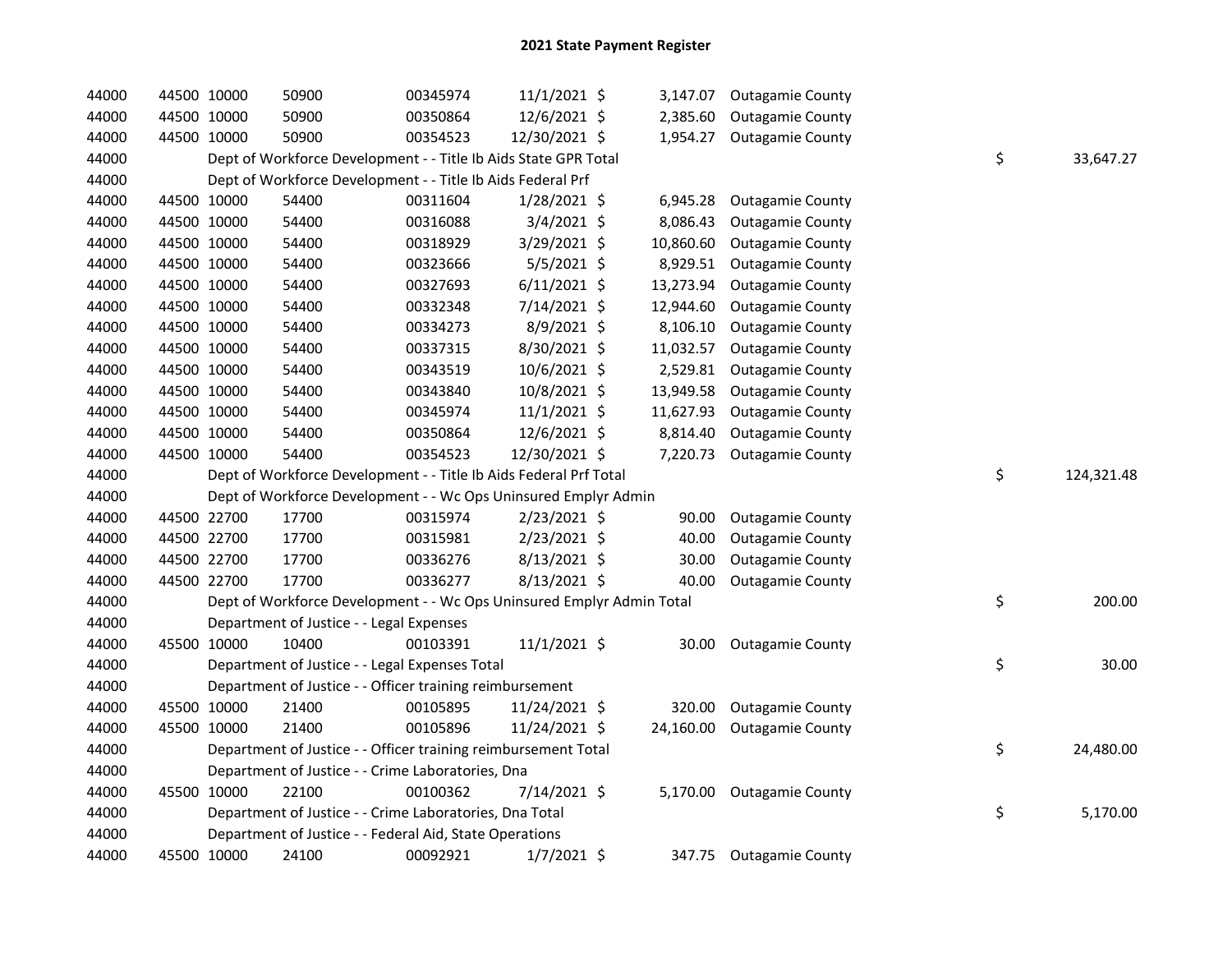| 44000 |             |             | Department of Justice - - Federal Aid, State Operations Total   |          |                |           |                         | \$ | 347.75     |
|-------|-------------|-------------|-----------------------------------------------------------------|----------|----------------|-----------|-------------------------|----|------------|
| 44000 |             |             | Department of Justice - - Federal Aid, Local Assistance         |          |                |           |                         |    |            |
| 44000 |             | 45500 10000 | 25100                                                           | 00094887 | 2/19/2021 \$   | 4,400.00  | <b>Outagamie County</b> |    |            |
| 44000 |             | 45500 10000 | 25100                                                           | 00098346 | 5/27/2021 \$   | 10,727.28 | <b>Outagamie County</b> |    |            |
| 44000 |             | 45500 10000 | 25100                                                           | 00100914 | 8/4/2021 \$    | 341.85    | <b>Outagamie County</b> |    |            |
| 44000 |             | 45500 10000 | 25100                                                           | 00101436 | 8/26/2021 \$   | 3,581.64  | <b>Outagamie County</b> |    |            |
| 44000 |             | 45500 10000 | 25100                                                           | 00104364 | 10/28/2021 \$  | 348.68    | <b>Outagamie County</b> |    |            |
| 44000 |             | 45500 10000 | 25100                                                           | 00104438 | 11/3/2021 \$   | 12,849.67 | <b>Outagamie County</b> |    |            |
| 44000 |             |             | Department of Justice - - Federal Aid, Local Assistance Total   |          |                |           |                         | \$ | 32,249.12  |
| 44000 |             |             | Department of Justice - - County-Tribal Programs, Local         |          |                |           |                         |    |            |
| 44000 |             | 45500 10000 | 26300                                                           | 00093452 | 1/20/2021 \$   | 31,137.00 | <b>Outagamie County</b> |    |            |
| 44000 |             |             | Department of Justice - - County-Tribal Programs, Local Total   |          |                |           |                         | \$ | 31,137.00  |
| 44000 |             |             | Department of Justice - - Alt Prosecution Alcohol Drugs         |          |                |           |                         |    |            |
| 44000 |             | 45500 10000 | 27100                                                           | 00094864 | 2/18/2021 \$   | 82,494.29 | <b>Outagamie County</b> |    |            |
| 44000 |             | 45500 10000 | 27100                                                           | 00098196 | $5/19/2021$ \$ | 20,233.28 | <b>Outagamie County</b> |    |            |
| 44000 |             | 45500 10000 | 27100                                                           | 00102039 | $8/31/2021$ \$ | 23,675.88 | <b>Outagamie County</b> |    |            |
| 44000 |             | 45500 10000 | 27100                                                           | 00104826 | 11/18/2021 \$  | 17,624.86 | <b>Outagamie County</b> |    |            |
| 44000 |             |             | Department of Justice - - Alt Prosecution Alcohol Drugs Total   |          |                |           |                         | \$ | 144,028.31 |
| 44000 |             |             | Department of Justice - - Internet Crimes Against Childr        |          |                |           |                         |    |            |
| 44000 |             | 45500 10000 | 28400                                                           | 00098651 | $6/1/2021$ \$  | 2,091.60  | <b>Outagamie County</b> |    |            |
| 44000 | 45500 10000 |             | 28400                                                           | 00098652 | $6/1/2021$ \$  | 498.00    | <b>Outagamie County</b> |    |            |
| 44000 | 45500 10000 |             | 28400                                                           | 00098653 | $6/1/2021$ \$  | 348.60    | <b>Outagamie County</b> |    |            |
| 44000 | 45500 10000 |             | 28400                                                           | 00098661 | $6/1/2021$ \$  | 1,432.08  | <b>Outagamie County</b> |    |            |
| 44000 | 45500 10000 |             | 28400                                                           | 00098666 | $6/2/2021$ \$  | 1,211.76  | <b>Outagamie County</b> |    |            |
| 44000 |             | 45500 10000 | 28400                                                           | 00098680 | $6/3/2021$ \$  | 1,900.26  | <b>Outagamie County</b> |    |            |
| 44000 | 45500 10000 |             | 28400                                                           | 00100953 | 8/5/2021 \$    | 3,056.94  | <b>Outagamie County</b> |    |            |
| 44000 | 45500 10000 |             | 28400                                                           | 00101880 | $9/24/2021$ \$ | 1,321.92  | <b>Outagamie County</b> |    |            |
| 44000 |             | 45500 10000 | 28400                                                           | 00101882 | 9/24/2021 \$   | 1,179.78  | <b>Outagamie County</b> |    |            |
| 44000 |             | 45500 10000 | 28400                                                           | 00104786 | 11/9/2021 \$   | 2,247.20  | <b>Outagamie County</b> |    |            |
| 44000 |             | 45500 10000 | 28400                                                           | 00106597 | 12/21/2021 \$  | 1,797.76  | <b>Outagamie County</b> |    |            |
| 44000 |             | 45500 10000 | 28400                                                           | 00107078 | 12/21/2021 \$  | 1,404.50  | <b>Outagamie County</b> |    |            |
| 44000 |             |             | Department of Justice - - Internet Crimes Against Childr Total  |          |                |           |                         | \$ | 18,490.40  |
| 44000 |             |             | Department of Justice - - Crime Victim Witness Assist           |          |                |           |                         |    |            |
| 44000 |             | 45500 10000 | 53200                                                           | 00095458 | 3/5/2021 \$    | 42,695.70 | <b>Outagamie County</b> |    |            |
| 44000 |             | 45500 10000 | 53200                                                           | 00100552 | 7/15/2021 \$   | 67,072.94 | <b>Outagamie County</b> |    |            |
| 44000 |             |             | Department of Justice - - Crime Victim Witness Assist Total     |          |                |           |                         | \$ | 109,768.64 |
| 44000 |             |             | Department of Military Affairs - - Emergency Response Equipment |          |                |           |                         |    |            |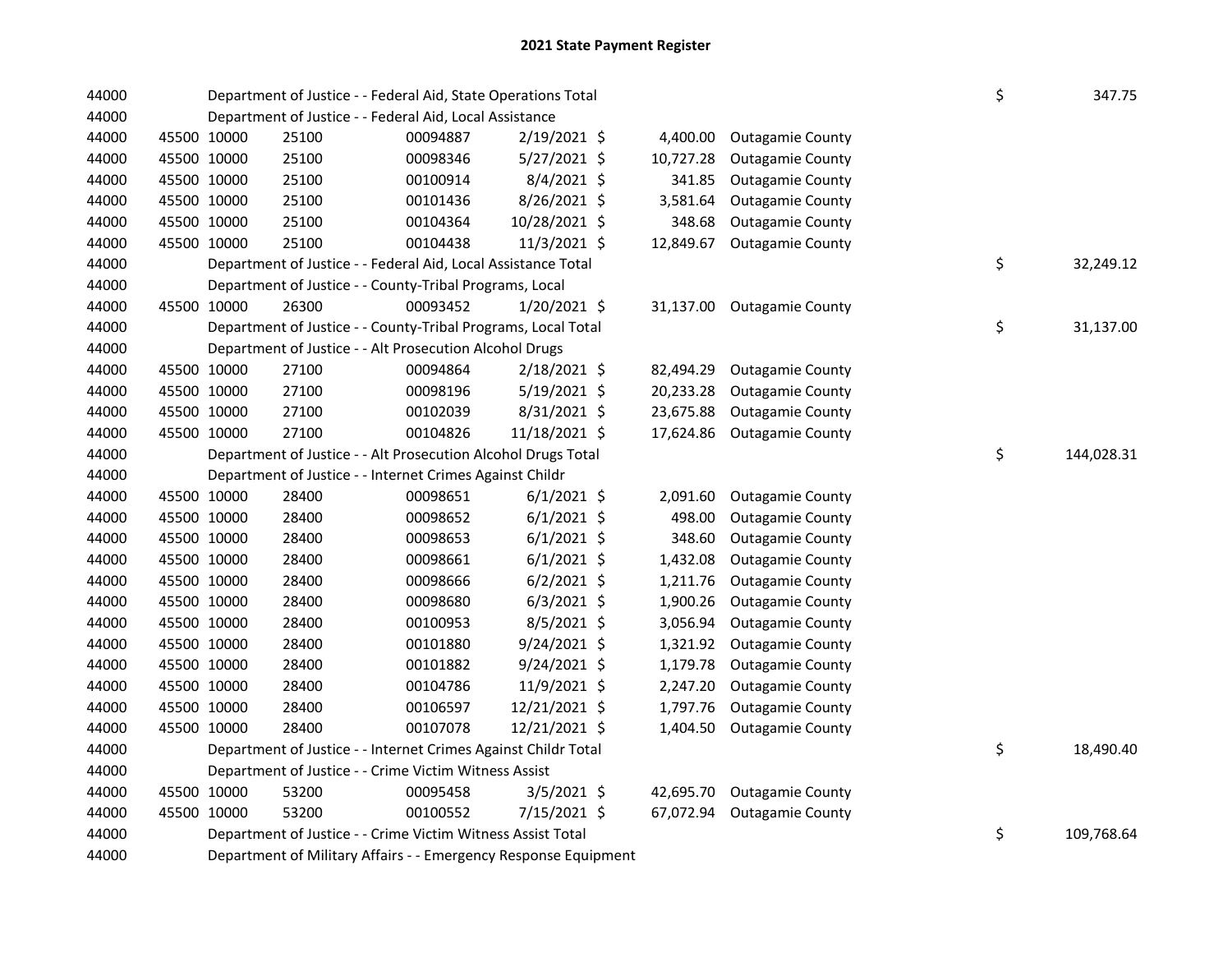| 44000 |             | 46500 10000 | 30800                                                                   | 00088053 | 1/19/2021 \$   |           | 7,267.04 Outagamie County   |    |            |
|-------|-------------|-------------|-------------------------------------------------------------------------|----------|----------------|-----------|-----------------------------|----|------------|
| 44000 |             |             | Department of Military Affairs - - Emergency Response Equipment Total   |          |                |           |                             | \$ | 7,267.04   |
| 44000 |             |             | Department of Military Affairs - - Local Emer Planning Grants           |          |                |           |                             |    |            |
| 44000 |             | 46500 10000 | 33700                                                                   | 00089316 | $2/5/2021$ \$  |           | 49,059.92 Outagamie County  |    |            |
| 44000 |             |             | Department of Military Affairs - - Local Emer Planning Grants Total     |          |                |           |                             | \$ | 49,059.92  |
| 44000 |             |             | Department of Military Affairs - - Federal Aid, Local Assistance        |          |                |           |                             |    |            |
| 44000 |             | 46500 10000 | 34200                                                                   | 00089175 | $2/4/2021$ \$  |           | 100,309.65 Outagamie County |    |            |
| 44000 |             |             | Department of Military Affairs - - Federal Aid, Local Assistance Total  |          |                |           |                             | \$ | 100,309.65 |
| 44000 |             |             | Department of Military Affairs - - St Emerg Response Bd Grant Pif       |          |                |           |                             |    |            |
| 44000 |             | 46500 27200 | 36400                                                                   | 00089316 | $2/5/2021$ \$  |           | 9,129.70 Outagamie County   |    |            |
| 44000 |             |             | Department of Military Affairs - - St Emerg Response Bd Grant Pif Total |          |                |           |                             | \$ | 9,129.70   |
| 44000 |             |             | Department of Veterans Affairs - - County Grants                        |          |                |           |                             |    |            |
| 44000 |             | 48500 58200 | 26700                                                                   | 00091448 | 3/12/2021 \$   |           | 13,000.00 Outagamie County  |    |            |
| 44000 |             |             | Department of Veterans Affairs - - County Grants Total                  |          |                |           |                             | \$ | 13,000.00  |
| 44000 |             |             | Department of Veterans Affairs - - Clearing-Vets Trust Fund             |          |                |           |                             |    |            |
| 44000 | 48500 58200 |             | 99000                                                                   | 00091728 | 3/16/2021 \$   | 30.00     | Outagamie County            |    |            |
| 44000 |             |             | Department of Veterans Affairs - - Clearing-Vets Trust Fund Total       |          |                |           |                             | \$ | 30.00      |
| 44000 |             |             | Department of Administration - - Federal Aid, Local Assistance          |          |                |           |                             |    |            |
| 44000 |             | 50500 10000 | 15500                                                                   | 00138400 | $1/15/2021$ \$ | 15,303.40 | <b>Outagamie County</b>     |    |            |
| 44000 |             | 50500 10000 | 15500                                                                   | 00139969 | 1/29/2021 \$   | 12,416.60 | <b>Outagamie County</b>     |    |            |
| 44000 |             | 50500 10000 | 15500                                                                   | 00141643 | $3/2/2021$ \$  | 21,605.59 | <b>Outagamie County</b>     |    |            |
| 44000 |             | 50500 10000 | 15500                                                                   | 00143182 | 3/30/2021 \$   | 6,078.71  | <b>Outagamie County</b>     |    |            |
| 44000 |             | 50500 10000 | 15500                                                                   | 00145239 | 5/7/2021 \$    | 9,870.57  | <b>Outagamie County</b>     |    |            |
| 44000 |             | 50500 10000 | 15500                                                                   | 00146466 | $6/1/2021$ \$  | 6,449.57  | <b>Outagamie County</b>     |    |            |
| 44000 |             | 50500 10000 | 15500                                                                   | 00148944 | 7/16/2021 \$   | 35,634.93 | <b>Outagamie County</b>     |    |            |
| 44000 |             | 50500 10000 | 15500                                                                   | 00149876 | 8/5/2021 \$    |           | 13,351.79 Outagamie County  |    |            |
| 44000 |             |             | Department of Administration - - Federal Aid, Local Assistance Total    |          |                |           |                             | \$ | 120,711.16 |
| 44000 |             |             | Department of Administration - - Low-Income Assistance Grants           |          |                |           |                             |    |            |
| 44000 |             | 50500 23500 | 37100                                                                   | 00138400 | $1/15/2021$ \$ |           | 11,964.41 Outagamie County  |    |            |
| 44000 |             | 50500 23500 | 37100                                                                   | 00139969 | 1/29/2021 \$   | 7,636.31  | <b>Outagamie County</b>     |    |            |
| 44000 |             | 50500 23500 | 37100                                                                   | 00141643 | $3/2/2021$ \$  | 6,249.56  | <b>Outagamie County</b>     |    |            |
| 44000 |             | 50500 23500 | 37100                                                                   | 00143182 | 3/30/2021 \$   | 5,718.40  | <b>Outagamie County</b>     |    |            |
| 44000 |             | 50500 23500 | 37100                                                                   | 00145239 | $5/7/2021$ \$  | 2,616.14  | <b>Outagamie County</b>     |    |            |
| 44000 |             | 50500 23500 | 37100                                                                   | 00146466 | $6/1/2021$ \$  |           | 2,389.97 Outagamie County   |    |            |
| 44000 |             | 50500 23500 | 37100                                                                   | 00148944 | 7/16/2021 \$   |           | 12,261.21 Outagamie County  |    |            |
| 44000 | 50500 23500 |             | 37100                                                                   | 00149876 | 8/5/2021 \$    |           | 5,228.71 Outagamie County   |    |            |
| 44000 |             |             | Department of Administration - - Low-Income Assistance Grants Total     |          |                |           |                             | \$ | 54,064.71  |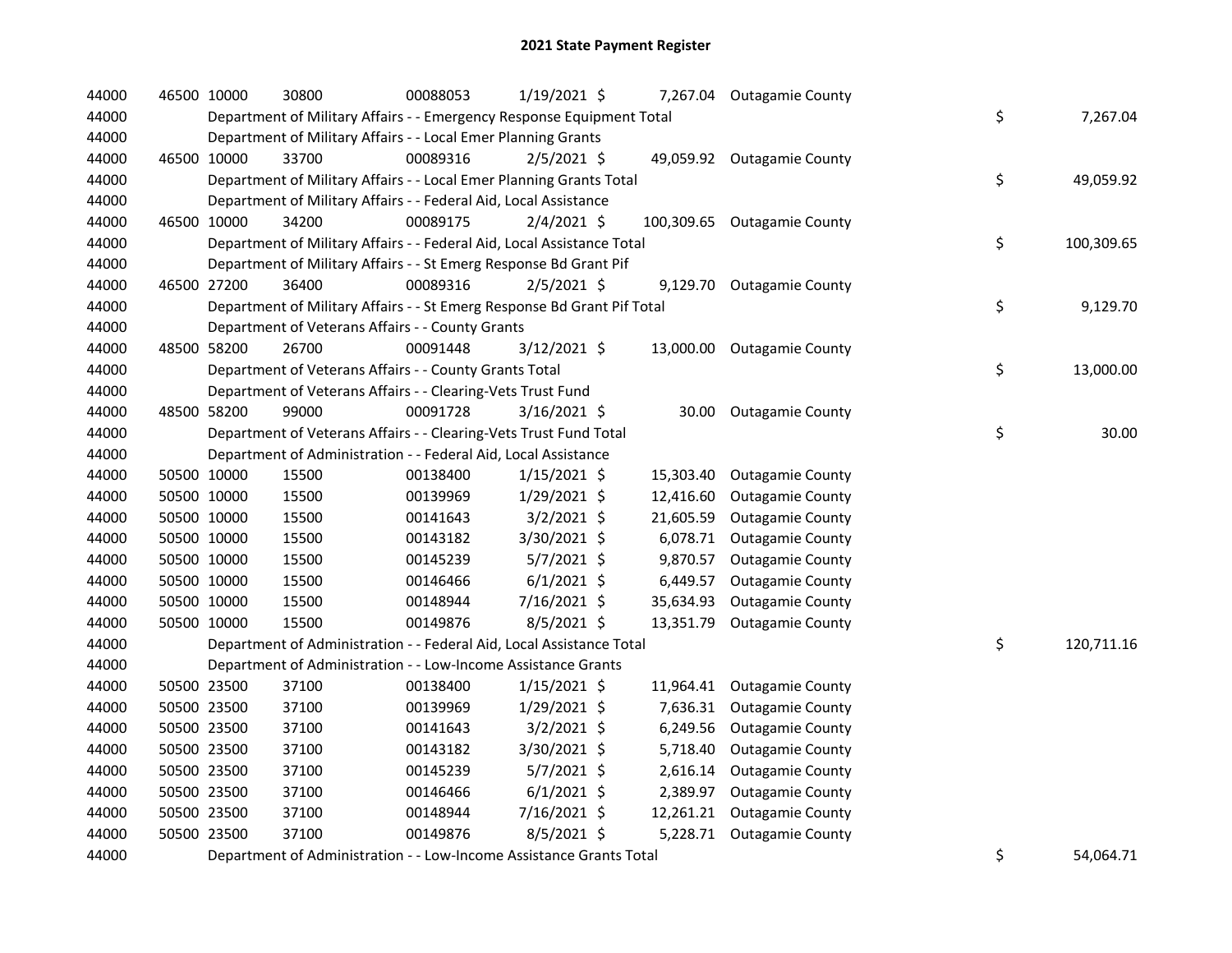| 44000 |             | Department of Administration - - Land Information Program; Loca                                   |          |                |           |                                                                                                         |                 |
|-------|-------------|---------------------------------------------------------------------------------------------------|----------|----------------|-----------|---------------------------------------------------------------------------------------------------------|-----------------|
| 44000 | 50500 26900 | 17300                                                                                             | 00138492 | $1/29/2021$ \$ | 1,000.00  | <b>Outagamie County</b>                                                                                 |                 |
| 44000 | 50500 26900 | 17300                                                                                             | 00146531 | $6/15/2021$ \$ | 25,000.00 | <b>Outagamie County</b>                                                                                 |                 |
| 44000 | 50500 26900 | 17300                                                                                             | 00149509 | 7/29/2021 \$   | 20,000.00 | <b>Outagamie County</b>                                                                                 |                 |
| 44000 |             | Department of Administration - - Land Information Program; Loca Total                             |          |                |           |                                                                                                         | \$<br>46,000.00 |
| 44000 |             | Public Defender Board - - Trial Representation                                                    |          |                |           |                                                                                                         |                 |
| 44000 | 55000 10000 | 10300                                                                                             | 00285899 | $4/19/2021$ \$ | 23.05     | <b>Outagamie County</b>                                                                                 |                 |
| 44000 |             | Public Defender Board - - Trial Representation Total                                              |          |                |           |                                                                                                         | \$<br>23.05     |
| 44000 |             | Public Defender Board - - Transcript, Discovery and Records Provided to the Public Defender Board |          |                |           |                                                                                                         |                 |
| 44000 | 55000 10000 | 10600                                                                                             | 00278912 | 2/22/2021 \$   |           | 119.05 Outagamie County                                                                                 |                 |
| 44000 | 55000 10000 | 10600                                                                                             | 00282102 | $3/22/2021$ \$ | 6,118.20  | <b>Outagamie County</b>                                                                                 |                 |
| 44000 | 55000 10000 | 10600                                                                                             | 00282103 | $3/22/2021$ \$ | 4,320.60  | <b>Outagamie County</b>                                                                                 |                 |
| 44000 | 55000 10000 | 10600                                                                                             | 00291072 | $5/19/2021$ \$ | 3.50      | <b>Outagamie County</b>                                                                                 |                 |
| 44000 | 55000 10000 | 10600                                                                                             | 00299207 | $7/1/2021$ \$  | 24.00     | <b>Outagamie County</b>                                                                                 |                 |
| 44000 | 55000 10000 | 10600                                                                                             | 00302310 | 8/11/2021 \$   | 1,872.80  | <b>Outagamie County</b>                                                                                 |                 |
| 44000 | 55000 10000 | 10600                                                                                             | 00302311 | 8/11/2021 \$   | 1,878.80  | <b>Outagamie County</b>                                                                                 |                 |
| 44000 | 55000 10000 | 10600                                                                                             | 00302423 | 7/27/2021 \$   | 68.40     | <b>Outagamie County</b>                                                                                 |                 |
| 44000 | 55000 10000 | 10600                                                                                             | 00310293 | 11/5/2021 \$   | 105.40    | <b>Outagamie County</b>                                                                                 |                 |
| 44000 | 55000 10000 | 10600                                                                                             | 00311452 | 11/5/2021 \$   | 12.00     | <b>Outagamie County</b>                                                                                 |                 |
| 44000 |             |                                                                                                   |          |                |           | Public Defender Board - - Transcript, Discovery and Records Provided to the Public Defender Board Total | \$<br>14,522.75 |
| 44000 |             | Department of Revenue - - GPR Earned                                                              |          |                |           |                                                                                                         |                 |
| 44000 | 56600 10000 | 100GE                                                                                             | 00204151 | $6/2/2021$ \$  | 3.00      | <b>Outagamie County</b>                                                                                 |                 |
| 44000 | 56600 10000 | 100GE                                                                                             | 00212812 | 8/13/2021 \$   | 3.00      | <b>Outagamie County</b>                                                                                 |                 |
| 44000 | 56600 10000 | 100GE                                                                                             | 00219740 | 11/8/2021 \$   | 3.00      | <b>Outagamie County</b>                                                                                 |                 |
| 44000 |             | Department of Revenue - - GPR Earned Total                                                        |          |                |           |                                                                                                         | \$<br>9.00      |
| 44000 |             | Department of Revenue - - Warrants and Satisfactions                                              |          |                |           |                                                                                                         |                 |
| 44000 | 56600 10000 | 10100                                                                                             | 00190559 | $2/5/2021$ \$  |           | 1,875.00 Outagamie County                                                                               |                 |
| 44000 | 56600 10000 | 10100                                                                                             | 00215121 | $9/17/2021$ \$ | 2,935.00  | <b>Outagamie County</b>                                                                                 |                 |
| 44000 |             | Department of Revenue - - Warrants and Satisfactions Total                                        |          |                |           |                                                                                                         | \$<br>4,810.00  |
| 44000 |             | Department of Revenue - - Misc Revenue Holding Clearing                                           |          |                |           |                                                                                                         |                 |
| 44000 | 56600 10000 | 99500                                                                                             | 00188936 | $1/8/2021$ \$  | 14,529.38 | <b>Outagamie County</b>                                                                                 |                 |
| 44000 | 56600 10000 | 99500                                                                                             | 00189182 | $1/11/2021$ \$ | 176.88    | <b>Outagamie County</b>                                                                                 |                 |
| 44000 | 56600 10000 | 99500                                                                                             | 00189678 | $1/19/2021$ \$ | 1,171.79  | <b>Outagamie County</b>                                                                                 |                 |
| 44000 | 56600 10000 | 99500                                                                                             | 00190069 | $1/25/2021$ \$ | 1,265.00  | <b>Outagamie County</b>                                                                                 |                 |
| 44000 | 56600 10000 | 99500                                                                                             | 00190477 | $2/1/2021$ \$  | 454.52    | <b>Outagamie County</b>                                                                                 |                 |
| 44000 | 56600 10000 | 99500                                                                                             | 00191005 | $2/5/2021$ \$  | 340.24    | <b>Outagamie County</b>                                                                                 |                 |
| 44000 | 56600 10000 | 99500                                                                                             | 00191007 | $2/5/2021$ \$  |           | 15,607.97 Outagamie County                                                                              |                 |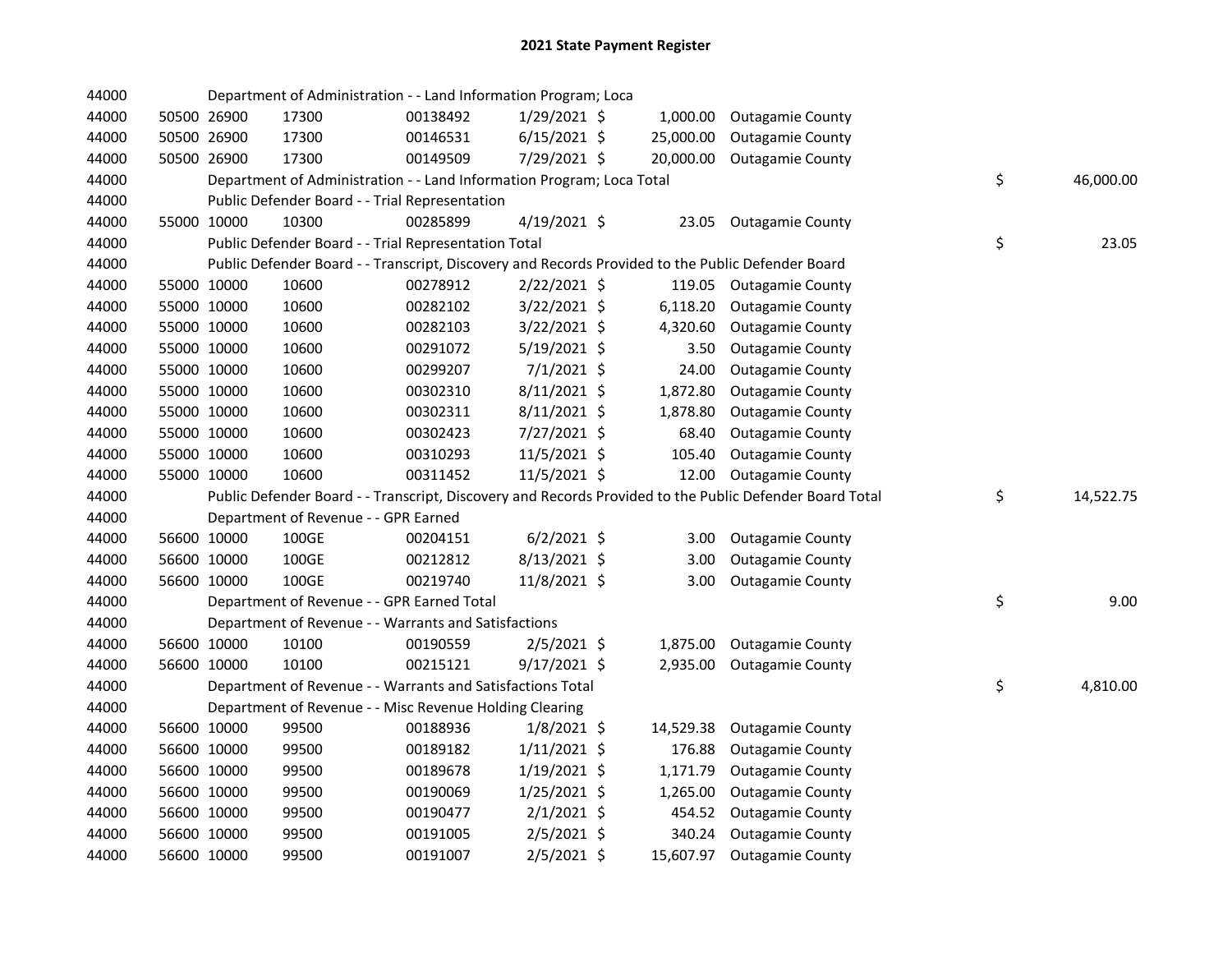| 44000 | 56600 10000 | 99500 | 00191250 | 2/8/2021 \$   | 871.00     | <b>Outagamie County</b> |
|-------|-------------|-------|----------|---------------|------------|-------------------------|
| 44000 | 56600 10000 | 99500 | 00191643 | 2/16/2021 \$  | 226.00     | <b>Outagamie County</b> |
| 44000 | 56600 10000 | 99500 | 00192027 | 2/22/2021 \$  | 27.39      | <b>Outagamie County</b> |
| 44000 | 56600 10000 | 99500 | 00192028 | 2/22/2021 \$  | 97.77      | <b>Outagamie County</b> |
| 44000 | 56600 10000 | 99500 | 00192029 | 2/22/2021 \$  | 1,170.34   | <b>Outagamie County</b> |
| 44000 | 56600 10000 | 99500 | 00192030 | 2/22/2021 \$  | 46.00      | <b>Outagamie County</b> |
| 44000 | 56600 10000 | 99500 | 00192802 | 3/1/2021 \$   | 10,470.27  | <b>Outagamie County</b> |
| 44000 | 56600 10000 | 99500 | 00192811 | 3/1/2021 \$   | 1,040.09   | <b>Outagamie County</b> |
| 44000 | 56600 10000 | 99500 | 00192812 | 3/1/2021 \$   | 622.00     | <b>Outagamie County</b> |
| 44000 | 56600 10000 | 99500 | 00192813 | $3/1/2021$ \$ | 8,032.40   | <b>Outagamie County</b> |
| 44000 | 56600 10000 | 99500 | 00192815 | $3/1/2021$ \$ | 984.07     | <b>Outagamie County</b> |
| 44000 | 56600 10000 | 99500 | 00192816 | $3/1/2021$ \$ | 113,018.01 | <b>Outagamie County</b> |
| 44000 | 56600 10000 | 99500 | 00192817 | $3/1/2021$ \$ | 6,340.26   | <b>Outagamie County</b> |
| 44000 | 56600 10000 | 99500 | 00193615 | 3/5/2021 \$   | 876.66     | <b>Outagamie County</b> |
| 44000 | 56600 10000 | 99500 | 00193617 | 3/5/2021 \$   | 56,771.22  | <b>Outagamie County</b> |
| 44000 | 56600 10000 | 99500 | 00194213 | 3/8/2021 \$   | 1,743.50   | <b>Outagamie County</b> |
| 44000 | 56600 10000 | 99500 | 00194219 | 3/8/2021 \$   | 3,281.83   | <b>Outagamie County</b> |
| 44000 | 56600 10000 | 99500 | 00194220 | 3/8/2021 \$   | 21,510.77  | <b>Outagamie County</b> |
| 44000 | 56600 10000 | 99500 | 00194221 | 3/8/2021 \$   | 2,773.12   | <b>Outagamie County</b> |
| 44000 | 56600 10000 | 99500 | 00195072 | 3/15/2021 \$  | 1,166.45   | <b>Outagamie County</b> |
| 44000 | 56600 10000 | 99500 | 00195078 | 3/15/2021 \$  | 782.50     | <b>Outagamie County</b> |
| 44000 | 56600 10000 | 99500 | 00195079 | 3/15/2021 \$  | 713.66     | <b>Outagamie County</b> |
| 44000 | 56600 10000 | 99500 | 00195081 | 3/15/2021 \$  | 364.00     | <b>Outagamie County</b> |
| 44000 | 56600 10000 | 99500 | 00195082 | 3/15/2021 \$  | 28,448.89  | <b>Outagamie County</b> |
| 44000 | 56600 10000 | 99500 | 00195083 | 3/15/2021 \$  | 1,345.30   | <b>Outagamie County</b> |
| 44000 | 56600 10000 | 99500 | 00195897 | 3/22/2021 \$  | 2,032.00   | <b>Outagamie County</b> |
| 44000 | 56600 10000 | 99500 | 00195902 | 3/22/2021 \$  | 271.63     | <b>Outagamie County</b> |
| 44000 | 56600 10000 | 99500 | 00195903 | 3/22/2021 \$  | 138.08     | <b>Outagamie County</b> |
| 44000 | 56600 10000 | 99500 | 00195904 | 3/22/2021 \$  | 1,305.05   | <b>Outagamie County</b> |
| 44000 | 56600 10000 | 99500 | 00195906 | 3/22/2021 \$  | 20,721.95  | <b>Outagamie County</b> |
| 44000 | 56600 10000 | 99500 | 00195907 | 3/22/2021 \$  | 1,865.74   | <b>Outagamie County</b> |
| 44000 | 56600 10000 | 99500 | 00196572 | 3/29/2021 \$  | 1,460.98   | <b>Outagamie County</b> |
| 44000 | 56600 10000 | 99500 | 00196578 | 3/29/2021 \$  | 1,402.20   | <b>Outagamie County</b> |
| 44000 | 56600 10000 | 99500 | 00196579 | 3/29/2021 \$  | 21.25      | <b>Outagamie County</b> |
| 44000 | 56600 10000 | 99500 | 00196580 | 3/29/2021 \$  | 14,205.64  | <b>Outagamie County</b> |
| 44000 | 56600 10000 | 99500 | 00196581 | 3/29/2021 \$  | 2,792.90   | <b>Outagamie County</b> |
| 44000 | 56600 10000 | 99500 | 00197316 | 4/5/2021 \$   | 112.00     | <b>Outagamie County</b> |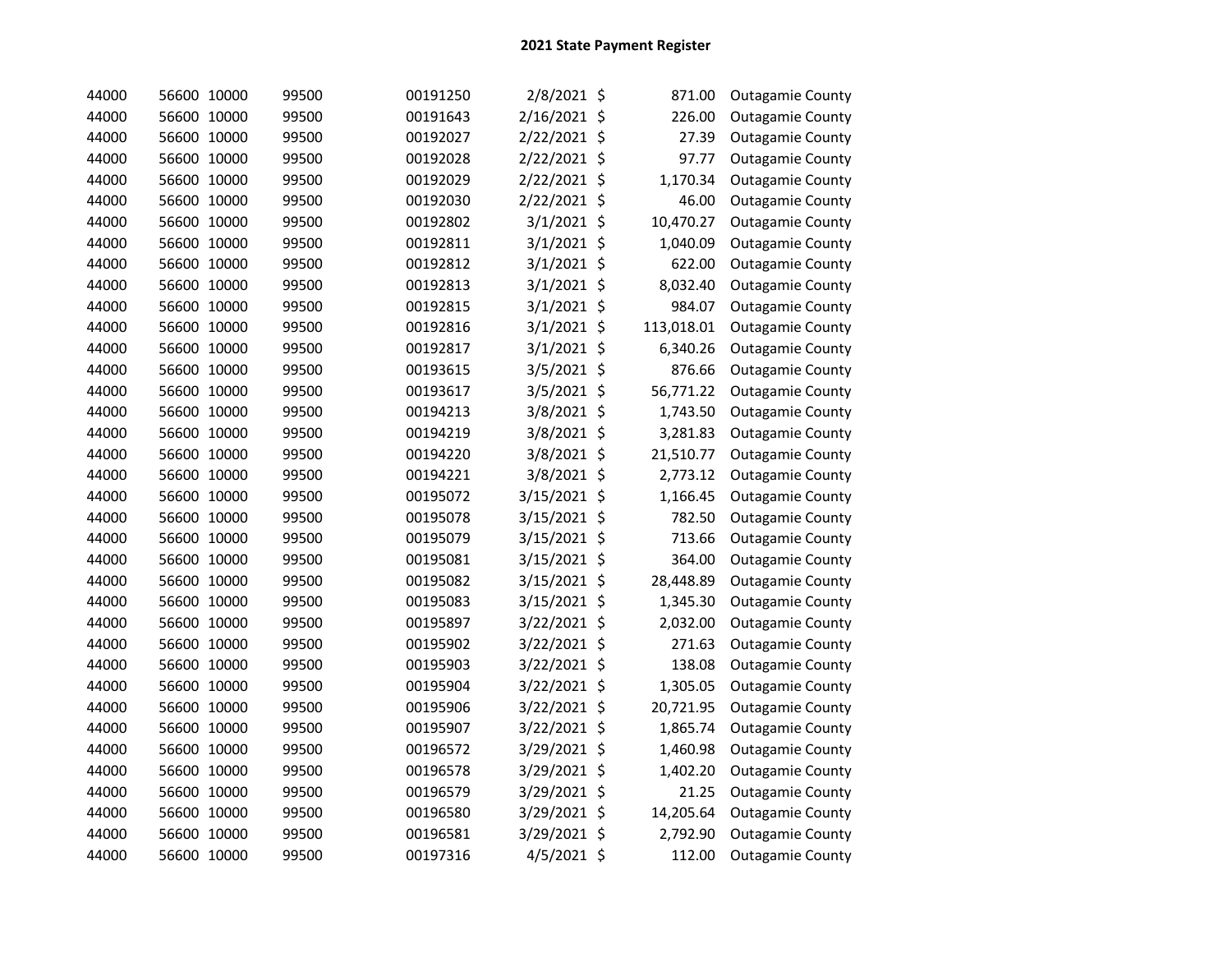| 44000 | 56600 10000 | 99500 | 00197321 | 4/5/2021 \$  | 416.43    | <b>Outagamie County</b> |
|-------|-------------|-------|----------|--------------|-----------|-------------------------|
| 44000 | 56600 10000 | 99500 | 00197322 | 4/5/2021 \$  | 2,165.42  | <b>Outagamie County</b> |
| 44000 | 56600 10000 | 99500 | 00197323 | 4/5/2021 \$  | 17,035.89 | <b>Outagamie County</b> |
| 44000 | 56600 10000 | 99500 | 00197324 | 4/5/2021 \$  | 722.76    | <b>Outagamie County</b> |
| 44000 | 56600 10000 | 99500 | 00197898 | 4/7/2021 \$  | 2,288.90  | <b>Outagamie County</b> |
| 44000 | 56600 10000 | 99500 | 00197900 | 4/7/2021 \$  | 75,951.80 | <b>Outagamie County</b> |
| 44000 | 56600 10000 | 99500 | 00198518 | 4/12/2021 \$ | 316.00    | <b>Outagamie County</b> |
| 44000 | 56600 10000 | 99500 | 00198522 | 4/12/2021 \$ | 237.25    | <b>Outagamie County</b> |
| 44000 | 56600 10000 | 99500 | 00198523 | 4/12/2021 \$ | 10,671.02 | <b>Outagamie County</b> |
| 44000 | 56600 10000 | 99500 | 00198524 | 4/12/2021 \$ | 1,389.79  | <b>Outagamie County</b> |
| 44000 | 56600 10000 | 99500 | 00199253 | 4/20/2021 \$ | 1,112.15  | <b>Outagamie County</b> |
| 44000 | 56600 10000 | 99500 | 00199256 | 4/20/2021 \$ | 63.10     | <b>Outagamie County</b> |
| 44000 | 56600 10000 | 99500 | 00199257 | 4/20/2021 \$ | 12,460.83 | <b>Outagamie County</b> |
| 44000 | 56600 10000 | 99500 | 00199258 | 4/20/2021 \$ | 16.42     | <b>Outagamie County</b> |
| 44000 | 56600 10000 | 99500 | 00199894 | 4/26/2021 \$ | 3,048.00  | <b>Outagamie County</b> |
| 44000 | 56600 10000 | 99500 | 00199899 | 4/26/2021 \$ | 20.30     | <b>Outagamie County</b> |
| 44000 | 56600 10000 | 99500 | 00199900 | 4/26/2021 \$ | 14,813.94 | <b>Outagamie County</b> |
| 44000 | 56600 10000 | 99500 | 00199901 | 4/26/2021 \$ | 1,061.00  | <b>Outagamie County</b> |
| 44000 | 56600 10000 | 99500 | 00200486 | 5/3/2021 \$  | 1,215.50  | <b>Outagamie County</b> |
| 44000 | 56600 10000 | 99500 | 00200489 | 5/3/2021 \$  | 1,682.99  | <b>Outagamie County</b> |
| 44000 | 56600 10000 | 99500 | 00200490 | 5/3/2021 \$  | 352.07    | <b>Outagamie County</b> |
| 44000 | 56600 10000 | 99500 | 00200491 | 5/3/2021 \$  | 10,417.40 | <b>Outagamie County</b> |
| 44000 | 56600 10000 | 99500 | 00200492 | 5/3/2021 \$  | 331.03    | <b>Outagamie County</b> |
| 44000 | 56600 10000 | 99500 | 00201259 | 5/7/2021 \$  | 2,303.56  | <b>Outagamie County</b> |
| 44000 | 56600 10000 | 99500 | 00201261 | 5/7/2021 \$  | 38,775.28 | <b>Outagamie County</b> |
| 44000 | 56600 10000 | 99500 | 00201685 | 5/10/2021 \$ | 138.00    | <b>Outagamie County</b> |
| 44000 | 56600 10000 | 99500 | 00201689 | 5/10/2021 \$ | 200.50    | <b>Outagamie County</b> |
| 44000 | 56600 10000 | 99500 | 00201691 | 5/10/2021 \$ | 9,089.47  | <b>Outagamie County</b> |
| 44000 | 56600 10000 | 99500 | 00201692 | 5/10/2021 \$ | 937.18    | <b>Outagamie County</b> |
| 44000 | 56600 10000 | 99500 | 00202325 | 5/17/2021 \$ | 11.00     | <b>Outagamie County</b> |
| 44000 | 56600 10000 | 99500 | 00202331 | 5/17/2021 \$ | 79.75     | <b>Outagamie County</b> |
| 44000 | 56600 10000 | 99500 | 00202332 | 5/17/2021 \$ | 1,185.79  | <b>Outagamie County</b> |
| 44000 | 56600 10000 | 99500 | 00202333 | 5/17/2021 \$ | 9,980.93  | <b>Outagamie County</b> |
| 44000 | 56600 10000 | 99500 | 00202334 | 5/17/2021 \$ | 860.36    | <b>Outagamie County</b> |
| 44000 | 56600 10000 | 99500 | 00203048 | 5/24/2021 \$ | 1,853.00  | <b>Outagamie County</b> |
| 44000 | 56600 10000 | 99500 | 00203054 | 5/24/2021 \$ | 545.20    | <b>Outagamie County</b> |
| 44000 | 56600 10000 | 99500 | 00203055 | 5/24/2021 \$ | 1,316.61  | <b>Outagamie County</b> |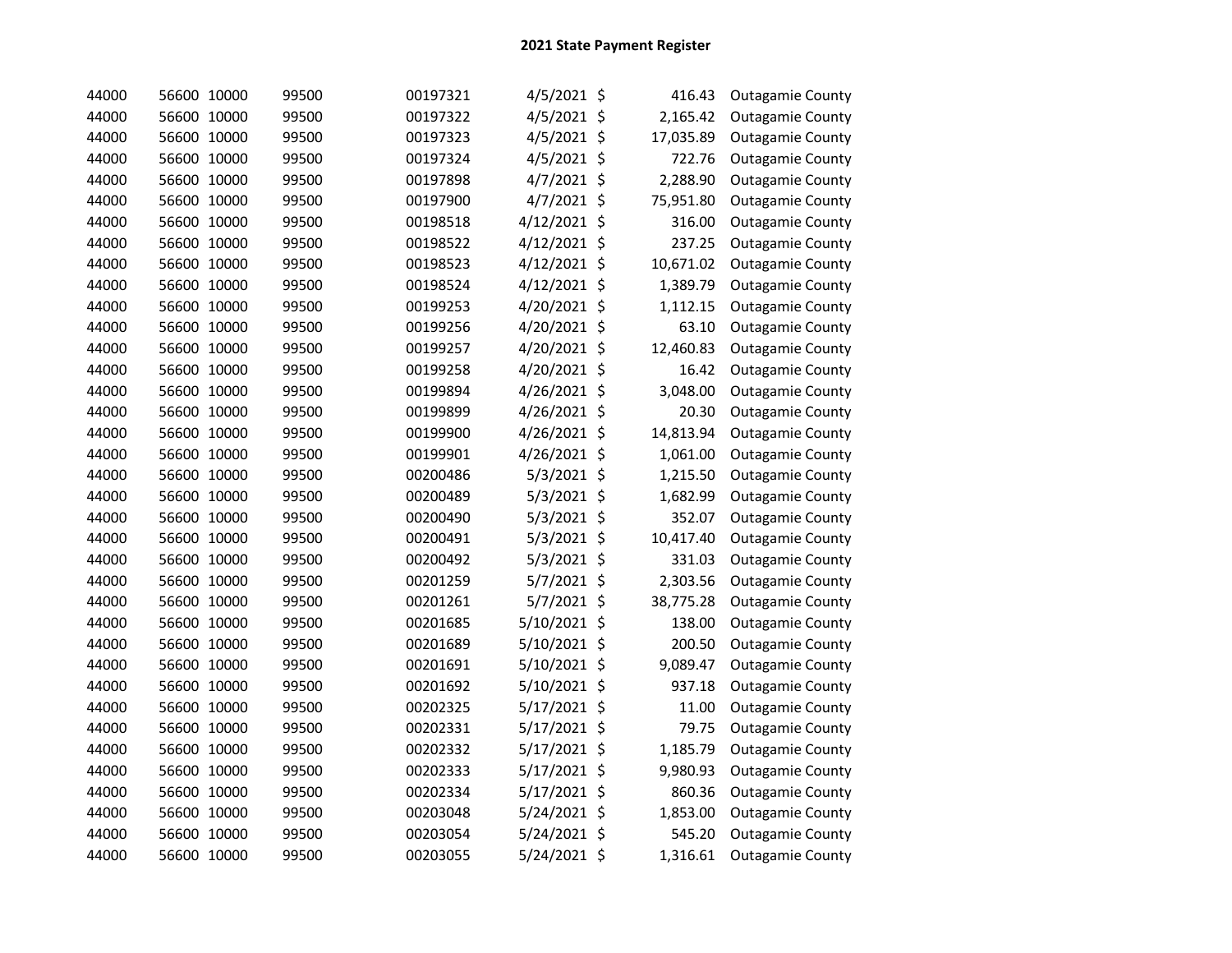| 44000 | 56600 10000 | 99500 | 00203056 | 5/24/2021 \$   | 236.00    | <b>Outagamie County</b> |
|-------|-------------|-------|----------|----------------|-----------|-------------------------|
| 44000 | 56600 10000 | 99500 | 00203057 | 5/24/2021 \$   | 16,015.60 | <b>Outagamie County</b> |
| 44000 | 56600 10000 | 99500 | 00203058 | 5/24/2021 \$   | 2,362.32  | <b>Outagamie County</b> |
| 44000 | 56600 10000 | 99500 | 00203747 | $6/1/2021$ \$  | 381.00    | <b>Outagamie County</b> |
| 44000 | 56600 10000 | 99500 | 00203750 | $6/1/2021$ \$  | 713.58    | <b>Outagamie County</b> |
| 44000 | 56600 10000 | 99500 | 00203752 | $6/1/2021$ \$  | 9,838.15  | <b>Outagamie County</b> |
| 44000 | 56600 10000 | 99500 | 00203753 | $6/1/2021$ \$  | 205.92    | <b>Outagamie County</b> |
| 44000 | 56600 10000 | 99500 | 00204485 | $6/7/2021$ \$  | 3,900.12  | <b>Outagamie County</b> |
| 44000 | 56600 10000 | 99500 | 00204487 | 6/7/2021 \$    | 36,810.24 | <b>Outagamie County</b> |
| 44000 | 56600 10000 | 99500 | 00204809 | 6/7/2021 \$    | 911.56    | <b>Outagamie County</b> |
| 44000 | 56600 10000 | 99500 | 00204810 | 6/7/2021 \$    | 6,375.85  | <b>Outagamie County</b> |
| 44000 | 56600 10000 | 99500 | 00205405 | 6/14/2021 \$   | 1,108.00  | <b>Outagamie County</b> |
| 44000 | 56600 10000 | 99500 | 00205408 | 6/14/2021 \$   | 83.00     | <b>Outagamie County</b> |
| 44000 | 56600 10000 | 99500 | 00205409 | 6/14/2021 \$   | 3,711.31  | <b>Outagamie County</b> |
| 44000 | 56600 10000 | 99500 | 00205410 | $6/14/2021$ \$ | 70.00     | <b>Outagamie County</b> |
| 44000 | 56600 10000 | 99500 | 00205902 | 6/21/2021 \$   | 1,288.00  | <b>Outagamie County</b> |
| 44000 | 56600 10000 | 99500 | 00205904 | 6/21/2021 \$   | 4,153.02  | <b>Outagamie County</b> |
| 44000 | 56600 10000 | 99500 | 00205905 | 6/21/2021 \$   | 850.19    | <b>Outagamie County</b> |
| 44000 | 56600 10000 | 99500 | 00208123 | 6/28/2021 \$   | 124.84    | <b>Outagamie County</b> |
| 44000 | 56600 10000 | 99500 | 00208124 | 6/28/2021 \$   | 2,979.46  | <b>Outagamie County</b> |
| 44000 | 56600 10000 | 99500 | 00208125 | 6/28/2021 \$   | 261.54    | <b>Outagamie County</b> |
| 44000 | 56600 10000 | 99500 | 00208564 | 7/6/2021 \$    | 597.93    | <b>Outagamie County</b> |
| 44000 | 56600 10000 | 99500 | 00208565 | 7/6/2021 \$    | 1,952.16  | <b>Outagamie County</b> |
| 44000 | 56600 10000 | 99500 | 00209055 | 7/8/2021 \$    | 2,229.80  | <b>Outagamie County</b> |
| 44000 | 56600 10000 | 99500 | 00209056 | 7/8/2021 \$    | 38,319.04 | <b>Outagamie County</b> |
| 44000 | 56600 10000 | 99500 | 00209432 | 7/12/2021 \$   | 318.65    | <b>Outagamie County</b> |
| 44000 | 56600 10000 | 99500 | 00209433 | 7/12/2021 \$   | 403.55    | <b>Outagamie County</b> |
| 44000 | 56600 10000 | 99500 | 00209434 | 7/12/2021 \$   | 1,120.79  | <b>Outagamie County</b> |
| 44000 | 56600 10000 | 99500 | 00209435 | 7/12/2021 \$   | 480.50    | <b>Outagamie County</b> |
| 44000 | 56600 10000 | 99500 | 00210223 | 7/19/2021 \$   | 223.12    | <b>Outagamie County</b> |
| 44000 | 56600 10000 | 99500 | 00210224 | 7/19/2021 \$   | 4,320.52  | <b>Outagamie County</b> |
| 44000 | 56600 10000 | 99500 | 00210225 | 7/19/2021 \$   | 1,164.00  | <b>Outagamie County</b> |
| 44000 | 56600 10000 | 99500 | 00210838 | 7/26/2021 \$   | 889.95    | <b>Outagamie County</b> |
| 44000 | 56600 10000 | 99500 | 00210839 | 7/26/2021 \$   | 4,487.56  | <b>Outagamie County</b> |
| 44000 | 56600 10000 | 99500 | 00210840 | 7/26/2021 \$   | 34.00     | <b>Outagamie County</b> |
| 44000 | 56600 10000 | 99500 | 00211802 | 8/6/2021 \$    | 1,455.94  | <b>Outagamie County</b> |
| 44000 | 56600 10000 | 99500 | 00211804 | 8/6/2021 \$    | 22,866.06 | <b>Outagamie County</b> |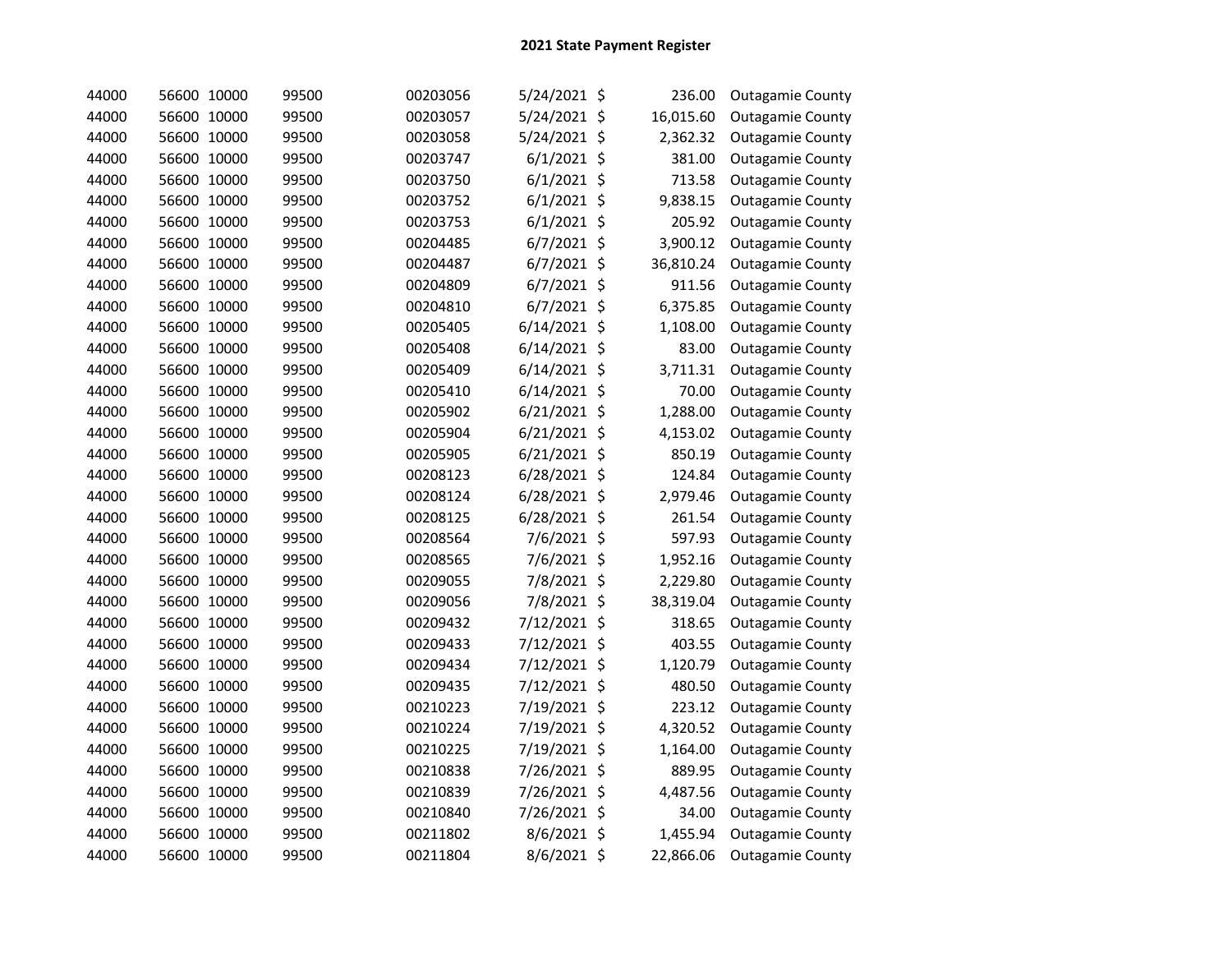| 44000 | 56600 10000 | 99500 | 00212174 | 8/9/2021 \$   | 42.20     | <b>Outagamie County</b> |
|-------|-------------|-------|----------|---------------|-----------|-------------------------|
| 44000 | 56600 10000 | 99500 | 00212176 | 8/9/2021 \$   | 497.84    | <b>Outagamie County</b> |
| 44000 | 56600 10000 | 99500 | 00212177 | 8/9/2021 \$   | 489.19    | <b>Outagamie County</b> |
| 44000 | 56600 10000 | 99500 | 00212682 | 8/16/2021 \$  | 1,378.24  | <b>Outagamie County</b> |
| 44000 | 56600 10000 | 99500 | 00212683 | 8/16/2021 \$  | 323.20    | <b>Outagamie County</b> |
| 44000 | 56600 10000 | 99500 | 00213152 | 8/23/2021 \$  | 1,029.03  | <b>Outagamie County</b> |
| 44000 | 56600 10000 | 99500 | 00213577 | 8/30/2021 \$  | 2,358.31  | <b>Outagamie County</b> |
| 44000 | 56600 10000 | 99500 | 00214020 | 9/7/2021 \$   | 1,486.60  | <b>Outagamie County</b> |
| 44000 | 56600 10000 | 99500 | 00214415 | 9/8/2021 \$   | 1,738.79  | <b>Outagamie County</b> |
| 44000 | 56600 10000 | 99500 | 00214417 | 9/8/2021 \$   | 27,909.05 | <b>Outagamie County</b> |
| 44000 | 56600 10000 | 99500 | 00214808 | 9/13/2021 \$  | 226.34    | <b>Outagamie County</b> |
| 44000 | 56600 10000 | 99500 | 00214809 | 9/13/2021 \$  | 1,265.43  | <b>Outagamie County</b> |
| 44000 | 56600 10000 | 99500 | 00215340 | 9/20/2021 \$  | 3,647.53  | <b>Outagamie County</b> |
| 44000 | 56600 10000 | 99500 | 00215699 | 9/27/2021 \$  | 266.00    | <b>Outagamie County</b> |
| 44000 | 56600 10000 | 99500 | 00216147 | 10/4/2021 \$  | 23.24     | <b>Outagamie County</b> |
| 44000 | 56600 10000 | 99500 | 00216665 | 10/7/2021 \$  | 2,844.44  | <b>Outagamie County</b> |
| 44000 | 56600 10000 | 99500 | 00216667 | 10/7/2021 \$  | 25,520.69 | <b>Outagamie County</b> |
| 44000 | 56600 10000 | 99500 | 00217066 | 10/12/2021 \$ | 38.12     | <b>Outagamie County</b> |
| 44000 | 56600 10000 | 99500 | 00217067 | 10/12/2021 \$ | 830.30    | <b>Outagamie County</b> |
| 44000 | 56600 10000 | 99500 | 00217507 | 10/18/2021 \$ | 2,408.66  | <b>Outagamie County</b> |
| 44000 | 56600 10000 | 99500 | 00217508 | 10/18/2021 \$ | 344.51    | <b>Outagamie County</b> |
| 44000 | 56600 10000 | 99500 | 00218132 | 10/25/2021 \$ | 358.00    | <b>Outagamie County</b> |
| 44000 | 56600 10000 | 99500 | 00218134 | 10/25/2021 \$ | 1,453.00  | <b>Outagamie County</b> |
| 44000 | 56600 10000 | 99500 | 00218135 | 10/25/2021 \$ | 1,138.59  | <b>Outagamie County</b> |
| 44000 | 56600 10000 | 99500 | 00219254 | 11/5/2021 \$  | 1,234.48  | <b>Outagamie County</b> |
| 44000 | 56600 10000 | 99500 | 00219256 | 11/5/2021 \$  | 18,655.20 | <b>Outagamie County</b> |
| 44000 | 56600 10000 | 99500 | 00219559 | 11/8/2021 \$  | 37.25     | <b>Outagamie County</b> |
| 44000 | 56600 10000 | 99500 | 00219560 | 11/8/2021 \$  | 194.00    | <b>Outagamie County</b> |
| 44000 | 56600 10000 | 99500 | 00220009 | 11/16/2021 \$ | 614.50    | <b>Outagamie County</b> |
| 44000 | 56600 10000 | 99500 | 00220381 | 11/22/2021 \$ | 614.23    | <b>Outagamie County</b> |
| 44000 | 56600 10000 | 99500 | 00220783 | 11/30/2021 \$ | 384.14    | <b>Outagamie County</b> |
| 44000 | 56600 10000 | 99500 | 00220784 | 11/30/2021 \$ | 1,179.03  | <b>Outagamie County</b> |
| 44000 | 56600 10000 | 99500 | 00221405 | 12/7/2021 \$  | 2,403.19  | <b>Outagamie County</b> |
| 44000 | 56600 10000 | 99500 | 00221407 | 12/7/2021 \$  | 19,707.50 | <b>Outagamie County</b> |
| 44000 | 56600 10000 | 99500 | 00221848 | 12/13/2021 \$ | 29.43     | <b>Outagamie County</b> |
| 44000 | 56600 10000 | 99500 | 00222249 | 12/20/2021 \$ | 1,395.00  | <b>Outagamie County</b> |
| 44000 | 56600 10000 | 99500 | 00222650 | 12/28/2021 \$ | 253.00    | <b>Outagamie County</b> |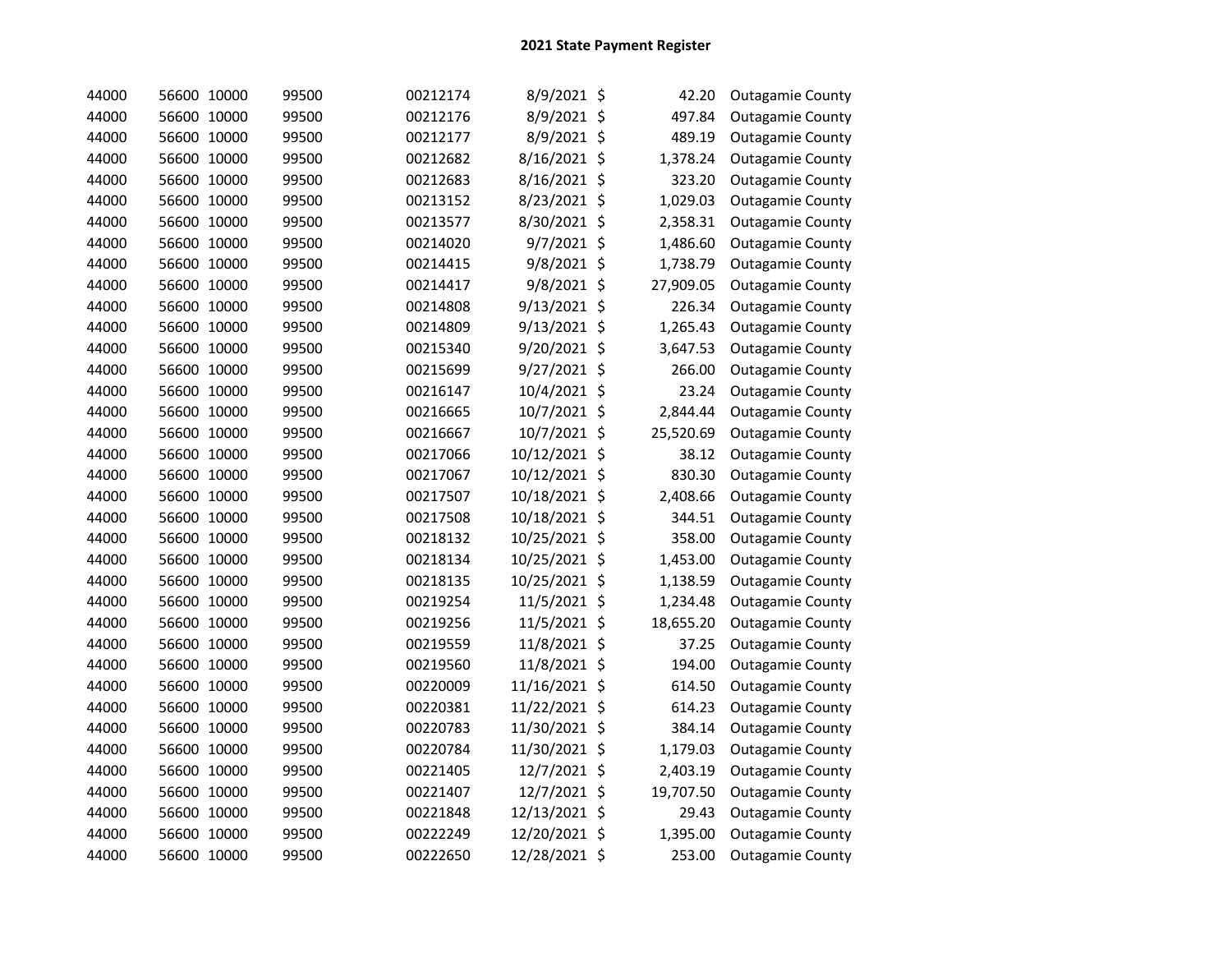| 44000 | 56600 10000 | 99500                                                                 | 00222651 | 12/28/2021 \$  |              | 281.37 Outagamie County        |    |               |
|-------|-------------|-----------------------------------------------------------------------|----------|----------------|--------------|--------------------------------|----|---------------|
| 44000 |             | Department of Revenue - - Misc Revenue Holding Clearing Total         |          |                |              |                                | \$ | 865,508.21    |
| 44000 |             | Circuit Courts - - Circuit Court Costs                                |          |                |              |                                |    |               |
| 44000 | 62500 10000 | 10500                                                                 | 00002121 | $2/1/2021$ \$  | 301,196.00   | <b>Outagamie County</b>        |    |               |
| 44000 | 62500 10000 | 10500                                                                 | 00002254 | 7/26/2021 \$   |              | 497,354.00 Outagamie County    |    |               |
| 44000 |             | Circuit Courts - - Circuit Court Costs Total                          |          |                |              |                                | \$ | 798,550.00    |
| 44000 |             | Supreme Court - - Office Of Lawyer Regulation                         |          |                |              |                                |    |               |
| 44000 | 68000 10000 | 33300                                                                 | 00012551 | 5/12/2021 \$   | 50.00        | <b>Outagamie County</b>        |    |               |
| 44000 | 68000 10000 | 33300                                                                 | 00012803 | $6/11/2021$ \$ | 8.75         | <b>Outagamie County</b>        |    |               |
| 44000 | 68000 10000 | 33300                                                                 | 00013656 | $9/17/2021$ \$ | 6.25         | <b>Outagamie County</b>        |    |               |
| 44000 | 68000 10000 | 33300                                                                 | 00014144 | 11/19/2021 \$  | 5.00         | <b>Outagamie County</b>        |    |               |
| 44000 |             | Supreme Court - - Office Of Lawyer Regulation Total                   |          |                |              |                                | \$ | 70.00         |
| 44000 |             | Shared Revenue and Tax Relief - - County And Municipal Aid            |          |                |              |                                |    |               |
| 44000 | 83500 10000 | 10500                                                                 | 00081886 | 7/26/2021 \$   | 227,692.70   | <b>Outagamie County</b>        |    |               |
| 44000 | 83500 10000 | 10500                                                                 | 00088989 | 11/15/2021 \$  | 1,290,258.66 | <b>Outagamie County</b>        |    |               |
| 44000 |             | Shared Revenue and Tax Relief - - County And Municipal Aid Total      |          |                |              |                                | \$ | 1,517,951.36  |
| 44000 |             | Shared Revenue and Tax Relief - - Exempt Computer Aid                 |          |                |              |                                |    |               |
| 44000 | 83500 10000 | 10900                                                                 | 00083358 | 7/26/2021 \$   |              | 521,515.16 Outagamie County    |    |               |
| 44000 |             | Shared Revenue and Tax Relief - - Exempt Computer Aid Total           |          |                |              |                                | \$ | 521,515.16    |
| 44000 |             | Shared Revenue and Tax Relief - - Utility Aid                         |          |                |              |                                |    |               |
| 44000 | 83500 10000 | 11000                                                                 | 00081886 | 7/26/2021 \$   | 188,450.44   | <b>Outagamie County</b>        |    |               |
| 44000 | 83500 10000 | 11000                                                                 | 00088989 | 11/15/2021 \$  | 1,084,196.26 | <b>Outagamie County</b>        |    |               |
| 44000 |             | Shared Revenue and Tax Relief - - Utility Aid Total                   |          |                |              |                                | \$ | 1,272,646.70  |
| 44000 |             | Shared Revenue and Tax Relief - - Personal Property Aid               |          |                |              |                                |    |               |
| 44000 | 83500 10000 | 11100                                                                 | 00076544 | 5/3/2021 \$    |              | 490,489.33 Outagamie County    |    |               |
| 44000 |             | Shared Revenue and Tax Relief - - Personal Property Aid Total         |          |                |              |                                | \$ | 490,489.33    |
| 44000 |             | Shared Revenue and Tax Relief - - School Lvy Tx/First Dollar Cr       |          |                |              |                                |    |               |
| 44000 | 83500 10000 | 30200                                                                 | 00082714 | 7/26/2021 \$   |              | 12,883,787.56 Outagamie County |    |               |
| 44000 | 83500 10000 | 30200                                                                 | 00086109 | 7/26/2021 \$   |              | 2,231,875.24 Outagamie County  |    |               |
| 44000 |             | Shared Revenue and Tax Relief - - School Lvy Tx/First Dollar Cr Total |          |                |              |                                | \$ | 15,115,662.80 |
| 44000 |             | Shared Revenue and Tax Relief - - County Sales Tax Reptd/Distd        |          |                |              |                                |    |               |
| 44000 | 83500 10000 | 43100                                                                 | 00073901 | $1/29/2021$ \$ | 1,766,106.88 | <b>Outagamie County</b>        |    |               |
| 44000 | 83500 10000 | 43100                                                                 | 00073989 | 2/26/2021 \$   | 1,699,846.22 | <b>Outagamie County</b>        |    |               |
| 44000 | 83500 10000 | 43100                                                                 | 00074702 | 3/31/2021 \$   | 1,484,394.76 | <b>Outagamie County</b>        |    |               |
| 44000 | 83500 10000 | 43100                                                                 | 00079145 | 4/30/2021 \$   | 1,680,836.03 | <b>Outagamie County</b>        |    |               |
| 44000 | 83500 10000 | 43100                                                                 | 00079949 | 5/28/2021 \$   | 1,784,530.68 | <b>Outagamie County</b>        |    |               |
| 44000 | 83500 10000 | 43100                                                                 | 00080680 | 6/30/2021 \$   | 2,087,431.50 | <b>Outagamie County</b>        |    |               |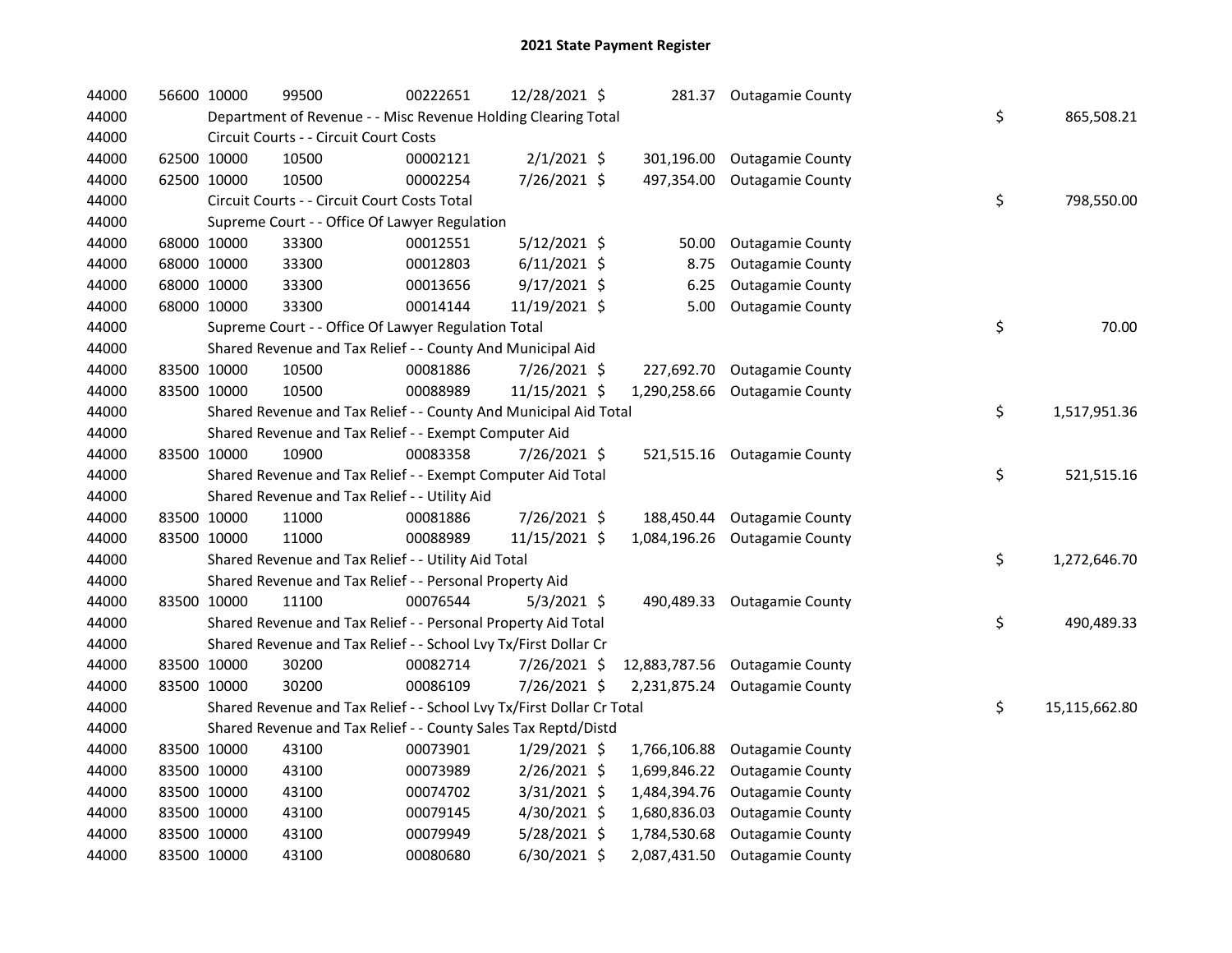| 44000       | 83500 10000 | 43100                                                                | 00086222 | 7/30/2021 \$   | 2,031,133.13 | <b>Outagamie County</b> |               |
|-------------|-------------|----------------------------------------------------------------------|----------|----------------|--------------|-------------------------|---------------|
| 44000       | 83500 10000 | 43100                                                                | 00086785 | $8/31/2021$ \$ | 1,670,529.18 | Outagamie County        |               |
| 44000       | 83500 10000 | 43100                                                                | 00087087 | $9/30/2021$ \$ | 2,249,810.99 | <b>Outagamie County</b> |               |
| 44000       | 83500 10000 | 43100                                                                | 00087776 | 10/29/2021 \$  | 1,814,027.92 | <b>Outagamie County</b> |               |
| 44000       | 83500 10000 | 43100                                                                | 00089786 | 11/30/2021 \$  | 1,790,196.70 | <b>Outagamie County</b> |               |
| 44000       | 83500 10000 | 43100                                                                | 00089870 | 12/30/2021 \$  | 2,236,543.32 | <b>Outagamie County</b> |               |
| 44000       |             | Shared Revenue and Tax Relief - - County Sales Tax Reptd/Distd Total |          |                |              |                         | 22,295,387.31 |
| 44000       |             | Shared Revenue and Tax Relief - - Lottery & Gaming Credit            |          |                |              |                         |               |
| 44000       | 83500 52100 | 36300                                                                | 00074592 | $3/22/2021$ \$ | 4,399,815.72 | <b>Outagamie County</b> |               |
| 44000       |             | Shared Revenue and Tax Relief - - Lottery & Gaming Credit Total      |          |                |              |                         | 4,399,815.72  |
| 44000 Total |             |                                                                      |          |                |              |                         | 74,685,959.84 |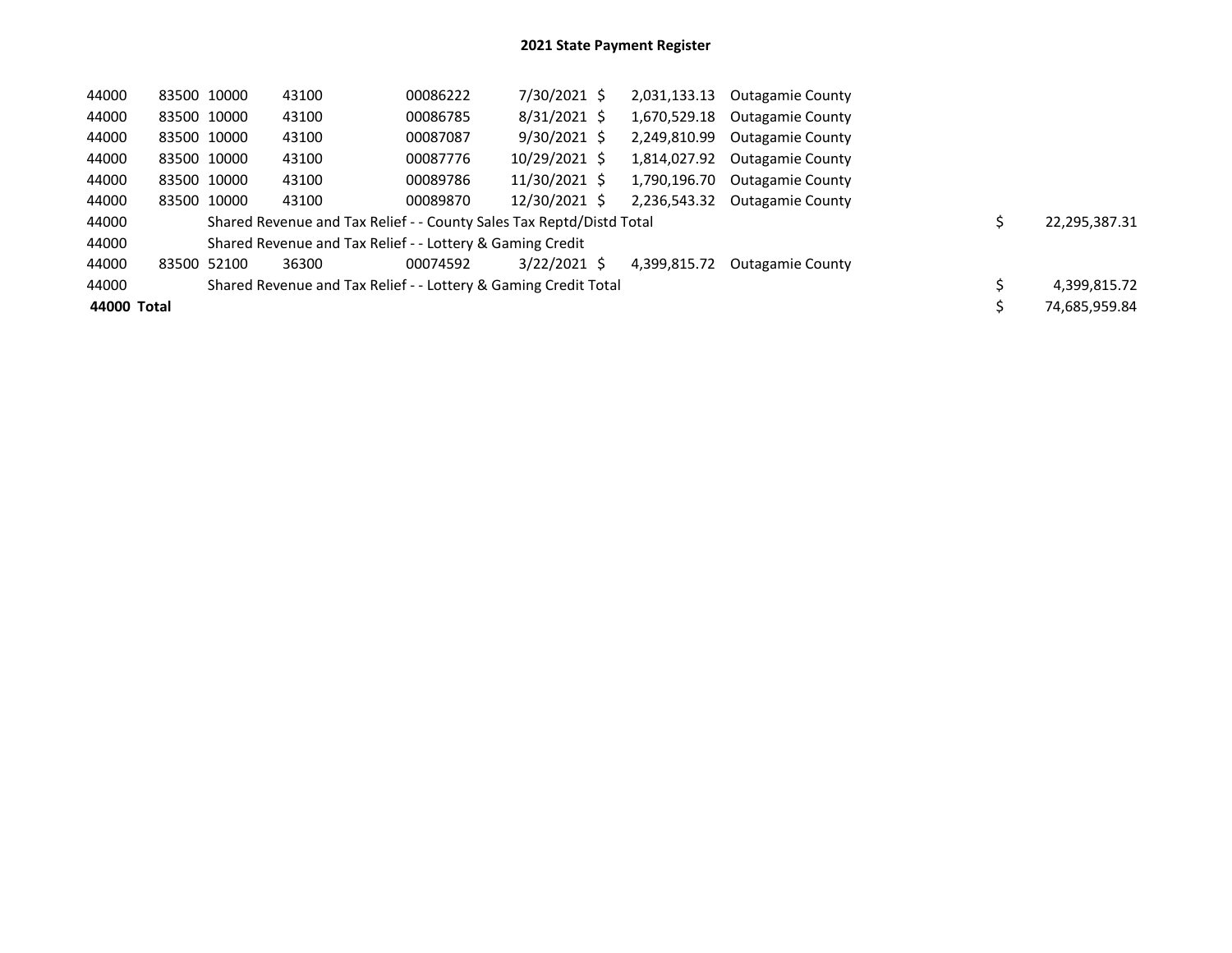| 44002       | Dept of Safety & Prof Services - - Fire Dues Distribution                       |          |                         |                               |                  |
|-------------|---------------------------------------------------------------------------------|----------|-------------------------|-------------------------------|------------------|
| 44002       | 16500 10000<br>22500                                                            | 00041330 | 7/16/2021 \$            | 4,747.29 Town Of Black Creek  |                  |
| 44002       | Dept of Safety & Prof Services - - Fire Dues Distribution Total                 |          |                         |                               | \$<br>4,747.29   |
| 44002       | Dept of Natural Resources - - Aids In Lieu Of Taxes - Gener                     |          |                         |                               |                  |
| 44002       | 37000 10000<br>50300                                                            | 00459931 | $1/29/2021$ \$          | 1,268.48 Town Of Black Creek  |                  |
| 44002       | Dept of Natural Resources - - Aids In Lieu Of Taxes - Gener Total               |          |                         |                               | \$<br>1,268.48   |
| 44002       | Dept of Natural Resources - - Resaids - Cnty Forst, Cl & Mfl                    |          |                         |                               |                  |
| 44002       | 37000 21200<br>57100                                                            | 00488130 | $6/14/2021$ \$          | 539.52 Town Of Black Creek    |                  |
| 44002       | Dept of Natural Resources - - Resaids - Cnty Forst, Cl & Mfl Total              |          |                         |                               | \$<br>539.52     |
| 44002       | WI Dept of Transportation - - Trns Aids To Mnc.-Sf                              |          |                         |                               |                  |
| 44002       | 39500 21100<br>19100                                                            | 00632775 | $1/4/2021$ \$           | 28,139.31 Town Of Black Creek |                  |
| 44002       | 39500 21100<br>19100                                                            | 00668382 | $4/5/2021$ \$           | 28,139.31 Town Of Black Creek |                  |
| 44002       | 39500 21100<br>19100                                                            | 00711870 | $7/6/2021$ \$           | 28,139.31 Town Of Black Creek |                  |
| 44002       | 39500 21100<br>19100                                                            | 00752429 | 10/4/2021 \$            | 28,139.31 Town Of Black Creek |                  |
| 44002       | WI Dept of Transportation - - Trns Aids To Mnc.-Sf Total                        |          |                         |                               | \$<br>112,557.24 |
| 44002       | Department of Health Services - - Prepaid Medical Transport Reimbursement       |          |                         |                               |                  |
| 44002       | 43500 10000<br>16300                                                            |          | AMBULANCE 11/15/2021 \$ | 2,000.00 Town Of Black Creek  |                  |
| 44002       | Department of Health Services - - Prepaid Medical Transport Reimbursement Total |          |                         |                               | \$<br>2,000.00   |
| 44002       | Department of Revenue - - Gifts And Grants                                      |          |                         |                               |                  |
| 44002       | 56600 10000<br>12100                                                            | 00209546 | 7/13/2021 \$            | 65,208.51 Town Of Black Creek |                  |
| 44002       | Department of Revenue - - Gifts And Grants Total                                |          |                         |                               | \$<br>65,208.51  |
| 44002       | Shared Revenue and Tax Relief - - County And Municipal Aid                      |          |                         |                               |                  |
| 44002       | 83500 10000<br>10500                                                            | 00081855 | 7/26/2021 \$            | 4,896.59 Town Of Black Creek  |                  |
| 44002       | 83500 10000<br>10500                                                            | 00088957 | 11/15/2021 \$           | 25,747.33 Town Of Black Creek |                  |
| 44002       | Shared Revenue and Tax Relief - - County And Municipal Aid Total                |          |                         |                               | \$<br>30,643.92  |
| 44002       | Shared Revenue and Tax Relief - - Exempt Computer Aid                           |          |                         |                               |                  |
| 44002       | 83500 10000<br>10900                                                            | 00084432 | 7/26/2021 \$            | 110.16 Town Of Black Creek    |                  |
| 44002       | Shared Revenue and Tax Relief - - Exempt Computer Aid Total                     |          |                         |                               | \$<br>110.16     |
| 44002       | Shared Revenue and Tax Relief - - Utility Aid                                   |          |                         |                               |                  |
| 44002       | 11000<br>83500 10000                                                            | 00081855 | 7/26/2021 \$            | 26.32 Town Of Black Creek     |                  |
| 44002       | 83500 10000<br>11000                                                            | 00088957 | 11/15/2021 \$           | 154.78 Town Of Black Creek    |                  |
| 44002       | Shared Revenue and Tax Relief - - Utility Aid Total                             |          |                         |                               | \$<br>181.10     |
| 44002       | Shared Revenue and Tax Relief - - Personal Property Aid                         |          |                         |                               |                  |
| 44002       | 83500 10000<br>11100                                                            | 00077606 | $5/3/2021$ \$           | 1,179.80 Town Of Black Creek  |                  |
| 44002       | Shared Revenue and Tax Relief - - Personal Property Aid Total                   |          |                         |                               | \$<br>1,179.80   |
| 44002 Total |                                                                                 |          |                         |                               | \$<br>218,436.02 |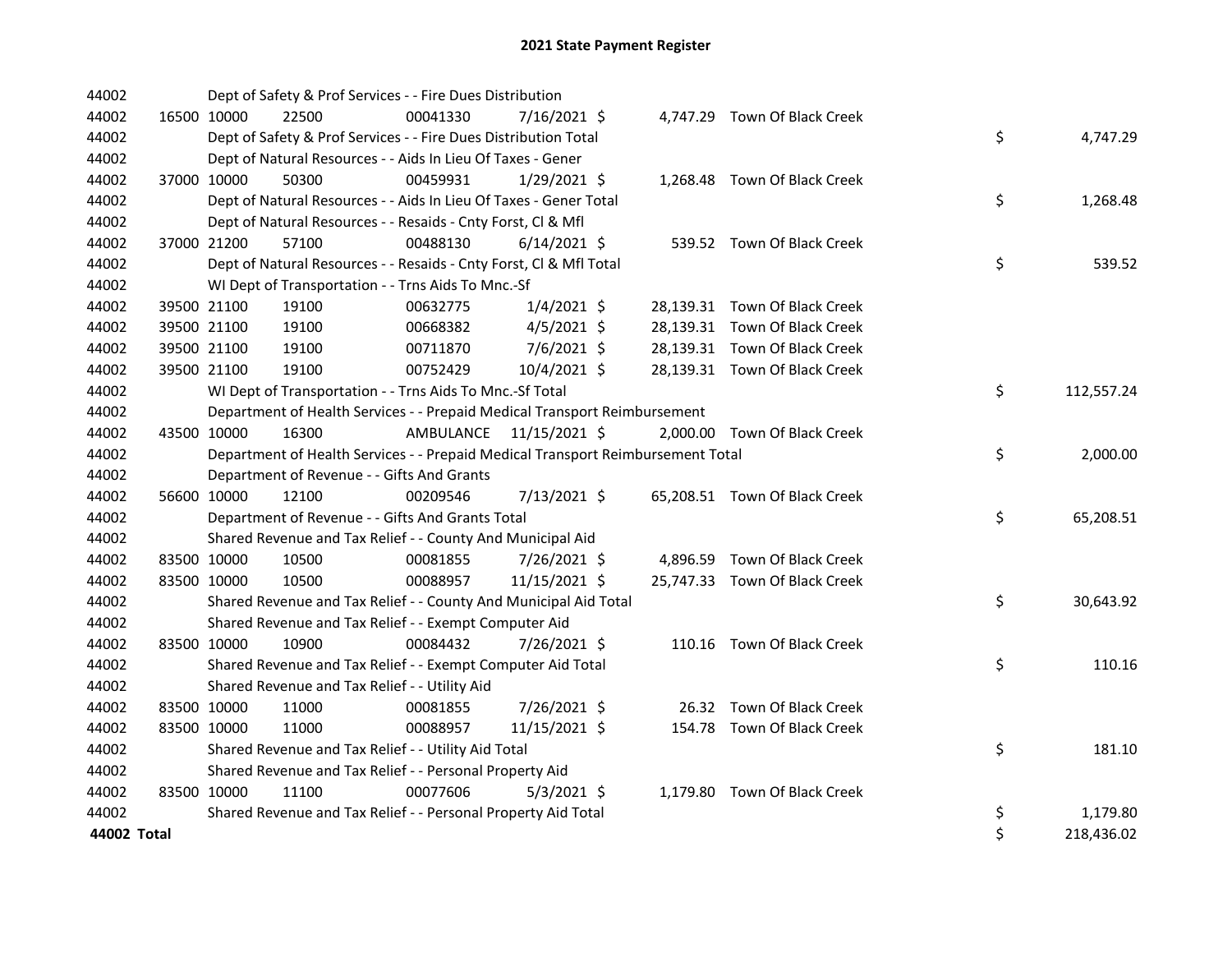| 44004 |             | Dept of Safety & Prof Services - - Fire Dues Distribution          |          |                |           |                          |    |           |
|-------|-------------|--------------------------------------------------------------------|----------|----------------|-----------|--------------------------|----|-----------|
| 44004 | 16500 10000 | 22500                                                              | 00041332 | 7/16/2021 \$   |           | 4,305.73 Town of Bovina  |    |           |
| 44004 |             | Dept of Safety & Prof Services - - Fire Dues Distribution Total    |          |                |           |                          | \$ | 4,305.73  |
| 44004 |             | Dept of Natural Resources - - Aids In Lieu Of Taxes - Gener        |          |                |           |                          |    |           |
| 44004 | 37000 10000 | 50300                                                              | 00459983 | 1/29/2021 \$   |           | 7,201.56 Town of Bovina  |    |           |
| 44004 | 37000 10000 | 50300                                                              | 00459984 | $1/29/2021$ \$ | 2,114.06  | Town of Bovina           |    |           |
| 44004 | 37000 10000 | 50300                                                              | 00459985 | 1/29/2021 \$   | 10,650.48 | Town of Bovina           |    |           |
| 44004 | 37000 10000 | 50300                                                              | 00475843 | $4/21/2021$ \$ | 1.20      | Town of Bovina           |    |           |
| 44004 | 37000 10000 | 50300                                                              | 00475845 | $4/21/2021$ \$ | 228.39    | Town of Bovina           |    |           |
| 44004 |             | Dept of Natural Resources - - Aids In Lieu Of Taxes - Gener Total  |          |                |           |                          | \$ | 20,195.69 |
| 44004 |             | Dept of Natural Resources - - Seg Earned                           |          |                |           |                          |    |           |
| 44004 | 37000 21200 | 100SE                                                              | 00474013 | $4/15/2021$ \$ |           | 9,392.25 Town of Bovina  |    |           |
| 44004 |             | Dept of Natural Resources - - Seg Earned Total                     |          |                |           |                          | \$ | 9,392.25  |
| 44004 |             | Dept of Natural Resources - - Resaids - Cnty Forst, Cl & Mfl       |          |                |           |                          |    |           |
| 44004 | 37000 21200 | 57100                                                              | 00488131 | $6/14/2021$ \$ |           | 452.94 Town of Bovina    |    |           |
| 44004 |             | Dept of Natural Resources - - Resaids - Cnty Forst, Cl & Mfl Total |          |                |           |                          | \$ | 452.94    |
| 44004 |             | Dept of Natural Resources - - Aids In Lieu Of Taxes - Sum S        |          |                |           |                          |    |           |
| 44004 | 37000 21200 | 57900                                                              | 00475844 | $4/21/2021$ \$ |           | 1,389.72 Town of Bovina  |    |           |
| 44004 |             | Dept of Natural Resources - - Aids In Lieu Of Taxes - Sum S Total  |          |                |           |                          | \$ | 1,389.72  |
| 44004 |             | WI Dept of Transportation - - Trns Aids To Mnc.-Sf                 |          |                |           |                          |    |           |
| 44004 | 39500 21100 | 19100                                                              | 00632776 | $1/4/2021$ \$  |           | 22,160.61 Town of Bovina |    |           |
| 44004 | 39500 21100 | 19100                                                              | 00668383 | $4/5/2021$ \$  |           | 22,160.61 Town of Bovina |    |           |
| 44004 | 39500 21100 | 19100                                                              | 00711871 | 7/6/2021 \$    |           | 22,160.61 Town of Bovina |    |           |
| 44004 | 39500 21100 | 19100                                                              | 00752430 | 10/4/2021 \$   |           | 22,160.61 Town of Bovina |    |           |
| 44004 |             | WI Dept of Transportation - - Trns Aids To Mnc.-Sf Total           |          |                |           |                          | \$ | 88,642.44 |
| 44004 |             | Department of Revenue - - Gifts And Grants                         |          |                |           |                          |    |           |
| 44004 | 56600 10000 | 12100                                                              | 00207191 | 6/25/2021 \$   |           | 61,963.78 Town of Bovina |    |           |
| 44004 |             | Department of Revenue - - Gifts And Grants Total                   |          |                |           |                          | \$ | 61,963.78 |
| 44004 |             | Shared Revenue and Tax Relief - - County And Municipal Aid         |          |                |           |                          |    |           |
| 44004 | 83500 10000 | 10500                                                              | 00081856 | 7/26/2021 \$   |           | 4,752.58 Town of Bovina  |    |           |
| 44004 | 83500 10000 | 10500                                                              | 00088958 | 11/15/2021 \$  |           | 26,931.28 Town of Bovina |    |           |
| 44004 |             | Shared Revenue and Tax Relief - - County And Municipal Aid Total   |          |                |           |                          | \$ | 31,683.86 |
| 44004 |             | Shared Revenue and Tax Relief - - Exempt Computer Aid              |          |                |           |                          |    |           |
| 44004 | 83500 10000 | 10900                                                              | 00084433 | 7/26/2021 \$   |           | 2.08 Town of Bovina      |    |           |
| 44004 |             | Shared Revenue and Tax Relief - - Exempt Computer Aid Total        |          |                |           |                          | \$ | 2.08      |
| 44004 |             | Shared Revenue and Tax Relief - - Personal Property Aid            |          |                |           |                          |    |           |
| 44004 | 83500 10000 | 11100                                                              | 00077607 | $5/3/2021$ \$  |           | 3.95 Town of Bovina      |    |           |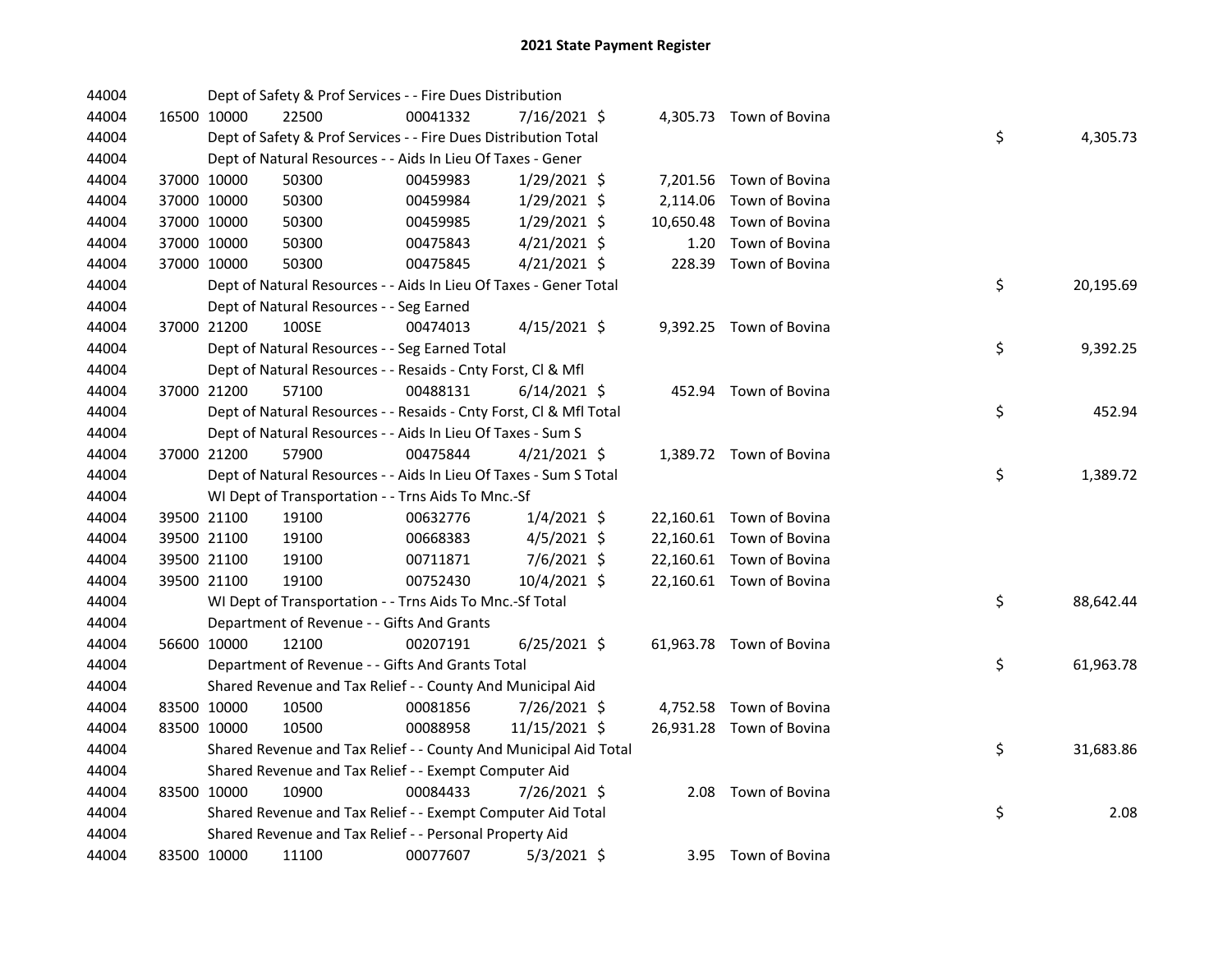| 44004       | Shared Revenue and Tax Relief - - Personal Property Aid Total | 3.95       |
|-------------|---------------------------------------------------------------|------------|
| 44004 Total |                                                               | 218,032.44 |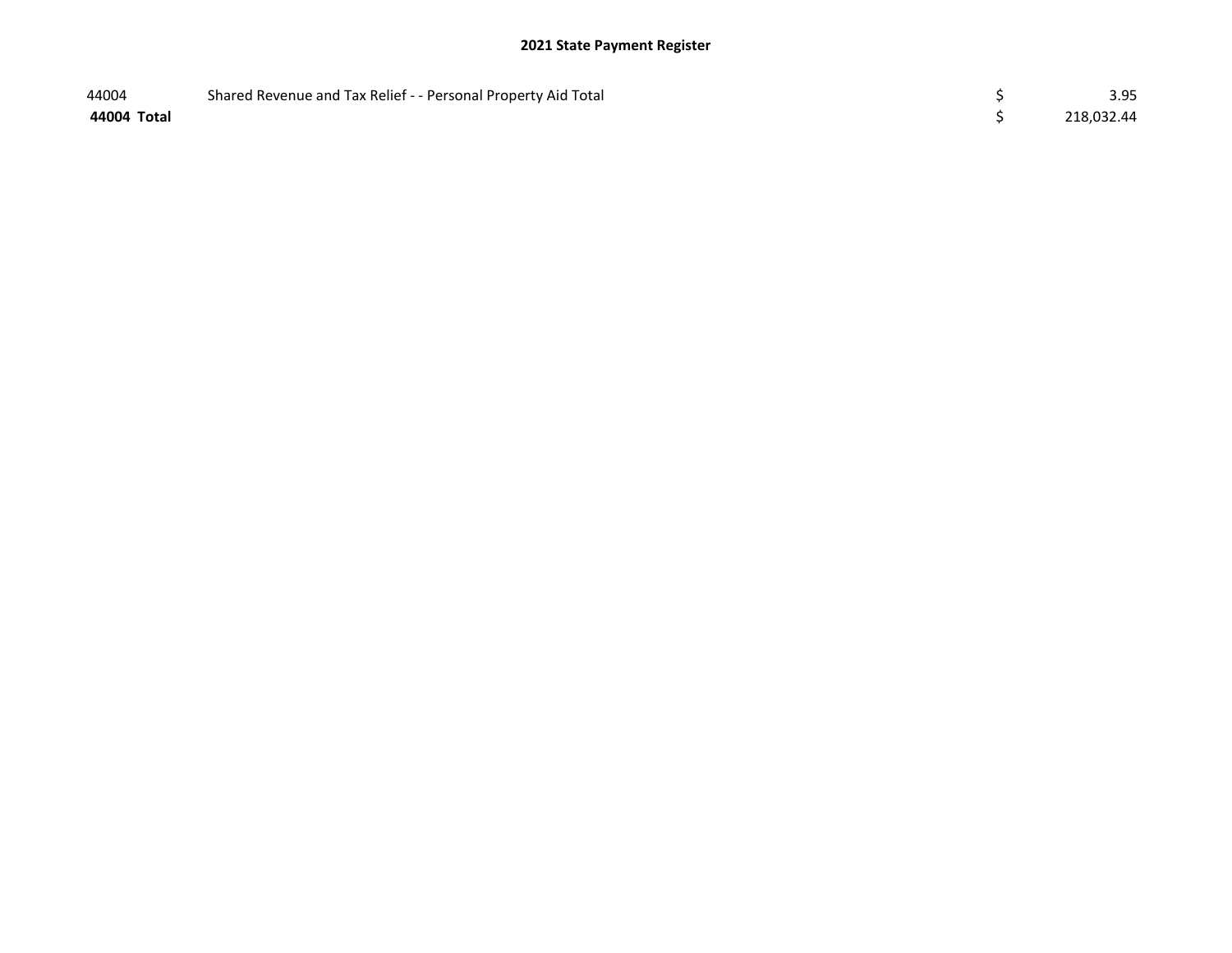| 44006 |             | Dept of Safety & Prof Services - - Fire Dues Distribution              |          |                |  |                             |    |            |
|-------|-------------|------------------------------------------------------------------------|----------|----------------|--|-----------------------------|----|------------|
| 44006 | 16500 10000 | 22500                                                                  | 00041333 | 7/16/2021 \$   |  | 32,950.29 Town Of Buchanan  |    |            |
| 44006 |             | Dept of Safety & Prof Services - - Fire Dues Distribution Total        |          |                |  |                             | \$ | 32,950.29  |
| 44006 |             | Dept of Natural Resources - - Seg Earned                               |          |                |  |                             |    |            |
| 44006 | 37000 21200 | 100SE                                                                  | 00474014 | $4/15/2021$ \$ |  | 4,308.66 Town Of Buchanan   |    |            |
| 44006 |             | Dept of Natural Resources - - Seg Earned Total                         |          |                |  |                             | \$ | 4,308.66   |
| 44006 |             | Dept of Natural Resources - - Resaids - Cnty Forst, Cl & Mfl           |          |                |  |                             |    |            |
| 44006 | 37000 21200 | 57100                                                                  | 00488132 | $6/14/2021$ \$ |  | 14.53 Town Of Buchanan      |    |            |
| 44006 |             | Dept of Natural Resources - - Resaids - Cnty Forst, Cl & Mfl Total     |          |                |  |                             | \$ | 14.53      |
| 44006 |             | WI Dept of Transportation - - Trns Aids To Mnc.-Sf                     |          |                |  |                             |    |            |
| 44006 | 39500 21100 | 19100                                                                  | 00632777 | $1/4/2021$ \$  |  | 51,383.30 Town Of Buchanan  |    |            |
| 44006 | 39500 21100 | 19100                                                                  | 00668384 | 4/5/2021 \$    |  | 51,383.30 Town Of Buchanan  |    |            |
| 44006 | 39500 21100 | 19100                                                                  | 00711872 | $7/6/2021$ \$  |  | 51,383.30 Town Of Buchanan  |    |            |
| 44006 | 39500 21100 | 19100                                                                  | 00752431 | 10/4/2021 \$   |  | 51,383.30 Town Of Buchanan  |    |            |
| 44006 |             | WI Dept of Transportation - - Trns Aids To Mnc.-Sf Total               |          |                |  |                             | \$ | 205,533.20 |
| 44006 |             | Department of Military Affairs - - Federal Aid, Local Assistance       |          |                |  |                             |    |            |
| 44006 | 46500 10000 | 34200                                                                  | 00088316 | $1/22/2021$ \$ |  | 1,125.22 Town Of Buchanan   |    |            |
| 44006 |             | Department of Military Affairs - - Federal Aid, Local Assistance Total |          |                |  |                             | \$ | 1,125.22   |
| 44006 |             | Department of Administration - - Hv Trans Ln Annual Impact Fee         |          |                |  |                             |    |            |
| 44006 | 50500 10000 | 17400                                                                  | 00144306 | $5/3/2021$ \$  |  | 1,964.00 Town Of Buchanan   |    |            |
| 44006 |             | Department of Administration - - Hv Trans Ln Annual Impact Fee Total   |          |                |  |                             | \$ | 1,964.00   |
| 44006 |             | Department of Revenue - - Gifts And Grants                             |          |                |  |                             |    |            |
| 44006 | 56600 10000 | 12100                                                                  | 00207192 | $6/25/2021$ \$ |  | 376,859.13 Town Of Buchanan |    |            |
| 44006 |             | Department of Revenue - - Gifts And Grants Total                       |          |                |  |                             | \$ | 376,859.13 |
| 44006 |             | Department of Revenue - - Misc Revenue Holding Clearing                |          |                |  |                             |    |            |
| 44006 | 56600 10000 | 99500                                                                  | 00204477 | $6/7/2021$ \$  |  | 83.60 Town Of Buchanan      |    |            |
| 44006 |             | Department of Revenue - - Misc Revenue Holding Clearing Total          |          |                |  |                             | \$ | 83.60      |
| 44006 |             | Shared Revenue and Tax Relief - - County And Municipal Aid             |          |                |  |                             |    |            |
| 44006 | 83500 10000 | 10500                                                                  | 00081857 | 7/26/2021 \$   |  | 8,481.59 Town Of Buchanan   |    |            |
| 44006 | 83500 10000 | 10500                                                                  | 00088959 | 11/15/2021 \$  |  | 48,062.37 Town Of Buchanan  |    |            |
| 44006 |             | Shared Revenue and Tax Relief - - County And Municipal Aid Total       |          |                |  |                             | \$ | 56,543.96  |
| 44006 |             | Shared Revenue and Tax Relief - - Exempt Computer Aid                  |          |                |  |                             |    |            |
| 44006 | 83500 10000 | 10900                                                                  | 00084434 | 7/26/2021 \$   |  | 3,398.37 Town Of Buchanan   |    |            |
| 44006 |             | Shared Revenue and Tax Relief - - Exempt Computer Aid Total            |          |                |  |                             | \$ | 3,398.37   |
| 44006 |             | Shared Revenue and Tax Relief - - Utility Aid                          |          |                |  |                             |    |            |
| 44006 | 83500 10000 | 11000                                                                  | 00081857 | 7/26/2021 \$   |  | 2,276.60 Town Of Buchanan   |    |            |
| 44006 | 83500 10000 | 11000                                                                  | 00088959 | 11/15/2021 \$  |  | 13,459.18 Town Of Buchanan  |    |            |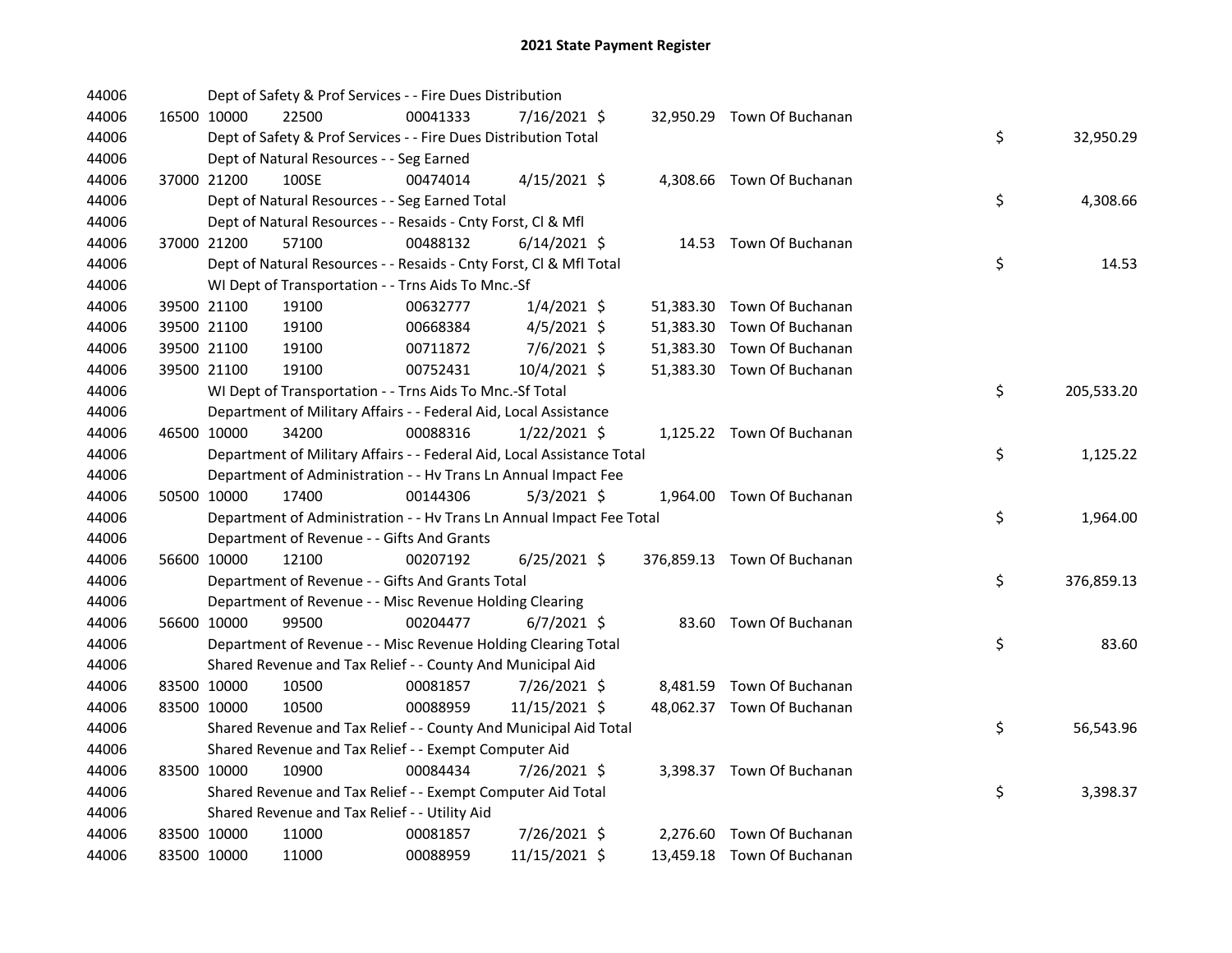| 44006       |             | Shared Revenue and Tax Relief - - Utility Aid Total                           |          |              |           |                            |  | 15,735.78  |
|-------------|-------------|-------------------------------------------------------------------------------|----------|--------------|-----------|----------------------------|--|------------|
| 44006       |             | Shared Revenue and Tax Relief - - Personal Property Aid                       |          |              |           |                            |  |            |
| 44006       | 83500 10000 | 11100                                                                         | 00077608 | 5/3/2021 \$  | 15.267.88 | Town Of Buchanan           |  |            |
| 44006       |             | Shared Revenue and Tax Relief - - Personal Property Aid Total                 |          |              |           |                            |  | 15.267.88  |
| 44006       |             | Shared Revenue and Tax Relief - - State Aid; Video Service Provider Fee       |          |              |           |                            |  |            |
| 44006       | 83500 10000 | 11200                                                                         | 00083066 | 7/26/2021 \$ |           | 14.722.16 Town Of Buchanan |  |            |
| 44006       |             | Shared Revenue and Tax Relief - - State Aid; Video Service Provider Fee Total |          |              |           |                            |  | 14.722.16  |
| 44006 Total |             |                                                                               |          |              |           |                            |  | 728,506.78 |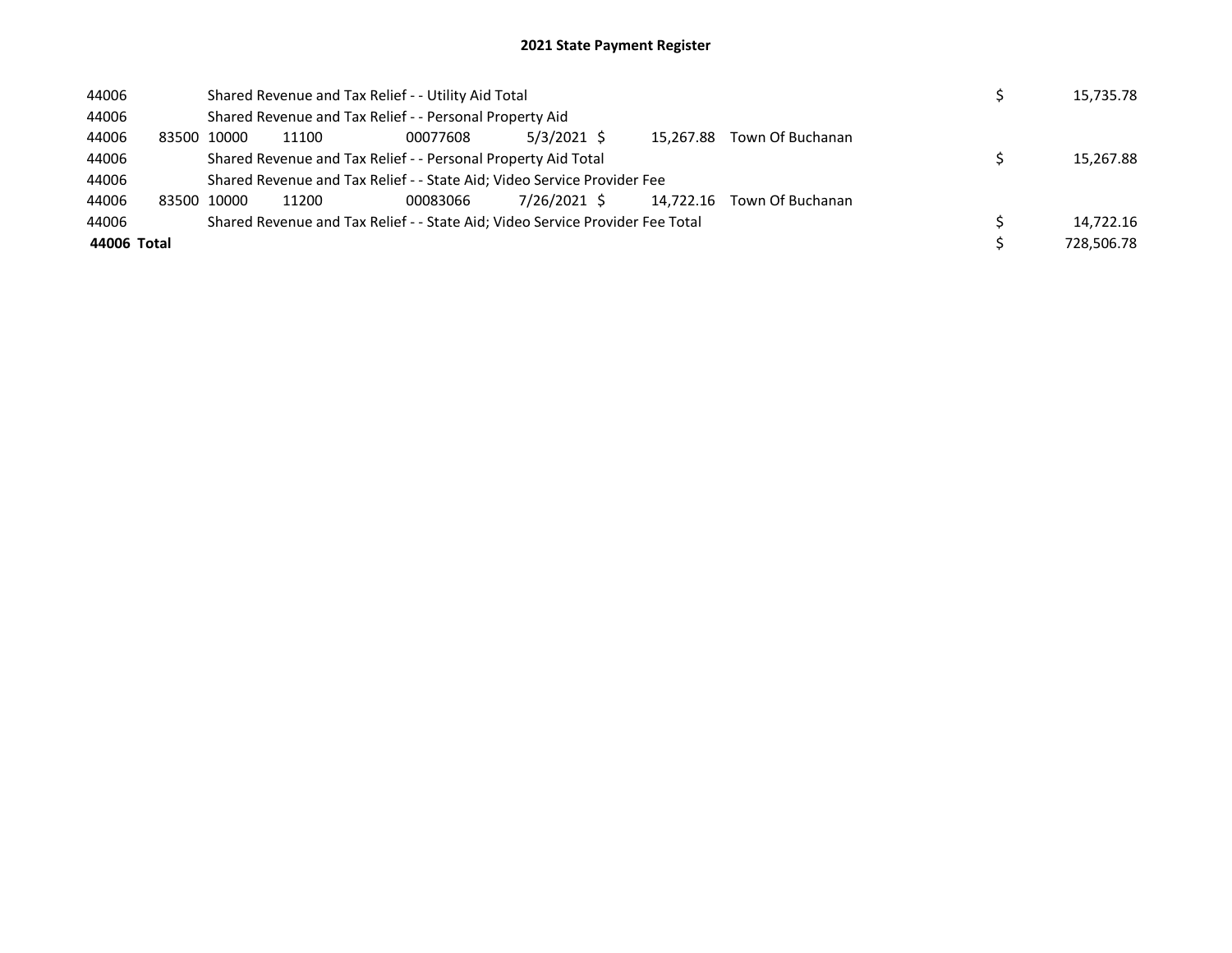| 44008 |             | Dept of Safety & Prof Services - - Fire Dues Distribution          |          |                |        |                           |    |            |
|-------|-------------|--------------------------------------------------------------------|----------|----------------|--------|---------------------------|----|------------|
| 44008 | 16500 10000 | 22500                                                              | 00041334 | 7/16/2021 \$   |        | 18,377.45 Town Of Center  |    |            |
| 44008 |             | Dept of Safety & Prof Services - - Fire Dues Distribution Total    |          |                |        |                           | \$ | 18,377.45  |
| 44008 |             | Dept of Natural Resources - - Aids In Lieu Of Taxes - Gener        |          |                |        |                           |    |            |
| 44008 | 37000 10000 | 50300                                                              | 00459940 | 1/29/2021 \$   |        | 1,867.58 Town Of Center   |    |            |
| 44008 |             | Dept of Natural Resources - - Aids In Lieu Of Taxes - Gener Total  |          |                |        |                           | \$ | 1,867.58   |
| 44008 |             | Dept of Natural Resources - - Seg Earned                           |          |                |        |                           |    |            |
| 44008 | 37000 21200 | 100SE                                                              | 00456039 | $1/12/2021$ \$ |        | 3,673.67 Town Of Center   |    |            |
| 44008 |             | Dept of Natural Resources - - Seg Earned Total                     |          |                |        |                           | \$ | 3,673.67   |
| 44008 |             | Dept of Natural Resources - - Resaids - Cnty Forst, CI & Mfl       |          |                |        |                           |    |            |
| 44008 | 37000 21200 | 57100                                                              | 00488133 | $6/14/2021$ \$ |        | 41.49 Town Of Center      |    |            |
| 44008 |             | Dept of Natural Resources - - Resaids - Cnty Forst, Cl & Mfl Total |          |                |        |                           | \$ | 41.49      |
| 44008 |             | WI Dept of Transportation - - Trns Aids To Mnc.-Sf                 |          |                |        |                           |    |            |
| 44008 | 39500 21100 | 19100                                                              | 00632778 | $1/4/2021$ \$  |        | 42,317.37 Town Of Center  |    |            |
| 44008 | 39500 21100 | 19100                                                              | 00668385 | $4/5/2021$ \$  |        | 42,317.37 Town Of Center  |    |            |
| 44008 | 39500 21100 | 19100                                                              | 00711873 | 7/6/2021 \$    |        | 42,317.37 Town Of Center  |    |            |
| 44008 | 39500 21100 | 19100                                                              | 00752432 | 10/4/2021 \$   |        | 42,317.37 Town Of Center  |    |            |
| 44008 |             | WI Dept of Transportation - - Trns Aids To Mnc.-Sf Total           |          |                |        |                           | \$ | 169,269.48 |
| 44008 |             | Department of Revenue - - Gifts And Grants                         |          |                |        |                           |    |            |
| 44008 | 56600 10000 | 12100                                                              | 00207193 | 6/25/2021 \$   |        | 190,601.44 Town Of Center |    |            |
| 44008 |             | Department of Revenue - - Gifts And Grants Total                   |          |                |        |                           | \$ | 190,601.44 |
| 44008 |             | Department of Revenue - - Misc Revenue Holding Clearing            |          |                |        |                           |    |            |
| 44008 | 56600 10000 | 99500                                                              | 00197320 | $4/5/2021$ \$  |        | 78.79 Town Of Center      |    |            |
| 44008 | 56600 10000 | 99500                                                              | 00202330 | 5/17/2021 \$   | 321.90 | Town Of Center            |    |            |
| 44008 | 56600 10000 | 99500                                                              | 00217065 | 10/12/2021 \$  |        | 747.00 Town Of Center     |    |            |
| 44008 |             | Department of Revenue - - Misc Revenue Holding Clearing Total      |          |                |        |                           | \$ | 1,147.69   |
| 44008 |             | Shared Revenue and Tax Relief - - County And Municipal Aid         |          |                |        |                           |    |            |
| 44008 | 83500 10000 | 10500                                                              | 00081858 | 7/26/2021 \$   |        | 5,870.69 Town Of Center   |    |            |
| 44008 | 83500 10000 | 10500                                                              | 00088960 | 11/15/2021 \$  |        | 33,267.22 Town Of Center  |    |            |
| 44008 |             | Shared Revenue and Tax Relief - - County And Municipal Aid Total   |          |                |        |                           | \$ | 39,137.91  |
| 44008 |             | Shared Revenue and Tax Relief - - Exempt Computer Aid              |          |                |        |                           |    |            |
| 44008 | 83500 10000 | 10900                                                              | 00084435 | 7/26/2021 \$   |        | 72.75 Town Of Center      |    |            |
| 44008 |             | Shared Revenue and Tax Relief - - Exempt Computer Aid Total        |          |                |        |                           | \$ | 72.75      |
| 44008 |             | Shared Revenue and Tax Relief - - Utility Aid                      |          |                |        |                           |    |            |
| 44008 | 83500 10000 | 11000                                                              | 00081858 | 7/26/2021 \$   |        | 86.08 Town Of Center      |    |            |
| 44008 | 83500 10000 | 11000                                                              | 00088960 | 11/15/2021 \$  |        | 499.47 Town Of Center     |    |            |
| 44008 |             | Shared Revenue and Tax Relief - - Utility Aid Total                |          |                |        |                           | \$ | 585.55     |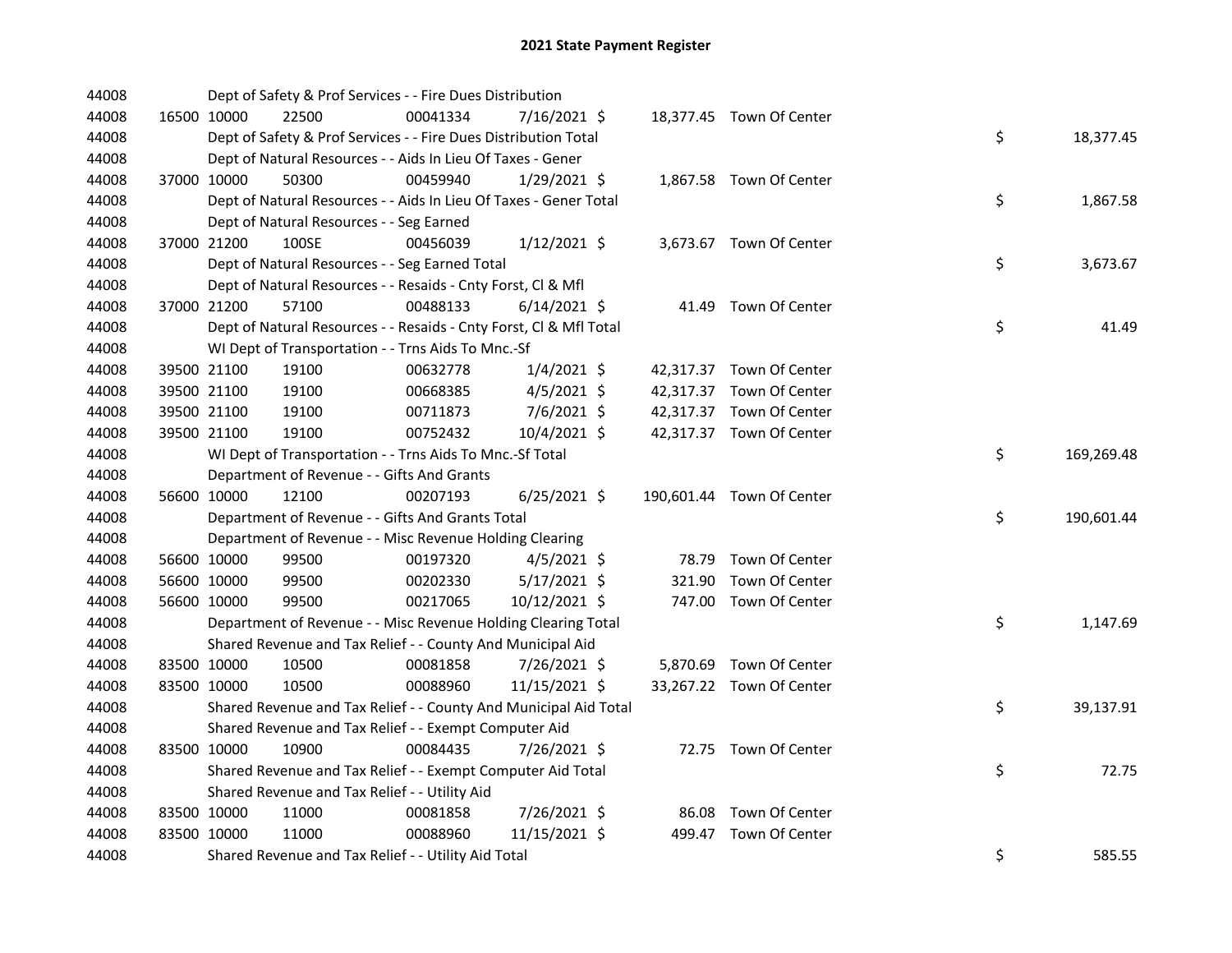| 44008       |             |       | Shared Revenue and Tax Relief - - Personal Property Aid                       |          |               |          |                |            |
|-------------|-------------|-------|-------------------------------------------------------------------------------|----------|---------------|----------|----------------|------------|
| 44008       | 83500 10000 |       | 11100                                                                         | 00077609 | $5/3/2021$ \$ | 1.900.58 | Town Of Center |            |
| 44008       |             |       | Shared Revenue and Tax Relief - - Personal Property Aid Total                 |          |               |          |                | 1,900.58   |
| 44008       |             |       | Shared Revenue and Tax Relief - - State Aid; Video Service Provider Fee       |          |               |          |                |            |
| 44008       | 83500       | 10000 | 11200                                                                         | 00083067 | 7/26/2021 \$  | 4.790.46 | Town Of Center |            |
| 44008       |             |       | Shared Revenue and Tax Relief - - State Aid; Video Service Provider Fee Total |          |               |          |                | 4,790.46   |
| 44008       |             |       | Shared Revenue and Tax Relief - - Lottery & Gaming Credit                     |          |               |          |                |            |
| 44008       | 83500 52100 |       | 36300                                                                         | 00074322 | 3/22/2021 \$  | 1.074.60 | Town Of Center |            |
| 44008       |             |       | Shared Revenue and Tax Relief - - Lottery & Gaming Credit Total               |          |               |          |                | 1.074.60   |
| 44008 Total |             |       |                                                                               |          |               |          |                | 432,540.65 |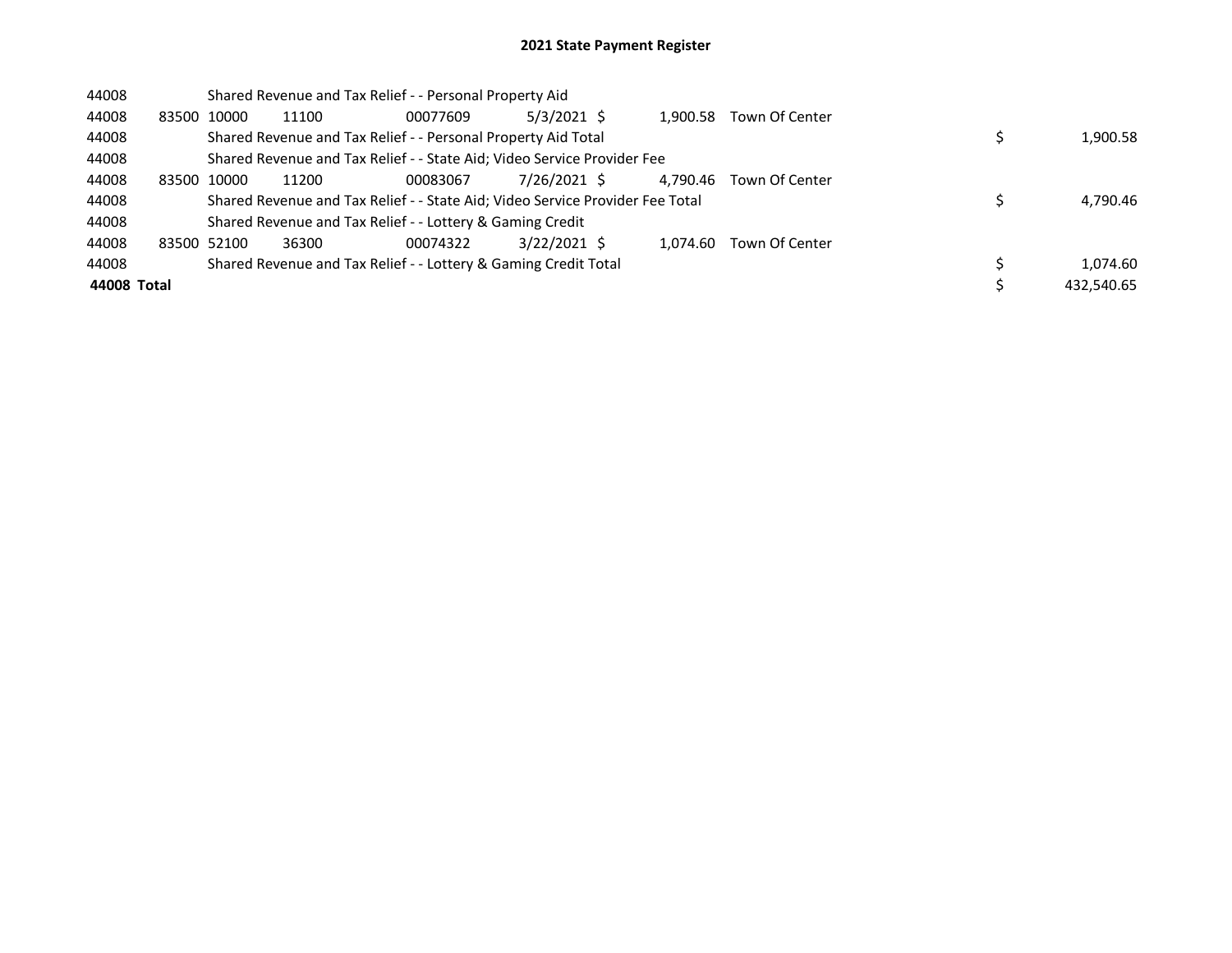| 44010 | Dept of Safety & Prof Services - - Fire Dues Distribution            |          |                |  |                           |    |            |
|-------|----------------------------------------------------------------------|----------|----------------|--|---------------------------|----|------------|
| 44010 | 16500 10000<br>22500                                                 | 00041335 | 7/16/2021 \$   |  | 4,025.86 Town Of Cicero   |    |            |
| 44010 | Dept of Safety & Prof Services - - Fire Dues Distribution Total      |          |                |  |                           | \$ | 4,025.86   |
| 44010 | Dept of Natural Resources - - Aids In Lieu Of Taxes - Gener          |          |                |  |                           |    |            |
| 44010 | 37000 10000<br>50300                                                 | 00459960 | 1/29/2021 \$   |  | 167.77 Town Of Cicero     |    |            |
| 44010 | Dept of Natural Resources - - Aids In Lieu Of Taxes - Gener Total    |          |                |  |                           | \$ | 167.77     |
| 44010 | Dept of Natural Resources - - Seg Earned                             |          |                |  |                           |    |            |
| 44010 | 37000 21200<br>100SE                                                 | 00456040 | $1/12/2021$ \$ |  | 6,054.29 Town Of Cicero   |    |            |
| 44010 | Dept of Natural Resources - - Seg Earned Total                       |          |                |  |                           | \$ | 6,054.29   |
| 44010 | Dept of Natural Resources - - Resaids - Cnty Forst, Cl & Mfl         |          |                |  |                           |    |            |
| 44010 | 37000 21200<br>57100                                                 | 00488134 | $6/14/2021$ \$ |  | 373.64 Town Of Cicero     |    |            |
| 44010 | Dept of Natural Resources - - Resaids - Cnty Forst, Cl & Mfl Total   |          |                |  |                           | \$ | 373.64     |
| 44010 | WI Dept of Transportation - - Trns Aids To Mnc.-Sf                   |          |                |  |                           |    |            |
| 44010 | 39500 21100<br>19100                                                 | 00632779 | $1/4/2021$ \$  |  | 31,608.27 Town Of Cicero  |    |            |
| 44010 | 39500 21100<br>19100                                                 | 00668386 | $4/5/2021$ \$  |  | 31,608.27 Town Of Cicero  |    |            |
| 44010 | 19100<br>39500 21100                                                 | 00711874 | 7/6/2021 \$    |  | 31,608.27 Town Of Cicero  |    |            |
| 44010 | 39500 21100<br>19100                                                 | 00752433 | 10/4/2021 \$   |  | 31,608.27 Town Of Cicero  |    |            |
| 44010 | WI Dept of Transportation - - Trns Aids To Mnc.-Sf Total             |          |                |  |                           | \$ | 126,433.08 |
| 44010 | WI Dept of Transportation - - Loc Rd Imp Prg St Fd                   |          |                |  |                           |    |            |
| 44010 | 27800<br>39500 21100                                                 | 00735837 | 8/17/2021 \$   |  | 104,652.93 Town Of Cicero |    |            |
| 44010 | WI Dept of Transportation - - Loc Rd Imp Prg St Fd Total             |          |                |  |                           | \$ | 104,652.93 |
| 44010 | Department of Administration - - Hv Trans Ln Annual Impact Fee       |          |                |  |                           |    |            |
| 44010 | 50500 10000<br>17400                                                 | 00144354 | $5/3/2021$ \$  |  | 46,613.00 Town Of Cicero  |    |            |
| 44010 | Department of Administration - - Hv Trans Ln Annual Impact Fee Total |          |                |  |                           | \$ | 46,613.00  |
| 44010 | Department of Revenue - - Gifts And Grants                           |          |                |  |                           |    |            |
| 44010 | 56600 10000<br>12100                                                 | 00207194 | $6/25/2021$ \$ |  | 57,515.37 Town Of Cicero  |    |            |
| 44010 | Department of Revenue - - Gifts And Grants Total                     |          |                |  |                           | \$ | 57,515.37  |
| 44010 | Department of Revenue - - Misc Revenue Holding Clearing              |          |                |  |                           |    |            |
| 44010 | 56600 10000<br>99500                                                 | 00197897 | $4/7/2021$ \$  |  | 400.00 Town Of Cicero     |    |            |
| 44010 | Department of Revenue - - Misc Revenue Holding Clearing Total        |          |                |  |                           | \$ | 400.00     |
| 44010 | Shared Revenue and Tax Relief - - County And Municipal Aid           |          |                |  |                           |    |            |
| 44010 | 83500 10000<br>10500                                                 | 00081859 | 7/26/2021 \$   |  | 8,831.65 Town Of Cicero   |    |            |
| 44010 | 83500 10000<br>10500                                                 | 00088961 | 11/15/2021 \$  |  | 50,046.04 Town Of Cicero  |    |            |
| 44010 | Shared Revenue and Tax Relief - - County And Municipal Aid Total     |          |                |  |                           | \$ | 58,877.69  |
| 44010 | Shared Revenue and Tax Relief - - Exempt Computer Aid                |          |                |  |                           |    |            |
| 44010 | 83500 10000<br>10900                                                 | 00084436 | 7/26/2021 \$   |  | 4.16 Town Of Cicero       |    |            |
| 44010 | Shared Revenue and Tax Relief - - Exempt Computer Aid Total          |          |                |  |                           | \$ | 4.16       |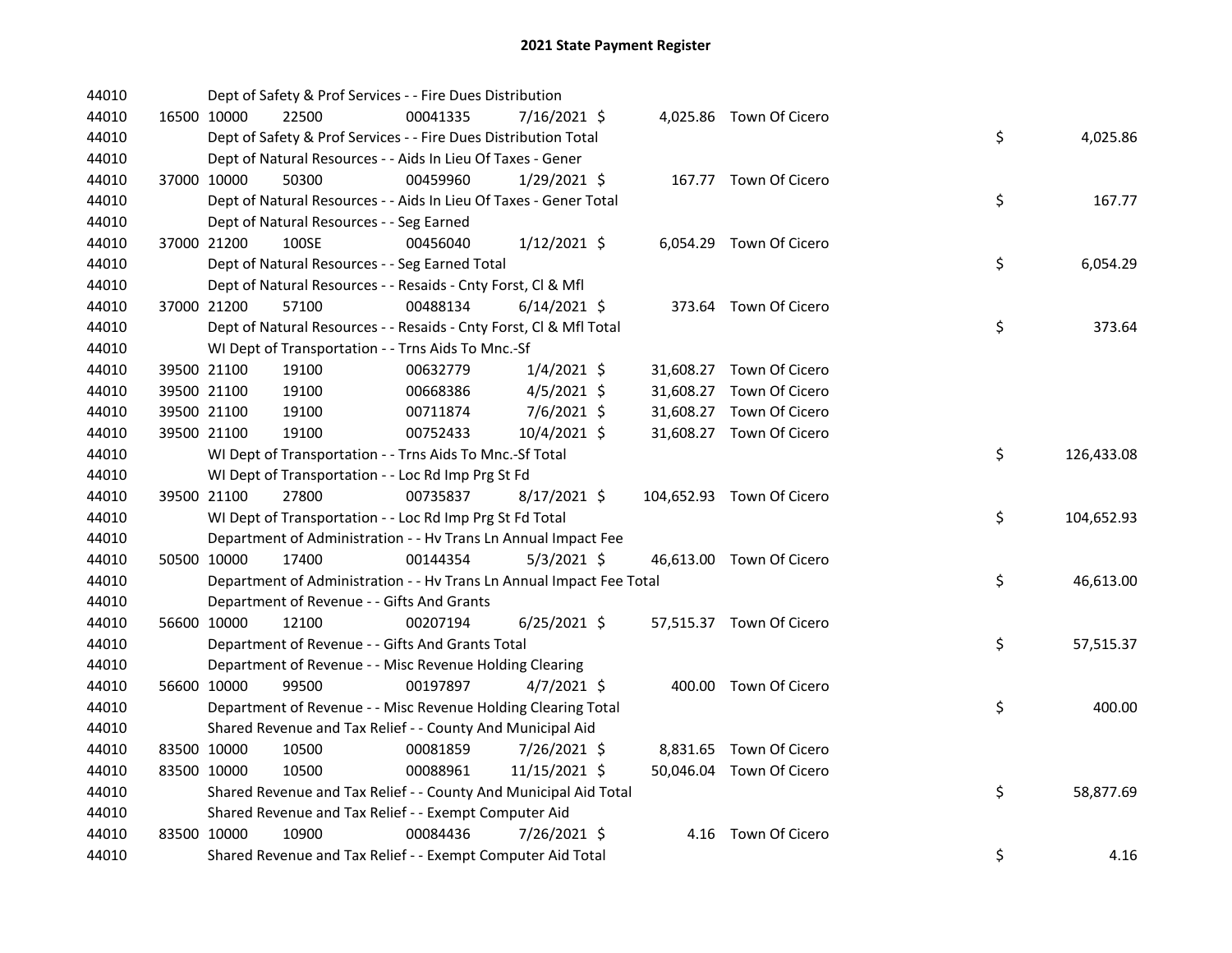| 44010       |             |       | Shared Revenue and Tax Relief - - Personal Property Aid       |             |                       |            |
|-------------|-------------|-------|---------------------------------------------------------------|-------------|-----------------------|------------|
| 44010       | 83500 10000 | 11100 | 00077610                                                      | 5/3/2021 \$ | 520.06 Town Of Cicero |            |
| 44010       |             |       | Shared Revenue and Tax Relief - - Personal Property Aid Total |             |                       | 520.06     |
| 44010 Total |             |       |                                                               |             |                       | 405,637.85 |
|             |             |       |                                                               |             |                       |            |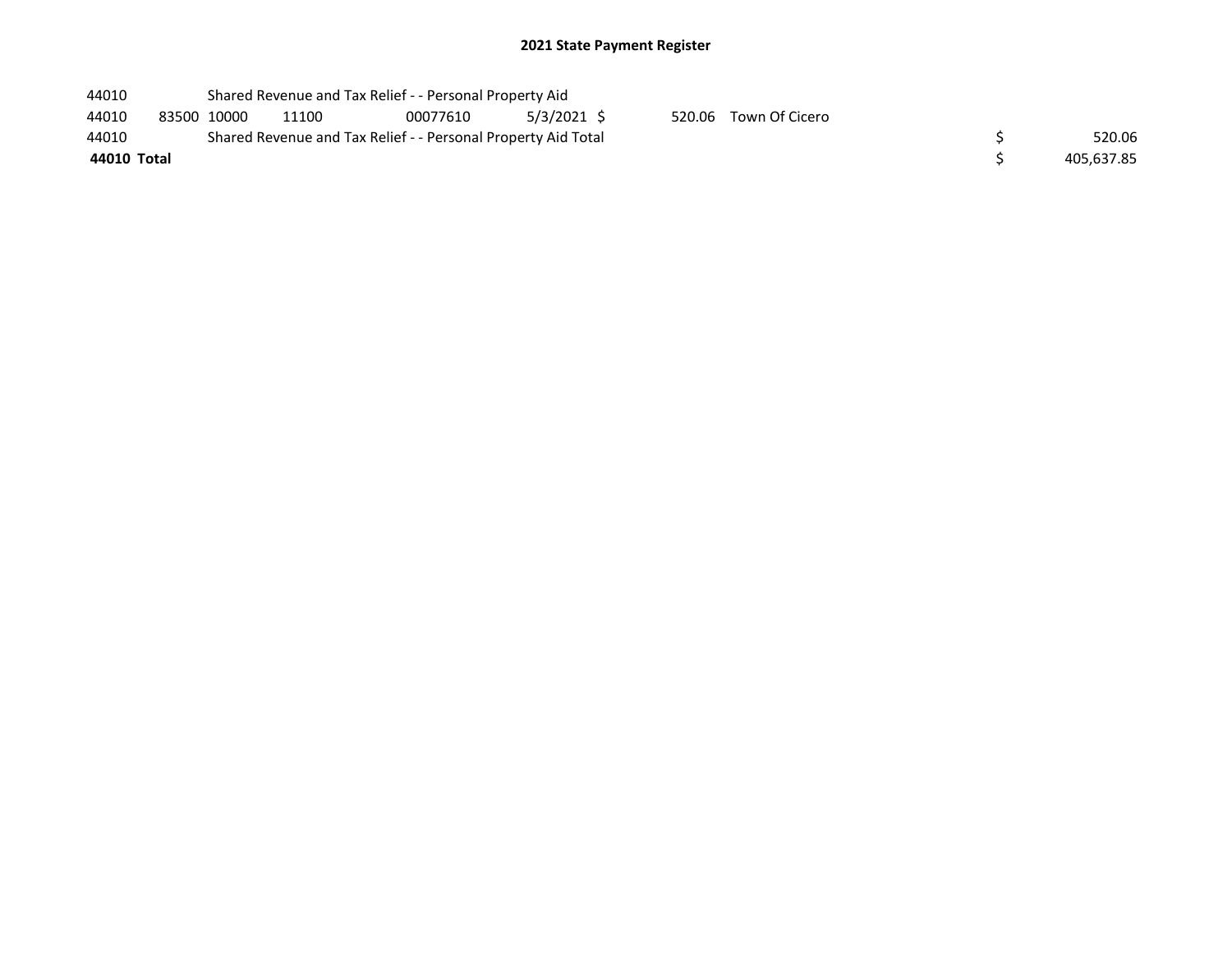| 44012       | Dept of Safety & Prof Services - - Fire Dues Distribution          |          |                |                         |                  |
|-------------|--------------------------------------------------------------------|----------|----------------|-------------------------|------------------|
| 44012       | 16500 10000<br>22500                                               | 00041337 | 7/16/2021 \$   | 12,368.18 Town Of Dale  |                  |
| 44012       | Dept of Safety & Prof Services - - Fire Dues Distribution Total    |          |                |                         | \$<br>12,368.18  |
| 44012       | Dept of Natural Resources - - Aids In Lieu Of Taxes - Gener        |          |                |                         |                  |
| 44012       | 37000 10000<br>50300                                               | 00476166 | $4/21/2021$ \$ | 124.17 Town Of Dale     |                  |
| 44012       | Dept of Natural Resources - - Aids In Lieu Of Taxes - Gener Total  |          |                |                         | \$<br>124.17     |
| 44012       | Dept of Natural Resources - - Resaids - Cnty Forst, Cl & Mfl       |          |                |                         |                  |
| 44012       | 37000 21200<br>57100                                               | 00488135 | $6/14/2021$ \$ | 168.66 Town Of Dale     |                  |
| 44012       | Dept of Natural Resources - - Resaids - Cnty Forst, CI & Mfl Total |          |                |                         | \$<br>168.66     |
| 44012       | WI Dept of Transportation - - Trns Aids To Mnc.-Sf                 |          |                |                         |                  |
| 44012       | 39500 21100<br>19100                                               | 00632780 | $1/4/2021$ \$  | 30,353.40 Town Of Dale  |                  |
| 44012       | 39500 21100<br>19100                                               | 00668387 | $4/5/2021$ \$  | 30,353.40 Town Of Dale  |                  |
| 44012       | 19100<br>39500 21100                                               | 00711875 | 7/6/2021 \$    | 30,353.40 Town Of Dale  |                  |
| 44012       | 39500 21100<br>19100                                               | 00752434 | 10/4/2021 \$   | 30,353.40 Town Of Dale  |                  |
| 44012       | WI Dept of Transportation - - Trns Aids To Mnc.-Sf Total           |          |                |                         | \$<br>121,413.60 |
| 44012       | Department of Revenue - - Gifts And Grants                         |          |                |                         |                  |
| 44012       | 56600 10000<br>12100                                               | 00207195 | $6/25/2021$ \$ | 152,135.74 Town Of Dale |                  |
| 44012       | Department of Revenue - - Gifts And Grants Total                   |          |                |                         | \$<br>152,135.74 |
| 44012       | Department of Revenue - - Misc Revenue Holding Clearing            |          |                |                         |                  |
| 44012       | 99500<br>56600 10000                                               | 00192806 | $3/1/2021$ \$  | 969.00 Town Of Dale     |                  |
| 44012       | 56600 10000<br>99500                                               | 00209431 | 7/12/2021 \$   | 171.00 Town Of Dale     |                  |
| 44012       | Department of Revenue - - Misc Revenue Holding Clearing Total      |          |                |                         | \$<br>1,140.00   |
| 44012       | Shared Revenue and Tax Relief - - County And Municipal Aid         |          |                |                         |                  |
| 44012       | 83500 10000<br>10500                                               | 00081860 | 7/26/2021 \$   | 7,168.81 Town Of Dale   |                  |
| 44012       | 83500 10000<br>10500                                               | 00088962 | 11/15/2021 \$  | 40,623.25 Town Of Dale  |                  |
| 44012       | Shared Revenue and Tax Relief - - County And Municipal Aid Total   |          |                |                         | \$<br>47,792.06  |
| 44012       | Shared Revenue and Tax Relief - - Exempt Computer Aid              |          |                |                         |                  |
| 44012       | 83500 10000<br>10900                                               | 00084437 | 7/26/2021 \$   | 104.96 Town Of Dale     |                  |
| 44012       | Shared Revenue and Tax Relief - - Exempt Computer Aid Total        |          |                |                         | \$<br>104.96     |
| 44012       | Shared Revenue and Tax Relief - - Utility Aid                      |          |                |                         |                  |
| 44012       | 83500 10000<br>11000                                               | 00081860 | 7/26/2021 \$   | 30.85 Town Of Dale      |                  |
| 44012       | 83500 10000<br>11000                                               | 00088962 | 11/15/2021 \$  | 179.11 Town Of Dale     |                  |
| 44012       | Shared Revenue and Tax Relief - - Utility Aid Total                |          |                |                         | \$<br>209.96     |
| 44012       | Shared Revenue and Tax Relief - - Personal Property Aid            |          |                |                         |                  |
| 44012       | 83500 10000<br>11100                                               | 00077611 | $5/3/2021$ \$  | 953.59 Town Of Dale     |                  |
| 44012       | Shared Revenue and Tax Relief - - Personal Property Aid Total      |          |                |                         | \$<br>953.59     |
| 44012 Total |                                                                    |          |                |                         | \$<br>336,410.92 |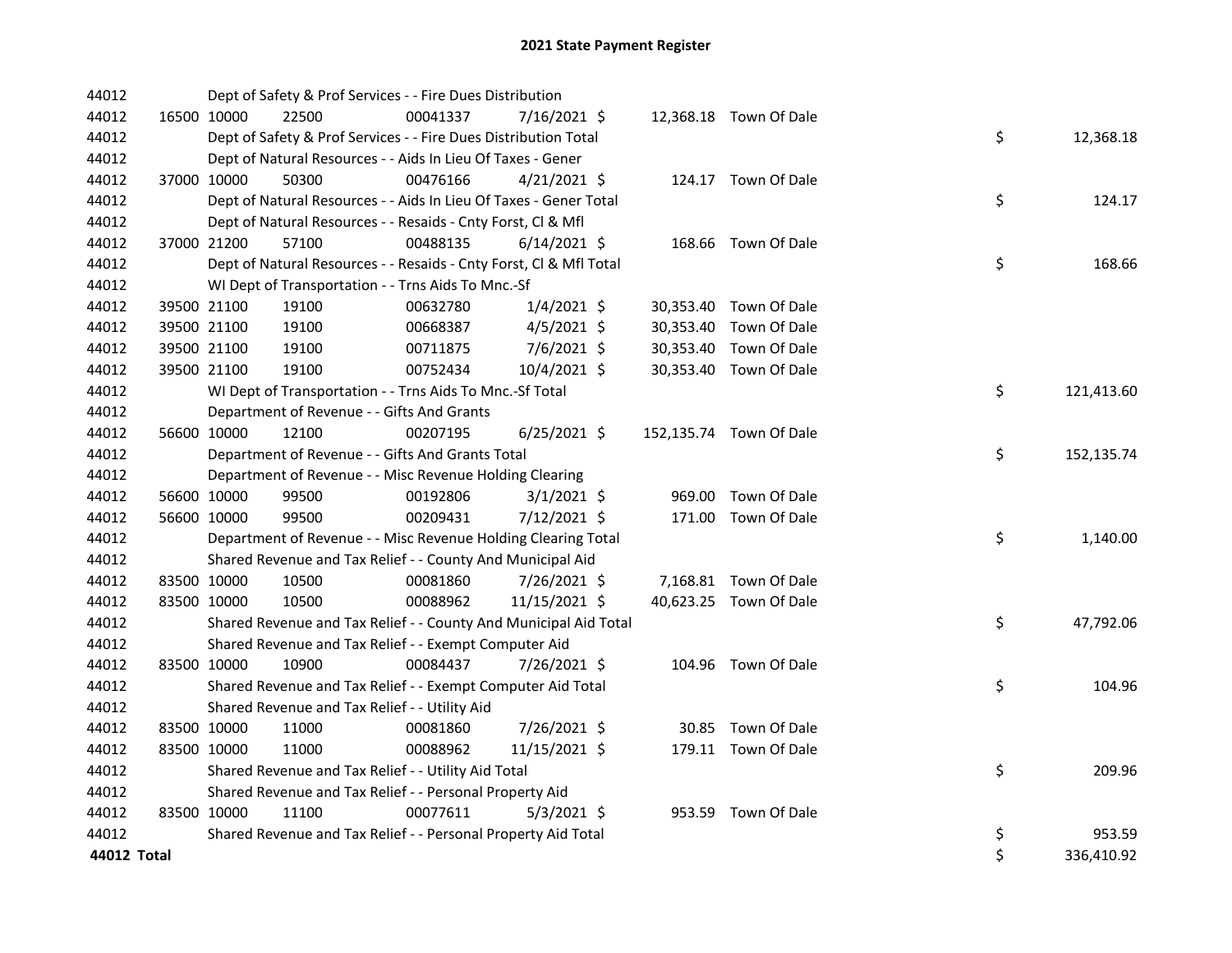| 44014       |             | Dept of Safety & Prof Services - - Fire Dues Distribution            |          |                |  |                              |    |            |
|-------------|-------------|----------------------------------------------------------------------|----------|----------------|--|------------------------------|----|------------|
| 44014       | 16500 10000 | 22500                                                                | 00041338 | 7/16/2021 \$   |  | 1,777.72 Town Of Deer Creek  |    |            |
| 44014       |             | Dept of Safety & Prof Services - - Fire Dues Distribution Total      |          |                |  |                              | \$ | 1,777.72   |
| 44014       |             | Dept of Natural Resources - - Aids In Lieu Of Taxes - Gener          |          |                |  |                              |    |            |
| 44014       | 37000 10000 | 50300                                                                | 00459957 | $1/29/2021$ \$ |  | 1,070.08 Town Of Deer Creek  |    |            |
| 44014       | 37000 10000 | 50300                                                                | 00459958 | $1/29/2021$ \$ |  | 4,357.68 Town Of Deer Creek  |    |            |
| 44014       | 37000 10000 | 50300                                                                | 00475560 | $4/21/2021$ \$ |  | 1,155.62 Town Of Deer Creek  |    |            |
| 44014       |             | Dept of Natural Resources - - Aids In Lieu Of Taxes - Gener Total    |          |                |  |                              | \$ | 6,583.38   |
| 44014       |             | Dept of Natural Resources - - Resaids - Cnty Forst, Cl & Mfl         |          |                |  |                              |    |            |
| 44014       | 37000 21200 | 57100                                                                | 00488136 | $6/14/2021$ \$ |  | 366.36 Town Of Deer Creek    |    |            |
| 44014       |             | Dept of Natural Resources - - Resaids - Cnty Forst, Cl & Mfl Total   |          |                |  |                              | \$ | 366.36     |
| 44014       |             | Dept of Natural Resources - - Aids In Lieu Of Taxes - Sum S          |          |                |  |                              |    |            |
| 44014       | 37000 21200 | 57900                                                                | 00475559 | $4/21/2021$ \$ |  | 755.12 Town Of Deer Creek    |    |            |
| 44014       |             | Dept of Natural Resources - - Aids In Lieu Of Taxes - Sum S Total    |          |                |  |                              | \$ | 755.12     |
| 44014       |             | WI Dept of Transportation - - Trns Aids To Mnc.-Sf                   |          |                |  |                              |    |            |
| 44014       | 39500 21100 | 19100                                                                | 00632781 | $1/4/2021$ \$  |  | 21,667.86 Town Of Deer Creek |    |            |
| 44014       | 39500 21100 | 19100                                                                | 00668388 | $4/5/2021$ \$  |  | 21,667.86 Town Of Deer Creek |    |            |
| 44014       | 39500 21100 | 19100                                                                | 00711876 | 7/6/2021 \$    |  | 21,667.86 Town Of Deer Creek |    |            |
| 44014       | 39500 21100 | 19100                                                                | 00752435 | 10/4/2021 \$   |  | 21,667.86 Town Of Deer Creek |    |            |
| 44014       |             | WI Dept of Transportation - - Trns Aids To Mnc.-Sf Total             |          |                |  |                              | \$ | 86,671.44  |
| 44014       |             | Department of Administration - - Hv Trans Ln Annual Impact Fee       |          |                |  |                              |    |            |
| 44014       | 50500 10000 | 17400                                                                | 00144337 | $5/3/2021$ \$  |  | 48,196.00 Town Of Deer Creek |    |            |
| 44014       |             | Department of Administration - - Hv Trans Ln Annual Impact Fee Total |          |                |  |                              | \$ | 48,196.00  |
| 44014       |             | Department of Revenue - - Gifts And Grants                           |          |                |  |                              |    |            |
| 44014       | 56600 10000 | 12100                                                                | 00207196 | $6/25/2021$ \$ |  | 34,383.62 Town Of Deer Creek |    |            |
| 44014       |             | Department of Revenue - - Gifts And Grants Total                     |          |                |  |                              | \$ | 34,383.62  |
| 44014       |             | Shared Revenue and Tax Relief - - County And Municipal Aid           |          |                |  |                              |    |            |
| 44014       | 83500 10000 | 10500                                                                | 00081861 | 7/26/2021 \$   |  | 8,585.45 Town Of Deer Creek  |    |            |
| 44014       | 83500 10000 | 10500                                                                | 00088963 | 11/15/2021 \$  |  | 48,650.86 Town Of Deer Creek |    |            |
| 44014       |             | Shared Revenue and Tax Relief - - County And Municipal Aid Total     |          |                |  |                              | \$ | 57,236.31  |
| 44014 Total |             |                                                                      |          |                |  |                              | \$ | 235,969.95 |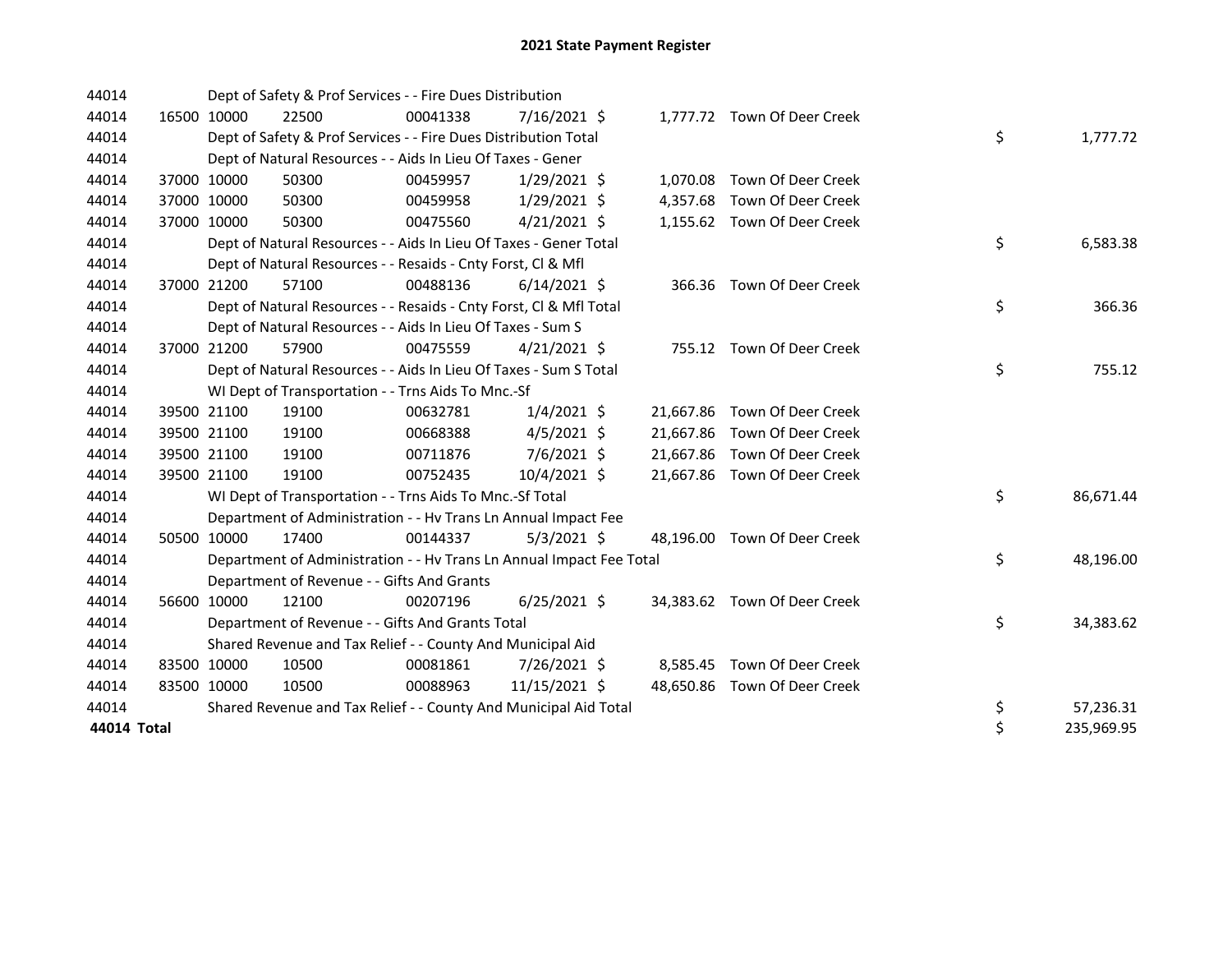| 44016 |             | Dept of Safety & Prof Services - - Fire Dues Distribution          |          |                |  |                              |    |            |
|-------|-------------|--------------------------------------------------------------------|----------|----------------|--|------------------------------|----|------------|
| 44016 | 16500 10000 | 22500                                                              | 00041339 | 7/16/2021 \$   |  | 13,649.74 Town Of Ellington  |    |            |
| 44016 |             | Dept of Safety & Prof Services - - Fire Dues Distribution Total    |          |                |  |                              | \$ | 13,649.74  |
| 44016 |             | Dept of Natural Resources - - Aids In Lieu Of Taxes - Gener        |          |                |  |                              |    |            |
| 44016 | 37000 10000 | 50300                                                              | 00460081 | 1/29/2021 \$   |  | 13,159.74 Town Of Ellington  |    |            |
| 44016 | 37000 10000 | 50300                                                              | 00460082 | 1/29/2021 \$   |  | 24,868.31 Town Of Ellington  |    |            |
| 44016 |             | Dept of Natural Resources - - Aids In Lieu Of Taxes - Gener Total  |          |                |  |                              | \$ | 38,028.05  |
| 44016 |             | Dept of Natural Resources - - Resaids - Cnty Forst, Cl & Mfl       |          |                |  |                              |    |            |
| 44016 | 37000 21200 | 57100                                                              | 00488137 | $6/14/2021$ \$ |  | 218.18 Town Of Ellington     |    |            |
| 44016 |             | Dept of Natural Resources - - Resaids - Cnty Forst, CI & Mfl Total |          |                |  |                              | \$ | 218.18     |
| 44016 |             | Dept of Natural Resources - - Rec & Resource Aids, Fed             |          |                |  |                              |    |            |
| 44016 | 37000 21200 | 58300                                                              | 00471359 | $4/2/2021$ \$  |  | 1,000.00 Town Of Ellington   |    |            |
| 44016 |             | Dept of Natural Resources - - Rec & Resource Aids, Fed Total       |          |                |  |                              | \$ | 1,000.00   |
| 44016 |             | WI Dept of Transportation - - Trns Aids To Mnc.-Sf                 |          |                |  |                              |    |            |
| 44016 | 39500 21100 | 19100                                                              | 00632782 | $1/4/2021$ \$  |  | 38,158.56 Town Of Ellington  |    |            |
| 44016 | 39500 21100 | 19100                                                              | 00668389 | 4/5/2021 \$    |  | 38,158.56 Town Of Ellington  |    |            |
| 44016 | 39500 21100 | 19100                                                              | 00711877 | 7/6/2021 \$    |  | 38,158.56 Town Of Ellington  |    |            |
| 44016 | 39500 21100 | 19100                                                              | 00752436 | 10/4/2021 \$   |  | 38,158.56 Town Of Ellington  |    |            |
| 44016 |             | WI Dept of Transportation - - Trns Aids To Mnc.-Sf Total           |          |                |  |                              | \$ | 152,634.24 |
| 44016 |             | Department of Revenue - - Gifts And Grants                         |          |                |  |                              |    |            |
| 44016 | 56600 10000 | 12100                                                              | 00207197 | $6/25/2021$ \$ |  | 164,067.96 Town Of Ellington |    |            |
| 44016 |             | Department of Revenue - - Gifts And Grants Total                   |          |                |  |                              | \$ | 164,067.96 |
| 44016 |             | Department of Revenue - - Misc Revenue Holding Clearing            |          |                |  |                              |    |            |
| 44016 | 56600 10000 | 99500                                                              | 00196574 | 3/29/2021 \$   |  | 94.96 Town Of Ellington      |    |            |
| 44016 | 56600 10000 | 99500                                                              | 00198519 | $4/12/2021$ \$ |  | 447.00 Town Of Ellington     |    |            |
| 44016 |             | Department of Revenue - - Misc Revenue Holding Clearing Total      |          |                |  |                              | \$ | 541.96     |
| 44016 |             | Shared Revenue and Tax Relief - - County And Municipal Aid         |          |                |  |                              |    |            |
| 44016 | 83500 10000 | 10500                                                              | 00081862 | 7/26/2021 \$   |  | 8,712.31 Town Of Ellington   |    |            |
| 44016 | 83500 10000 | 10500                                                              | 00088964 | 11/15/2021 \$  |  | 49,369.76 Town Of Ellington  |    |            |
| 44016 |             | Shared Revenue and Tax Relief - - County And Municipal Aid Total   |          |                |  |                              | \$ | 58,082.07  |
| 44016 |             | Shared Revenue and Tax Relief - - Exempt Computer Aid              |          |                |  |                              |    |            |
| 44016 | 83500 10000 | 10900                                                              | 00084438 | 7/26/2021 \$   |  | 17.67 Town Of Ellington      |    |            |
| 44016 |             | Shared Revenue and Tax Relief - - Exempt Computer Aid Total        |          |                |  |                              | \$ | 17.67      |
| 44016 |             | Shared Revenue and Tax Relief - - Utility Aid                      |          |                |  |                              |    |            |
| 44016 | 83500 10000 | 11000                                                              | 00081862 | 7/26/2021 \$   |  | 1,439.20 Town Of Ellington   |    |            |
| 44016 | 83500 10000 | 11000                                                              | 00088964 | 11/15/2021 \$  |  | 8,432.64 Town Of Ellington   |    |            |
| 44016 |             | Shared Revenue and Tax Relief - - Utility Aid Total                |          |                |  |                              | \$ | 9,871.84   |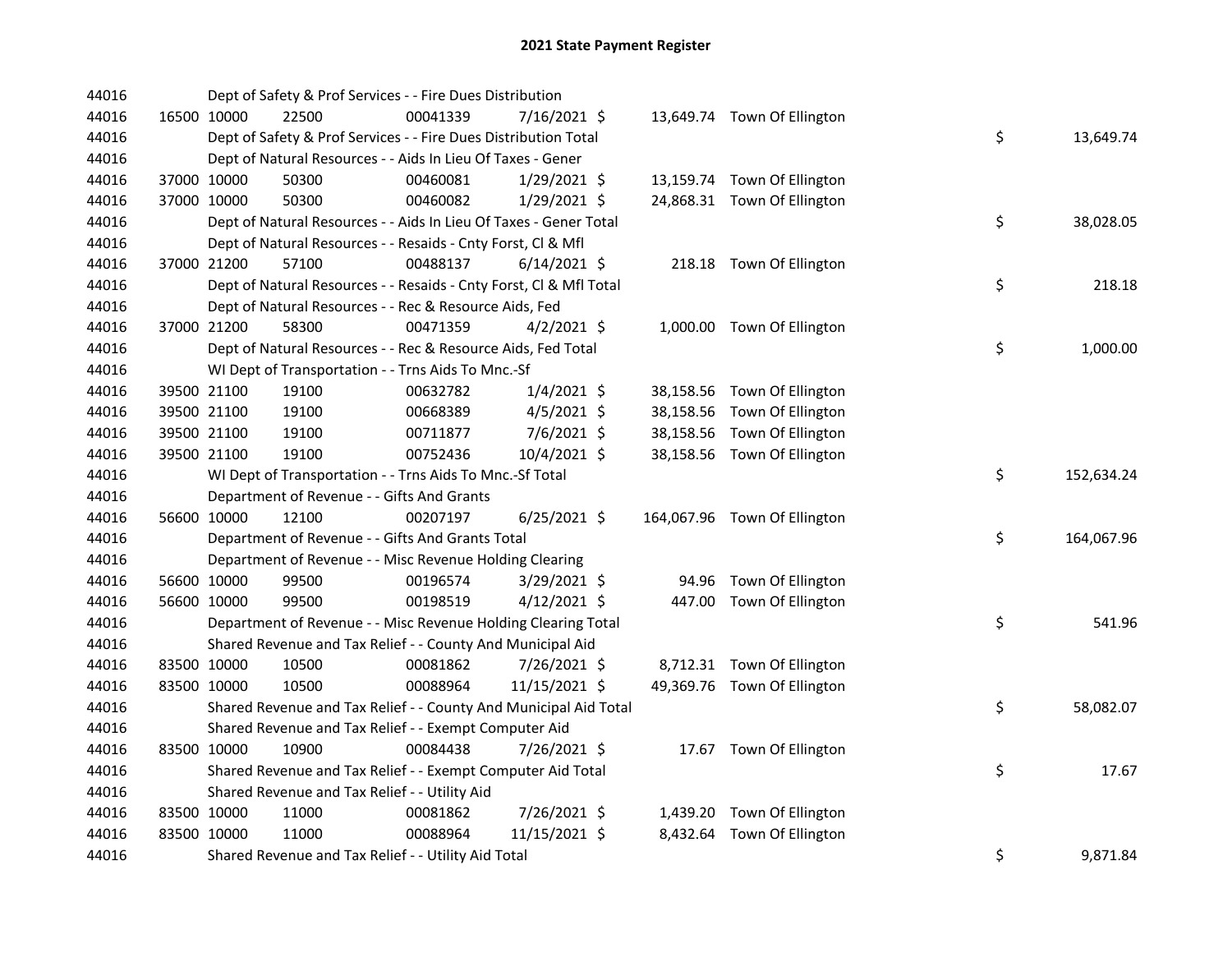| 44016       |             | Shared Revenue and Tax Relief - - Personal Property Aid       |          |               |                            |            |
|-------------|-------------|---------------------------------------------------------------|----------|---------------|----------------------------|------------|
| 44016       | 83500 10000 | 11100                                                         | 00077612 | $5/3/2021$ \$ | 1,011.14 Town Of Ellington |            |
| 44016       |             | Shared Revenue and Tax Relief - - Personal Property Aid Total |          |               |                            | 1.011.14   |
| 44016 Total |             |                                                               |          |               |                            | 439,122.85 |
|             |             |                                                               |          |               |                            |            |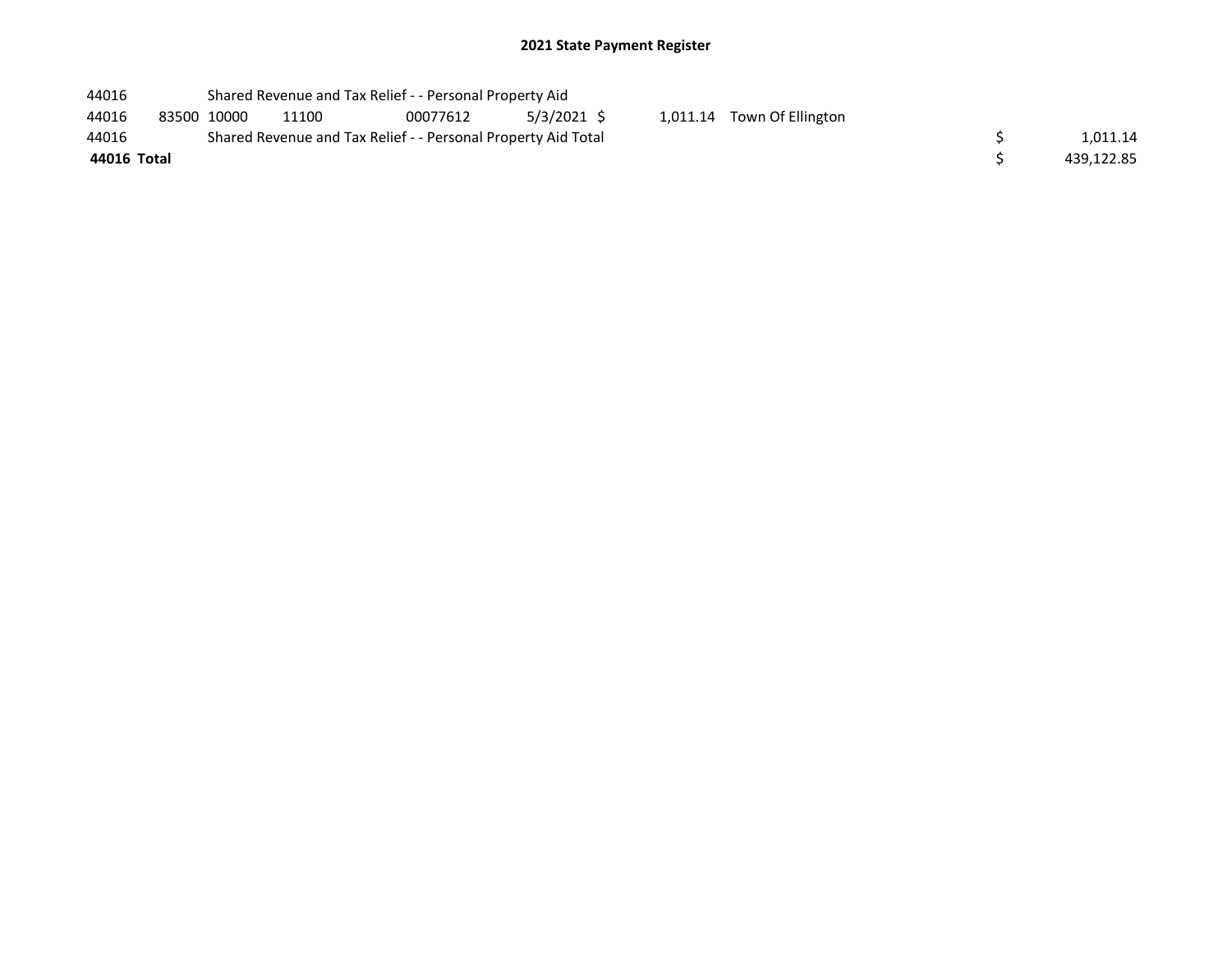| 44018 |                                               | Dept of Safety & Prof Services - - Fire Dues Distribution               |                |  |                            |    |            |
|-------|-----------------------------------------------|-------------------------------------------------------------------------|----------------|--|----------------------------|----|------------|
| 44018 | 16500 10000<br>22500                          | 00041340                                                                | 7/16/2021 \$   |  | 25,428.56 Town Of Freedom  |    |            |
| 44018 |                                               | Dept of Safety & Prof Services - - Fire Dues Distribution Total         |                |  |                            | \$ | 25,428.56  |
| 44018 |                                               | Dept of Natural Resources - - Resaids - Cnty Forst, Cl & Mfl            |                |  |                            |    |            |
| 44018 | 37000 21200<br>57100                          | 00488138                                                                | $6/14/2021$ \$ |  | 6.00 Town Of Freedom       |    |            |
| 44018 |                                               | Dept of Natural Resources - - Resaids - Cnty Forst, Cl & Mfl Total      |                |  |                            | \$ | 6.00       |
| 44018 |                                               | WI Dept of Transportation - - Trns Aids To Mnc.-Sf                      |                |  |                            |    |            |
| 44018 | 19100<br>39500 21100                          | 00632783                                                                | $1/4/2021$ \$  |  | 46,639.36 Town Of Freedom  |    |            |
| 44018 | 19100<br>39500 21100                          | 00668390                                                                | $4/5/2021$ \$  |  | 46,639.36 Town Of Freedom  |    |            |
| 44018 | 39500 21100<br>19100                          | 00711878                                                                | $7/6/2021$ \$  |  | 46,639.36 Town Of Freedom  |    |            |
| 44018 | 39500 21100<br>19100                          | 00752437                                                                | 10/4/2021 \$   |  | 46,639.38 Town Of Freedom  |    |            |
| 44018 |                                               | WI Dept of Transportation - - Trns Aids To Mnc.-Sf Total                |                |  |                            | \$ | 186,557.46 |
| 44018 |                                               | Department of Administration - - Hv Trans Ln Annual Impact Fee          |                |  |                            |    |            |
| 44018 | 50500 10000<br>17400                          | 00144355                                                                | $5/3/2021$ \$  |  | 36,956.00 Town Of Freedom  |    |            |
| 44018 |                                               | Department of Administration - - Hv Trans Ln Annual Impact Fee Total    |                |  |                            | \$ | 36,956.00  |
| 44018 |                                               | Commissioners of Public Lands - - Balsht Common School Fund             |                |  |                            |    |            |
| 44018 | 50700 37400<br>57700                          | 00003585                                                                | 3/26/2021 \$   |  | 325,000.00 Town Of Freedom |    |            |
| 44018 |                                               | Commissioners of Public Lands - - Balsht Common School Fund Total       |                |  |                            | \$ | 325,000.00 |
| 44018 | Department of Revenue - - Gifts And Grants    |                                                                         |                |  |                            |    |            |
| 44018 | 12100<br>56600 10000                          | 00207198                                                                | $6/25/2021$ \$ |  | 324,472.52 Town Of Freedom |    |            |
| 44018 |                                               | Department of Revenue - - Gifts And Grants Total                        |                |  |                            | \$ | 324,472.52 |
| 44018 |                                               | Shared Revenue and Tax Relief - - County And Municipal Aid              |                |  |                            |    |            |
| 44018 | 10500<br>83500 10000                          | 00081863                                                                | 7/26/2021 \$   |  | 19,056.39 Town Of Freedom  |    |            |
| 44018 | 83500 10000<br>10500                          | 00088965                                                                | 11/15/2021 \$  |  | 107,986.22 Town Of Freedom |    |            |
| 44018 |                                               | Shared Revenue and Tax Relief - - County And Municipal Aid Total        |                |  |                            | \$ | 127,042.61 |
| 44018 |                                               | Shared Revenue and Tax Relief - - Exempt Computer Aid                   |                |  |                            |    |            |
| 44018 | 83500 10000<br>10900                          | 00084439                                                                | 7/26/2021 \$   |  | 761.78 Town Of Freedom     |    |            |
| 44018 |                                               | Shared Revenue and Tax Relief - - Exempt Computer Aid Total             |                |  |                            | \$ | 761.78     |
| 44018 | Shared Revenue and Tax Relief - - Utility Aid |                                                                         |                |  |                            |    |            |
| 44018 | 83500 10000<br>11000                          | 00081863                                                                | 7/26/2021 \$   |  | 23,921.62 Town Of Freedom  |    |            |
| 44018 | 83500 10000<br>11000                          | 00088965                                                                | 11/15/2021 \$  |  | 140,468.82 Town Of Freedom |    |            |
| 44018 |                                               | Shared Revenue and Tax Relief - - Utility Aid Total                     |                |  |                            | \$ | 164,390.44 |
| 44018 |                                               | Shared Revenue and Tax Relief - - Personal Property Aid                 |                |  |                            |    |            |
| 44018 | 83500 10000<br>11100                          | 00077613                                                                | $5/3/2021$ \$  |  | 15,759.69 Town Of Freedom  |    |            |
| 44018 |                                               | Shared Revenue and Tax Relief - - Personal Property Aid Total           |                |  |                            | \$ | 15,759.69  |
| 44018 |                                               | Shared Revenue and Tax Relief - - State Aid; Video Service Provider Fee |                |  |                            |    |            |
| 44018 | 83500 10000<br>11200                          | 00083068                                                                | 7/26/2021 \$   |  | 9,836.84 Town Of Freedom   |    |            |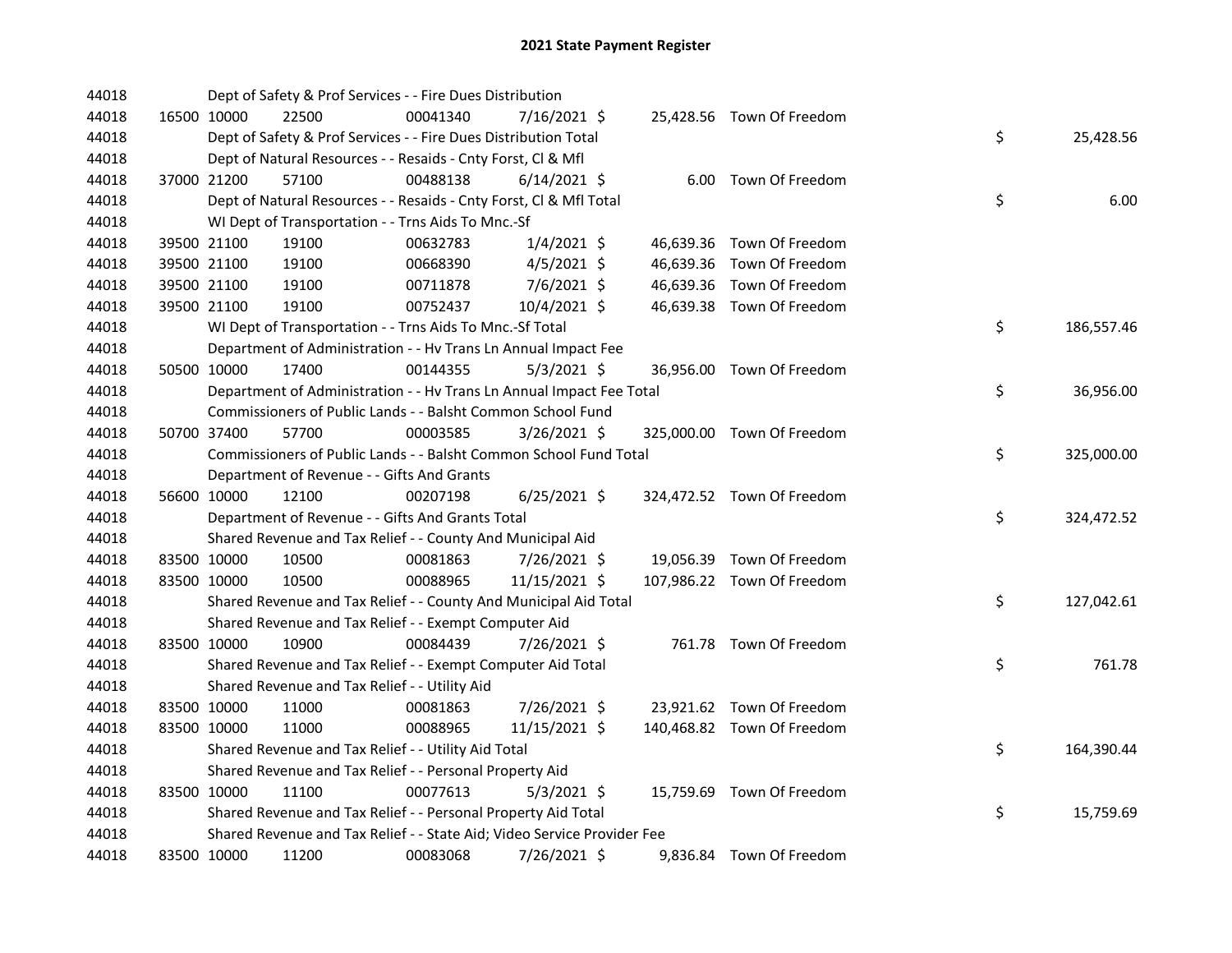| 44018       |             |       |                                                                 | Shared Revenue and Tax Relief - - State Aid; Video Service Provider Fee Total |                          | 9.836.84     |
|-------------|-------------|-------|-----------------------------------------------------------------|-------------------------------------------------------------------------------|--------------------------|--------------|
| 44018       |             |       | Shared Revenue and Tax Relief - - Lottery & Gaming Credit       |                                                                               |                          |              |
| 44018       | 83500 52100 | 36300 | 00074323                                                        | 3/19/2021 \$                                                                  | 6.740.04 Town Of Freedom |              |
| 44018       |             |       | Shared Revenue and Tax Relief - - Lottery & Gaming Credit Total |                                                                               |                          | 6.740.04     |
| 44018 Total |             |       |                                                                 |                                                                               |                          | 1,222,951.94 |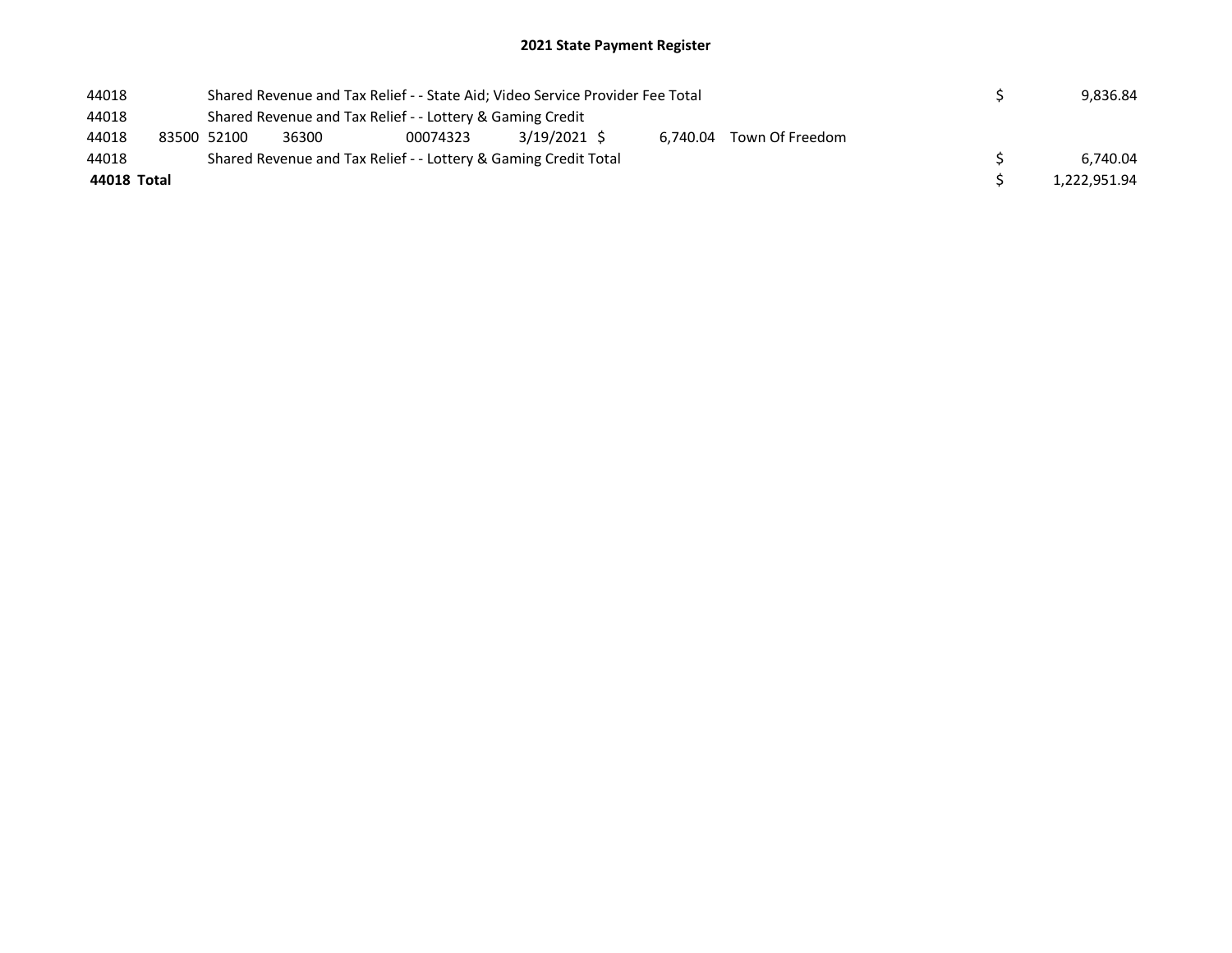| 44020 |             | Dept of Safety & Prof Services - - Fire Dues Distribution          |          |                |        |                                |    |            |
|-------|-------------|--------------------------------------------------------------------|----------|----------------|--------|--------------------------------|----|------------|
| 44020 | 16500 10000 | 22500                                                              | 00041341 | 7/16/2021 \$   |        | 128,708.01 Town Of Grand Chute |    |            |
| 44020 |             | Dept of Safety & Prof Services - - Fire Dues Distribution Total    |          |                |        |                                | \$ | 128,708.01 |
| 44020 |             | Dept of Natural Resources - - GPO - Federal Funds                  |          |                |        |                                |    |            |
| 44020 | 37000 10000 | 94100                                                              | 00471404 | $4/1/2021$ \$  |        | 1,575.78 Town Of Grand Chute   |    |            |
| 44020 |             | Dept of Natural Resources - - GPO - Federal Funds Total            |          |                |        |                                | \$ | 1,575.78   |
| 44020 |             | Dept of Natural Resources - - Resaids - Cnty Forst, Cl & Mfl       |          |                |        |                                |    |            |
| 44020 | 37000 21200 | 57100                                                              | 00488139 | $6/14/2021$ \$ |        | 26.62 Town Of Grand Chute      |    |            |
| 44020 |             | Dept of Natural Resources - - Resaids - Cnty Forst, Cl & Mfl Total |          |                |        |                                | \$ | 26.62      |
| 44020 |             | WI Dept of Transportation - - Trns Aids To Mnc.-Sf                 |          |                |        |                                |    |            |
| 44020 | 39500 21100 | 19100                                                              | 00632784 | $1/4/2021$ \$  |        | 249,195.78 Town Of Grand Chute |    |            |
| 44020 | 39500 21100 | 19100                                                              | 00668391 | 4/5/2021 \$    |        | 249,195.78 Town Of Grand Chute |    |            |
| 44020 | 39500 21100 | 19100                                                              | 00711879 | $7/6/2021$ \$  |        | 249,195.78 Town Of Grand Chute |    |            |
| 44020 | 39500 21100 | 19100                                                              | 00752438 | 10/4/2021 \$   |        | 249,195.81 Town Of Grand Chute |    |            |
| 44020 |             | WI Dept of Transportation - - Trns Aids To Mnc.-Sf Total           |          |                |        |                                | \$ | 996,783.15 |
| 44020 |             | WI Dept of Transportation - - Hwy Mgmt & Opers Sf                  |          |                |        |                                |    |            |
| 44020 | 39500 21100 | 36500                                                              | 00651975 | 3/10/2021 \$   |        | 141.96 Town Of Grand Chute     |    |            |
| 44020 | 39500 21100 | 36500                                                              | 00651987 | 3/10/2021 \$   | 141.96 | Town Of Grand Chute            |    |            |
| 44020 | 39500 21100 | 36500                                                              | 00651998 | 3/10/2021 \$   |        | 252.40 Town Of Grand Chute     |    |            |
| 44020 | 39500 21100 | 36500                                                              | 00654875 | 3/18/2021 \$   | 244.00 | Town Of Grand Chute            |    |            |
| 44020 | 39500 21100 | 36500                                                              | 00700610 | $6/25/2021$ \$ |        | 263.95 Town Of Grand Chute     |    |            |
| 44020 | 39500 21100 | 36500                                                              | 00751247 | 10/22/2021 \$  |        | 228.25 Town Of Grand Chute     |    |            |
| 44020 | 39500 21100 | 36500                                                              | 00779431 | 12/30/2021 \$  |        | 233.50 Town Of Grand Chute     |    |            |
| 44020 |             | WI Dept of Transportation - - Hwy Mgmt & Opers Sf Total            |          |                |        |                                | \$ | 1,506.02   |
| 44020 |             | Department of Justice - - Officer training reimbursement           |          |                |        |                                |    |            |
| 44020 | 45500 10000 | 21400                                                              | 00105303 | 11/15/2021 \$  |        | 5,120.00 Town Of Grand Chute   |    |            |
| 44020 |             | Department of Justice - - Officer training reimbursement Total     |          |                |        |                                | \$ | 5,120.00   |
| 44020 |             | Department of Justice - - Federal Aid, State Operations            |          |                |        |                                |    |            |
| 44020 | 45500 10000 | 24100                                                              | 00092919 | $1/7/2021$ \$  |        | 6,000.00 Town Of Grand Chute   |    |            |
| 44020 |             | Department of Justice - - Federal Aid, State Operations Total      |          |                |        |                                | \$ | 6,000.00   |
| 44020 |             | Department of Justice - - Federal Aid, Local Assistance            |          |                |        |                                |    |            |
| 44020 | 45500 10000 | 25100                                                              | 00093722 | $1/29/2021$ \$ |        | 15,400.00 Town Of Grand Chute  |    |            |
| 44020 | 45500 10000 | 25100                                                              | 00094685 | $2/18/2021$ \$ | 68.94  | Town Of Grand Chute            |    |            |
| 44020 | 45500 10000 | 25100                                                              | 00104353 | 10/28/2021 \$  |        | 222.84 Town Of Grand Chute     |    |            |
| 44020 |             | Department of Justice - - Federal Aid, Local Assistance Total      |          |                |        |                                | \$ | 15,691.78  |
| 44020 |             | Department of Justice - - Internet Crimes Against Childr           |          |                |        |                                |    |            |
| 44020 | 45500 10000 | 28400                                                              | 00098685 | $6/3/2021$ \$  |        | 1,203.50 Town Of Grand Chute   |    |            |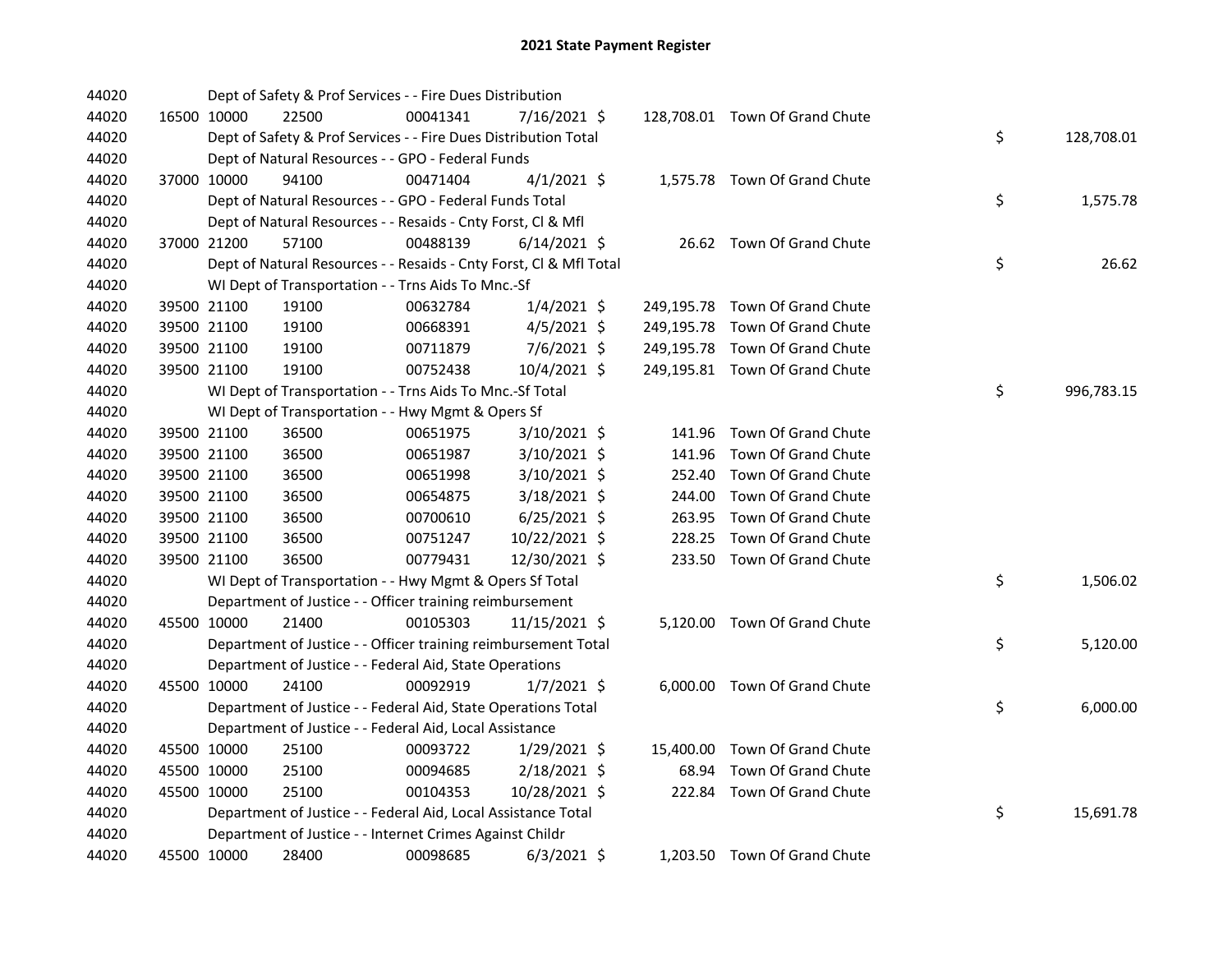| 44020 | 45500 10000 |             | 28400                                                                  | 00102592 | 9/24/2021 \$   |  | 6,000.00 Town Of Grand Chute     |    |              |
|-------|-------------|-------------|------------------------------------------------------------------------|----------|----------------|--|----------------------------------|----|--------------|
| 44020 |             |             | Department of Justice - - Internet Crimes Against Childr Total         |          |                |  |                                  | \$ | 7,203.50     |
| 44020 |             |             | Department of Military Affairs - - Disaster Recovery Aid               |          |                |  |                                  |    |              |
| 44020 |             | 46500 10000 | 30500                                                                  | 00088286 | $1/21/2021$ \$ |  | 2,234.45 Town Of Grand Chute     |    |              |
| 44020 |             |             | Department of Military Affairs - - Disaster Recovery Aid Total         |          |                |  |                                  | \$ | 2,234.45     |
| 44020 |             |             | Department of Military Affairs - - Federal Aid, Local Assistance       |          |                |  |                                  |    |              |
| 44020 |             | 46500 10000 | 34200                                                                  | 00088286 | $1/21/2021$ \$ |  | 13,406.67 Town Of Grand Chute    |    |              |
| 44020 |             |             | Department of Military Affairs - - Federal Aid, Local Assistance Total |          |                |  |                                  | \$ | 13,406.67    |
| 44020 |             |             | Department of Revenue - - Gifts And Grants                             |          |                |  |                                  |    |              |
| 44020 | 56600 10000 |             | 12100                                                                  | 00207199 | $6/25/2021$ \$ |  | 1,219,650.33 Town Of Grand Chute |    |              |
| 44020 |             |             | Department of Revenue - - Gifts And Grants Total                       |          |                |  |                                  | \$ | 1,219,650.33 |
| 44020 |             |             | Department of Revenue - - Misc Revenue Holding Clearing                |          |                |  |                                  |    |              |
| 44020 |             | 56600 10000 | 99500                                                                  | 00188926 | $1/8/2021$ \$  |  | 11,451.03 Town Of Grand Chute    |    |              |
| 44020 |             | 56600 10000 | 99500                                                                  | 00190996 | $2/5/2021$ \$  |  | 9,959.81 Town Of Grand Chute     |    |              |
| 44020 |             | 56600 10000 | 99500                                                                  | 00192797 | $3/1/2021$ \$  |  | 440.00 Town Of Grand Chute       |    |              |
| 44020 | 56600 10000 |             | 99500                                                                  | 00192798 | $3/1/2021$ \$  |  | 5,310.28 Town Of Grand Chute     |    |              |
| 44020 |             | 56600 10000 | 99500                                                                  | 00192801 | $3/1/2021$ \$  |  | 795.49 Town Of Grand Chute       |    |              |
| 44020 |             | 56600 10000 | 99500                                                                  | 00192808 | $3/1/2021$ \$  |  | 11,673.47 Town Of Grand Chute    |    |              |
| 44020 | 56600 10000 |             | 99500                                                                  | 00193605 | 3/5/2021 \$    |  | 31,086.63 Town Of Grand Chute    |    |              |
| 44020 |             | 56600 10000 | 99500                                                                  | 00194210 | 3/8/2021 \$    |  | 174.23 Town Of Grand Chute       |    |              |
| 44020 |             | 56600 10000 | 99500                                                                  | 00194211 | $3/8/2021$ \$  |  | 1,600.10 Town Of Grand Chute     |    |              |
| 44020 |             | 56600 10000 | 99500                                                                  | 00194217 | 3/8/2021 \$    |  | 3,781.24 Town Of Grand Chute     |    |              |
| 44020 |             | 56600 10000 | 99500                                                                  | 00195066 | 3/15/2021 \$   |  | 233.20 Town Of Grand Chute       |    |              |
| 44020 |             | 56600 10000 | 99500                                                                  | 00195067 | $3/15/2021$ \$ |  | 673.67 Town Of Grand Chute       |    |              |
| 44020 | 56600 10000 |             | 99500                                                                  | 00195071 | $3/15/2021$ \$ |  | 46.45 Town Of Grand Chute        |    |              |
| 44020 | 56600 10000 |             | 99500                                                                  | 00195076 | $3/15/2021$ \$ |  | 2,659.24 Town Of Grand Chute     |    |              |
| 44020 | 56600 10000 |             | 99500                                                                  | 00195895 | 3/22/2021 \$   |  | 207.58 Town Of Grand Chute       |    |              |
| 44020 | 56600 10000 |             | 99500                                                                  | 00195900 | $3/22/2021$ \$ |  | 1,219.97 Town Of Grand Chute     |    |              |
| 44020 | 56600 10000 |             | 99500                                                                  | 00196568 | 3/29/2021 \$   |  | 855.00 Town Of Grand Chute       |    |              |
| 44020 | 56600 10000 |             | 99500                                                                  | 00196569 | $3/29/2021$ \$ |  | 352.60 Town Of Grand Chute       |    |              |
| 44020 | 56600 10000 |             | 99500                                                                  | 00196571 | 3/29/2021 \$   |  | 245.82 Town Of Grand Chute       |    |              |
| 44020 | 56600 10000 |             | 99500                                                                  | 00196576 | 3/29/2021 \$   |  | 1,436.04 Town Of Grand Chute     |    |              |
| 44020 | 56600 10000 |             | 99500                                                                  | 00197314 | $4/5/2021$ \$  |  | 373.99 Town Of Grand Chute       |    |              |
| 44020 | 56600 10000 |             | 99500                                                                  | 00197318 | $4/5/2021$ \$  |  | 1,619.30 Town Of Grand Chute     |    |              |
| 44020 | 56600 10000 |             | 99500                                                                  | 00197887 | $4/7/2021$ \$  |  | 42,378.77 Town Of Grand Chute    |    |              |
| 44020 | 56600 10000 |             | 99500                                                                  | 00198516 | $4/12/2021$ \$ |  | 413.31 Town Of Grand Chute       |    |              |
| 44020 | 56600 10000 |             | 99500                                                                  | 00198521 | $4/12/2021$ \$ |  | 140.00 Town Of Grand Chute       |    |              |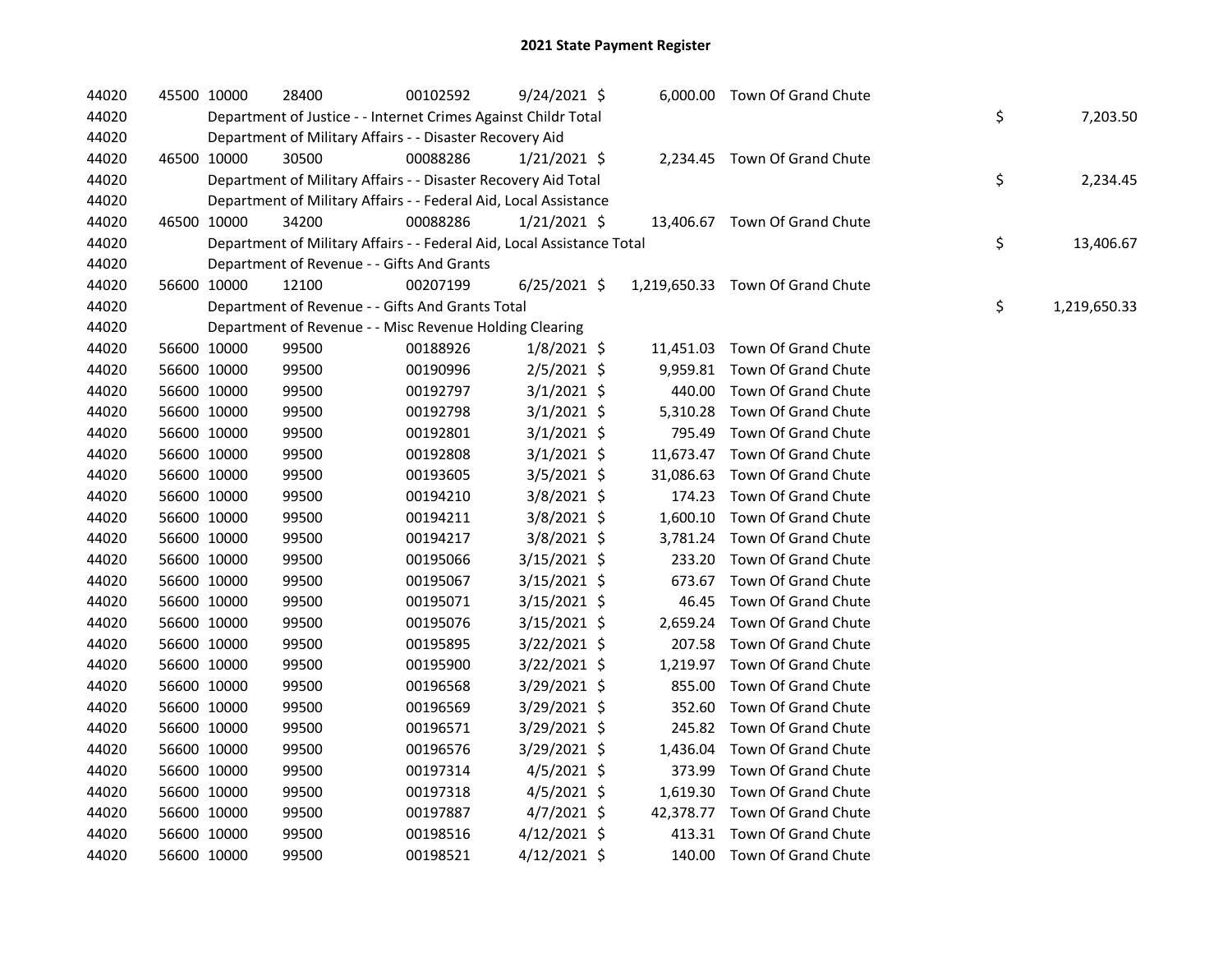| 44020 | 56600 10000 | 99500 | 00199250 | 4/20/2021 \$   | 315.40    | Town Of Grand Chute        |
|-------|-------------|-------|----------|----------------|-----------|----------------------------|
| 44020 | 56600 10000 | 99500 | 00199252 | 4/20/2021 \$   | 20.52     | Town Of Grand Chute        |
| 44020 | 56600 10000 | 99500 | 00199255 | 4/20/2021 \$   | 2,122.05  | Town Of Grand Chute        |
| 44020 | 56600 10000 | 99500 | 00199892 | 4/26/2021 \$   | 469.70    | Town Of Grand Chute        |
| 44020 | 56600 10000 | 99500 | 00199896 | 4/26/2021 \$   | 3,634.83  | <b>Town Of Grand Chute</b> |
| 44020 | 56600 10000 | 99500 | 00200483 | 5/3/2021 \$    | 261.00    | Town Of Grand Chute        |
| 44020 | 56600 10000 | 99500 | 00200484 | 5/3/2021 \$    | 84.00     | Town Of Grand Chute        |
| 44020 | 56600 10000 | 99500 | 00200488 | $5/3/2021$ \$  | 738.37    | Town Of Grand Chute        |
| 44020 | 56600 10000 | 99500 | 00201249 | 5/7/2021 \$    | 31,211.70 | Town Of Grand Chute        |
| 44020 | 56600 10000 | 99500 | 00201682 | 5/10/2021 \$   | 631.00    | Town Of Grand Chute        |
| 44020 | 56600 10000 | 99500 | 00201684 | 5/10/2021 \$   | 72.39     | Town Of Grand Chute        |
| 44020 | 56600 10000 | 99500 | 00201688 | 5/10/2021 \$   | 171.00    | Town Of Grand Chute        |
| 44020 | 56600 10000 | 99500 | 00202321 | 5/17/2021 \$   | 214.00    | <b>Town Of Grand Chute</b> |
| 44020 | 56600 10000 | 99500 | 00202322 | 5/17/2021 \$   | 579.59    | <b>Town Of Grand Chute</b> |
| 44020 | 56600 10000 | 99500 | 00202328 | 5/17/2021 \$   | 547.95    | <b>Town Of Grand Chute</b> |
| 44020 | 56600 10000 | 99500 | 00203045 | 5/24/2021 \$   | 584.40    | Town Of Grand Chute        |
| 44020 | 56600 10000 | 99500 | 00203051 | 5/24/2021 \$   | 114.00    | Town Of Grand Chute        |
| 44020 | 56600 10000 | 99500 | 00203744 | $6/1/2021$ \$  | 188.90    | Town Of Grand Chute        |
| 44020 | 56600 10000 | 99500 | 00203746 | $6/1/2021$ \$  | 229.02    | <b>Town Of Grand Chute</b> |
| 44020 | 56600 10000 | 99500 | 00203749 | $6/1/2021$ \$  | 1,037.12  | Town Of Grand Chute        |
| 44020 | 56600 10000 | 99500 | 00204474 | $6/7/2021$ \$  | 21,841.00 | Town Of Grand Chute        |
| 44020 | 56600 10000 | 99500 | 00205403 | $6/14/2021$ \$ | 450.20    | Town Of Grand Chute        |
| 44020 | 56600 10000 | 99500 | 00208122 | 6/28/2021 \$   | 853.69    | Town Of Grand Chute        |
| 44020 | 56600 10000 | 99500 | 00208563 | 7/6/2021 \$    | 591.08    | Town Of Grand Chute        |
| 44020 | 56600 10000 | 99500 | 00209047 | 7/8/2021 \$    | 20,539.95 | Town Of Grand Chute        |
| 44020 | 56600 10000 | 99500 | 00209429 | 7/12/2021 \$   | 154.00    | Town Of Grand Chute        |
| 44020 | 56600 10000 | 99500 | 00210837 | 7/26/2021 \$   | 612.00    | Town Of Grand Chute        |
| 44020 | 56600 10000 | 99500 | 00211793 | 8/6/2021 \$    | 11,866.87 | Town Of Grand Chute        |
| 44020 | 56600 10000 | 99500 | 00212679 | 8/16/2021 \$   | 323.10    | Town Of Grand Chute        |
| 44020 | 56600 10000 | 99500 | 00214018 | 9/7/2021 \$    | 237.40    | Town Of Grand Chute        |
| 44020 | 56600 10000 | 99500 | 00214406 | 9/8/2021 \$    | 10,727.98 | Town Of Grand Chute        |
| 44020 | 56600 10000 | 99500 | 00214806 | 9/13/2021 \$   | 466.00    | Town Of Grand Chute        |
| 44020 | 56600 10000 | 99500 | 00216657 | 10/7/2021 \$   | 12,491.27 | Town Of Grand Chute        |
| 44020 | 56600 10000 | 99500 | 00218130 | 10/25/2021 \$  | 100.00    | Town Of Grand Chute        |
| 44020 | 56600 10000 | 99500 | 00219245 | 11/5/2021 \$   | 7,703.36  | Town Of Grand Chute        |
| 44020 | 56600 10000 | 99500 | 00219557 | 11/8/2021 \$   | 16.54     | Town Of Grand Chute        |
| 44020 | 56600 10000 | 99500 | 00220380 | 11/22/2021 \$  | 165.00    | Town Of Grand Chute        |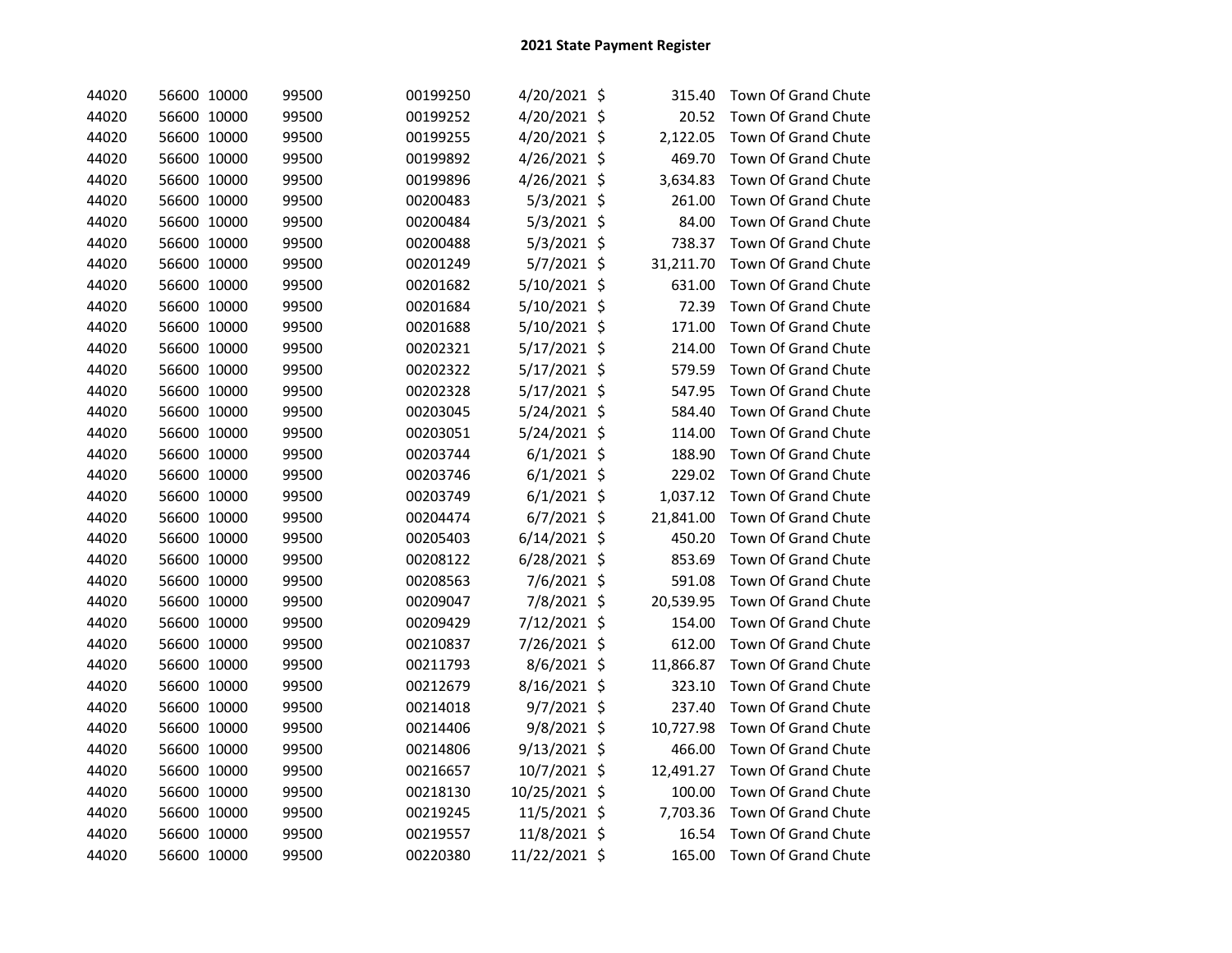| 44020       | 56600 10000 | 99500                                                                         | 00220782 | 11/30/2021 \$  |            | 411.80 Town Of Grand Chute       |    |              |
|-------------|-------------|-------------------------------------------------------------------------------|----------|----------------|------------|----------------------------------|----|--------------|
| 44020       | 56600 10000 | 99500                                                                         | 00221396 | 12/7/2021 \$   |            | 9,264.16 Town Of Grand Chute     |    |              |
| 44020       |             | Department of Revenue - - Misc Revenue Holding Clearing Total                 |          |                |            |                                  | \$ | 271,169.56   |
| 44020       |             | Shared Revenue and Tax Relief - - County And Municipal Aid                    |          |                |            |                                  |    |              |
| 44020       | 83500 10000 | 10500                                                                         | 00081864 | 7/26/2021 \$   |            | 35,425.01 Town Of Grand Chute    |    |              |
| 44020       | 83500 10000 | 10500                                                                         | 00088966 | 11/15/2021 \$  | 200.741.73 | Town Of Grand Chute              |    |              |
| 44020       |             | Shared Revenue and Tax Relief - - County And Municipal Aid Total              |          |                |            |                                  | \$ | 236,166.74   |
| 44020       |             | Shared Revenue and Tax Relief - - Exempt Computer Aid                         |          |                |            |                                  |    |              |
| 44020       | 83500 10000 | 10900                                                                         | 00084440 | 7/26/2021 \$   |            | 106,168.29 Town Of Grand Chute   |    |              |
| 44020       |             | Shared Revenue and Tax Relief - - Exempt Computer Aid Total                   |          |                |            |                                  | \$ | 106,168.29   |
| 44020       |             | Shared Revenue and Tax Relief - - Utility Aid                                 |          |                |            |                                  |    |              |
| 44020       | 83500 10000 | 11000                                                                         | 00081864 | 7/26/2021 \$   |            | 5,082.89 Town Of Grand Chute     |    |              |
| 44020       | 83500 10000 | 11000                                                                         | 00088966 | 11/15/2021 \$  |            | 29,195.52 Town Of Grand Chute    |    |              |
| 44020       |             | Shared Revenue and Tax Relief - - Utility Aid Total                           |          |                |            |                                  | \$ | 34,278.41    |
| 44020       |             | Shared Revenue and Tax Relief - - Personal Property Aid                       |          |                |            |                                  |    |              |
| 44020       | 83500 10000 | 11100                                                                         | 00077614 | $5/3/2021$ \$  |            | 102,121.63 Town Of Grand Chute   |    |              |
| 44020       | 83500 10000 | 11100                                                                         | 00078951 | $5/3/2021$ \$  |            | 233,035.01 Town Of Grand Chute   |    |              |
| 44020       |             | Shared Revenue and Tax Relief - - Personal Property Aid Total                 |          |                |            |                                  | \$ | 335,156.64   |
| 44020       |             | Shared Revenue and Tax Relief - - State Aid; Video Service Provider Fee       |          |                |            |                                  |    |              |
| 44020       | 83500 10000 | 11200                                                                         | 00083069 | 7/26/2021 \$   | 58.338.11  | Town Of Grand Chute              |    |              |
| 44020       |             | Shared Revenue and Tax Relief - - State Aid; Video Service Provider Fee Total |          |                |            |                                  | \$ | 58,338.11    |
| 44020       |             | Shared Revenue and Tax Relief - - School Lvy Tx/First Dollar Cr               |          |                |            |                                  |    |              |
| 44020       | 83500 10000 | 30200                                                                         | 00082711 | 7/26/2021 \$   |            | 4,203,906.57 Town Of Grand Chute |    |              |
| 44020       | 83500 10000 | 30200                                                                         | 00086107 | 7/26/2021 \$   |            | 397,486.57 Town Of Grand Chute   |    |              |
| 44020       |             | Shared Revenue and Tax Relief - - School Lvy Tx/First Dollar Cr Total         |          |                |            |                                  | \$ | 4,601,393.14 |
| 44020       |             | Shared Revenue and Tax Relief - - Lottery & Gaming Credit                     |          |                |            |                                  |    |              |
| 44020       | 83500 52100 | 36300                                                                         | 00074590 | $3/22/2021$ \$ |            | 753,227.21 Town Of Grand Chute   |    |              |
| 44020       |             | Shared Revenue and Tax Relief - - Lottery & Gaming Credit Total               |          |                |            |                                  | \$ | 753,227.21   |
| 44020 Total |             |                                                                               |          |                |            |                                  | \$ | 8,793,804.41 |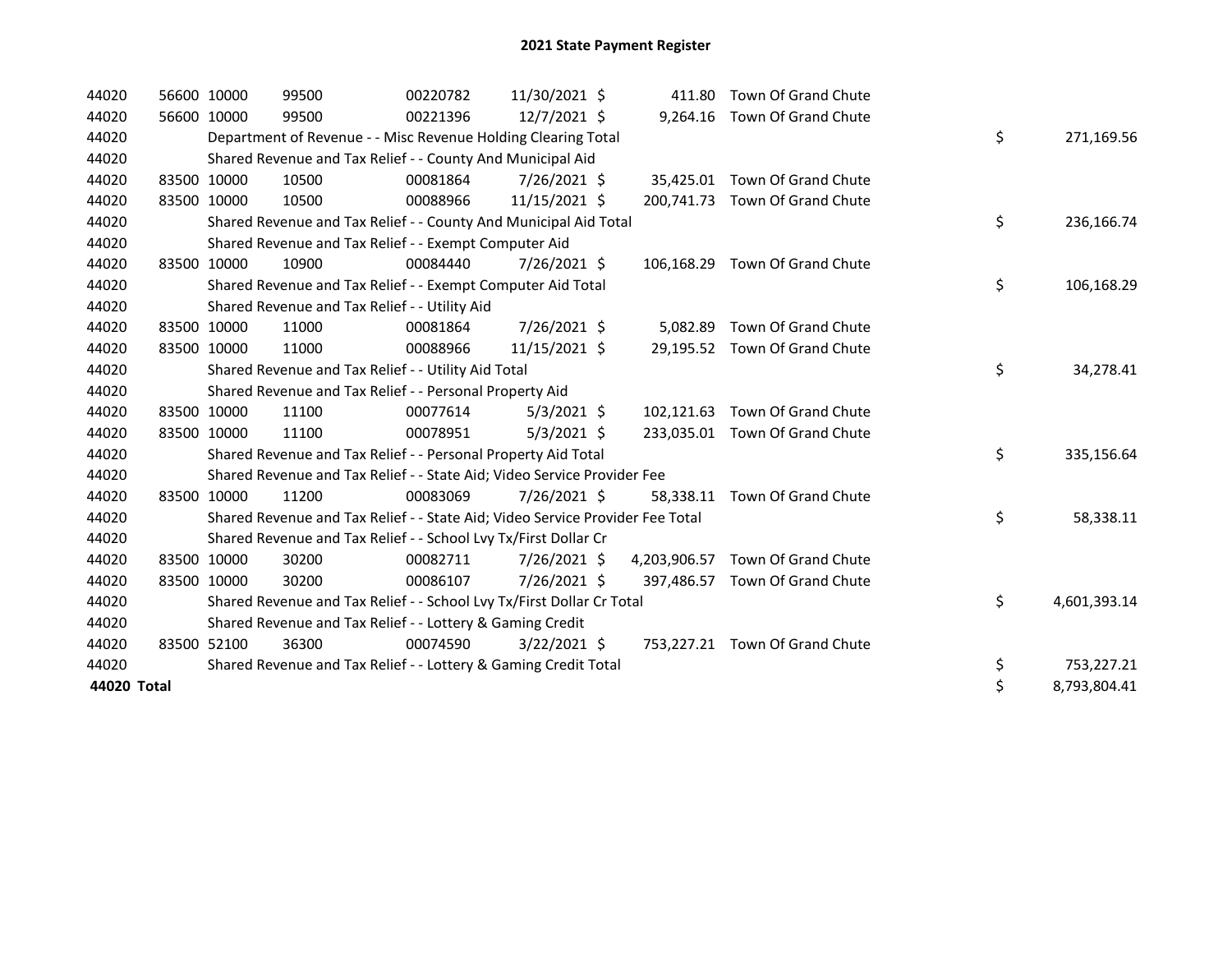| 44022 |             | Dept of Safety & Prof Services - - Fire Dues Distribution          |          |                |        |                               |    |            |
|-------|-------------|--------------------------------------------------------------------|----------|----------------|--------|-------------------------------|----|------------|
| 44022 | 16500 10000 | 22500                                                              | 00041342 | 7/16/2021 \$   |        | 66,168.85 Greenville, Town of |    |            |
| 44022 |             | Dept of Safety & Prof Services - - Fire Dues Distribution Total    |          |                |        |                               | \$ | 66,168.85  |
| 44022 |             | Dept of Natural Resources - - Aids In Lieu Of Taxes - Gener        |          |                |        |                               |    |            |
| 44022 | 37000 10000 | 50300                                                              | 00460086 | 1/29/2021 \$   |        | 708.64 Greenville, Town of    |    |            |
| 44022 |             | Dept of Natural Resources - - Aids In Lieu Of Taxes - Gener Total  |          |                |        |                               | \$ | 708.64     |
| 44022 |             | Dept of Natural Resources - - Taxes & Assessmts-Conserv Fund       |          |                |        |                               |    |            |
| 44022 | 37000 21200 | 16900                                                              | 00459226 | $2/1/2021$ \$  |        | 206.54 Greenville, Town of    |    |            |
| 44022 |             | Dept of Natural Resources - - Taxes & Assessmts-Conserv Fund Total |          |                |        |                               | \$ | 206.54     |
| 44022 |             | Dept of Natural Resources - - Resaids - Cnty Forst, Cl & Mfl       |          |                |        |                               |    |            |
| 44022 | 37000 21200 | 57100                                                              | 00488140 | $6/14/2021$ \$ |        | 99.33 Greenville, Town of     |    |            |
| 44022 |             | Dept of Natural Resources - - Resaids - Cnty Forst, Cl & Mfl Total |          |                |        |                               | \$ | 99.33      |
| 44022 |             | Dept of Natural Resources - - Resaids - Urban Forestry Grant       |          |                |        |                               |    |            |
| 44022 | 37000 21200 | 58700                                                              | 00455533 | $1/8/2021$ \$  |        | 8,525.00 Greenville, Town of  |    |            |
| 44022 |             | Dept of Natural Resources - - Resaids - Urban Forestry Grant Total |          |                |        |                               | \$ | 8,525.00   |
| 44022 |             | WI Dept of Transportation - - Trns Aids To Mnc.-Sf                 |          |                |        |                               |    |            |
| 44022 | 39500 21100 | 19100                                                              | 00632785 | $1/4/2021$ \$  |        | 75,658.50 Greenville, Town of |    |            |
| 44022 | 39500 21100 | 19100                                                              | 00668392 | $4/5/2021$ \$  |        | 75,658.50 Greenville, Town of |    |            |
| 44022 | 39500 21100 | 19100                                                              | 00711880 | 7/6/2021 \$    |        | 75,658.50 Greenville, Town of |    |            |
| 44022 | 39500 21100 | 19100                                                              | 00752439 | 10/4/2021 \$   |        | 75,658.53 Greenville, Town of |    |            |
| 44022 |             | WI Dept of Transportation - - Trns Aids To Mnc.-Sf Total           |          |                |        |                               | \$ | 302,634.03 |
| 44022 |             | Elections Commission - - General Program Ops, GPR                  |          |                |        |                               |    |            |
| 44022 | 51000 10000 | 10100                                                              | 00005108 | $1/8/2021$ \$  |        | 136.45 Greenville, Town of    |    |            |
| 44022 |             | Elections Commission - - General Program Ops, GPR Total            |          |                |        |                               | \$ | 136.45     |
| 44022 |             | Department of Revenue - - Misc Revenue Holding Clearing            |          |                |        |                               |    |            |
| 44022 | 56600 10000 | 99500                                                              | 00192810 | $3/1/2021$ \$  |        | 3,221.83 Greenville, Town of  |    |            |
| 44022 | 56600 10000 | 99500                                                              | 00196577 | 3/29/2021 \$   | 464.00 | Greenville, Town of           |    |            |
| 44022 | 56600 10000 | 99500                                                              | 00197319 | 4/5/2021 \$    | 70.00  | Greenville, Town of           |    |            |
| 44022 | 56600 10000 | 99500                                                              | 00199898 | 4/26/2021 \$   | 113.17 | Greenville, Town of           |    |            |
| 44022 | 56600 10000 | 99500                                                              | 00202329 | $5/17/2021$ \$ | 135.14 | Greenville, Town of           |    |            |
| 44022 | 56600 10000 | 99500                                                              | 00203053 | 5/24/2021 \$   | 108.00 | Greenville, Town of           |    |            |
| 44022 | 56600 10000 | 99500                                                              | 00204808 | $6/7/2021$ \$  | 357.64 | Greenville, Town of           |    |            |
| 44022 | 56600 10000 | 99500                                                              | 00219558 | 11/8/2021 \$   |        | 407.00 Greenville, Town of    |    |            |
| 44022 |             | Department of Revenue - - Misc Revenue Holding Clearing Total      |          |                |        |                               | \$ | 4,876.78   |
| 44022 |             | Shared Revenue and Tax Relief - - County And Municipal Aid         |          |                |        |                               |    |            |
| 44022 | 83500 10000 | 10500                                                              | 00081865 | 7/26/2021 \$   |        | 11,317.08 Greenville, Town of |    |            |
| 44022 | 83500 10000 | 10500                                                              | 00088967 | 11/15/2021 \$  |        | 4,933.47 Greenville, Town of  |    |            |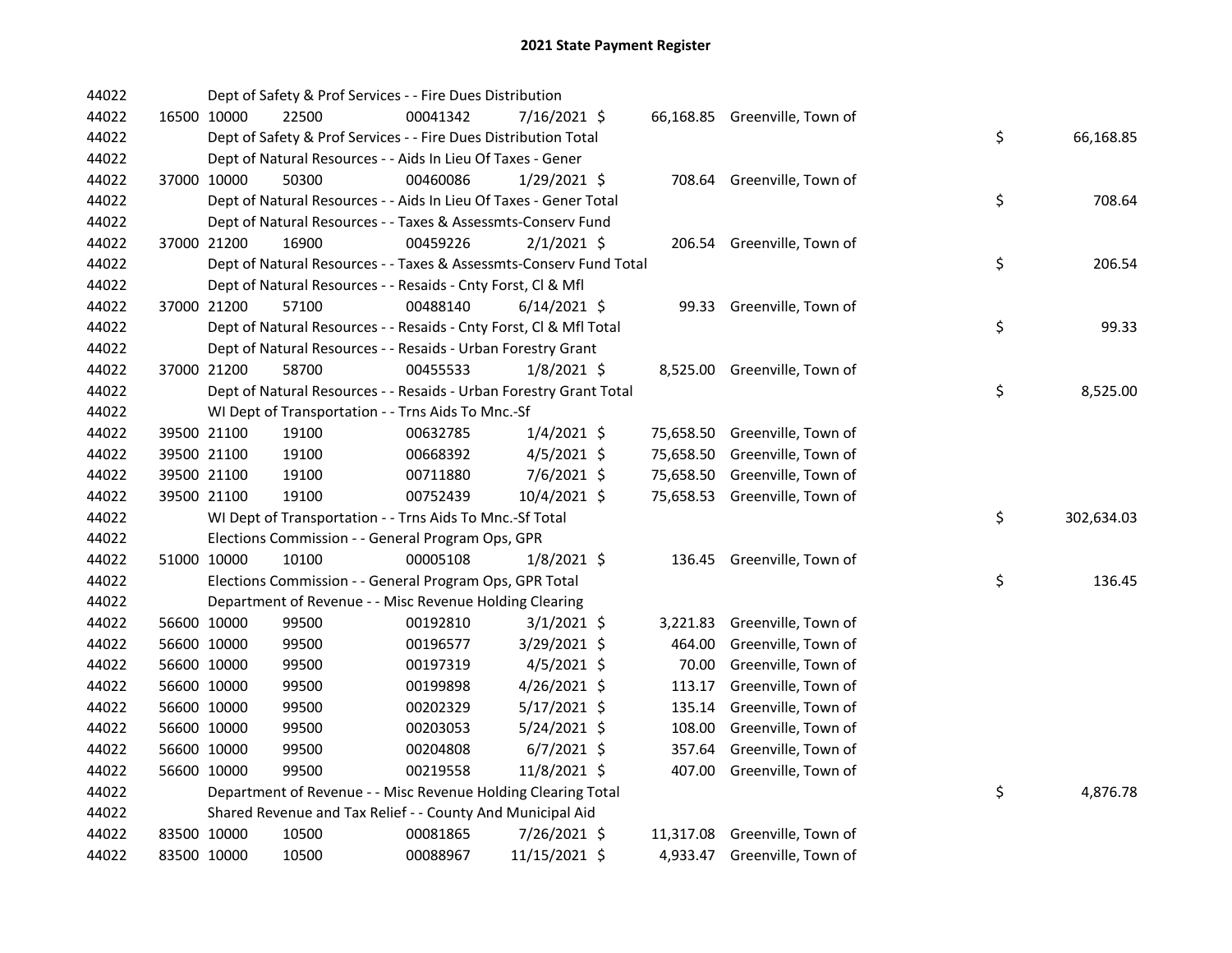| 44022       |       |             | Shared Revenue and Tax Relief - - County And Municipal Aid Total<br>Shared Revenue and Tax Relief - - Exempt Computer Aid |          |                 |  |           |                               |  |    | 16,250.55  |
|-------------|-------|-------------|---------------------------------------------------------------------------------------------------------------------------|----------|-----------------|--|-----------|-------------------------------|--|----|------------|
| 44022       |       |             |                                                                                                                           |          |                 |  |           |                               |  |    |            |
| 44022       |       | 83500 10000 | 10900                                                                                                                     | 00084441 | $7/26/2021$ \$  |  |           | 35,537.35 Greenville, Town of |  |    |            |
| 44022       |       |             | Shared Revenue and Tax Relief - - Exempt Computer Aid Total                                                               |          |                 |  |           |                               |  | \$ | 35,537.35  |
| 44022       |       |             | Shared Revenue and Tax Relief - - Utility Aid                                                                             |          |                 |  |           |                               |  |    |            |
| 44022       |       | 83500 10000 | 11000                                                                                                                     | 00081865 | $7/26/2021$ \$  |  | 1,095.96  | Greenville, Town of           |  |    |            |
| 44022       |       | 83500 10000 | 11000                                                                                                                     | 00088967 | $11/15/2021$ \$ |  |           | 6,338.71 Greenville, Town of  |  |    |            |
| 44022       |       |             | Shared Revenue and Tax Relief - - Utility Aid Total                                                                       |          |                 |  |           |                               |  | \$ | 7,434.67   |
| 44022       |       |             | Shared Revenue and Tax Relief - - Personal Property Aid                                                                   |          |                 |  |           |                               |  |    |            |
| 44022       |       | 83500 10000 | 11100                                                                                                                     | 00077615 | $5/3/2021$ \$   |  | 40,301.72 | Greenville, Town of           |  |    |            |
| 44022       |       |             | Shared Revenue and Tax Relief - - Personal Property Aid Total                                                             |          |                 |  |           |                               |  | \$ | 40,301.72  |
| 44022       |       |             | Shared Revenue and Tax Relief - - State Aid; Video Service Provider Fee                                                   |          |                 |  |           |                               |  |    |            |
| 44022       | 83500 | 10000       | 11200                                                                                                                     | 00083070 | 7/26/2021 \$    |  | 23,148.93 | Greenville, Town of           |  |    |            |
| 44022       |       |             | Shared Revenue and Tax Relief - - State Aid; Video Service Provider Fee Total                                             |          |                 |  |           |                               |  | \$ | 23,148.93  |
| 44022       |       |             | Shared Revenue and Tax Relief - - Payments For Municipal Svcs                                                             |          |                 |  |           |                               |  |    |            |
| 44022       |       | 83500 10000 | 50100                                                                                                                     | 00073720 | $2/1/2021$ \$   |  |           | 154.85 Greenville, Town of    |  |    |            |
| 44022       |       |             | Shared Revenue and Tax Relief - - Payments For Municipal Svcs Total                                                       |          |                 |  |           |                               |  | \$ | 154.85     |
| 44022       |       |             | Shared Revenue and Tax Relief - - Lottery & Gaming Credit                                                                 |          |                 |  |           |                               |  |    |            |
| 44022       |       | 83500 52100 | 36300                                                                                                                     | 00074324 | $3/22/2021$ \$  |  | 4,013.77  | Greenville, Town of           |  |    |            |
| 44022       |       |             | Shared Revenue and Tax Relief - - Lottery & Gaming Credit Total                                                           |          |                 |  |           |                               |  | \$ | 4,013.77   |
| 44022 Total |       |             |                                                                                                                           |          |                 |  |           |                               |  | \$ | 510,197.46 |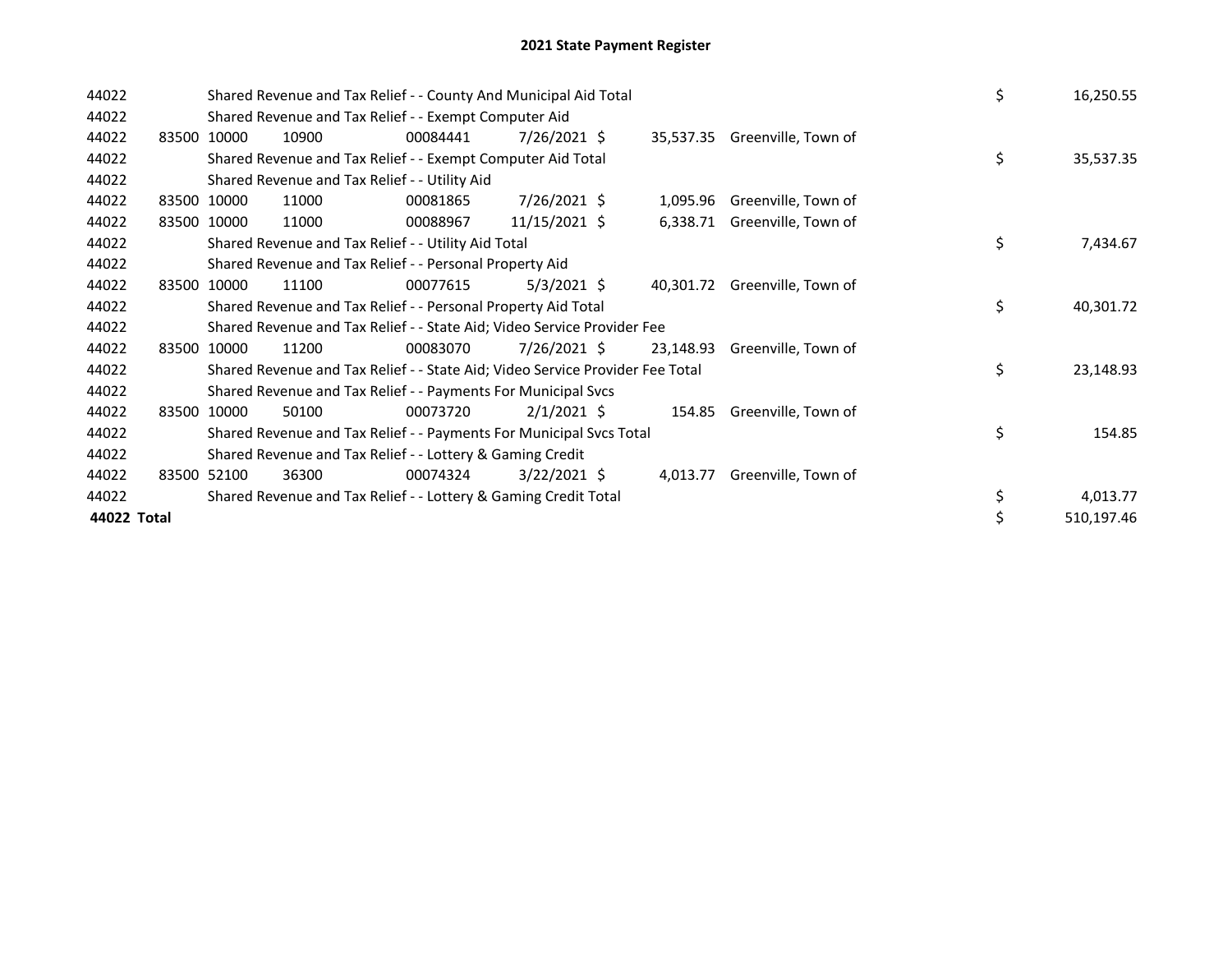| 44024 |             | Dept of Safety & Prof Services - - Fire Dues Distribution          |          |                |          |                            |    |           |
|-------|-------------|--------------------------------------------------------------------|----------|----------------|----------|----------------------------|----|-----------|
| 44024 | 16500 10000 | 22500                                                              | 00041343 | 7/16/2021 \$   |          | 5,567.28 Town Of Hortonia  |    |           |
| 44024 |             | Dept of Safety & Prof Services - - Fire Dues Distribution Total    |          |                |          |                            | \$ | 5,567.28  |
| 44024 |             | Dept of Natural Resources - - Aids In Lieu Of Taxes - Gener        |          |                |          |                            |    |           |
| 44024 | 37000 10000 | 50300                                                              | 00460083 | $1/29/2021$ \$ |          | 727.30 Town Of Hortonia    |    |           |
| 44024 | 37000 10000 | 50300                                                              | 00476792 | $4/21/2021$ \$ |          | 37.13 Town Of Hortonia     |    |           |
| 44024 |             | Dept of Natural Resources - - Aids In Lieu Of Taxes - Gener Total  |          |                |          |                            | \$ | 764.43    |
| 44024 |             | Dept of Natural Resources - - Resaids - Cnty Forst, Cl & Mfl       |          |                |          |                            |    |           |
| 44024 | 37000 21200 | 57100                                                              | 00488141 | $6/14/2021$ \$ |          | 153.93 Town Of Hortonia    |    |           |
| 44024 |             | Dept of Natural Resources - - Resaids - Cnty Forst, Cl & Mfl Total |          |                |          |                            | \$ | 153.93    |
| 44024 |             | Dept of Natural Resources - - Aids In Lieu Of Taxes - Sum S        |          |                |          |                            |    |           |
| 44024 | 37000 21200 | 57900                                                              | 00476791 | $4/21/2021$ \$ |          | 3.71 Town Of Hortonia      |    |           |
| 44024 |             | Dept of Natural Resources - - Aids In Lieu Of Taxes - Sum S Total  |          |                |          |                            | \$ | 3.71      |
| 44024 |             | WI Dept of Transportation - - Trns Aids To Mnc.-Sf                 |          |                |          |                            |    |           |
| 44024 | 39500 21100 | 19100                                                              | 00632786 | $1/4/2021$ \$  |          | 13,192.56 Town Of Hortonia |    |           |
| 44024 | 39500 21100 | 19100                                                              | 00668393 | $4/5/2021$ \$  |          | 13,192.56 Town Of Hortonia |    |           |
| 44024 | 39500 21100 | 19100                                                              | 00711881 | 7/6/2021 \$    |          | 13,192.56 Town Of Hortonia |    |           |
| 44024 | 39500 21100 | 19100                                                              | 00752440 | 10/4/2021 \$   |          | 13,192.56 Town Of Hortonia |    |           |
| 44024 |             | WI Dept of Transportation - - Trns Aids To Mnc.-Sf Total           |          |                |          |                            | \$ | 52,770.24 |
| 44024 |             | Department of Revenue - - Gifts And Grants                         |          |                |          |                            |    |           |
| 44024 | 56600 10000 | 12100                                                              | 00207200 | $6/25/2021$ \$ |          | 56,416.35 Town Of Hortonia |    |           |
| 44024 |             | Department of Revenue - - Gifts And Grants Total                   |          |                |          |                            | \$ | 56,416.35 |
| 44024 |             | Department of Revenue - - Misc Revenue Holding Clearing            |          |                |          |                            |    |           |
| 44024 | 56600 10000 | 99500                                                              | 00192804 | $3/1/2021$ \$  |          | 299.00 Town Of Hortonia    |    |           |
| 44024 | 56600 10000 | 99500                                                              | 00194214 | $3/8/2021$ \$  | 375.00   | Town Of Hortonia           |    |           |
| 44024 | 56600 10000 | 99500                                                              | 00195073 | $3/15/2021$ \$ | 1,194.95 | Town Of Hortonia           |    |           |
| 44024 | 56600 10000 | 99500                                                              | 00195898 | 3/22/2021 \$   | 695.00   | Town Of Hortonia           |    |           |
| 44024 | 56600 10000 | 99500                                                              | 00196573 | 3/29/2021 \$   | 249.22   | Town Of Hortonia           |    |           |
| 44024 | 56600 10000 | 99500                                                              | 00203049 | $5/24/2021$ \$ | 107.00   | Town Of Hortonia           |    |           |
| 44024 | 56600 10000 | 99500                                                              | 00205406 | $6/14/2021$ \$ |          | 404.60 Town Of Hortonia    |    |           |
| 44024 |             | Department of Revenue - - Misc Revenue Holding Clearing Total      |          |                |          |                            | \$ | 3,324.77  |
| 44024 |             | Shared Revenue and Tax Relief - - County And Municipal Aid         |          |                |          |                            |    |           |
| 44024 | 83500 10000 | 10500                                                              | 00081866 | $7/26/2021$ \$ |          | 1,740.82 Town Of Hortonia  |    |           |
| 44024 | 83500 10000 | 10500                                                              | 00088968 | 11/15/2021 \$  |          | 9,864.65 Town Of Hortonia  |    |           |
| 44024 |             | Shared Revenue and Tax Relief - - County And Municipal Aid Total   |          |                |          |                            | \$ | 11,605.47 |
| 44024 |             | Shared Revenue and Tax Relief - - Exempt Computer Aid              |          |                |          |                            |    |           |
| 44024 | 83500 10000 | 10900                                                              | 00084442 | 7/26/2021 \$   |          | 3,693.51 Town Of Hortonia  |    |           |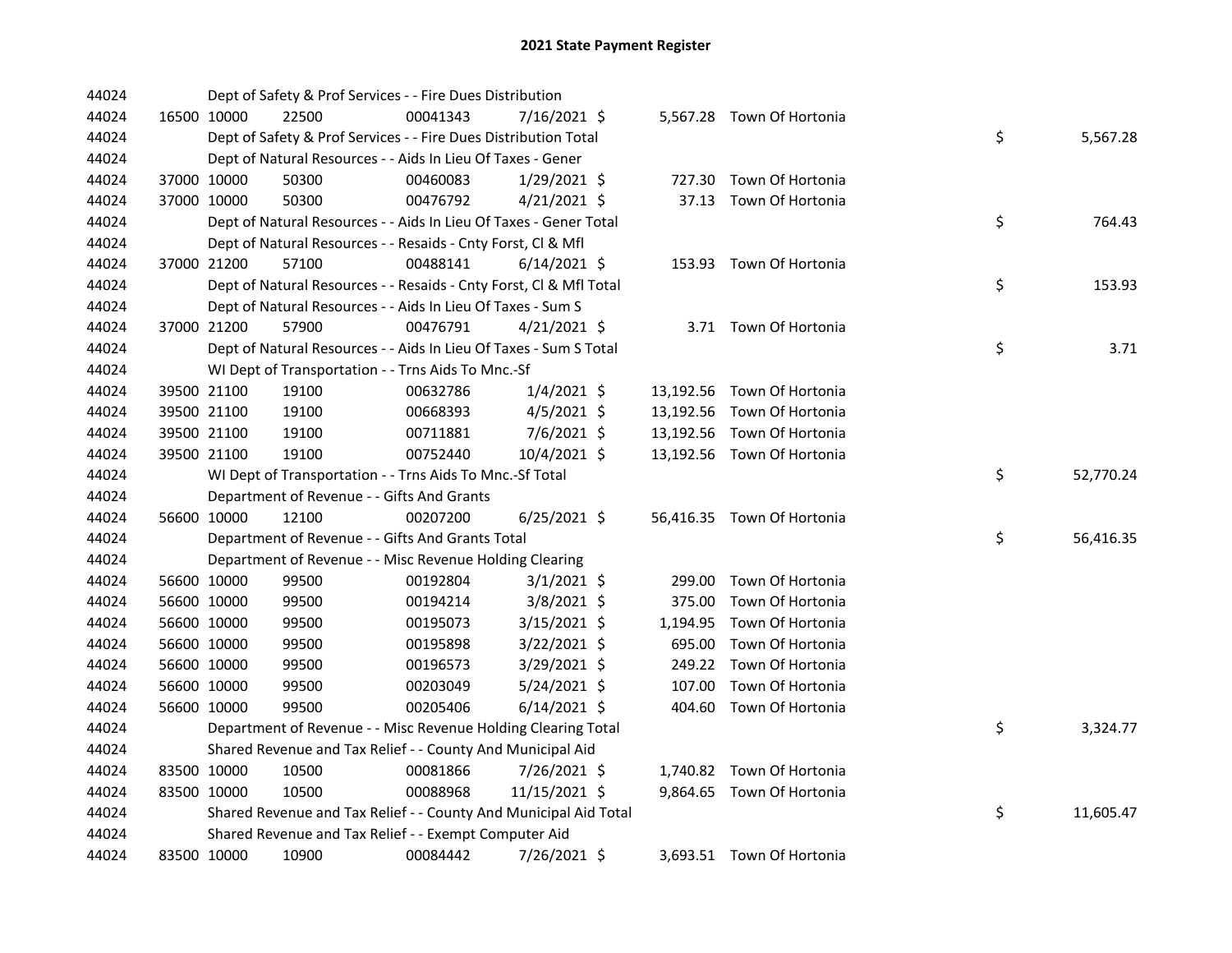| 44024       | Shared Revenue and Tax Relief - - Exempt Computer Aid Total | 3,693.51 |                                                               |               |          |                  |            |
|-------------|-------------------------------------------------------------|----------|---------------------------------------------------------------|---------------|----------|------------------|------------|
| 44024       |                                                             |          | Shared Revenue and Tax Relief - - Utility Aid                 |               |          |                  |            |
| 44024       | 83500 10000                                                 | 11000    | 00081866                                                      | 7/26/2021 \$  | 44.72    | Town Of Hortonia |            |
| 44024       | 83500 10000                                                 | 11000    | 00088968                                                      | 11/15/2021 \$ | 255.64   | Town Of Hortonia |            |
| 44024       |                                                             |          | Shared Revenue and Tax Relief - - Utility Aid Total           |               |          |                  | 300.36     |
| 44024       |                                                             |          | Shared Revenue and Tax Relief - - Personal Property Aid       |               |          |                  |            |
| 44024       | 83500 10000                                                 | 11100    | 00077616                                                      | $5/3/2021$ \$ | 1.825.58 | Town Of Hortonia |            |
| 44024       |                                                             |          | Shared Revenue and Tax Relief - - Personal Property Aid Total |               |          |                  | 1,825.58   |
| 44024 Total |                                                             |          |                                                               |               |          |                  | 136,425.63 |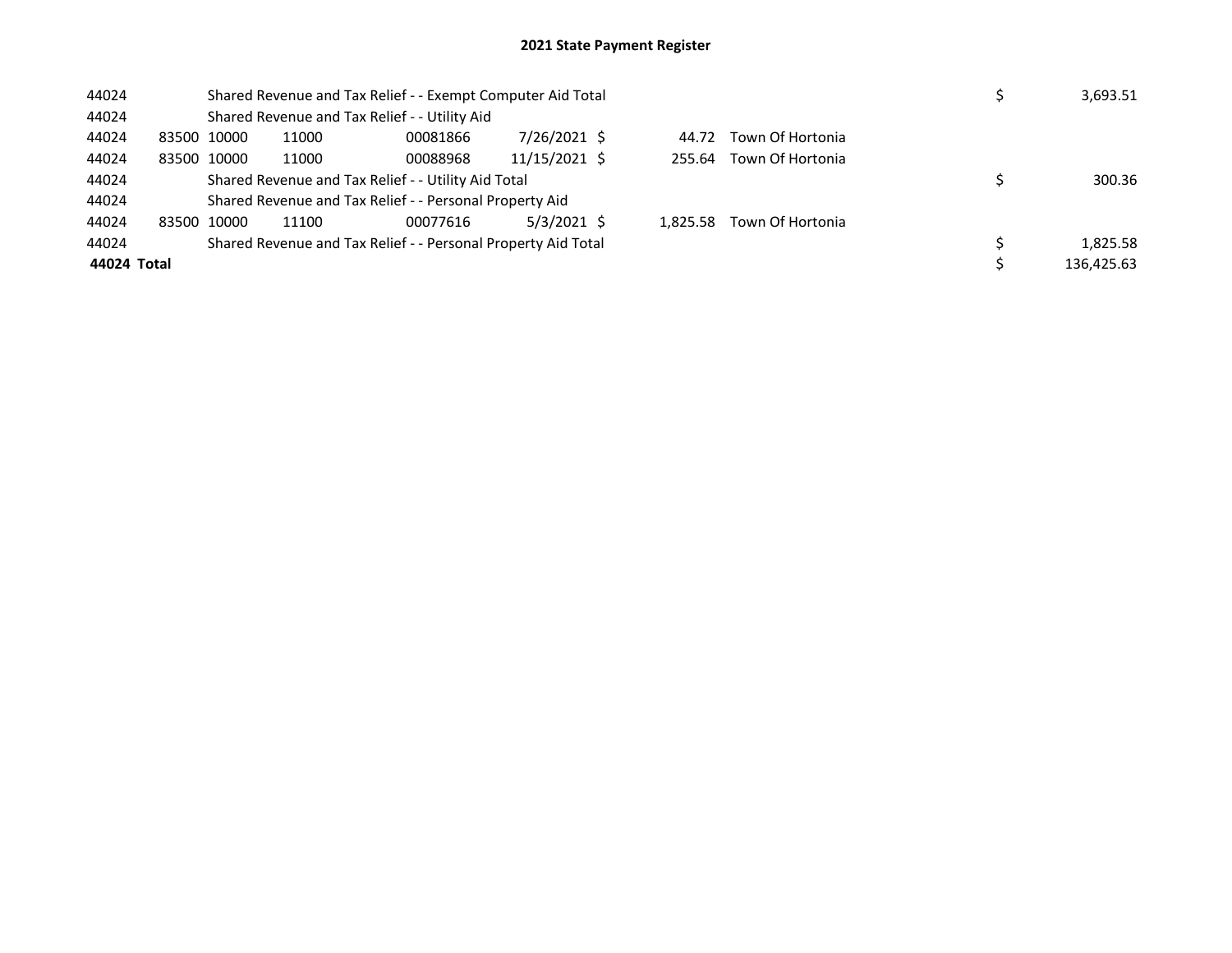| 44026       |             | Dept of Safety & Prof Services - - Fire Dues Distribution                     |          |                |  |                            |    |            |
|-------------|-------------|-------------------------------------------------------------------------------|----------|----------------|--|----------------------------|----|------------|
| 44026       | 16500 10000 | 22500                                                                         | 00041346 | 7/15/2021 \$   |  | 7,156.11 Town Of Kaukauna  |    |            |
| 44026       |             | Dept of Safety & Prof Services - - Fire Dues Distribution Total               |          |                |  |                            | \$ | 7,156.11   |
| 44026       |             | Dept of Natural Resources - - Resaids - Cnty Forst, CI & Mfl                  |          |                |  |                            |    |            |
| 44026       | 37000 21200 | 57100                                                                         | 00488142 | $6/14/2021$ \$ |  | 6.80 Town Of Kaukauna      |    |            |
| 44026       |             | Dept of Natural Resources - - Resaids - Cnty Forst, Cl & Mfl Total            |          |                |  |                            | \$ | 6.80       |
| 44026       |             | WI Dept of Transportation - - Trns Aids To Mnc.-Sf                            |          |                |  |                            |    |            |
| 44026       | 39500 21100 | 19100                                                                         | 00632787 | $1/4/2021$ \$  |  | 23,658.57 Town Of Kaukauna |    |            |
| 44026       | 39500 21100 | 19100                                                                         | 00668394 | $4/5/2021$ \$  |  | 23,658.57 Town Of Kaukauna |    |            |
| 44026       | 39500 21100 | 19100                                                                         | 00711882 | 7/6/2021 \$    |  | 23,658.57 Town Of Kaukauna |    |            |
| 44026       | 39500 21100 | 19100                                                                         | 00752441 | 10/4/2021 \$   |  | 23,658.57 Town Of Kaukauna |    |            |
| 44026       |             | WI Dept of Transportation - - Trns Aids To Mnc.-Sf Total                      |          |                |  |                            | \$ | 94,634.28  |
| 44026       |             | Department of Administration - - Hv Trans Ln Annual Impact Fee                |          |                |  |                            |    |            |
| 44026       | 50500 10000 | 17400                                                                         | 00144308 | $5/3/2021$ \$  |  | 1,126.00 Town Of Kaukauna  |    |            |
| 44026       |             | Department of Administration - - Hv Trans Ln Annual Impact Fee Total          |          |                |  |                            | \$ | 1,126.00   |
| 44026       |             | Department of Revenue - - Gifts And Grants                                    |          |                |  |                            |    |            |
| 44026       | 56600 10000 | 12100                                                                         | 00207201 | $6/25/2021$ \$ |  | 69,813.93 Town Of Kaukauna |    |            |
| 44026       |             | Department of Revenue - - Gifts And Grants Total                              |          |                |  |                            | \$ | 69,813.93  |
| 44026       |             | Shared Revenue and Tax Relief - - County And Municipal Aid                    |          |                |  |                            |    |            |
| 44026       | 83500 10000 | 10500                                                                         | 00081867 | 7/26/2021 \$   |  | 2,046.00 Town Of Kaukauna  |    |            |
| 44026       | 83500 10000 | 10500                                                                         | 00088969 | 11/15/2021 \$  |  | 11,593.97 Town Of Kaukauna |    |            |
| 44026       |             | Shared Revenue and Tax Relief - - County And Municipal Aid Total              |          |                |  |                            | \$ | 13,639.97  |
| 44026       |             | Shared Revenue and Tax Relief - - Exempt Computer Aid                         |          |                |  |                            |    |            |
| 44026       | 83500 10000 | 10900                                                                         | 00084443 | 7/26/2021 \$   |  | 31.18 Town Of Kaukauna     |    |            |
| 44026       |             | Shared Revenue and Tax Relief - - Exempt Computer Aid Total                   |          |                |  |                            | \$ | 31.18      |
| 44026       |             | Shared Revenue and Tax Relief - - Utility Aid                                 |          |                |  |                            |    |            |
| 44026       | 83500 10000 | 11000                                                                         | 00081867 | 7/26/2021 \$   |  | 2,277.12 Town Of Kaukauna  |    |            |
| 44026       | 83500 10000 | 11000                                                                         | 00088969 | 11/15/2021 \$  |  | 12,686.84 Town Of Kaukauna |    |            |
| 44026       |             | Shared Revenue and Tax Relief - - Utility Aid Total                           |          |                |  |                            | \$ | 14,963.96  |
| 44026       |             | Shared Revenue and Tax Relief - - Personal Property Aid                       |          |                |  |                            |    |            |
| 44026       | 83500 10000 | 11100                                                                         | 00077617 | $5/3/2021$ \$  |  | 243.25 Town Of Kaukauna    |    |            |
| 44026       |             | Shared Revenue and Tax Relief - - Personal Property Aid Total                 |          |                |  |                            | \$ | 243.25     |
| 44026       |             | Shared Revenue and Tax Relief - - State Aid; Video Service Provider Fee       |          |                |  |                            |    |            |
| 44026       | 83500 10000 | 11200                                                                         | 00083071 | 7/26/2021 \$   |  | 1,348.50 Town Of Kaukauna  |    |            |
| 44026       |             | Shared Revenue and Tax Relief - - State Aid; Video Service Provider Fee Total |          |                |  |                            | \$ | 1,348.50   |
| 44026 Total |             |                                                                               |          |                |  |                            | \$ | 202,963.98 |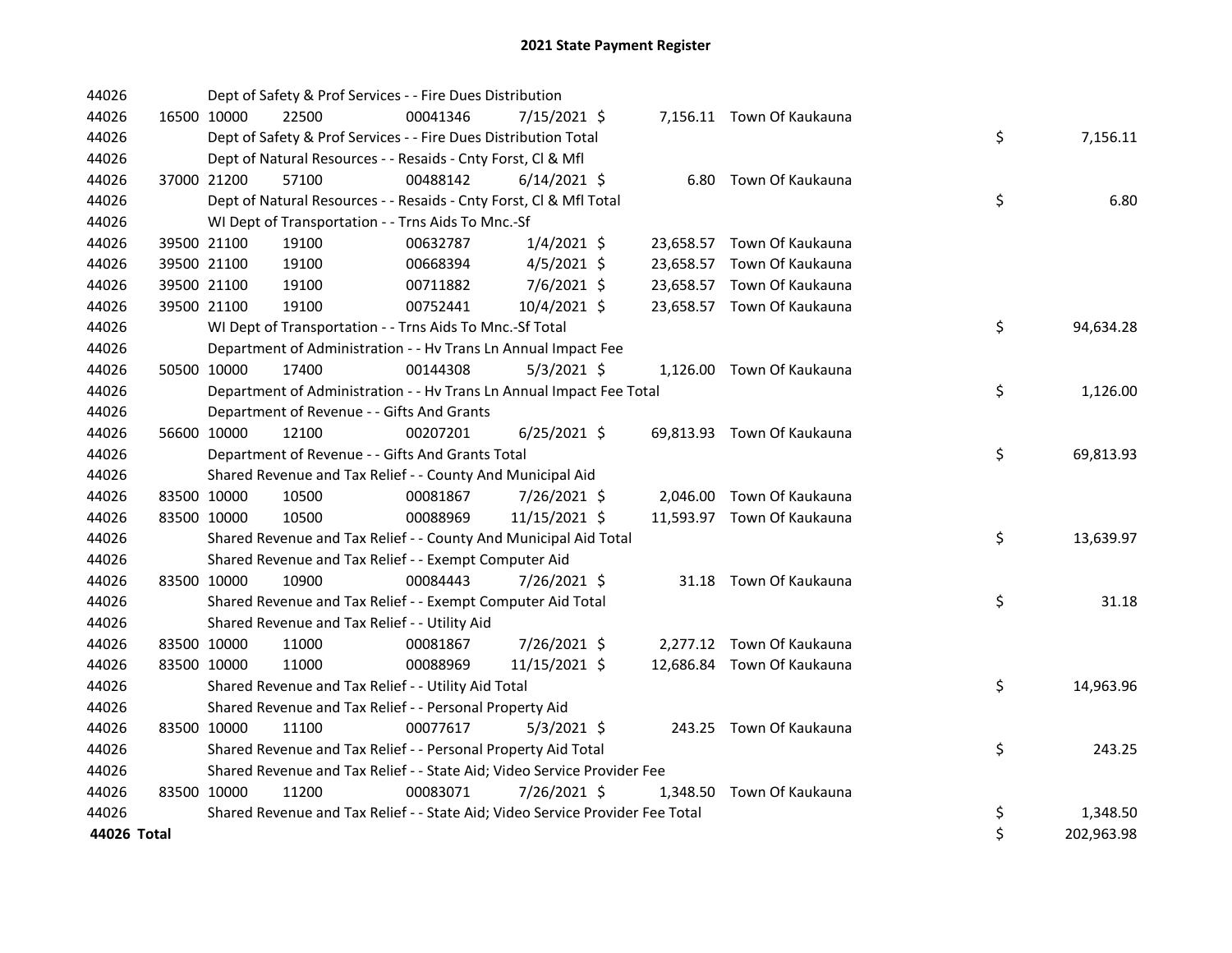| 44028       |             |             | Dept of Safety & Prof Services - - Fire Dues Distribution            |          |                |  |                           |    |            |
|-------------|-------------|-------------|----------------------------------------------------------------------|----------|----------------|--|---------------------------|----|------------|
| 44028       | 16500 10000 |             | 22500                                                                | 00041348 | 7/16/2021 \$   |  | 2,955.40 Town Of Liberty  |    |            |
| 44028       |             |             | Dept of Safety & Prof Services - - Fire Dues Distribution Total      |          |                |  |                           | \$ | 2,955.40   |
| 44028       |             |             | Dept of Natural Resources - - Aids In Lieu Of Taxes - Gener          |          |                |  |                           |    |            |
| 44028       |             | 37000 10000 | 50300                                                                | 00459927 | $1/29/2021$ \$ |  | 6,886.79 Town Of Liberty  |    |            |
| 44028       |             | 37000 10000 | 50300                                                                | 00459928 | $1/29/2021$ \$ |  | 6,827.20 Town Of Liberty  |    |            |
| 44028       |             | 37000 10000 | 50300                                                                | 00459929 | $1/29/2021$ \$ |  | 1,961.41 Town Of Liberty  |    |            |
| 44028       |             | 37000 10000 | 50300                                                                | 00475145 | $4/21/2021$ \$ |  | 453.74 Town Of Liberty    |    |            |
| 44028       |             |             | Dept of Natural Resources - - Aids In Lieu Of Taxes - Gener Total    |          |                |  |                           | \$ | 16,129.14  |
| 44028       |             |             | Dept of Natural Resources - - Resaids - Cnty Forst, Cl & Mfl         |          |                |  |                           |    |            |
| 44028       |             | 37000 21200 | 57100                                                                | 00488143 | $6/14/2021$ \$ |  | 536.29 Town Of Liberty    |    |            |
| 44028       |             |             | Dept of Natural Resources - - Resaids - Cnty Forst, Cl & Mfl Total   |          |                |  |                           | \$ | 536.29     |
| 44028       |             |             | WI Dept of Transportation - - Trns Aids To Mnc.-Sf                   |          |                |  |                           |    |            |
| 44028       |             | 39500 21100 | 19100                                                                | 00632788 | $1/4/2021$ \$  |  | 12,910.01 Town Of Liberty |    |            |
| 44028       |             | 39500 21100 | 19100                                                                | 00668395 | $4/5/2021$ \$  |  | 12,910.01 Town Of Liberty |    |            |
| 44028       |             | 39500 21100 | 19100                                                                | 00711883 | 7/6/2021 \$    |  | 12,910.01 Town Of Liberty |    |            |
| 44028       |             | 39500 21100 | 19100                                                                | 00752442 | 10/4/2021 \$   |  | 12,910.02 Town Of Liberty |    |            |
| 44028       |             |             | WI Dept of Transportation - - Trns Aids To Mnc.-Sf Total             |          |                |  |                           | \$ | 51,640.05  |
| 44028       |             |             | WI Dept of Transportation - - Supplemental Transportation Aids       |          |                |  |                           |    |            |
| 44028       |             | 39500 21100 | 19600                                                                | 00633697 | $1/4/2021$ \$  |  | 9,112.95 Town Of Liberty  |    |            |
| 44028       |             |             | WI Dept of Transportation - - Supplemental Transportation Aids Total |          |                |  |                           | \$ | 9,112.95   |
| 44028       |             |             | Department of Revenue - - Gifts And Grants                           |          |                |  |                           |    |            |
| 44028       |             | 56600 10000 | 12100                                                                | 00207202 | $6/25/2021$ \$ |  | 48,304.54 Town Of Liberty |    |            |
| 44028       |             |             | Department of Revenue - - Gifts And Grants Total                     |          |                |  |                           | \$ | 48,304.54  |
| 44028       |             |             | Shared Revenue and Tax Relief - - County And Municipal Aid           |          |                |  |                           |    |            |
| 44028       |             | 83500 10000 | 10500                                                                | 00081868 | 7/26/2021 \$   |  | 2,641.81 Town Of Liberty  |    |            |
| 44028       |             | 83500 10000 | 10500                                                                | 00088970 | 11/15/2021 \$  |  | 14,970.25 Town Of Liberty |    |            |
| 44028       |             |             | Shared Revenue and Tax Relief - - County And Municipal Aid Total     |          |                |  |                           | \$ | 17,612.06  |
| 44028       |             |             | Shared Revenue and Tax Relief - - Exempt Computer Aid                |          |                |  |                           |    |            |
| 44028       |             | 83500 10000 | 10900                                                                | 00084444 | 7/26/2021 \$   |  | 2.08 Town Of Liberty      |    |            |
| 44028       |             |             | Shared Revenue and Tax Relief - - Exempt Computer Aid Total          |          |                |  |                           | \$ | 2.08       |
| 44028       |             |             | Shared Revenue and Tax Relief - - Personal Property Aid              |          |                |  |                           |    |            |
| 44028       |             | 83500 10000 | 11100                                                                | 00077618 | $5/3/2021$ \$  |  | 106.80 Town Of Liberty    |    |            |
| 44028       |             |             | Shared Revenue and Tax Relief - - Personal Property Aid Total        |          |                |  |                           | \$ | 106.80     |
| 44028 Total |             |             |                                                                      |          |                |  |                           | \$ | 146,399.31 |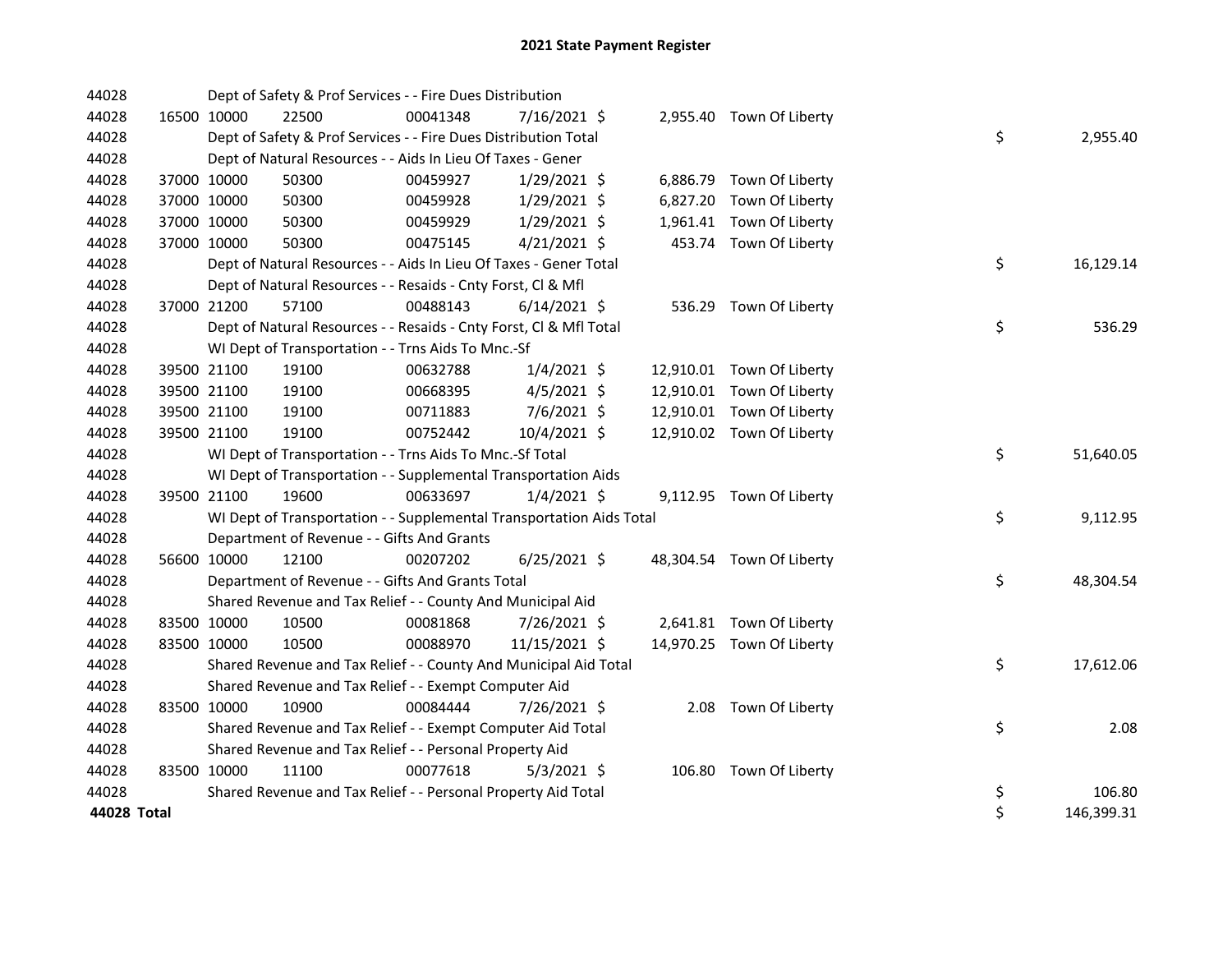| 44030 |             |             | Dept of Safety & Prof Services - - Fire Dues Distribution          |          |                |  |                         |    |           |
|-------|-------------|-------------|--------------------------------------------------------------------|----------|----------------|--|-------------------------|----|-----------|
| 44030 |             | 16500 10000 | 22500                                                              | 00041350 | 7/16/2021 \$   |  | 2,839.84 Town Of Maine  |    |           |
| 44030 |             |             | Dept of Safety & Prof Services - - Fire Dues Distribution Total    |          |                |  |                         | \$ | 2,839.84  |
| 44030 |             |             | Dept of Natural Resources - - Aids In Lieu Of Taxes - Gener        |          |                |  |                         |    |           |
| 44030 |             | 37000 10000 | 50300                                                              | 00459966 | 1/29/2021 \$   |  | 46,331.65 Town Of Maine |    |           |
| 44030 | 37000 10000 |             | 50300                                                              | 00475718 | $4/21/2021$ \$ |  | 1,732.60 Town Of Maine  |    |           |
| 44030 |             |             | Dept of Natural Resources - - Aids In Lieu Of Taxes - Gener Total  |          |                |  |                         | \$ | 48,064.25 |
| 44030 |             |             | Dept of Natural Resources - - Seg Earned                           |          |                |  |                         |    |           |
| 44030 | 37000 21200 |             | 100SE                                                              | 00514579 | 10/12/2021 \$  |  | 1,749.01 Town Of Maine  |    |           |
| 44030 |             |             | Dept of Natural Resources - - Seg Earned Total                     |          |                |  |                         | \$ | 1,749.01  |
| 44030 |             |             | Dept of Natural Resources - - Taxes & Assessmts-Conserv Fund       |          |                |  |                         |    |           |
| 44030 |             | 37000 21200 | 16900                                                              | 00459224 | $1/28/2021$ \$ |  | 13.00 Town Of Maine     |    |           |
| 44030 |             | 37000 21200 | 16900                                                              | 00459225 | $2/1/2021$ \$  |  | 13.00 Town Of Maine     |    |           |
| 44030 |             |             | Dept of Natural Resources - - Taxes & Assessmts-Conserv Fund Total |          |                |  |                         | \$ | 26.00     |
| 44030 |             |             | Dept of Natural Resources - - Resaids - Cnty Forst, Cl & Mfl       |          |                |  |                         |    |           |
| 44030 | 37000 21200 |             | 57100                                                              | 00488144 | $6/14/2021$ \$ |  | 731.60 Town Of Maine    |    |           |
| 44030 |             |             | Dept of Natural Resources - - Resaids - Cnty Forst, Cl & Mfl Total |          |                |  |                         | \$ | 731.60    |
| 44030 |             |             | Dept of Natural Resources - - Aids In Lieu Of Taxes - Sum S        |          |                |  |                         |    |           |
| 44030 |             | 37000 21200 | 57900                                                              | 00475717 | $4/21/2021$ \$ |  | 1,009.25 Town Of Maine  |    |           |
| 44030 |             |             | Dept of Natural Resources - - Aids In Lieu Of Taxes - Sum S Total  |          |                |  |                         | \$ | 1,009.25  |
| 44030 |             |             | WI Dept of Transportation - - Trns Aids To Mnc.-Sf                 |          |                |  |                         |    |           |
| 44030 |             | 39500 21100 | 19100                                                              | 00632789 | $1/4/2021$ \$  |  | 19,992.51 Town Of Maine |    |           |
| 44030 |             | 39500 21100 | 19100                                                              | 00668396 | $4/5/2021$ \$  |  | 19,992.51 Town Of Maine |    |           |
| 44030 |             | 39500 21100 | 19100                                                              | 00711884 | 7/6/2021 \$    |  | 19,992.51 Town Of Maine |    |           |
| 44030 |             | 39500 21100 | 19100                                                              | 00752443 | 10/4/2021 \$   |  | 19,992.51 Town Of Maine |    |           |
| 44030 |             |             | WI Dept of Transportation - - Trns Aids To Mnc.-Sf Total           |          |                |  |                         | \$ | 79,970.04 |
| 44030 |             |             | Department of Revenue - - Gifts And Grants                         |          |                |  |                         |    |           |
| 44030 |             | 56600 10000 | 12100                                                              | 00207203 | $6/25/2021$ \$ |  | 46,420.50 Town Of Maine |    |           |
| 44030 |             |             | Department of Revenue - - Gifts And Grants Total                   |          |                |  |                         | \$ | 46,420.50 |
| 44030 |             |             | Shared Revenue and Tax Relief - - County And Municipal Aid         |          |                |  |                         |    |           |
| 44030 |             | 83500 10000 | 10500                                                              | 00081869 | 7/26/2021 \$   |  | 5,503.59 Town Of Maine  |    |           |
| 44030 |             | 83500 10000 | 10500                                                              | 00088971 | 11/15/2021 \$  |  | 31,186.99 Town Of Maine |    |           |
| 44030 |             |             | Shared Revenue and Tax Relief - - County And Municipal Aid Total   |          |                |  |                         | \$ | 36,690.58 |
| 44030 |             |             | Shared Revenue and Tax Relief - - Exempt Computer Aid              |          |                |  |                         |    |           |
| 44030 | 83500 10000 |             | 10900                                                              | 00084445 | 7/26/2021 \$   |  | 3.11 Town Of Maine      |    |           |
| 44030 |             |             | Shared Revenue and Tax Relief - - Exempt Computer Aid Total        |          |                |  |                         | \$ | 3.11      |
| 44030 |             |             | Shared Revenue and Tax Relief - - Personal Property Aid            |          |                |  |                         |    |           |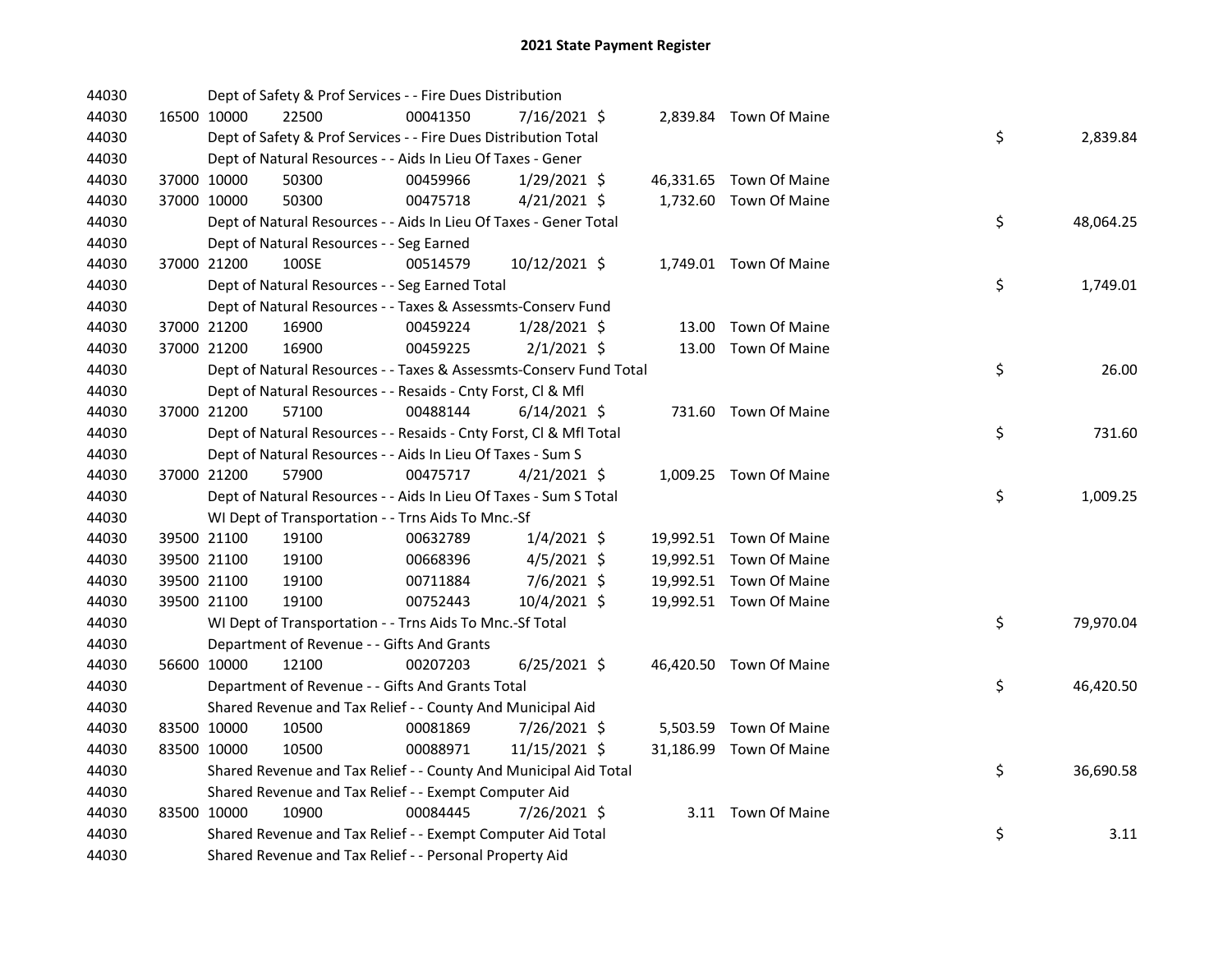| 44030       | 83500 10000 | 11100 | 00077619                                                      | $5/3/2021$ \$                                                       | 227.05 | Town Of Maine |            |
|-------------|-------------|-------|---------------------------------------------------------------|---------------------------------------------------------------------|--------|---------------|------------|
| 44030       |             |       | Shared Revenue and Tax Relief - - Personal Property Aid Total |                                                                     |        |               | 227.05     |
| 44030       |             |       | Shared Revenue and Tax Relief - - Payments For Municipal Svcs |                                                                     |        |               |            |
| 44030       | 83500 10000 | 50100 | 00073721                                                      | $2/1/2021$ \$                                                       | 258.09 | Town Of Maine |            |
| 44030       |             |       |                                                               | Shared Revenue and Tax Relief - - Payments For Municipal Svcs Total |        |               | 258.09     |
| 44030 Total |             |       |                                                               |                                                                     |        |               | 217,989.32 |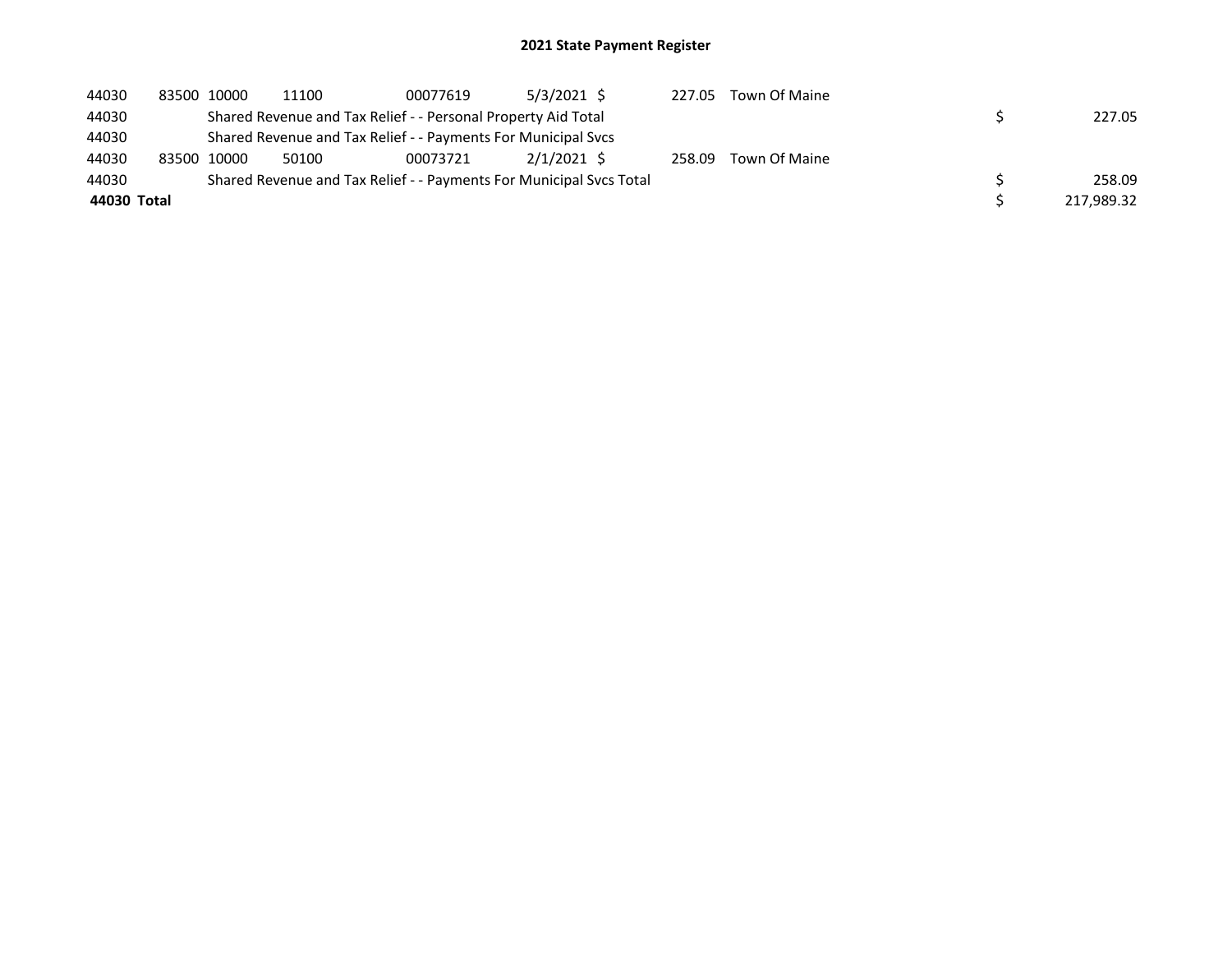| 44032 |             | Dept of Safety & Prof Services - - Fire Dues Distribution            |          |                |  |                               |    |           |
|-------|-------------|----------------------------------------------------------------------|----------|----------------|--|-------------------------------|----|-----------|
| 44032 | 16500 10000 | 22500                                                                | 00041351 | 7/16/2021 \$   |  | 2,116.91 Town of Maple Creek  |    |           |
| 44032 |             | Dept of Safety & Prof Services - - Fire Dues Distribution Total      |          |                |  |                               | \$ | 2,116.91  |
| 44032 |             | Dept of Natural Resources - - Aids In Lieu Of Taxes - Gener          |          |                |  |                               |    |           |
| 44032 | 37000 10000 | 50300                                                                | 00460080 | 1/29/2021 \$   |  | 13.31 Town of Maple Creek     |    |           |
| 44032 |             | Dept of Natural Resources - - Aids In Lieu Of Taxes - Gener Total    |          |                |  |                               | \$ | 13.31     |
| 44032 |             | Dept of Natural Resources - - Resaids - Cnty Forst, Cl & Mfl         |          |                |  |                               |    |           |
| 44032 | 37000 21200 | 57100                                                                | 00488145 | $6/14/2021$ \$ |  | 161.33 Town of Maple Creek    |    |           |
| 44032 |             | Dept of Natural Resources - - Resaids - Cnty Forst, CI & Mfl Total   |          |                |  |                               | \$ | 161.33    |
| 44032 |             | WI Dept of Transportation - - Trns Aids To Mnc.-Sf                   |          |                |  |                               |    |           |
| 44032 | 39500 21100 | 19100                                                                | 00632790 | $1/4/2021$ \$  |  | 14,427.72 Town of Maple Creek |    |           |
| 44032 | 39500 21100 | 19100                                                                | 00668397 | 4/5/2021 \$    |  | 14,427.72 Town of Maple Creek |    |           |
| 44032 | 39500 21100 | 19100                                                                | 00711885 | 7/6/2021 \$    |  | 14,427.72 Town of Maple Creek |    |           |
| 44032 | 39500 21100 | 19100                                                                | 00752444 | 10/4/2021 \$   |  | 14,427.72 Town of Maple Creek |    |           |
| 44032 |             | WI Dept of Transportation - - Trns Aids To Mnc .- Sf Total           |          |                |  |                               | \$ | 57,710.88 |
| 44032 |             | Department of Administration - - Hv Trans Ln Annual Impact Fee       |          |                |  |                               |    |           |
| 44032 | 50500 10000 | 17400                                                                | 00144340 | $5/3/2021$ \$  |  | 34,987.00 Town of Maple Creek |    |           |
| 44032 |             | Department of Administration - - Hv Trans Ln Annual Impact Fee Total |          |                |  |                               | \$ | 34,987.00 |
| 44032 |             | Department of Revenue - - Gifts And Grants                           |          |                |  |                               |    |           |
| 44032 | 56600 10000 | 12100                                                                | 00207204 | $6/25/2021$ \$ |  | 32,237.91 Town of Maple Creek |    |           |
| 44032 |             | Department of Revenue - - Gifts And Grants Total                     |          |                |  |                               | \$ | 32,237.91 |
| 44032 |             | Department of Revenue - - Misc Revenue Holding Clearing              |          |                |  |                               |    |           |
| 44032 | 56600 10000 | 99500                                                                | 00192800 | $3/1/2021$ \$  |  | 803.06 Town of Maple Creek    |    |           |
| 44032 |             | Department of Revenue - - Misc Revenue Holding Clearing Total        |          |                |  |                               | \$ | 803.06    |
| 44032 |             | Shared Revenue and Tax Relief - - County And Municipal Aid           |          |                |  |                               |    |           |
| 44032 | 83500 10000 | 10500                                                                | 00081870 | 7/26/2021 \$   |  | 7,674.82 Town of Maple Creek  |    |           |
| 44032 | 83500 10000 | 10500                                                                | 00088972 | 11/15/2021 \$  |  | 43,490.62 Town of Maple Creek |    |           |
| 44032 |             | Shared Revenue and Tax Relief - - County And Municipal Aid Total     |          |                |  |                               | \$ | 51,165.44 |
| 44032 |             | Shared Revenue and Tax Relief - - Exempt Computer Aid                |          |                |  |                               |    |           |
| 44032 | 83500 10000 | 10900                                                                | 00084446 | 7/26/2021 \$   |  | 5.19 Town of Maple Creek      |    |           |
| 44032 |             | Shared Revenue and Tax Relief - - Exempt Computer Aid Total          |          |                |  |                               | \$ | 5.19      |
| 44032 |             | Shared Revenue and Tax Relief - - Utility Aid                        |          |                |  |                               |    |           |
| 44032 | 83500 10000 | 11000                                                                | 00081870 | 7/26/2021 \$   |  | 972.44 Town of Maple Creek    |    |           |
| 44032 | 83500 10000 | 11000                                                                | 00088972 | 11/15/2021 \$  |  | 5,540.68 Town of Maple Creek  |    |           |
| 44032 |             | Shared Revenue and Tax Relief - - Utility Aid Total                  |          |                |  |                               | \$ | 6,513.12  |
| 44032 |             | Shared Revenue and Tax Relief - - Personal Property Aid              |          |                |  |                               |    |           |
| 44032 | 83500 10000 | 11100                                                                | 00077620 | $5/3/2021$ \$  |  | 152.35 Town of Maple Creek    |    |           |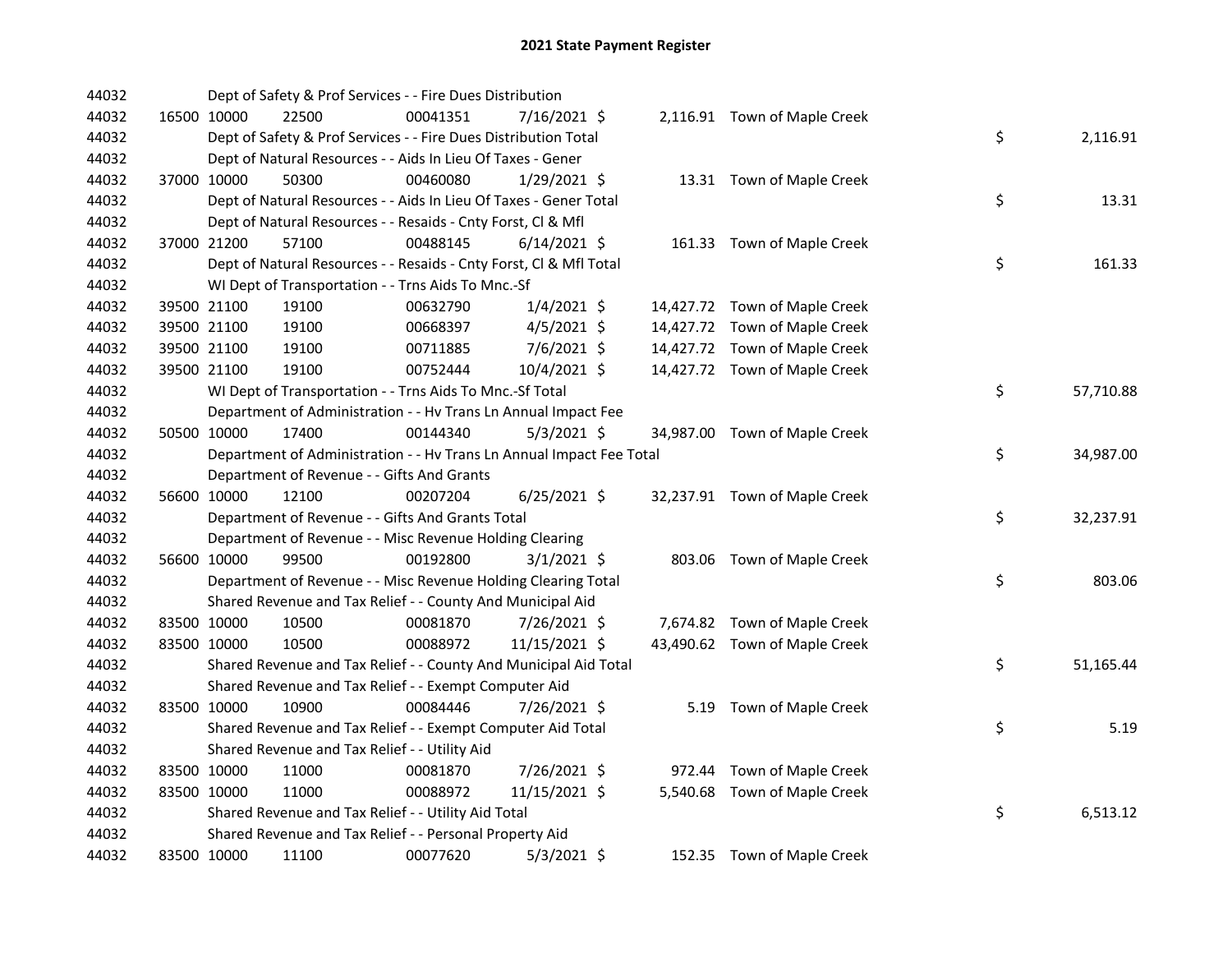| 44032       | Shared Revenue and Tax Relief - - Personal Property Aid Total | 152.35     |
|-------------|---------------------------------------------------------------|------------|
| 44032 Total |                                                               | 185,866.50 |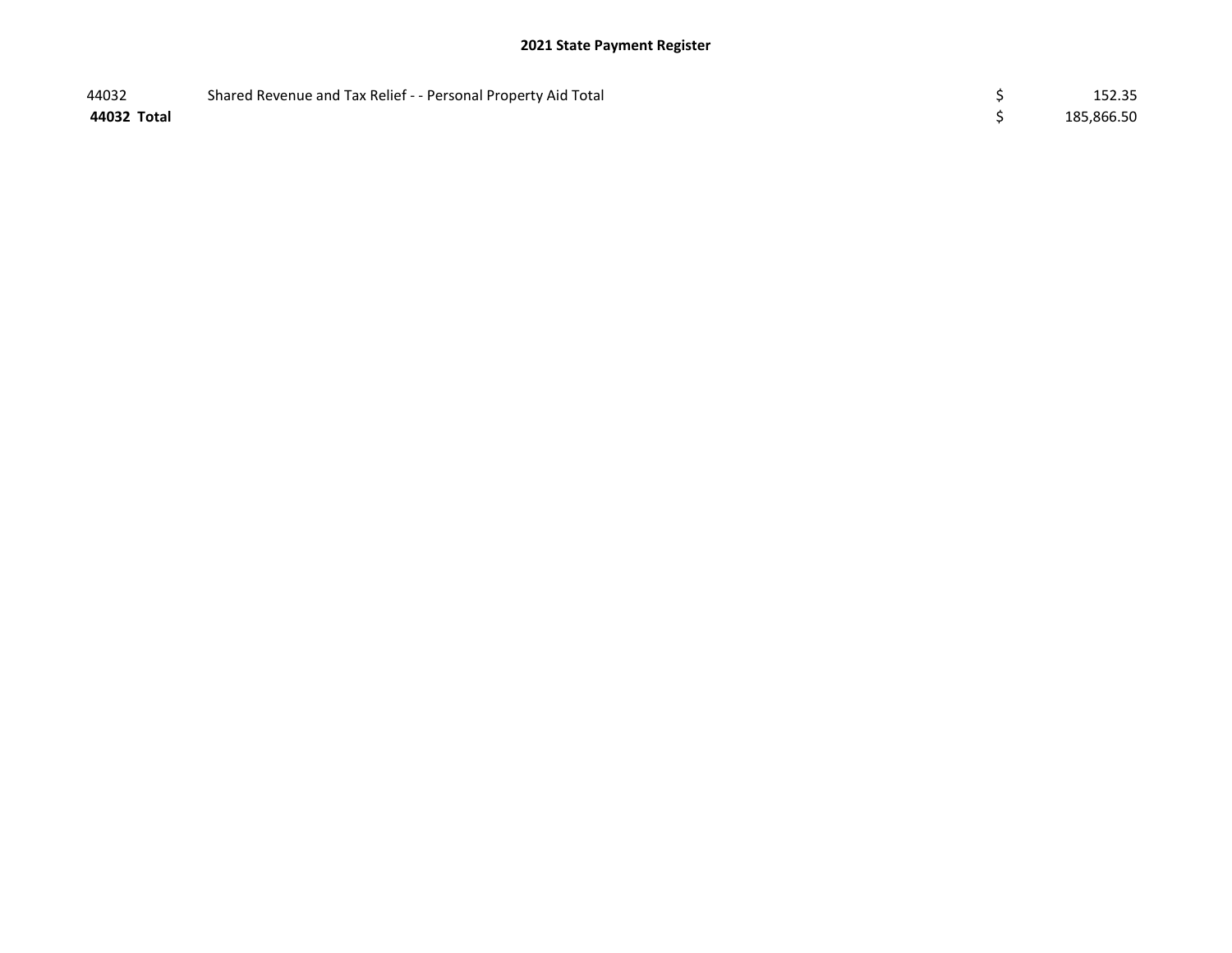| 44034 | Dept of Safety & Prof Services - - Fire Dues Distribution               |          |                |  |                           |                  |
|-------|-------------------------------------------------------------------------|----------|----------------|--|---------------------------|------------------|
| 44034 | 16500 10000<br>22500                                                    | 00041353 | 7/16/2021 \$   |  | 10,267.10 Town Of Oneida  |                  |
| 44034 | Dept of Safety & Prof Services - - Fire Dues Distribution Total         |          |                |  |                           | \$<br>10,267.10  |
| 44034 | Dept of Natural Resources - - Resaids - Cnty Forst, Cl & Mfl            |          |                |  |                           |                  |
| 44034 | 37000 21200<br>57100                                                    | 00488146 | $6/14/2021$ \$ |  | 129.05 Town Of Oneida     |                  |
| 44034 | Dept of Natural Resources - - Resaids - Cnty Forst, CI & Mfl Total      |          |                |  |                           | \$<br>129.05     |
| 44034 | WI Dept of Transportation - - Trns Aids To Mnc.-Sf                      |          |                |  |                           |                  |
| 44034 | 39500 21100<br>19100                                                    | 00632791 | $1/4/2021$ \$  |  | 52,435.17 Town Of Oneida  |                  |
| 44034 | 39500 21100<br>19100                                                    | 00668398 | $4/5/2021$ \$  |  | 52,435.17 Town Of Oneida  |                  |
| 44034 | 39500 21100<br>19100                                                    | 00711886 | $7/6/2021$ \$  |  | 52,435.17 Town Of Oneida  |                  |
| 44034 | 39500 21100<br>19100                                                    | 00752445 | 10/4/2021 \$   |  | 52,435.17 Town Of Oneida  |                  |
| 44034 | WI Dept of Transportation - - Trns Aids To Mnc.-Sf Total                |          |                |  |                           | \$<br>209,740.68 |
| 44034 | Department of Corrections - - Correctional Farms                        |          |                |  |                           |                  |
| 44034 | 41000 15300<br>13100                                                    | 00401154 | $1/8/2021$ \$  |  | 13.00 Town Of Oneida      |                  |
| 44034 | Department of Corrections - - Correctional Farms Total                  |          |                |  |                           | \$<br>13.00      |
| 44034 | Department of Justice - - Officer training reimbursement                |          |                |  |                           |                  |
| 44034 | 45500 10000<br>21400                                                    | 00105887 | 11/24/2021 \$  |  | 3,040.00 Town Of Oneida   |                  |
| 44034 | Department of Justice - - Officer training reimbursement Total          |          |                |  |                           | \$<br>3,040.00   |
| 44034 | Department of Revenue - - Gifts And Grants                              |          |                |  |                           |                  |
| 44034 | 12100<br>56600 10000                                                    | 00207205 | $6/25/2021$ \$ |  | 247,645.80 Town Of Oneida |                  |
| 44034 | Department of Revenue - - Gifts And Grants Total                        |          |                |  |                           | \$<br>247,645.80 |
| 44034 | Shared Revenue and Tax Relief - - County And Municipal Aid              |          |                |  |                           |                  |
| 44034 | 83500 10000<br>10500                                                    | 00081871 | 7/26/2021 \$   |  | 38,286.44 Town Of Oneida  |                  |
| 44034 | 83500 10000<br>10500                                                    | 00088973 | 11/15/2021 \$  |  | 216,956.50 Town Of Oneida |                  |
| 44034 | Shared Revenue and Tax Relief - - County And Municipal Aid Total        |          |                |  |                           | \$<br>255,242.94 |
| 44034 | Shared Revenue and Tax Relief - - Exempt Computer Aid                   |          |                |  |                           |                  |
| 44034 | 83500 10000<br>10900                                                    | 00084447 | 7/26/2021 \$   |  | 7.27 Town Of Oneida       |                  |
| 44034 | Shared Revenue and Tax Relief - - Exempt Computer Aid Total             |          |                |  |                           | \$<br>7.27       |
| 44034 | Shared Revenue and Tax Relief - - Utility Aid                           |          |                |  |                           |                  |
| 44034 | 83500 10000<br>11000                                                    | 00081871 | 7/26/2021 \$   |  | 1,259.16 Town Of Oneida   |                  |
| 44034 | 83500 10000<br>11000                                                    | 00088973 | 11/15/2021 \$  |  | 7,730.47 Town Of Oneida   |                  |
| 44034 | Shared Revenue and Tax Relief - - Utility Aid Total                     |          |                |  |                           | \$<br>8,989.63   |
| 44034 | Shared Revenue and Tax Relief - - Personal Property Aid                 |          |                |  |                           |                  |
| 44034 | 83500 10000<br>11100                                                    | 00077621 | $5/3/2021$ \$  |  | 496.34 Town Of Oneida     |                  |
| 44034 | Shared Revenue and Tax Relief - - Personal Property Aid Total           |          |                |  |                           | \$<br>496.34     |
| 44034 | Shared Revenue and Tax Relief - - State Aid; Video Service Provider Fee |          |                |  |                           |                  |
| 44034 | 83500 10000<br>11200                                                    | 00083072 | 7/26/2021 \$   |  | 4,436.26 Town Of Oneida   |                  |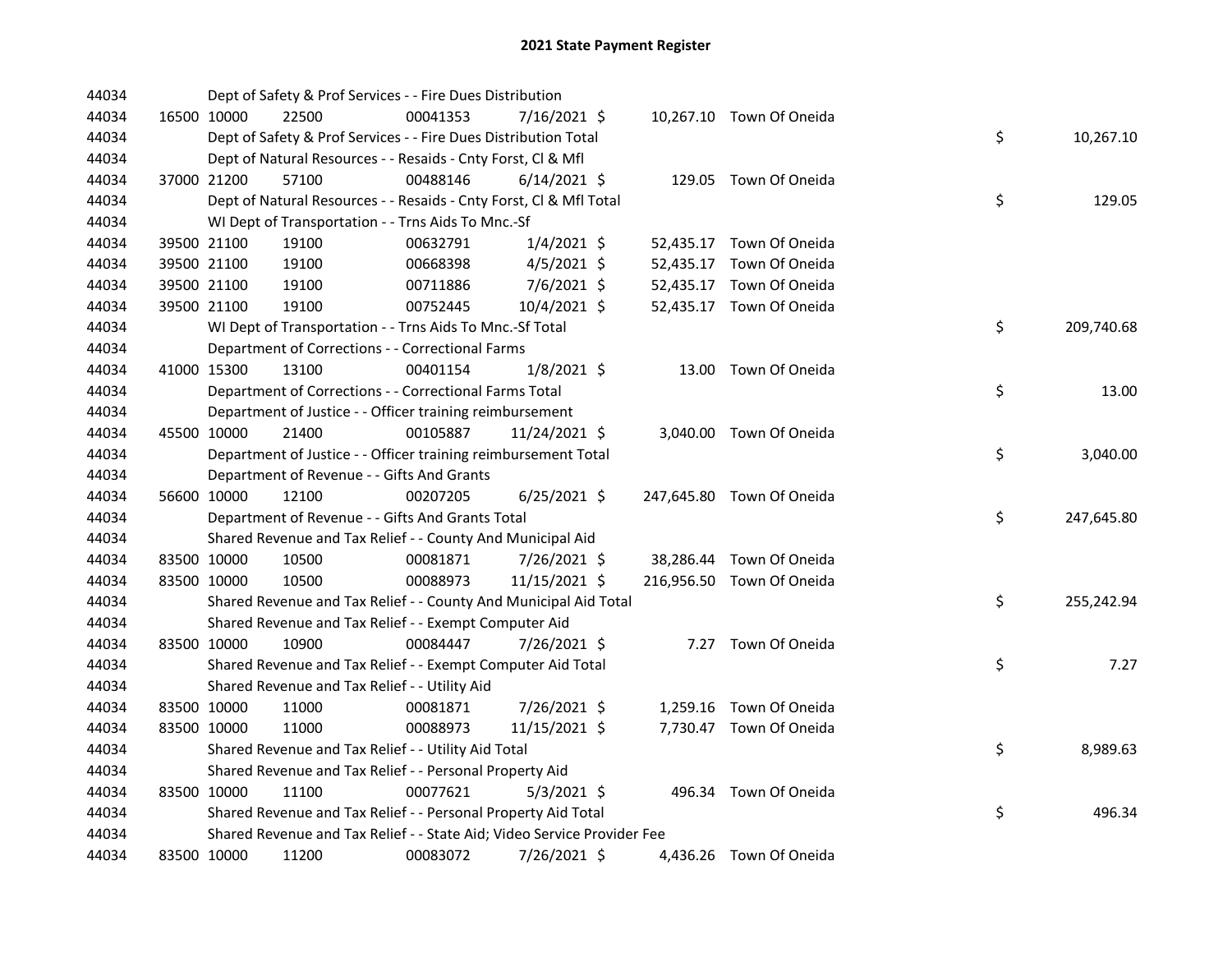| 44034       | Shared Revenue and Tax Relief - - State Aid; Video Service Provider Fee Total |       |                                                                     |               |  |                       |  |  | 4.436.26   |
|-------------|-------------------------------------------------------------------------------|-------|---------------------------------------------------------------------|---------------|--|-----------------------|--|--|------------|
| 44034       | Shared Revenue and Tax Relief - - Payments For Municipal Svcs                 |       |                                                                     |               |  |                       |  |  |            |
| 44034       | 83500 10000                                                                   | 50100 | 00073722                                                            | $2/1/2021$ \$ |  | 617.26 Town Of Oneida |  |  |            |
| 44034       |                                                                               |       | Shared Revenue and Tax Relief - - Payments For Municipal Svcs Total |               |  |                       |  |  | 617.26     |
| 44034 Total |                                                                               |       |                                                                     |               |  |                       |  |  | 740.625.33 |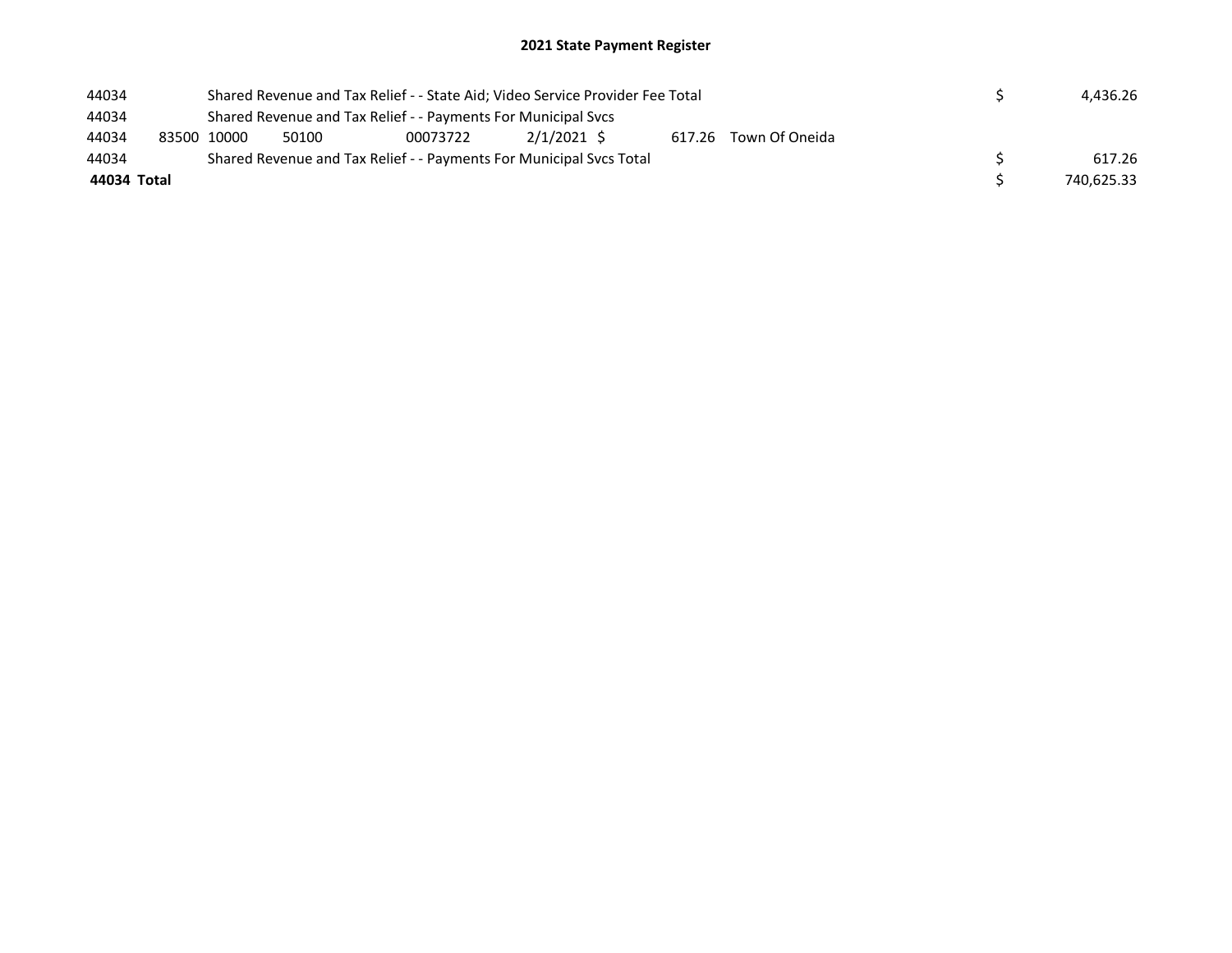| 44036       |             | Dept of Safety & Prof Services - - Fire Dues Distribution                     |          |                |  |                          |    |            |
|-------------|-------------|-------------------------------------------------------------------------------|----------|----------------|--|--------------------------|----|------------|
| 44036       | 16500 10000 | 22500                                                                         | 00041354 | 7/16/2021 \$   |  | 4,866.71 Town Of Osborn  |    |            |
| 44036       |             | Dept of Safety & Prof Services - - Fire Dues Distribution Total               |          |                |  |                          | \$ | 4,866.71   |
| 44036       |             | Dept of Natural Resources - - Resaids - Cnty Forst, CI & Mfl                  |          |                |  |                          |    |            |
| 44036       | 37000 21200 | 57100                                                                         | 00488147 | $6/14/2021$ \$ |  | 107.20 Town Of Osborn    |    |            |
| 44036       |             | Dept of Natural Resources - - Resaids - Cnty Forst, Cl & Mfl Total            |          |                |  |                          | \$ | 107.20     |
| 44036       |             | WI Dept of Transportation - - Trns Aids To Mnc.-Sf                            |          |                |  |                          |    |            |
| 44036       | 39500 21100 | 19100                                                                         | 00632792 | $1/4/2021$ \$  |  | 18,258.03 Town Of Osborn |    |            |
| 44036       | 39500 21100 | 19100                                                                         | 00668399 | $4/5/2021$ \$  |  | 18,258.03 Town Of Osborn |    |            |
| 44036       | 39500 21100 | 19100                                                                         | 00711887 | 7/6/2021 \$    |  | 18,258.03 Town Of Osborn |    |            |
| 44036       | 39500 21100 | 19100                                                                         | 00752446 | 10/4/2021 \$   |  | 18,258.03 Town Of Osborn |    |            |
| 44036       |             | WI Dept of Transportation - - Trns Aids To Mnc.-Sf Total                      |          |                |  |                          | \$ | 73,032.12  |
| 44036       |             | Department of Administration - - Hv Trans Ln Annual Impact Fee                |          |                |  |                          |    |            |
| 44036       | 50500 10000 | 17400                                                                         | 00144361 | $5/3/2021$ \$  |  | 70,793.00 Town Of Osborn |    |            |
| 44036       |             | Department of Administration - - Hv Trans Ln Annual Impact Fee Total          |          |                |  |                          | \$ | 70,793.00  |
| 44036       |             | Department of Revenue - - Gifts And Grants                                    |          |                |  |                          |    |            |
| 44036       | 56600 10000 | 12100                                                                         | 00207206 | $6/25/2021$ \$ |  | 65,784.19 Town Of Osborn |    |            |
| 44036       |             | Department of Revenue - - Gifts And Grants Total                              |          |                |  |                          | \$ | 65,784.19  |
| 44036       |             | Shared Revenue and Tax Relief - - County And Municipal Aid                    |          |                |  |                          |    |            |
| 44036       | 83500 10000 | 10500                                                                         | 00081872 | 7/26/2021 \$   |  | 2,795.83 Town Of Osborn  |    |            |
| 44036       | 83500 10000 | 10500                                                                         | 00088974 | 11/15/2021 \$  |  | 15,843.05 Town Of Osborn |    |            |
| 44036       |             | Shared Revenue and Tax Relief - - County And Municipal Aid Total              |          |                |  |                          | \$ | 18,638.88  |
| 44036       |             | Shared Revenue and Tax Relief - - Exempt Computer Aid                         |          |                |  |                          |    |            |
| 44036       | 83500 10000 | 10900                                                                         | 00084448 | 7/26/2021 \$   |  | 24.94 Town Of Osborn     |    |            |
| 44036       |             | Shared Revenue and Tax Relief - - Exempt Computer Aid Total                   |          |                |  |                          | \$ | 24.94      |
| 44036       |             | Shared Revenue and Tax Relief - - Utility Aid                                 |          |                |  |                          |    |            |
| 44036       | 83500 10000 | 11000                                                                         | 00081872 | 7/26/2021 \$   |  | 60.22 Town Of Osborn     |    |            |
| 44036       | 83500 10000 | 11000                                                                         | 00088974 | 11/15/2021 \$  |  | 484.69 Town Of Osborn    |    |            |
| 44036       |             | Shared Revenue and Tax Relief - - Utility Aid Total                           |          |                |  |                          | \$ | 544.91     |
| 44036       |             | Shared Revenue and Tax Relief - - Personal Property Aid                       |          |                |  |                          |    |            |
| 44036       | 83500 10000 | 11100                                                                         | 00077622 | $5/3/2021$ \$  |  | 329.18 Town Of Osborn    |    |            |
| 44036       |             | Shared Revenue and Tax Relief - - Personal Property Aid Total                 |          |                |  |                          | \$ | 329.18     |
| 44036       |             | Shared Revenue and Tax Relief - - State Aid; Video Service Provider Fee       |          |                |  |                          |    |            |
| 44036       | 83500 10000 | 11200                                                                         | 00083073 | 7/26/2021 \$   |  | 216.98 Town Of Osborn    |    |            |
| 44036       |             | Shared Revenue and Tax Relief - - State Aid; Video Service Provider Fee Total |          |                |  |                          | \$ | 216.98     |
| 44036 Total |             |                                                                               |          |                |  |                          | \$ | 234,338.11 |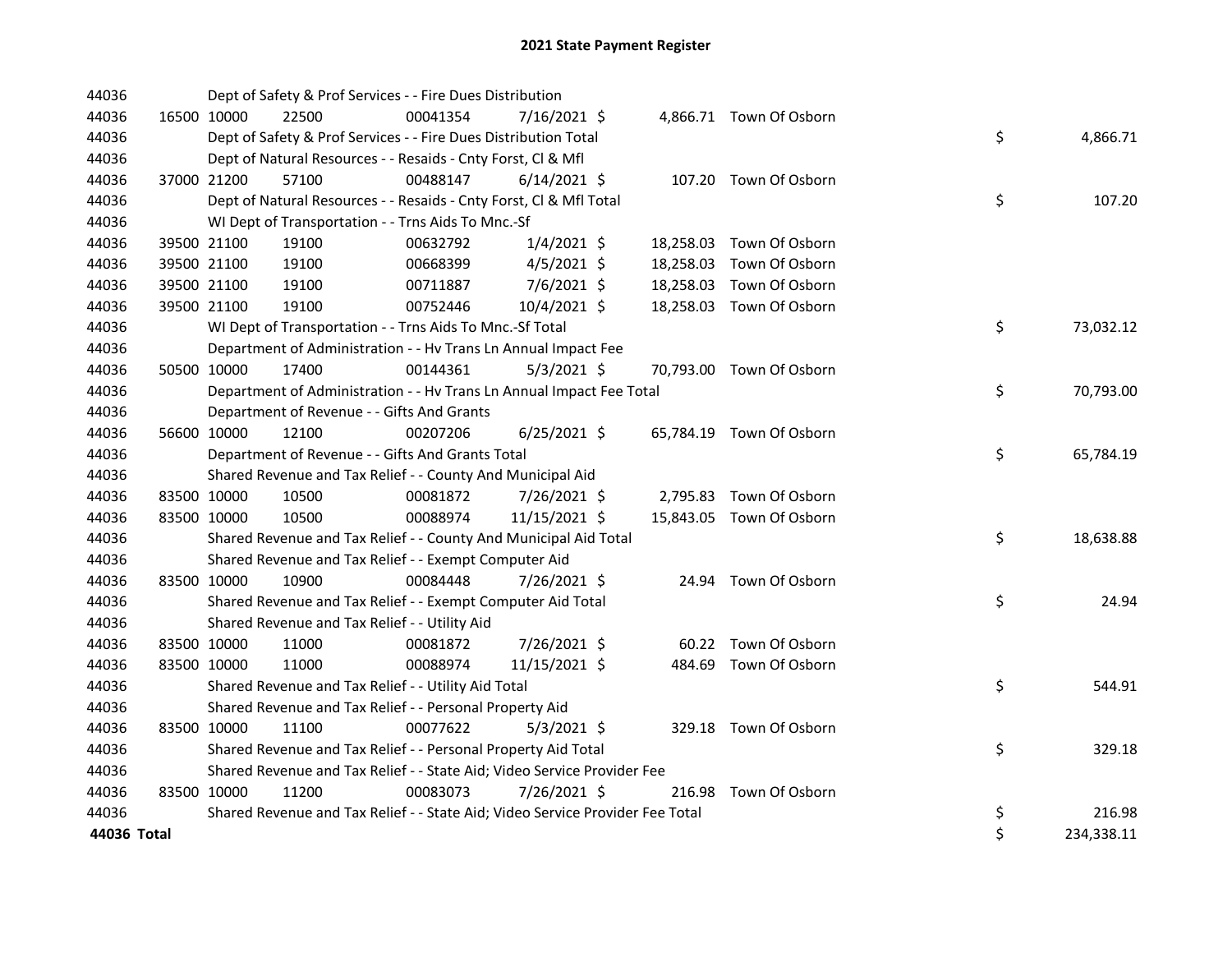| 44038       | Dept of Safety & Prof Services - - Fire Dues Distribution            |          |                |                           |                  |
|-------------|----------------------------------------------------------------------|----------|----------------|---------------------------|------------------|
| 44038       | 16500 10000<br>22500                                                 | 00041356 | 7/16/2021 \$   | 4,290.12 Town Of Seymour  |                  |
| 44038       | Dept of Safety & Prof Services - - Fire Dues Distribution Total      |          |                |                           | \$<br>4,290.12   |
| 44038       | Dept of Natural Resources - - Aids In Lieu Of Taxes - Gener          |          |                |                           |                  |
| 44038       | 37000 10000<br>50300                                                 | 00459930 | $1/29/2021$ \$ | 893.61 Town Of Seymour    |                  |
| 44038       | Dept of Natural Resources - - Aids In Lieu Of Taxes - Gener Total    |          |                |                           | \$<br>893.61     |
| 44038       | Dept of Natural Resources - - Resaids - Cnty Forst, Cl & Mfl         |          |                |                           |                  |
| 44038       | 37000 21200<br>57100                                                 | 00488148 | $6/14/2021$ \$ | 26.80 Town Of Seymour     |                  |
| 44038       | Dept of Natural Resources - - Resaids - Cnty Forst, Cl & Mfl Total   |          |                |                           | \$<br>26.80      |
| 44038       | WI Dept of Transportation - - Trns Aids To Mnc.-Sf                   |          |                |                           |                  |
| 44038       | 39500 21100<br>19100                                                 | 00632793 | $1/4/2021$ \$  | 25,268.22 Town Of Seymour |                  |
| 44038       | 39500 21100<br>19100                                                 | 00668400 | $4/5/2021$ \$  | 25,268.22 Town Of Seymour |                  |
| 44038       | 39500 21100<br>19100                                                 | 00711888 | 7/6/2021 \$    | 25,268.22 Town Of Seymour |                  |
| 44038       | 39500 21100<br>19100                                                 | 00752447 | 10/4/2021 \$   | 25,268.22 Town Of Seymour |                  |
| 44038       | WI Dept of Transportation - - Trns Aids To Mnc.-Sf Total             |          |                |                           | \$<br>101,072.88 |
| 44038       | Department of Administration - - Hv Trans Ln Annual Impact Fee       |          |                |                           |                  |
| 44038       | 50500 10000<br>17400                                                 | 00144363 | $5/3/2021$ \$  | 26,350.00 Town Of Seymour |                  |
| 44038       | Department of Administration - - Hv Trans Ln Annual Impact Fee Total |          |                |                           | \$<br>26,350.00  |
| 44038       | Department of Revenue - - Gifts And Grants                           |          |                |                           |                  |
| 44038       | 56600 10000<br>12100                                                 | 00207207 | $6/25/2021$ \$ | 63,533.81 Town Of Seymour |                  |
| 44038       | Department of Revenue - - Gifts And Grants Total                     |          |                |                           | \$<br>63,533.81  |
| 44038       | Shared Revenue and Tax Relief - - County And Municipal Aid           |          |                |                           |                  |
| 44038       | 83500 10000<br>10500                                                 | 00081873 | 7/26/2021 \$   | 7,831.61 Town Of Seymour  |                  |
| 44038       | 83500 10000<br>10500                                                 | 00088975 | 11/15/2021 \$  | 44,379.15 Town Of Seymour |                  |
| 44038       | Shared Revenue and Tax Relief - - County And Municipal Aid Total     |          |                |                           | \$<br>52,210.76  |
| 44038       | Shared Revenue and Tax Relief - - Exempt Computer Aid                |          |                |                           |                  |
| 44038       | 83500 10000<br>10900                                                 | 00084449 | 7/26/2021 \$   | 124.71 Town Of Seymour    |                  |
| 44038       | Shared Revenue and Tax Relief - - Exempt Computer Aid Total          |          |                |                           | \$<br>124.71     |
| 44038       | Shared Revenue and Tax Relief - - Utility Aid                        |          |                |                           |                  |
| 44038       | 83500 10000<br>11000                                                 | 00081873 | 7/26/2021 \$   | 1,559.13 Town Of Seymour  |                  |
| 44038       | 83500 10000<br>11000                                                 | 00088975 | 11/15/2021 \$  | 9,918.99 Town Of Seymour  |                  |
| 44038       | Shared Revenue and Tax Relief - - Utility Aid Total                  |          |                |                           | \$<br>11,478.12  |
| 44038       | Shared Revenue and Tax Relief - - Personal Property Aid              |          |                |                           |                  |
| 44038       | 83500 10000<br>11100                                                 | 00077623 | $5/3/2021$ \$  | 4,411.07 Town Of Seymour  |                  |
| 44038       | Shared Revenue and Tax Relief - - Personal Property Aid Total        |          |                |                           | \$<br>4,411.07   |
| 44038 Total |                                                                      |          |                |                           | \$<br>264,391.88 |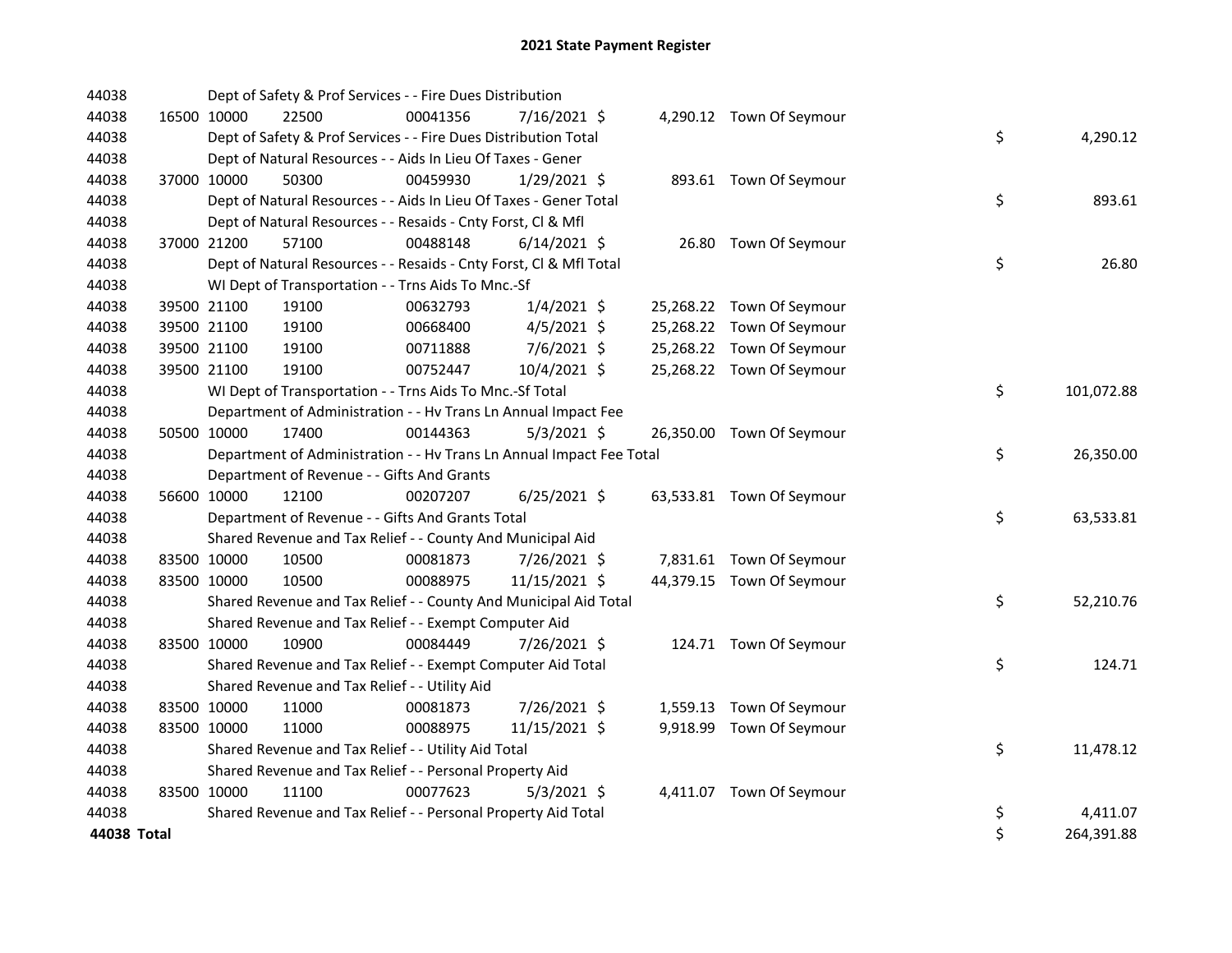| 44040       |       |             | Dept of Safety & Prof Services - - Fire Dues Distribution          |          |                |           |                               |    |            |
|-------------|-------|-------------|--------------------------------------------------------------------|----------|----------------|-----------|-------------------------------|----|------------|
| 44040       |       | 16500 10000 | 22500                                                              | 00041358 | $7/16/2021$ \$ |           | 8,400.48 Town Of Vandenbroek  |    |            |
| 44040       |       |             | Dept of Safety & Prof Services - - Fire Dues Distribution Total    |          |                |           |                               | \$ | 8,400.48   |
| 44040       |       |             | Dept of Natural Resources - - Resaids - Cnty Forst, CI & Mfl       |          |                |           |                               |    |            |
| 44040       |       | 37000 21200 | 57100                                                              | 00488149 | $6/14/2021$ \$ |           | 3.20 Town Of Vandenbroek      |    |            |
| 44040       |       |             | Dept of Natural Resources - - Resaids - Cnty Forst, CI & Mfl Total |          |                |           |                               | \$ | 3.20       |
| 44040       |       |             | WI Dept of Transportation - - Trns Aids To Mnc.-Sf                 |          |                |           |                               |    |            |
| 44040       |       | 39500 21100 | 19100                                                              | 00632794 | $1/4/2021$ \$  | 13,231.98 | Town Of Vandenbroek           |    |            |
| 44040       |       | 39500 21100 | 19100                                                              | 00668401 | $4/5/2021$ \$  | 13,231.98 | Town Of Vandenbroek           |    |            |
| 44040       |       | 39500 21100 | 19100                                                              | 00711889 | 7/6/2021 \$    | 13,231.98 | Town Of Vandenbroek           |    |            |
| 44040       |       | 39500 21100 | 19100                                                              | 00752448 | 10/4/2021 \$   | 13,231.98 | Town Of Vandenbroek           |    |            |
| 44040       |       |             | WI Dept of Transportation - - Trns Aids To Mnc.-Sf Total           |          |                |           |                               | \$ | 52,927.92  |
| 44040       |       |             | Commissioners of Public Lands - - (902) Rev Temp Loan Accts        |          |                |           |                               |    |            |
| 44040       |       | 50700 37500 | 90200                                                              | 00003884 | 10/26/2021 \$  |           | 45,600.00 Town Of Vandenbroek |    |            |
| 44040       |       |             | Commissioners of Public Lands - - (902) Rev Temp Loan Accts Total  |          |                |           |                               | \$ | 45,600.00  |
| 44040       |       |             | Department of Revenue - - Gifts And Grants                         |          |                |           |                               |    |            |
| 44040       |       | 56600 10000 | 12100                                                              | 00207208 | $6/25/2021$ \$ |           | 80,908.79 Town Of Vandenbroek |    |            |
| 44040       |       |             | Department of Revenue - - Gifts And Grants Total                   |          |                |           |                               | \$ | 80,908.79  |
| 44040       |       |             | Shared Revenue and Tax Relief - - County And Municipal Aid         |          |                |           |                               |    |            |
| 44040       |       | 83500 10000 | 10500                                                              | 00081874 | 7/26/2021 \$   | 2.835.86  | Town Of Vandenbroek           |    |            |
| 44040       |       | 83500 10000 | 10500                                                              | 00088976 | 11/15/2021 \$  |           | 16,069.87 Town Of Vandenbroek |    |            |
| 44040       |       |             | Shared Revenue and Tax Relief - - County And Municipal Aid Total   |          |                |           |                               | \$ | 18,905.73  |
| 44040       |       |             | Shared Revenue and Tax Relief - - Exempt Computer Aid              |          |                |           |                               |    |            |
| 44040       | 83500 | 10000       | 10900                                                              | 00084450 | 7/26/2021 \$   |           | 138.23 Town Of Vandenbroek    |    |            |
| 44040       |       |             | Shared Revenue and Tax Relief - - Exempt Computer Aid Total        |          |                |           |                               | \$ | 138.23     |
| 44040       |       |             | Shared Revenue and Tax Relief - - Personal Property Aid            |          |                |           |                               |    |            |
| 44040       |       | 83500 10000 | 11100                                                              | 00077624 | $5/3/2021$ \$  | 390.17    | Town Of Vandenbroek           |    |            |
| 44040       |       |             | Shared Revenue and Tax Relief - - Personal Property Aid Total      |          |                |           |                               | \$ | 390.17     |
| 44040 Total |       |             |                                                                    |          |                |           |                               | \$ | 207,274.52 |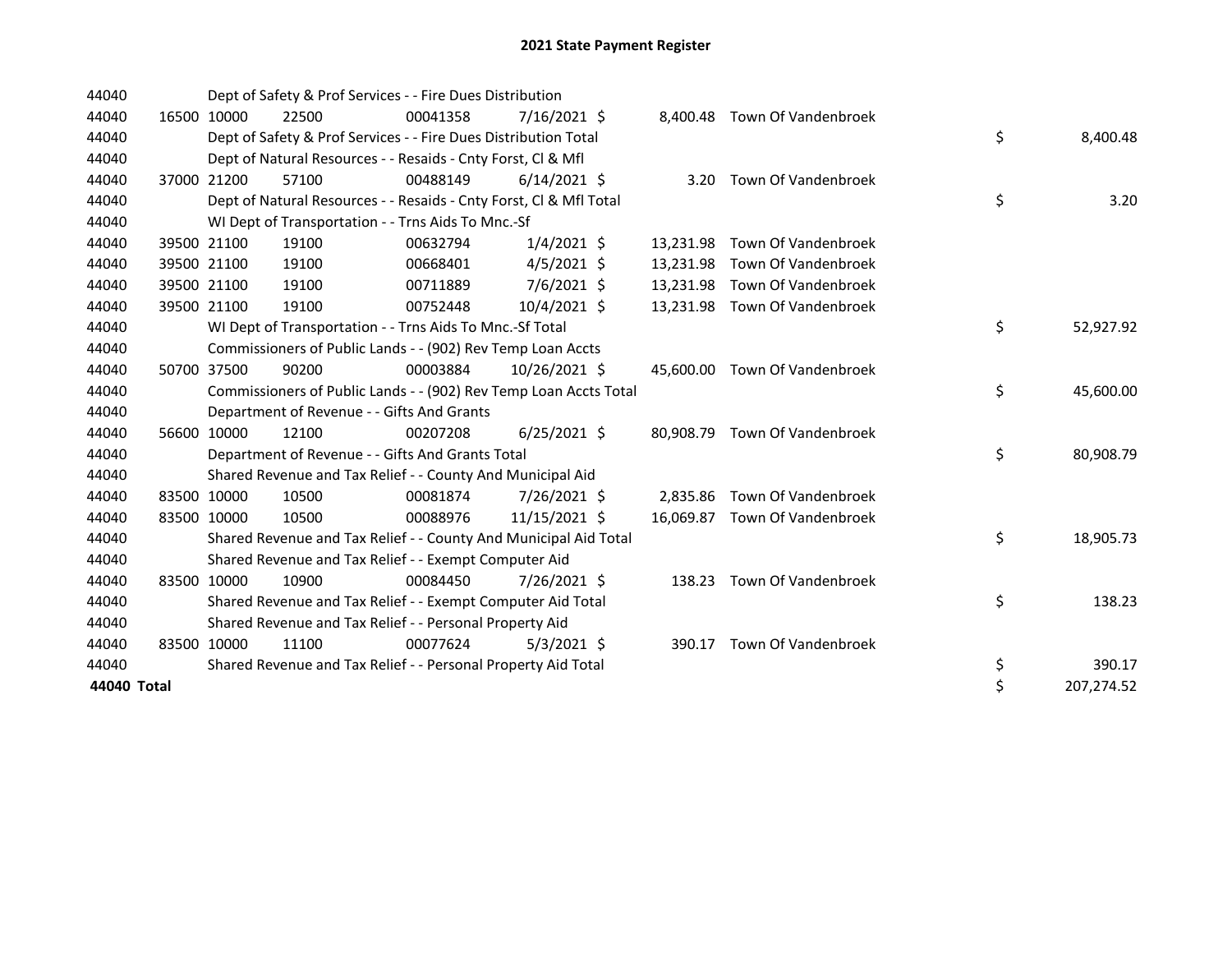| 44106 |             | Dept of Safety & Prof Services - - Fire Dues Distribution                     |          |                |          |                                  |          |            |
|-------|-------------|-------------------------------------------------------------------------------|----------|----------------|----------|----------------------------------|----------|------------|
| 44106 | 16500 10000 | 22500                                                                         | 00041329 | $7/16/2021$ \$ |          | 858.37 Village Of Bear Creek     |          |            |
| 44106 |             | Dept of Safety & Prof Services - - Fire Dues Distribution Total               |          |                |          |                                  | \$       | 858.37     |
| 44106 |             | WI Dept of Transportation - - Trns Aids To Mnc.-Sf                            |          |                |          |                                  |          |            |
| 44106 | 39500 21100 | 19100                                                                         | 00632795 | $1/4/2021$ \$  |          | 4,091.26 Village Of Bear Creek   |          |            |
| 44106 | 39500 21100 | 19100                                                                         | 00668402 | $4/5/2021$ \$  | 4,091.26 | Village Of Bear Creek            |          |            |
| 44106 | 39500 21100 | 19100                                                                         | 00711890 | 7/6/2021 \$    | 4,091.26 | Village Of Bear Creek            |          |            |
| 44106 | 39500 21100 | 19100                                                                         | 00752449 | 10/4/2021 \$   |          | 4,091.29 Village Of Bear Creek   |          |            |
| 44106 |             | WI Dept of Transportation - - Trns Aids To Mnc.-Sf Total                      |          |                |          |                                  | \$       | 16,365.07  |
| 44106 |             | Department of Revenue - - Gifts And Grants                                    |          |                |          |                                  |          |            |
| 44106 | 56600 10000 | 12100                                                                         | 00207209 | $6/25/2021$ \$ |          | 22,922.41 Village Of Bear Creek  |          |            |
| 44106 |             | Department of Revenue - - Gifts And Grants Total                              |          |                |          |                                  | \$       | 22,922.41  |
| 44106 |             | Shared Revenue and Tax Relief - - County And Municipal Aid                    |          |                |          |                                  |          |            |
| 44106 | 83500 10000 | 10500                                                                         | 00081875 | 7/26/2021 \$   |          | 30,874.50 Village Of Bear Creek  |          |            |
| 44106 | 83500 10000 | 10500                                                                         | 00088977 | 11/15/2021 \$  |          | 174,955.53 Village Of Bear Creek |          |            |
| 44106 |             | Shared Revenue and Tax Relief - - County And Municipal Aid Total              |          |                |          |                                  | \$       | 205,830.03 |
| 44106 |             | Shared Revenue and Tax Relief - - Exempt Computer Aid                         |          |                |          |                                  |          |            |
| 44106 | 83500 10000 | 10900                                                                         | 00084451 | 7/26/2021 \$   |          | 13.51 Village Of Bear Creek      |          |            |
| 44106 |             | Shared Revenue and Tax Relief - - Exempt Computer Aid Total                   |          |                |          |                                  | \$       | 13.51      |
| 44106 |             | Shared Revenue and Tax Relief - - Utility Aid                                 |          |                |          |                                  |          |            |
| 44106 | 83500 10000 | 11000                                                                         | 00081875 | 7/26/2021 \$   |          | 861.79 Village Of Bear Creek     |          |            |
| 44106 | 83500 10000 | 11000                                                                         | 00088977 | 11/15/2021 \$  |          | 4,977.86 Village Of Bear Creek   |          |            |
| 44106 |             | Shared Revenue and Tax Relief - - Utility Aid Total                           |          |                |          |                                  | \$       | 5,839.65   |
| 44106 |             | Shared Revenue and Tax Relief - - Personal Property Aid                       |          |                |          |                                  |          |            |
| 44106 | 83500 10000 | 11100                                                                         | 00077625 | $5/3/2021$ \$  |          | 19.58 Village Of Bear Creek      |          |            |
| 44106 |             | Shared Revenue and Tax Relief - - Personal Property Aid Total                 |          |                |          |                                  | \$       | 19.58      |
| 44106 |             | Shared Revenue and Tax Relief - - State Aid; Video Service Provider Fee       |          |                |          |                                  |          |            |
|       |             |                                                                               |          |                |          |                                  |          |            |
| 44106 | 83500 10000 | 11200                                                                         | 00083074 | 7/26/2021 \$   | 706.80   | Village Of Bear Creek            |          |            |
| 44106 |             | Shared Revenue and Tax Relief - - State Aid; Video Service Provider Fee Total |          |                |          |                                  | \$<br>\$ | 706.80     |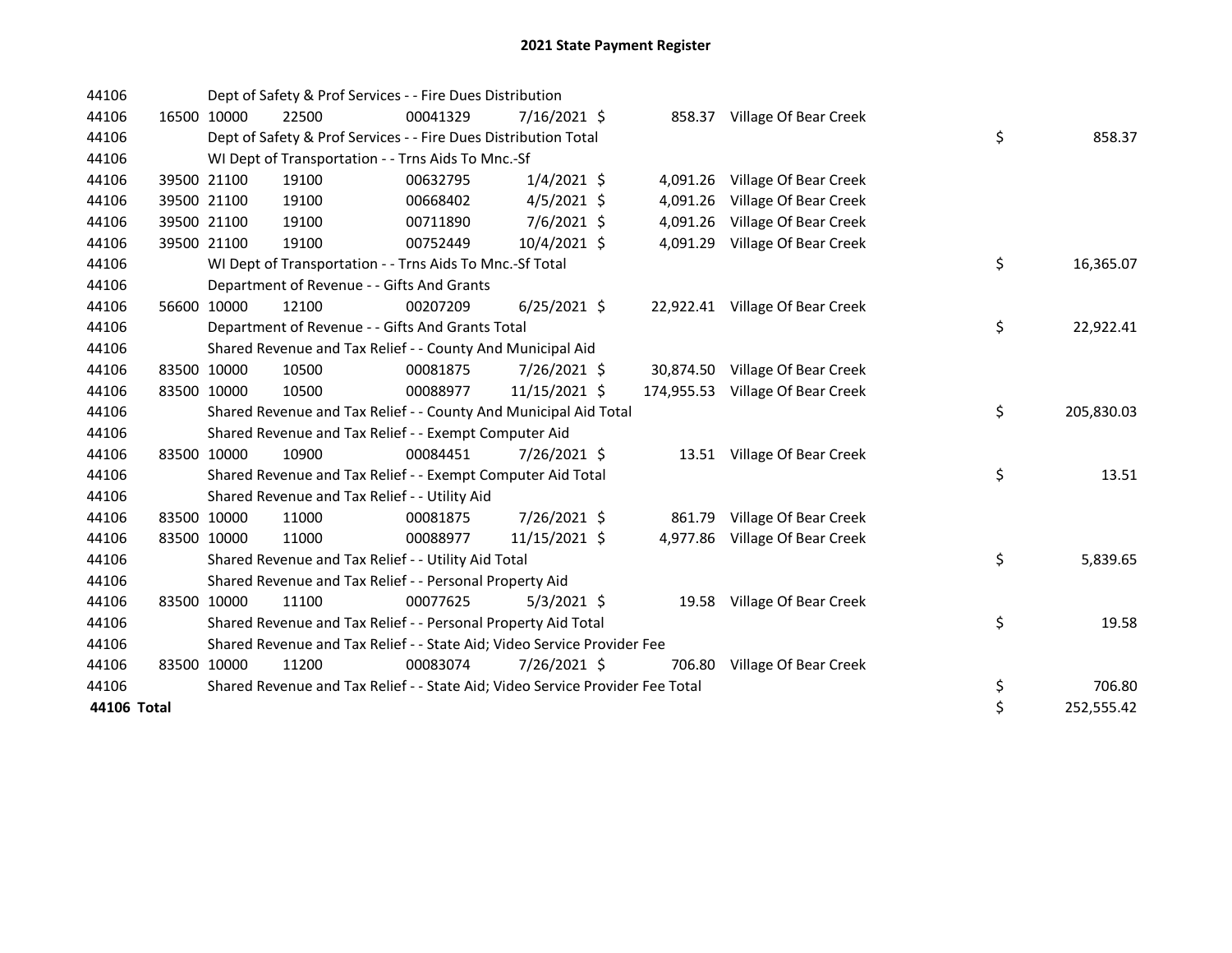| 44107 |             | Dept of Safety & Prof Services - - Fire Dues Distribution             |          |                |          |                                   |    |           |
|-------|-------------|-----------------------------------------------------------------------|----------|----------------|----------|-----------------------------------|----|-----------|
| 44107 | 16500 10000 | 22500                                                                 | 00041331 | 7/16/2021 \$   |          | 3,289.60 Village Of Black Creek   |    |           |
| 44107 |             | Dept of Safety & Prof Services - - Fire Dues Distribution Total       |          |                |          |                                   | \$ | 3,289.60  |
| 44107 |             | Dept of Natural Resources - - Aids In Lieu Of Taxes - Gener           |          |                |          |                                   |    |           |
| 44107 | 37000 10000 | 50300                                                                 | 00460057 | $1/29/2021$ \$ |          | 702.20 Village Of Black Creek     |    |           |
| 44107 |             | Dept of Natural Resources - - Aids In Lieu Of Taxes - Gener Total     |          |                |          |                                   | \$ | 702.20    |
| 44107 |             | WI Dept of Transportation - - Trns Aids To Mnc.-Sf                    |          |                |          |                                   |    |           |
| 44107 | 39500 21100 | 19100                                                                 | 00632796 | $1/4/2021$ \$  |          | 15,960.27 Village Of Black Creek  |    |           |
| 44107 | 39500 21100 | 19100                                                                 | 00668403 | $4/5/2021$ \$  |          | 15,960.27 Village Of Black Creek  |    |           |
| 44107 | 39500 21100 | 19100                                                                 | 00711891 | 7/6/2021 \$    |          | 15,960.27 Village Of Black Creek  |    |           |
| 44107 | 39500 21100 | 19100                                                                 | 00752450 | 10/4/2021 \$   |          | 15,960.28 Village Of Black Creek  |    |           |
| 44107 |             | WI Dept of Transportation - - Trns Aids To Mnc.-Sf Total              |          |                |          |                                   | \$ | 63,841.09 |
| 44107 |             | Department of Justice - - Officer training reimbursement              |          |                |          |                                   |    |           |
| 44107 | 45500 10000 | 21400                                                                 | 00104884 | 11/10/2021 \$  |          | 1,120.00 Village Of Black Creek   |    |           |
| 44107 |             | Department of Justice - - Officer training reimbursement Total        |          |                |          |                                   | \$ | 1,120.00  |
| 44107 |             | Department of Revenue - - Gifts And Grants                            |          |                |          |                                   |    |           |
| 44107 | 56600 10000 | 12100                                                                 | 00207210 | $6/25/2021$ \$ |          | 68,453.23 Village Of Black Creek  |    |           |
| 44107 |             | Department of Revenue - - Gifts And Grants Total                      |          |                |          |                                   | \$ | 68,453.23 |
| 44107 |             | Department of Revenue - - Misc Revenue Holding Clearing               |          |                |          |                                   |    |           |
| 44107 | 56600 10000 | 99500                                                                 | 00188934 | $1/8/2021$ \$  |          | 805.17 Village Of Black Creek     |    |           |
| 44107 | 56600 10000 | 99500                                                                 | 00193614 | $3/5/2021$ \$  |          | 2,585.12 Village Of Black Creek   |    |           |
| 44107 | 56600 10000 | 99500                                                                 | 00197896 | $4/7/2021$ \$  |          | 2,407.57 Village Of Black Creek   |    |           |
| 44107 | 56600 10000 | 99500                                                                 | 00201258 | $5/7/2021$ \$  |          | 1,215.41 Village Of Black Creek   |    |           |
| 44107 | 56600 10000 | 99500                                                                 | 00204484 | $6/7/2021$ \$  |          | 936.92 Village Of Black Creek     |    |           |
| 44107 | 56600 10000 | 99500                                                                 | 00209054 | 7/8/2021 \$    | 1,382.69 | Village Of Black Creek            |    |           |
| 44107 | 56600 10000 | 99500                                                                 | 00211801 | 8/6/2021 \$    | 1,115.39 | Village Of Black Creek            |    |           |
| 44107 | 56600 10000 | 99500                                                                 | 00214414 | 9/8/2021 \$    | 583.81   | Village Of Black Creek            |    |           |
| 44107 | 56600 10000 | 99500                                                                 | 00216664 | 10/7/2021 \$   | 666.01   | Village Of Black Creek            |    |           |
| 44107 | 56600 10000 | 99500                                                                 | 00219253 | 11/5/2021 \$   | 350.04   | Village Of Black Creek            |    |           |
| 44107 | 56600 10000 | 99500                                                                 | 00221404 | 12/7/2021 \$   |          | 261.37 Village Of Black Creek     |    |           |
| 44107 |             | Department of Revenue - - Misc Revenue Holding Clearing Total         |          |                |          |                                   | \$ | 12,309.50 |
| 44107 |             | Shared Revenue and Tax Relief - - Expenditure Restraint Program       |          |                |          |                                   |    |           |
| 44107 | 83500 10000 | 10100                                                                 | 00081876 | 7/26/2021 \$   |          | 18,613.83 Village Of Black Creek  |    |           |
| 44107 |             | Shared Revenue and Tax Relief - - Expenditure Restraint Program Total |          |                |          |                                   | \$ | 18,613.83 |
| 44107 |             | Shared Revenue and Tax Relief - - County And Municipal Aid            |          |                |          |                                   |    |           |
| 44107 | 83500 10000 | 10500                                                                 | 00081876 | 7/26/2021 \$   |          | 48,838.22 Village Of Black Creek  |    |           |
| 44107 | 83500 10000 | 10500                                                                 | 00088978 | 11/15/2021 \$  |          | 276,749.89 Village Of Black Creek |    |           |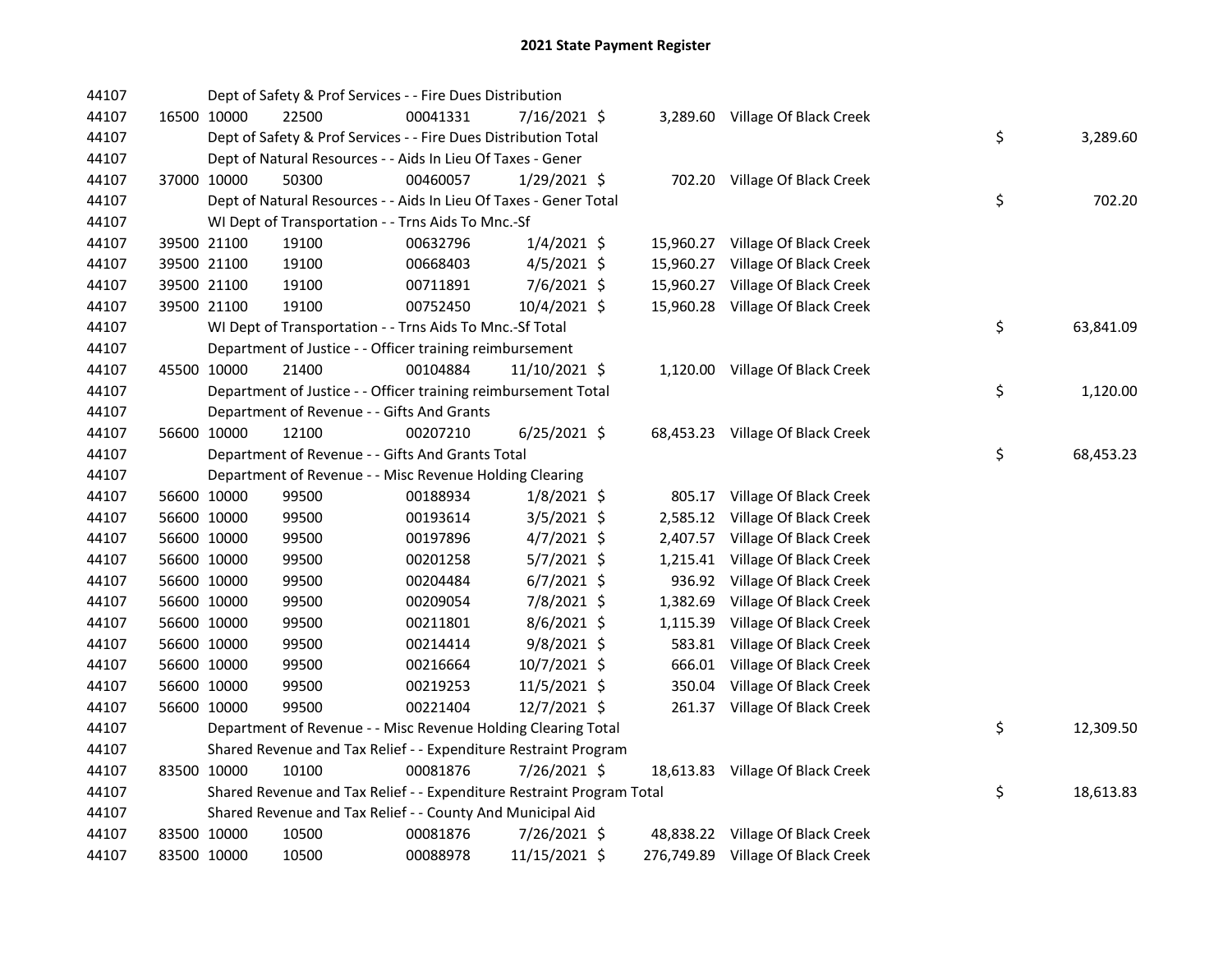| 44107       |             | Shared Revenue and Tax Relief - - County And Municipal Aid Total              |          |                |  |           |                        |  |    | 325,588.11 |
|-------------|-------------|-------------------------------------------------------------------------------|----------|----------------|--|-----------|------------------------|--|----|------------|
| 44107       |             | Shared Revenue and Tax Relief - - Exempt Computer Aid                         |          |                |  |           |                        |  |    |            |
| 44107       | 83500 10000 | 10900                                                                         | 00084452 | $7/26/2021$ \$ |  | 812.70    | Village Of Black Creek |  |    |            |
| 44107       | 83500 10000 | 10900                                                                         | 00085863 | 7/26/2021 \$   |  | 1,141.59  | Village Of Black Creek |  |    |            |
| 44107       |             | Shared Revenue and Tax Relief - - Exempt Computer Aid Total                   |          |                |  |           |                        |  | \$ | 1,954.29   |
| 44107       |             | Shared Revenue and Tax Relief - - Utility Aid                                 |          |                |  |           |                        |  |    |            |
| 44107       | 83500 10000 | 11000                                                                         | 00081876 | $7/26/2021$ \$ |  | 616.96    | Village Of Black Creek |  |    |            |
| 44107       | 83500 10000 | 11000                                                                         | 00088978 | 11/15/2021 \$  |  | 4,590.69  | Village Of Black Creek |  |    |            |
| 44107       |             | Shared Revenue and Tax Relief - - Utility Aid Total                           |          |                |  |           |                        |  | \$ | 5,207.65   |
| 44107       |             | Shared Revenue and Tax Relief - - Personal Property Aid                       |          |                |  |           |                        |  |    |            |
| 44107       | 83500 10000 | 11100                                                                         | 00078952 | $5/3/2021$ \$  |  | 14,903.63 | Village Of Black Creek |  |    |            |
| 44107       |             | Shared Revenue and Tax Relief - - Personal Property Aid Total                 |          |                |  |           |                        |  | \$ | 14,903.63  |
| 44107       |             | Shared Revenue and Tax Relief - - State Aid; Video Service Provider Fee       |          |                |  |           |                        |  |    |            |
| 44107       | 83500 10000 | 11200                                                                         | 00083075 | 7/26/2021 \$   |  | 2,725.00  | Village Of Black Creek |  |    |            |
| 44107       |             | Shared Revenue and Tax Relief - - State Aid; Video Service Provider Fee Total |          |                |  |           |                        |  | \$ | 2,725.00   |
| 44107       |             | Shared Revenue and Tax Relief - - Lottery & Gaming Credit                     |          |                |  |           |                        |  |    |            |
| 44107       | 83500 52100 | 36300                                                                         | 00074325 | $3/22/2021$ \$ |  | 637.09    | Village Of Black Creek |  |    |            |
| 44107       |             | Shared Revenue and Tax Relief - - Lottery & Gaming Credit Total               |          |                |  |           |                        |  | \$ | 637.09     |
| 44107 Total |             |                                                                               |          |                |  |           |                        |  |    | 519,345.22 |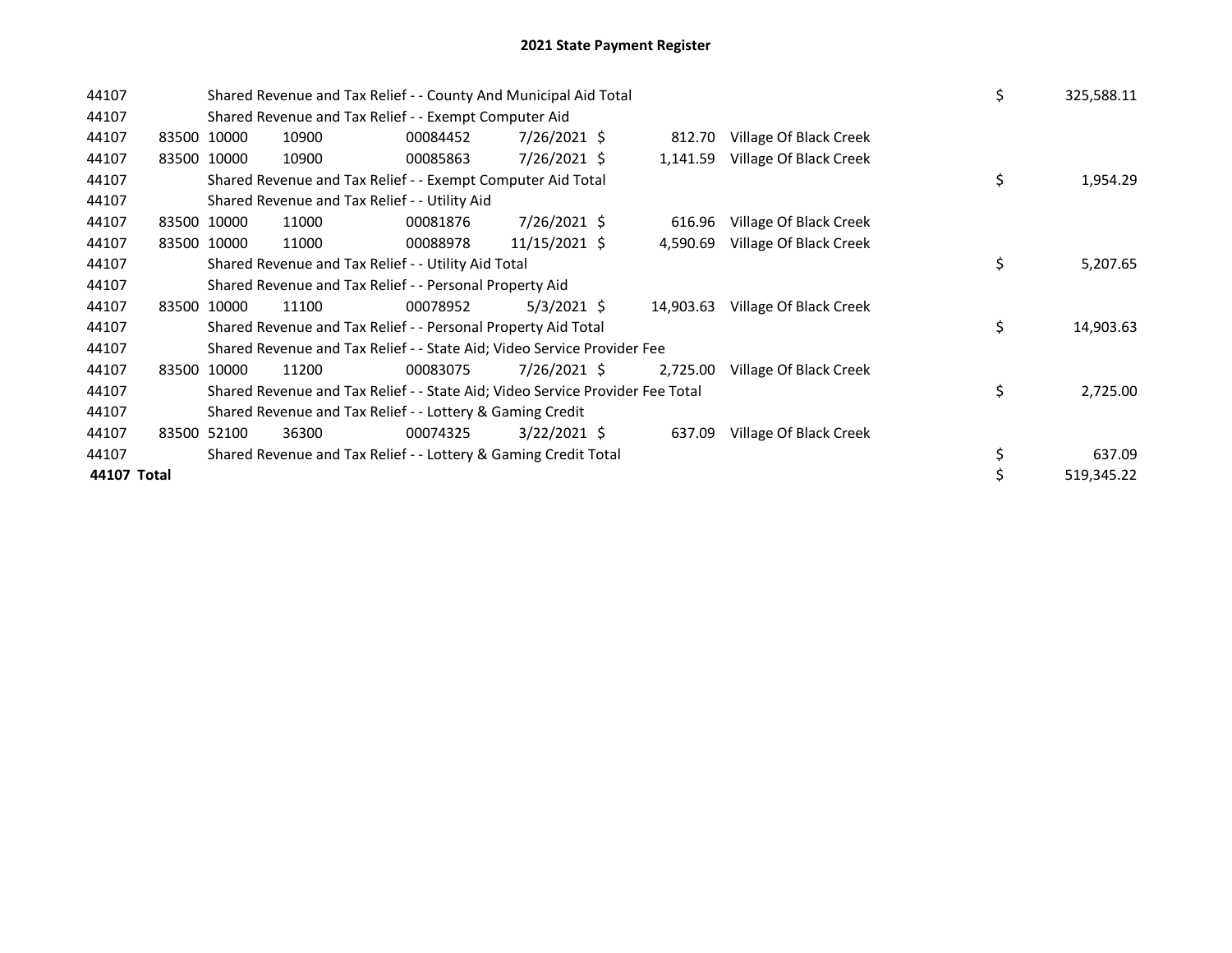| 44111 |             | Dept of Safety & Prof Services - - Fire Dues Distribution        |          |                |           |                                      |                  |
|-------|-------------|------------------------------------------------------------------|----------|----------------|-----------|--------------------------------------|------------------|
| 44111 | 16500 10000 | 22500                                                            | 00041336 | 7/15/2021 \$   |           | 14,374.29 Village Of Combined Locks  |                  |
| 44111 |             | Dept of Safety & Prof Services - - Fire Dues Distribution Total  |          |                |           |                                      | \$<br>14,374.29  |
| 44111 |             | WI Dept of Transportation - - Trns Aids To Mnc.-Sf               |          |                |           |                                      |                  |
| 44111 | 39500 21100 | 19100                                                            | 00632797 | $1/4/2021$ \$  |           | 45,312.01 Village Of Combined Locks  |                  |
| 44111 | 39500 21100 | 19100                                                            | 00668404 | $4/5/2021$ \$  | 45,312.01 | Village Of Combined Locks            |                  |
| 44111 | 39500 21100 | 19100                                                            | 00711892 | 7/6/2021 \$    | 45,312.01 | Village Of Combined Locks            |                  |
| 44111 | 39500 21100 | 19100                                                            | 00752451 | 10/4/2021 \$   |           | 45,312.02 Village Of Combined Locks  |                  |
| 44111 |             | WI Dept of Transportation - - Trns Aids To Mnc.-Sf Total         |          |                |           |                                      | \$<br>181,248.05 |
| 44111 |             | Department of Revenue - - Gifts And Grants                       |          |                |           |                                      |                  |
| 44111 | 56600 10000 | 12100                                                            | 00207211 | $6/25/2021$ \$ |           | 188,037.06 Village Of Combined Locks |                  |
| 44111 |             | Department of Revenue - - Gifts And Grants Total                 |          |                |           |                                      | \$<br>188,037.06 |
| 44111 |             | Department of Revenue - - Misc Revenue Holding Clearing          |          |                |           |                                      |                  |
| 44111 | 56600 10000 | 99500                                                            | 00190994 | $2/5/2021$ \$  | 377.20    | Village Of Combined Locks            |                  |
| 44111 | 56600 10000 | 99500                                                            | 00193603 | $3/5/2021$ \$  | 179.40    | Village Of Combined Locks            |                  |
| 44111 | 56600 10000 | 99500                                                            | 00197885 | 4/7/2021 \$    | 771.00    | Village Of Combined Locks            |                  |
| 44111 | 56600 10000 | 99500                                                            | 00201247 | 5/7/2021 \$    | 86.00     | Village Of Combined Locks            |                  |
| 44111 | 56600 10000 | 99500                                                            | 00204472 | $6/7/2021$ \$  | 328.43    | Village Of Combined Locks            |                  |
| 44111 | 56600 10000 | 99500                                                            | 00211791 | $8/6/2021$ \$  | 121.00    | Village Of Combined Locks            |                  |
| 44111 | 56600 10000 | 99500                                                            | 00214404 | $9/8/2021$ \$  | 460.80    | Village Of Combined Locks            |                  |
| 44111 | 56600 10000 | 99500                                                            | 00221394 | 12/7/2021 \$   | 20.68     | Village Of Combined Locks            |                  |
| 44111 |             | Department of Revenue - - Misc Revenue Holding Clearing Total    |          |                |           |                                      | \$<br>2,344.51   |
| 44111 |             | Shared Revenue and Tax Relief - - County And Municipal Aid       |          |                |           |                                      |                  |
| 44111 | 83500 10000 | 10500                                                            | 00081877 | 7/26/2021 \$   |           | 41,075.43 Village Of Combined Locks  |                  |
| 44111 | 83500 10000 | 10500                                                            | 00088979 | 11/15/2021 \$  |           | 232,760.75 Village Of Combined Locks |                  |
| 44111 |             | Shared Revenue and Tax Relief - - County And Municipal Aid Total |          |                |           |                                      | \$<br>273,836.18 |
| 44111 |             | Shared Revenue and Tax Relief - - Exempt Computer Aid            |          |                |           |                                      |                  |
| 44111 | 83500 10000 | 10900                                                            | 00084453 | 7/26/2021 \$   |           | 4.16 Village Of Combined Locks       |                  |
| 44111 | 83500 10000 | 10900                                                            | 00085864 | 7/26/2021 \$   |           | 15,376.86 Village Of Combined Locks  |                  |
| 44111 |             | Shared Revenue and Tax Relief - - Exempt Computer Aid Total      |          |                |           |                                      | \$<br>15,381.02  |
| 44111 |             | Shared Revenue and Tax Relief - - Utility Aid                    |          |                |           |                                      |                  |
| 44111 | 83500 10000 | 11000                                                            | 00081877 | 7/26/2021 \$   |           | 23,707.38 Village Of Combined Locks  |                  |
| 44111 | 83500 10000 | 11000                                                            | 00088979 | 11/15/2021 \$  |           | 136,326.50 Village Of Combined Locks |                  |
| 44111 |             | Shared Revenue and Tax Relief - - Utility Aid Total              |          |                |           |                                      | \$<br>160,033.88 |
| 44111 |             | Shared Revenue and Tax Relief - - Personal Property Aid          |          |                |           |                                      |                  |
| 44111 | 83500 10000 | 11100                                                            | 00077626 | $5/3/2021$ \$  |           | 814.02 Village Of Combined Locks     |                  |
| 44111 |             | Shared Revenue and Tax Relief - - Personal Property Aid Total    |          |                |           |                                      | \$<br>814.02     |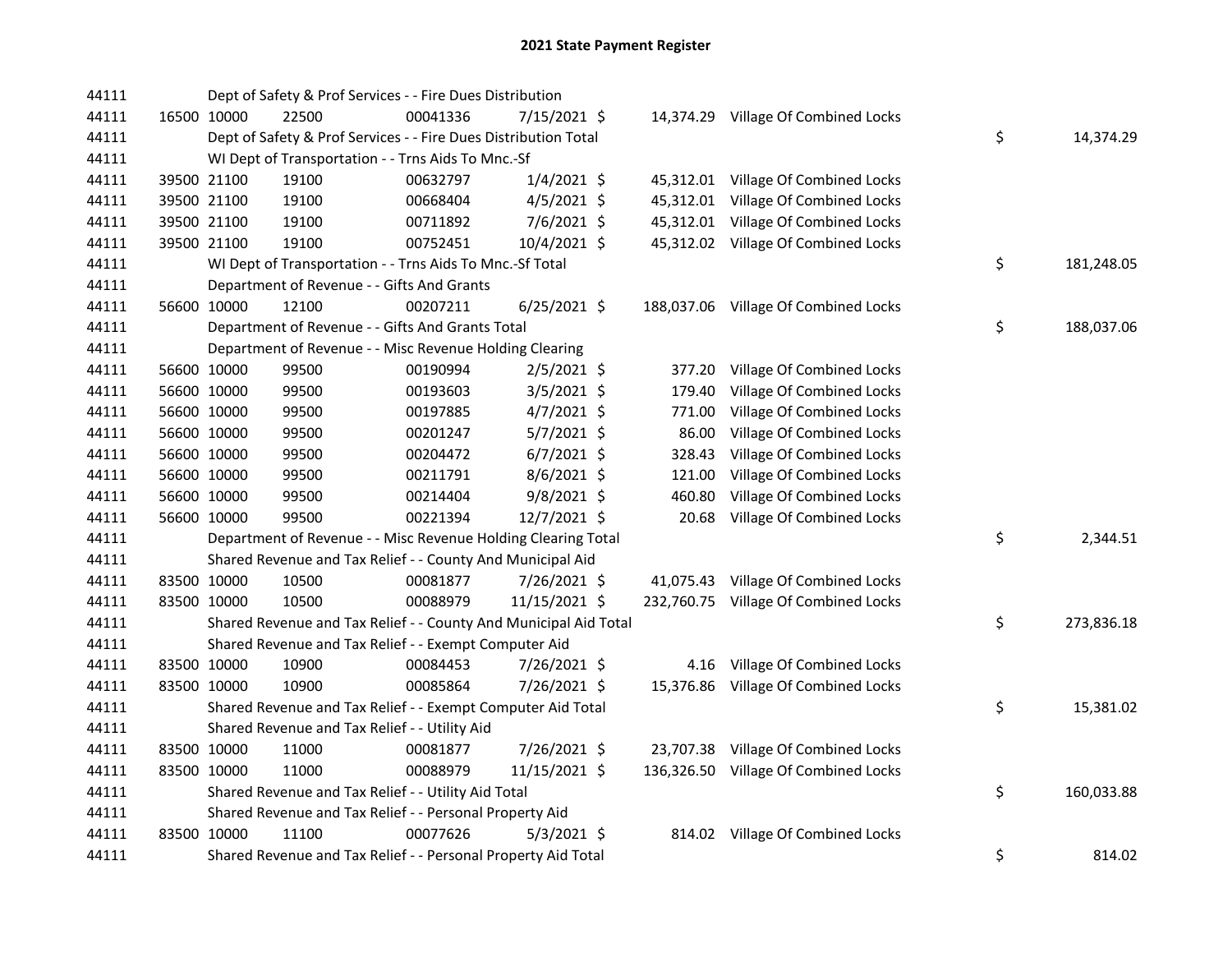| 44111       |                                                                               | Shared Revenue and Tax Relief - - State Aid; Video Service Provider Fee |       |          |              |  |  |                                    |            |
|-------------|-------------------------------------------------------------------------------|-------------------------------------------------------------------------|-------|----------|--------------|--|--|------------------------------------|------------|
| 44111       |                                                                               | 83500 10000                                                             | 11200 | 00083076 | 7/26/2021 \$ |  |  | 6,765.89 Village Of Combined Locks |            |
| 44111       | Shared Revenue and Tax Relief - - State Aid; Video Service Provider Fee Total |                                                                         |       |          |              |  |  |                                    | 6.765.89   |
| 44111 Total |                                                                               |                                                                         |       |          |              |  |  |                                    | 842.834.90 |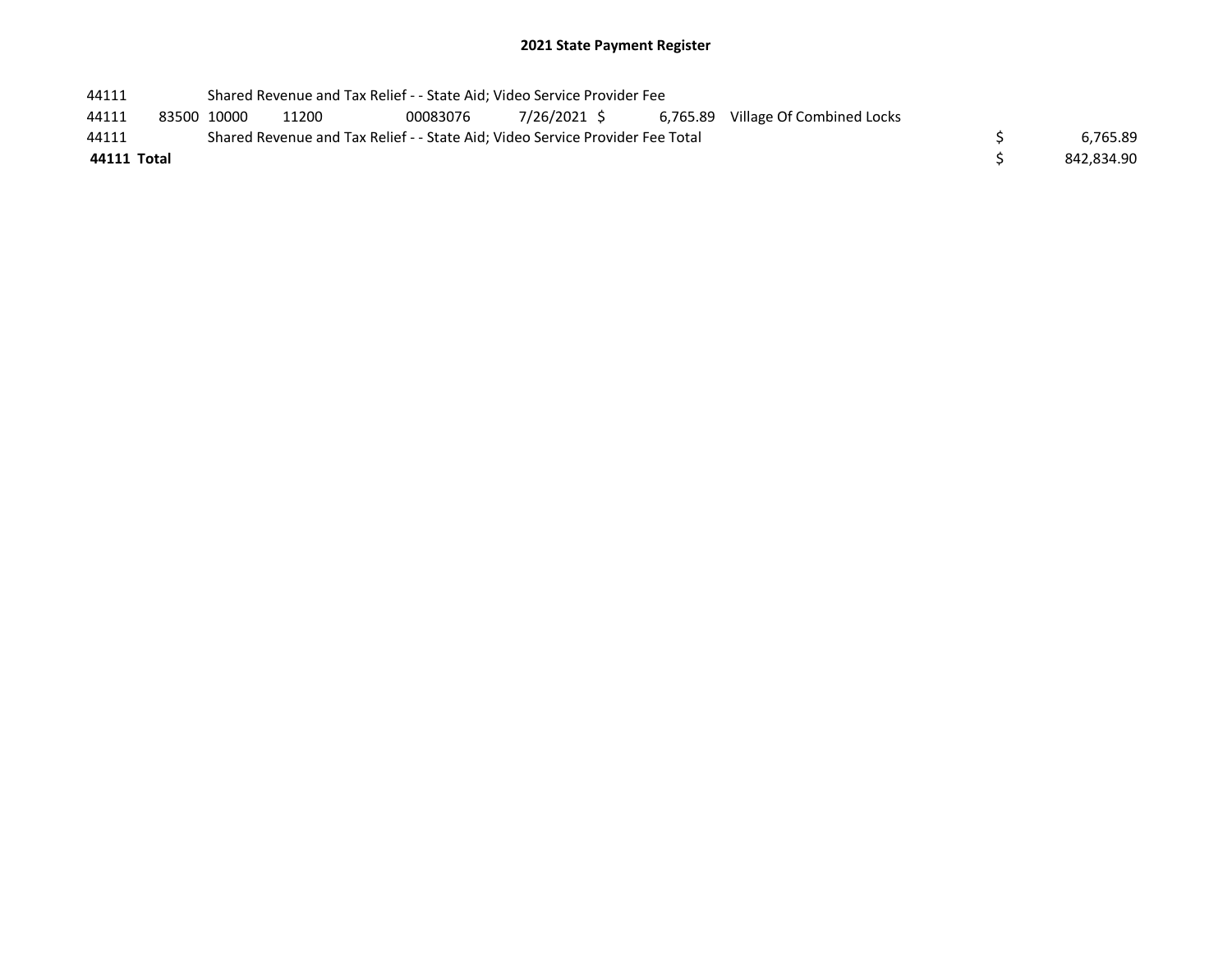| 44122       |             | Department of Revenue - - Gifts And Grants                       |          |               |            |                       |  |            |
|-------------|-------------|------------------------------------------------------------------|----------|---------------|------------|-----------------------|--|------------|
| 44122       | 56600 10000 | 12100                                                            | 00211981 | 8/9/2021 \$   | 646.904.00 | Village of Greenville |  |            |
| 44122       |             | Department of Revenue - - Gifts And Grants Total                 |          |               |            |                       |  | 646,904.00 |
| 44122       |             | Shared Revenue and Tax Relief - - County And Municipal Aid       |          |               |            |                       |  |            |
| 44122       | 83500 10000 | 10500                                                            | 00088980 | 11/15/2021 \$ | 59.196.62  | Village of Greenville |  |            |
| 44122       |             | Shared Revenue and Tax Relief - - County And Municipal Aid Total |          |               |            |                       |  | 59,196.62  |
| 44122 Total |             |                                                                  |          |               |            |                       |  | 706,100.62 |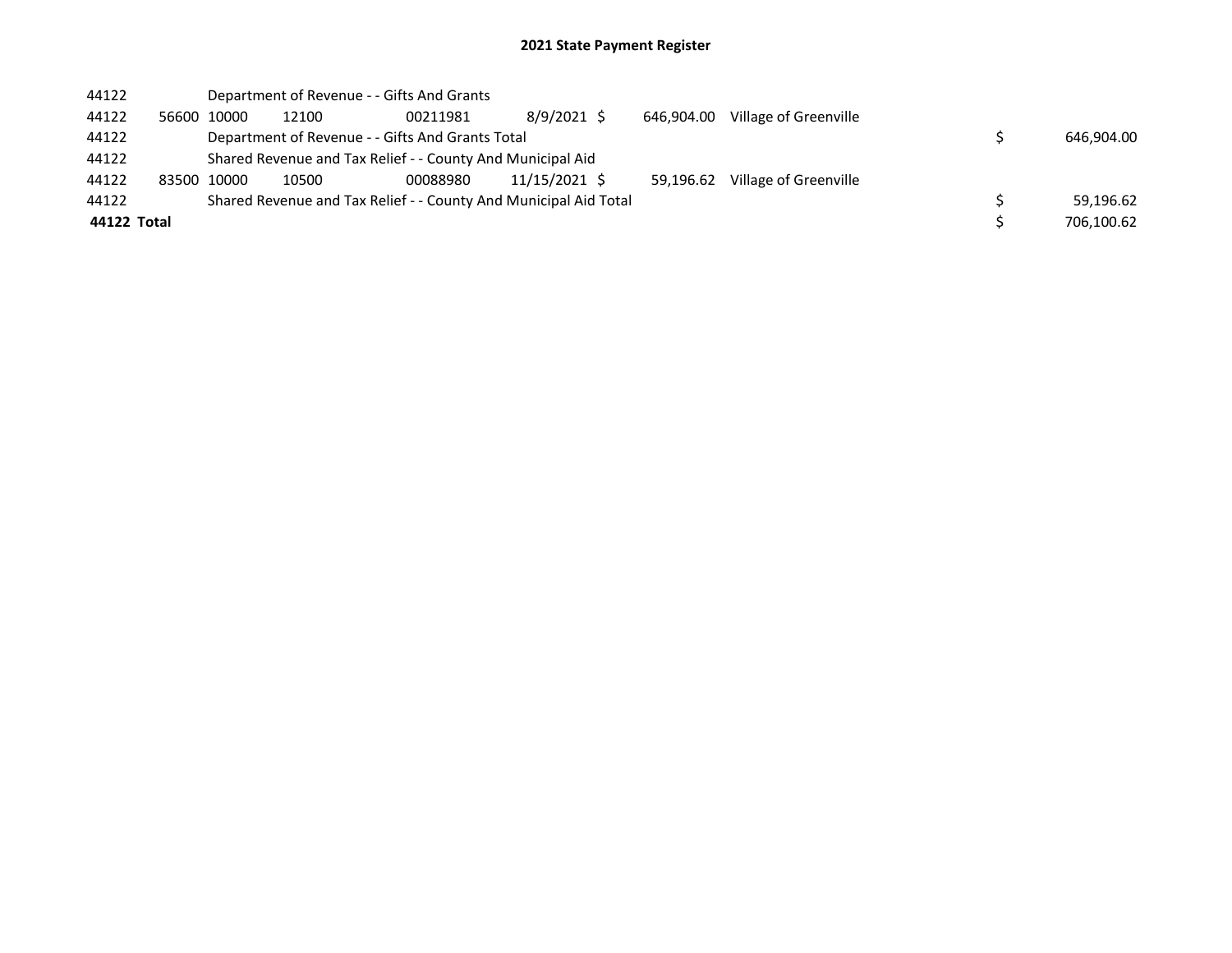| 44136 |             | Dept of Safety & Prof Services - - Fire Dues Distribution              |          |                |           |                                    |                  |
|-------|-------------|------------------------------------------------------------------------|----------|----------------|-----------|------------------------------------|------------------|
| 44136 | 16500 10000 | 22500                                                                  | 00041344 | 7/16/2021 \$   |           | 10,330.75 Hortonville, Village of  |                  |
| 44136 |             | Dept of Safety & Prof Services - - Fire Dues Distribution Total        |          |                |           |                                    | \$<br>10,330.75  |
| 44136 |             | Dept of Natural Resources - - Resaids - Cnty Forst, Cl & Mfl           |          |                |           |                                    |                  |
| 44136 | 37000 21200 | 57100                                                                  | 00488150 | $6/14/2021$ \$ |           | 8.47 Hortonville, Village of       |                  |
| 44136 |             | Dept of Natural Resources - - Resaids - Cnty Forst, CI & Mfl Total     |          |                |           |                                    | \$<br>8.47       |
| 44136 |             | WI Dept of Transportation - - Trns Aids To Mnc.-Sf                     |          |                |           |                                    |                  |
| 44136 | 39500 21100 | 19100                                                                  | 00632798 | $1/4/2021$ \$  |           | 41,775.02 Hortonville, Village of  |                  |
| 44136 | 39500 21100 | 19100                                                                  | 00668405 | $4/5/2021$ \$  | 41,775.02 | Hortonville, Village of            |                  |
| 44136 | 39500 21100 | 19100                                                                  | 00711893 | $7/6/2021$ \$  |           | 41,775.02 Hortonville, Village of  |                  |
| 44136 | 39500 21100 | 19100                                                                  | 00752452 | 10/4/2021 \$   |           | 41,775.03 Hortonville, Village of  |                  |
| 44136 |             | WI Dept of Transportation - - Trns Aids To Mnc.-Sf Total               |          |                |           |                                    | \$<br>167,100.09 |
| 44136 |             | Department of Justice - - Officer training reimbursement               |          |                |           |                                    |                  |
| 44136 | 45500 10000 | 21400                                                                  | 00105633 | 11/22/2021 \$  |           | 1,600.00 Hortonville, Village of   |                  |
| 44136 |             | Department of Justice - - Officer training reimbursement Total         |          |                |           |                                    | \$<br>1,600.00   |
| 44136 |             | Department of Justice - - Federal Aid, Local Assistance                |          |                |           |                                    |                  |
| 44136 | 45500 10000 | 25100                                                                  | 00098140 | $5/13/2021$ \$ |           | 3,948.96 Hortonville, Village of   |                  |
| 44136 | 45500 10000 | 25100                                                                  | 00107252 | 12/27/2021 \$  |           | 6,051.04 Hortonville, Village of   |                  |
| 44136 |             | Department of Justice - - Federal Aid, Local Assistance Total          |          |                |           |                                    | \$<br>10,000.00  |
| 44136 |             | Department of Military Affairs - - Federal Aid, Local Assistance       |          |                |           |                                    |                  |
| 44136 | 46500 10000 | 34200                                                                  | 00088315 | $1/22/2021$ \$ |           | 955.47 Hortonville, Village of     |                  |
| 44136 |             | Department of Military Affairs - - Federal Aid, Local Assistance Total |          |                |           |                                    | \$<br>955.47     |
| 44136 |             | Elections Commission - - General Program Ops, GPR                      |          |                |           |                                    |                  |
| 44136 | 51000 10000 | 10100                                                                  | 00005175 | $1/11/2021$ \$ |           | 660.75 Hortonville, Village of     |                  |
| 44136 |             | Elections Commission - - General Program Ops, GPR Total                |          |                |           |                                    | \$<br>660.75     |
| 44136 |             | Department of Revenue - - Gifts And Grants                             |          |                |           |                                    |                  |
| 44136 | 56600 10000 | 12100                                                                  | 00207212 | $6/25/2021$ \$ |           | 152,397.42 Hortonville, Village of |                  |
| 44136 |             | Department of Revenue - - Gifts And Grants Total                       |          |                |           |                                    | \$<br>152,397.42 |
| 44136 |             | Department of Revenue - - Misc Revenue Holding Clearing                |          |                |           |                                    |                  |
| 44136 | 56600 10000 | 99500                                                                  | 00188932 | $1/8/2021$ \$  | 69.08     | Hortonville, Village of            |                  |
| 44136 | 56600 10000 | 99500                                                                  | 00191003 | $2/5/2021$ \$  | 792.53    | Hortonville, Village of            |                  |
| 44136 | 56600 10000 | 99500                                                                  | 00192803 | $3/1/2021$ \$  | 62.00     | Hortonville, Village of            |                  |
| 44136 | 56600 10000 | 99500                                                                  | 00192805 | $3/1/2021$ \$  | 526.00    | Hortonville, Village of            |                  |
| 44136 | 56600 10000 | 99500                                                                  | 00193612 | $3/5/2021$ \$  |           | 2,806.64 Hortonville, Village of   |                  |
| 44136 | 56600 10000 | 99500                                                                  | 00194215 | 3/8/2021 \$    | 1,030.19  | Hortonville, Village of            |                  |
| 44136 | 56600 10000 | 99500                                                                  | 00195074 | 3/15/2021 \$   | 422.49    | Hortonville, Village of            |                  |
| 44136 | 56600 10000 | 99500                                                                  | 00197894 | $4/7/2021$ \$  | 1,759.30  | Hortonville, Village of            |                  |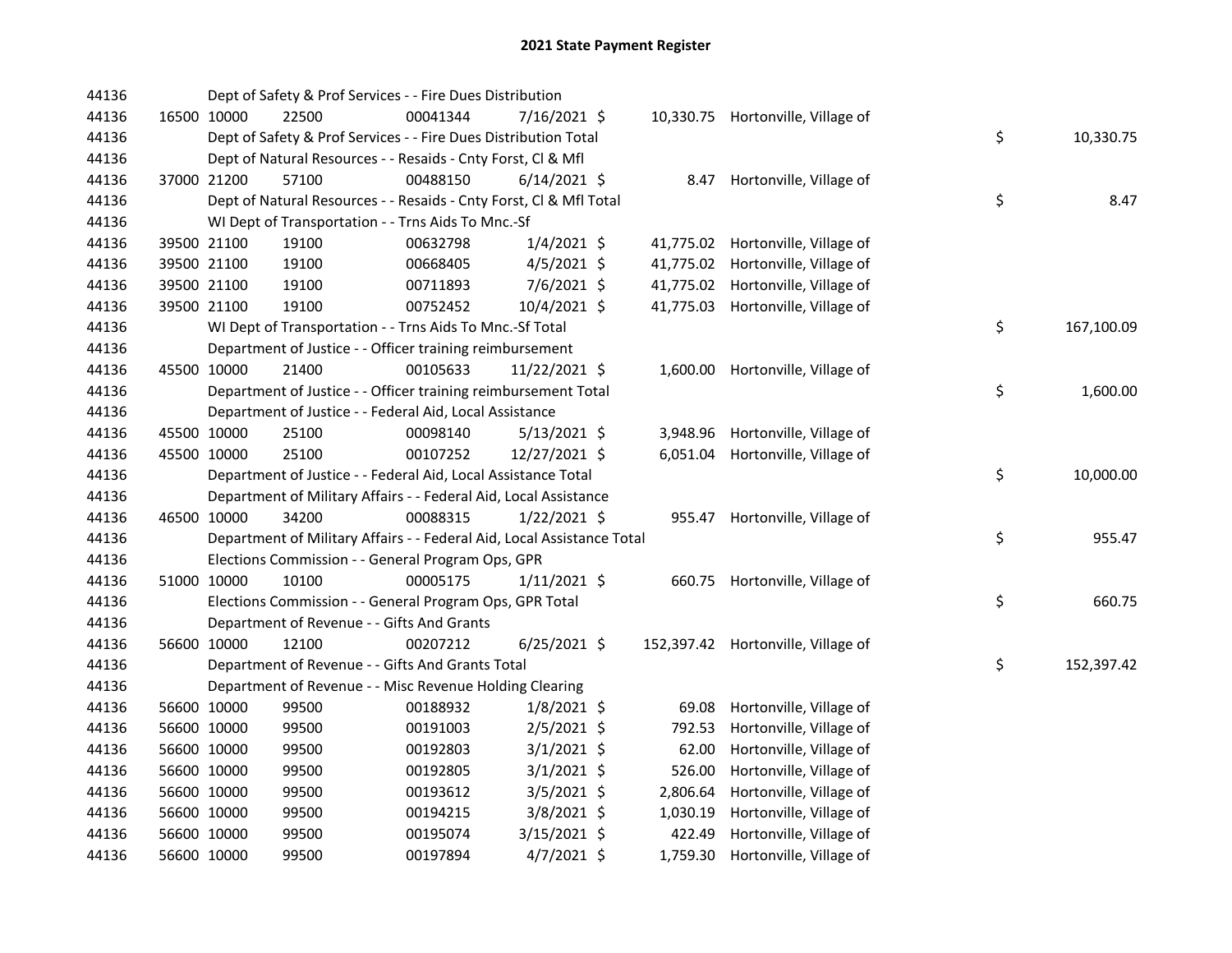| 44136       |             | 56600 10000 | 99500                                                                         | 00201256 | $5/7/2021$ \$  | 1,099.43 | Hortonville, Village of            |    |            |
|-------------|-------------|-------------|-------------------------------------------------------------------------------|----------|----------------|----------|------------------------------------|----|------------|
| 44136       |             | 56600 10000 | 99500                                                                         | 00201686 | 5/10/2021 \$   | 435.00   | Hortonville, Village of            |    |            |
| 44136       |             | 56600 10000 | 99500                                                                         | 00202326 | $5/17/2021$ \$ | 275.36   | Hortonville, Village of            |    |            |
| 44136       |             | 56600 10000 | 99500                                                                         | 00204482 | $6/7/2021$ \$  | 1,162.78 | Hortonville, Village of            |    |            |
| 44136       | 56600 10000 |             | 99500                                                                         | 00204806 | $6/7/2021$ \$  | 63.00    | Hortonville, Village of            |    |            |
| 44136       |             | 56600 10000 | 99500                                                                         | 00209052 | 7/8/2021 \$    | 276.72   | Hortonville, Village of            |    |            |
| 44136       |             | 56600 10000 | 99500                                                                         | 00211799 | $8/6/2021$ \$  | 108.67   | Hortonville, Village of            |    |            |
| 44136       |             | 56600 10000 | 99500                                                                         | 00212680 | 8/16/2021 \$   | 709.21   | Hortonville, Village of            |    |            |
| 44136       |             | 56600 10000 | 99500                                                                         | 00214412 | 9/8/2021 \$    | 353.10   | Hortonville, Village of            |    |            |
| 44136       |             | 56600 10000 | 99500                                                                         | 00216662 | 10/7/2021 \$   | 521.70   | Hortonville, Village of            |    |            |
| 44136       |             | 56600 10000 | 99500                                                                         | 00219251 | 11/5/2021 \$   | 468.90   | Hortonville, Village of            |    |            |
| 44136       |             | 56600 10000 | 99500                                                                         | 00221402 | 12/7/2021 \$   | 428.50   | Hortonville, Village of            |    |            |
| 44136       |             |             | Department of Revenue - - Misc Revenue Holding Clearing Total                 |          |                |          |                                    | \$ | 13,370.60  |
| 44136       |             |             | Shared Revenue and Tax Relief - - Expenditure Restraint Program               |          |                |          |                                    |    |            |
| 44136       |             | 83500 10000 | 10100                                                                         | 00081878 | 7/26/2021 \$   |          | 39,156.75 Hortonville, Village of  |    |            |
| 44136       |             |             | Shared Revenue and Tax Relief - - Expenditure Restraint Program Total         |          |                |          |                                    | \$ | 39,156.75  |
| 44136       |             |             | Shared Revenue and Tax Relief - - County And Municipal Aid                    |          |                |          |                                    |    |            |
| 44136       |             | 83500 10000 | 10500                                                                         | 00081878 | 7/26/2021 \$   |          | 69,610.82 Hortonville, Village of  |    |            |
| 44136       |             | 83500 10000 | 10500                                                                         | 00088981 | 11/15/2021 \$  |          | 394,461.34 Hortonville, Village of |    |            |
| 44136       |             |             | Shared Revenue and Tax Relief - - County And Municipal Aid Total              |          |                |          |                                    | \$ | 464,072.16 |
| 44136       |             |             | Shared Revenue and Tax Relief - - Exempt Computer Aid                         |          |                |          |                                    |    |            |
| 44136       |             | 83500 10000 | 10900                                                                         | 00084454 | 7/26/2021 \$   | 6,067.89 | Hortonville, Village of            |    |            |
| 44136       |             |             | Shared Revenue and Tax Relief - - Exempt Computer Aid Total                   |          |                |          |                                    | \$ | 6,067.89   |
| 44136       |             |             | Shared Revenue and Tax Relief - - Utility Aid                                 |          |                |          |                                    |    |            |
| 44136       |             | 83500 10000 | 11000                                                                         | 00081878 | 7/26/2021 \$   | 443.94   | Hortonville, Village of            |    |            |
| 44136       |             | 83500 10000 | 11000                                                                         | 00088981 | 11/15/2021 \$  |          | 2,567.33 Hortonville, Village of   |    |            |
| 44136       |             |             | Shared Revenue and Tax Relief - - Utility Aid Total                           |          |                |          |                                    | \$ | 3,011.27   |
| 44136       |             |             | Shared Revenue and Tax Relief - - Personal Property Aid                       |          |                |          |                                    |    |            |
| 44136       |             | 83500 10000 | 11100                                                                         | 00078953 | $5/3/2021$ \$  |          | 10,783.90 Hortonville, Village of  |    |            |
| 44136       |             |             | Shared Revenue and Tax Relief - - Personal Property Aid Total                 |          |                |          |                                    | \$ | 10,783.90  |
| 44136       |             |             | Shared Revenue and Tax Relief - - State Aid; Video Service Provider Fee       |          |                |          |                                    |    |            |
| 44136       |             | 83500 10000 | 11200                                                                         | 00083077 | 7/26/2021 \$   | 6,608.47 | Hortonville, Village of            |    |            |
| 44136       |             |             | Shared Revenue and Tax Relief - - State Aid; Video Service Provider Fee Total |          |                |          |                                    | \$ | 6,608.47   |
| 44136 Total |             |             |                                                                               |          |                |          |                                    | \$ | 886,123.99 |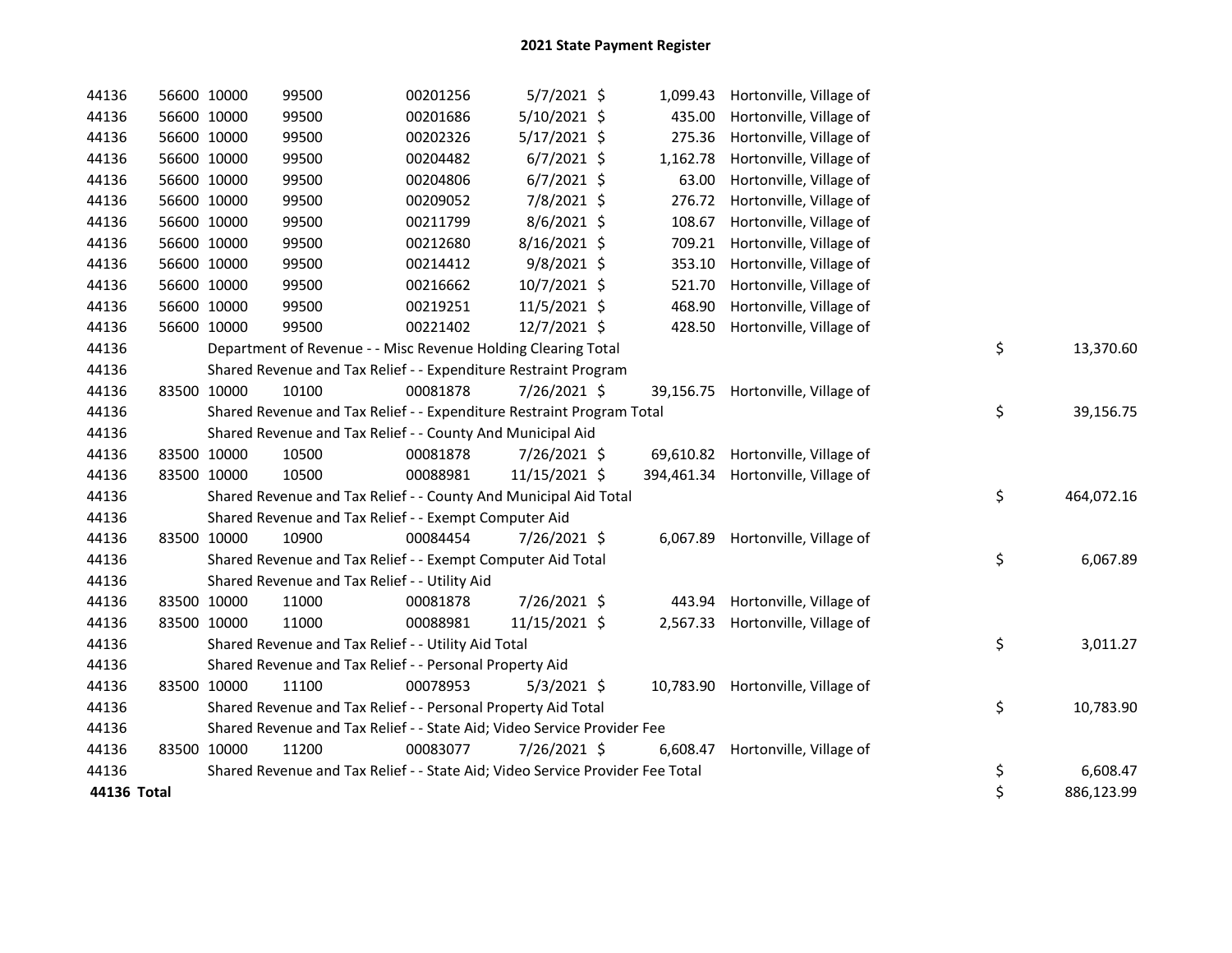| 44137       |             | Shared Revenue and Tax Relief - - School Lvy Tx/First Dollar Cr       |          |             |  |                         |  |       |
|-------------|-------------|-----------------------------------------------------------------------|----------|-------------|--|-------------------------|--|-------|
| 44137       | 83500 10000 | 30200                                                                 | 00082712 | 7/26/2021 S |  | 40.91 Village Of Howard |  |       |
| 44137       |             | Shared Revenue and Tax Relief - - School Lvy Tx/First Dollar Cr Total |          |             |  |                         |  | 40.91 |
| 44137 Total |             |                                                                       |          |             |  |                         |  | 40.91 |
|             |             |                                                                       |          |             |  |                         |  |       |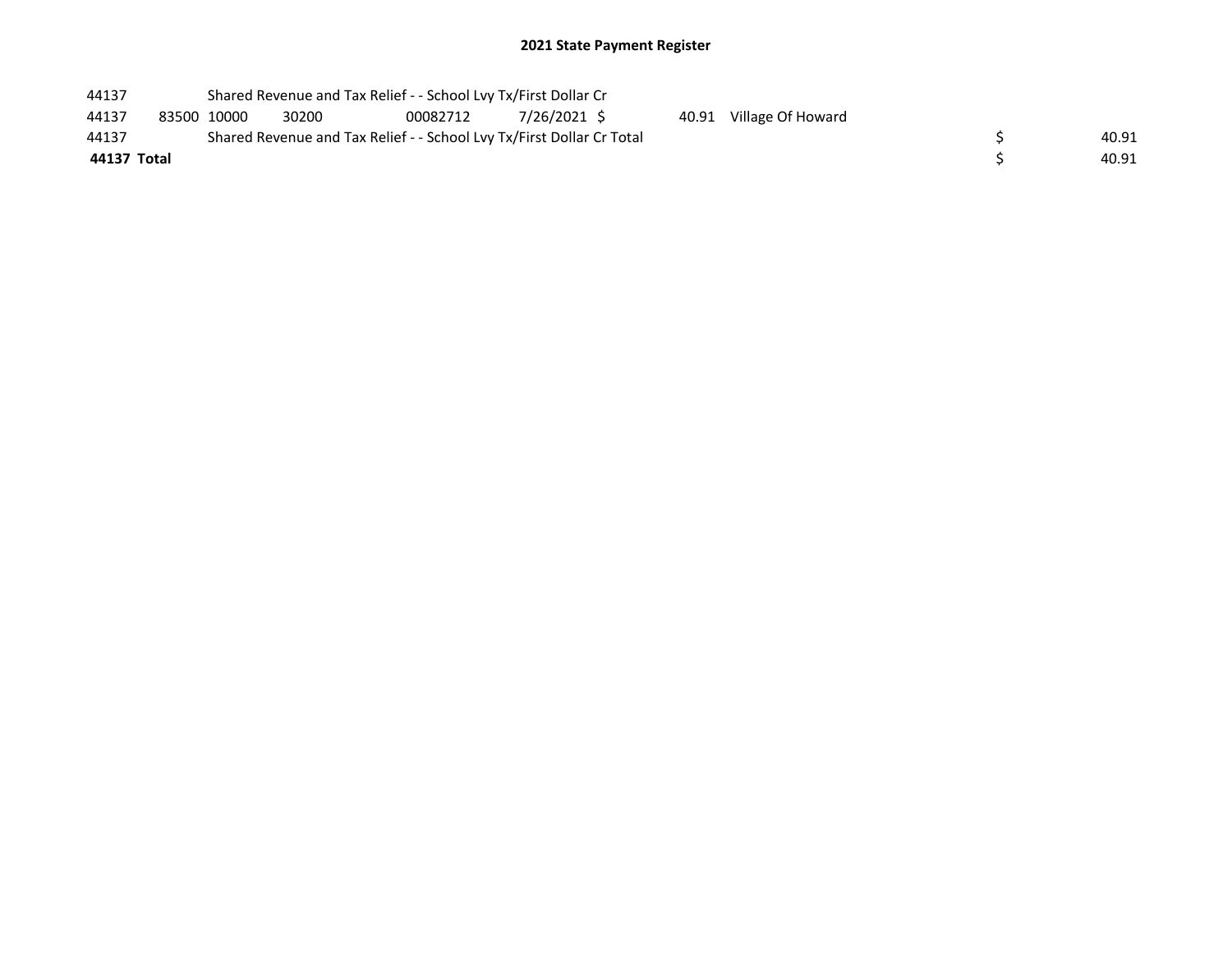| 44141 |             | Dept of Safety & Prof Services - - Fire Dues Distribution       |          |                |            |                                  |    |              |
|-------|-------------|-----------------------------------------------------------------|----------|----------------|------------|----------------------------------|----|--------------|
| 44141 | 16500 10000 | 22500                                                           | 00041347 | 7/16/2021 \$   |            | 25,619.72 Village Of Kimberly    |    |              |
| 44141 |             | Dept of Safety & Prof Services - - Fire Dues Distribution Total |          |                |            |                                  | \$ | 25,619.72    |
| 44141 |             | WI Dept of Transportation - - Trns Aids To Mnc.-Sf              |          |                |            |                                  |    |              |
| 44141 | 39500 21100 | 19100                                                           | 00632799 | $1/4/2021$ \$  |            | 109,353.02 Village Of Kimberly   |    |              |
| 44141 | 39500 21100 | 19100                                                           | 00668406 | $4/5/2021$ \$  | 109,353.02 | Village Of Kimberly              |    |              |
| 44141 | 39500 21100 | 19100                                                           | 00711894 | 7/6/2021 \$    | 109,353.02 | Village Of Kimberly              |    |              |
| 44141 | 39500 21100 | 19100                                                           | 00752453 | 10/4/2021 \$   |            | 109,353.02 Village Of Kimberly   |    |              |
| 44141 |             | WI Dept of Transportation - - Trns Aids To Mnc.-Sf Total        |          |                |            |                                  | \$ | 437,412.08   |
| 44141 |             | WI Dept of Transportation - - Loc Trns Facl Implfd              |          |                |            |                                  |    |              |
| 44141 | 39500 21100 | 27600                                                           | 00784100 | 12/15/2021 \$  |            | 1,000,000.00 Village Of Kimberly |    |              |
| 44141 |             | WI Dept of Transportation - - Loc Trns Facl Implfd Total        |          |                |            |                                  | \$ | 1,000,000.00 |
| 44141 |             | Department of Revenue - - Gifts And Grants                      |          |                |            |                                  |    |              |
| 44141 | 56600 10000 | 12100                                                           | 00207213 | $6/25/2021$ \$ |            | 355,977.75 Village Of Kimberly   |    |              |
| 44141 |             | Department of Revenue - - Gifts And Grants Total                |          |                |            |                                  | \$ | 355,977.75   |
| 44141 |             | Department of Revenue - - Misc Revenue Holding Clearing         |          |                |            |                                  |    |              |
| 44141 | 56600 10000 | 99500                                                           | 00188925 | $1/8/2021$ \$  |            | 913.81 Village Of Kimberly       |    |              |
| 44141 | 56600 10000 | 99500                                                           | 00190995 | 2/5/2021 \$    | 553.45     | Village Of Kimberly              |    |              |
| 44141 | 56600 10000 | 99500                                                           | 00192826 | $3/1/2021$ \$  | 148.98     | Village Of Kimberly              |    |              |
| 44141 | 56600 10000 | 99500                                                           | 00193604 | 3/5/2021 \$    |            | 4,179.97 Village Of Kimberly     |    |              |
| 44141 | 56600 10000 | 99500                                                           | 00193624 | $3/5/2021$ \$  | 105.00     | Village Of Kimberly              |    |              |
| 44141 | 56600 10000 | 99500                                                           | 00194229 | 3/8/2021 \$    | 45.00      | Village Of Kimberly              |    |              |
| 44141 | 56600 10000 | 99500                                                           | 00195894 | 3/22/2021 \$   | 172.00     | Village Of Kimberly              |    |              |
| 44141 | 56600 10000 | 99500                                                           | 00197886 | $4/7/2021$ \$  | 3,507.11   | Village Of Kimberly              |    |              |
| 44141 | 56600 10000 | 99500                                                           | 00197907 | $4/7/2021$ \$  |            | 177.91 Village Of Kimberly       |    |              |
| 44141 | 56600 10000 | 99500                                                           | 00201248 | 5/7/2021 \$    | 3,195.28   | Village Of Kimberly              |    |              |
| 44141 | 56600 10000 | 99500                                                           | 00201265 | $5/7/2021$ \$  | 112.94     | Village Of Kimberly              |    |              |
| 44141 | 56600 10000 | 99500                                                           | 00203065 | $5/24/2021$ \$ | 28.99      | Village Of Kimberly              |    |              |
| 44141 | 56600 10000 | 99500                                                           | 00204473 | $6/7/2021$ \$  | 1,350.89   | Village Of Kimberly              |    |              |
| 44141 | 56600 10000 | 99500                                                           | 00204493 | $6/7/2021$ \$  | 23.49      | Village Of Kimberly              |    |              |
| 44141 | 56600 10000 | 99500                                                           | 00205412 | $6/14/2021$ \$ | 86.00      | Village Of Kimberly              |    |              |
| 44141 | 56600 10000 | 99500                                                           | 00209046 | 7/8/2021 \$    | 755.48     | Village Of Kimberly              |    |              |
| 44141 | 56600 10000 | 99500                                                           | 00209060 | 7/8/2021 \$    |            | 161.51 Village Of Kimberly       |    |              |
| 44141 | 56600 10000 | 99500                                                           | 00211792 | 8/6/2021 \$    | 343.68     | Village Of Kimberly              |    |              |
| 44141 | 56600 10000 | 99500                                                           | 00211809 | $8/6/2021$ \$  | 114.00     | Village Of Kimberly              |    |              |
| 44141 | 56600 10000 | 99500                                                           | 00214405 | $9/8/2021$ \$  | 2,510.56   | Village Of Kimberly              |    |              |
| 44141 | 56600 10000 | 99500                                                           | 00214421 | 9/8/2021 \$    |            | 75.00 Village Of Kimberly        |    |              |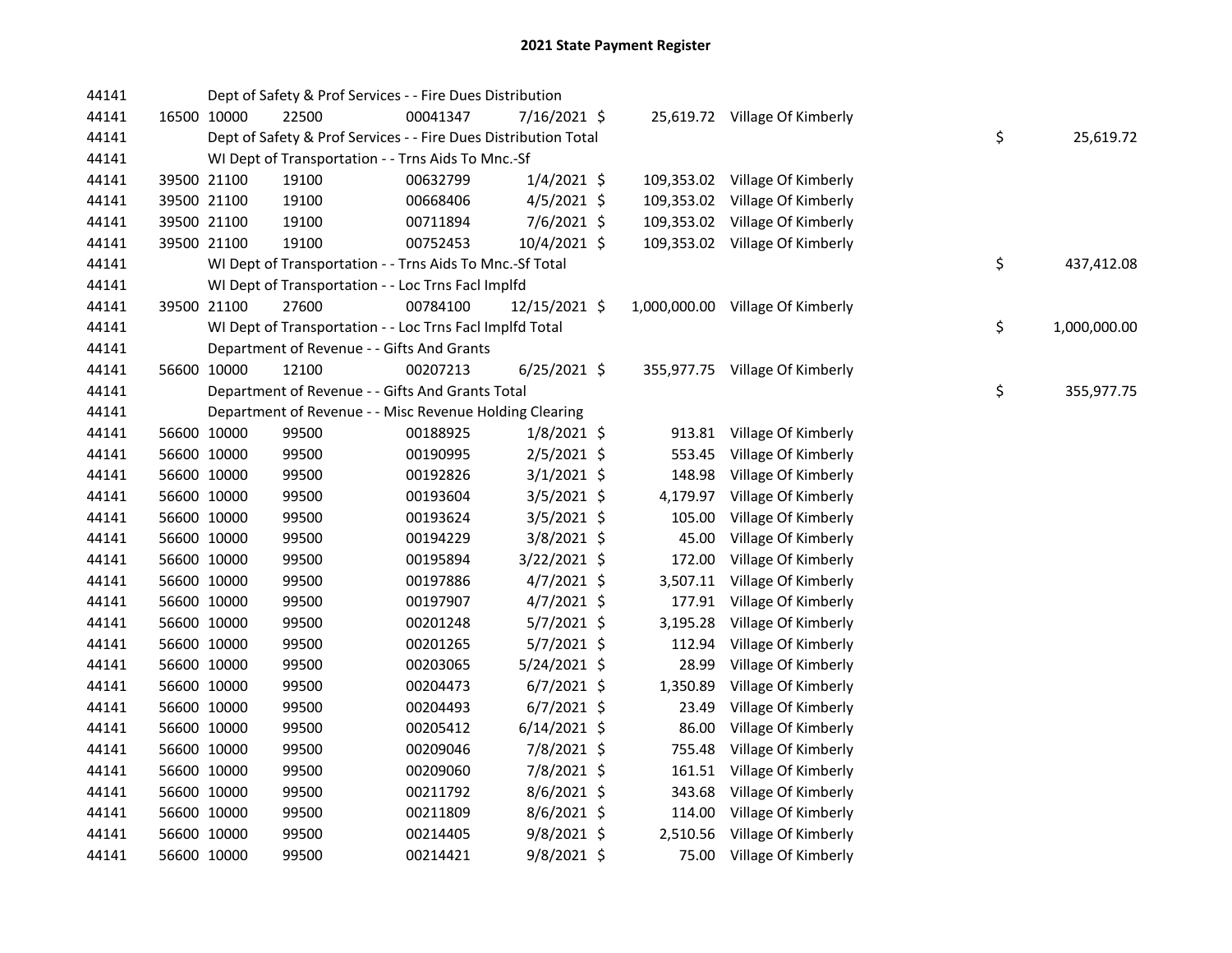| 44141       | 56600 10000 | 99500 | 00216656                                                                      | 10/7/2021 \$  |           | 1,663.82 Village Of Kimberly   |    |              |
|-------------|-------------|-------|-------------------------------------------------------------------------------|---------------|-----------|--------------------------------|----|--------------|
| 44141       | 56600 10000 | 99500 | 00219244                                                                      | 11/5/2021 \$  | 341.23    | Village Of Kimberly            |    |              |
| 44141       | 56600 10000 | 99500 | 00221395                                                                      | 12/7/2021 \$  | 714.15    | Village Of Kimberly            |    |              |
| 44141       |             |       | Department of Revenue - - Misc Revenue Holding Clearing Total                 |               |           |                                | \$ | 21,280.25    |
| 44141       |             |       | Shared Revenue and Tax Relief - - Expenditure Restraint Program               |               |           |                                |    |              |
| 44141       | 83500 10000 | 10100 | 00081879                                                                      | 7/26/2021 \$  |           | 58,373.64 Village Of Kimberly  |    |              |
| 44141       |             |       | Shared Revenue and Tax Relief - - Expenditure Restraint Program Total         |               |           |                                | \$ | 58,373.64    |
| 44141       |             |       | Shared Revenue and Tax Relief - - County And Municipal Aid                    |               |           |                                |    |              |
| 44141       | 83500 10000 | 10500 | 00081879                                                                      | 7/26/2021 \$  |           | 57,269.22 Village Of Kimberly  |    |              |
| 44141       | 83500 10000 | 10500 | 00088982                                                                      | 11/15/2021 \$ |           | 324,525.55 Village Of Kimberly |    |              |
| 44141       |             |       | Shared Revenue and Tax Relief - - County And Municipal Aid Total              |               |           |                                | \$ | 381,794.77   |
| 44141       |             |       | Shared Revenue and Tax Relief - - Exempt Computer Aid                         |               |           |                                |    |              |
| 44141       | 83500 10000 | 10900 | 00084455                                                                      | 7/26/2021 \$  |           | 9,676.51 Village Of Kimberly   |    |              |
| 44141       | 83500 10000 | 10900 | 00085865                                                                      | 7/26/2021 \$  |           | 41,258.62 Village Of Kimberly  |    |              |
| 44141       |             |       | Shared Revenue and Tax Relief - - Exempt Computer Aid Total                   |               |           |                                | \$ | 50,935.13    |
| 44141       |             |       | Shared Revenue and Tax Relief - - Utility Aid                                 |               |           |                                |    |              |
| 44141       | 83500 10000 | 11000 | 00081879                                                                      | 7/26/2021 \$  | 8,058.45  | Village Of Kimberly            |    |              |
| 44141       | 83500 10000 | 11000 | 00088982                                                                      | 11/15/2021 \$ | 46.935.49 | Village Of Kimberly            |    |              |
| 44141       |             |       | Shared Revenue and Tax Relief - - Utility Aid Total                           |               |           |                                | \$ | 54,993.94    |
| 44141       |             |       | Shared Revenue and Tax Relief - - Personal Property Aid                       |               |           |                                |    |              |
| 44141       | 83500 10000 | 11100 | 00077627                                                                      | $5/3/2021$ \$ | 8,319.38  | Village Of Kimberly            |    |              |
| 44141       |             |       | Shared Revenue and Tax Relief - - Personal Property Aid Total                 |               |           |                                | \$ | 8,319.38     |
| 44141       |             |       | Shared Revenue and Tax Relief - - State Aid; Video Service Provider Fee       |               |           |                                |    |              |
| 44141       | 83500 10000 | 11200 | 00083078                                                                      | 7/26/2021 \$  | 14.077.90 | Village Of Kimberly            |    |              |
| 44141       |             |       | Shared Revenue and Tax Relief - - State Aid; Video Service Provider Fee Total |               |           |                                | \$ | 14,077.90    |
| 44141 Total |             |       |                                                                               |               |           |                                | \$ | 2,408,784.56 |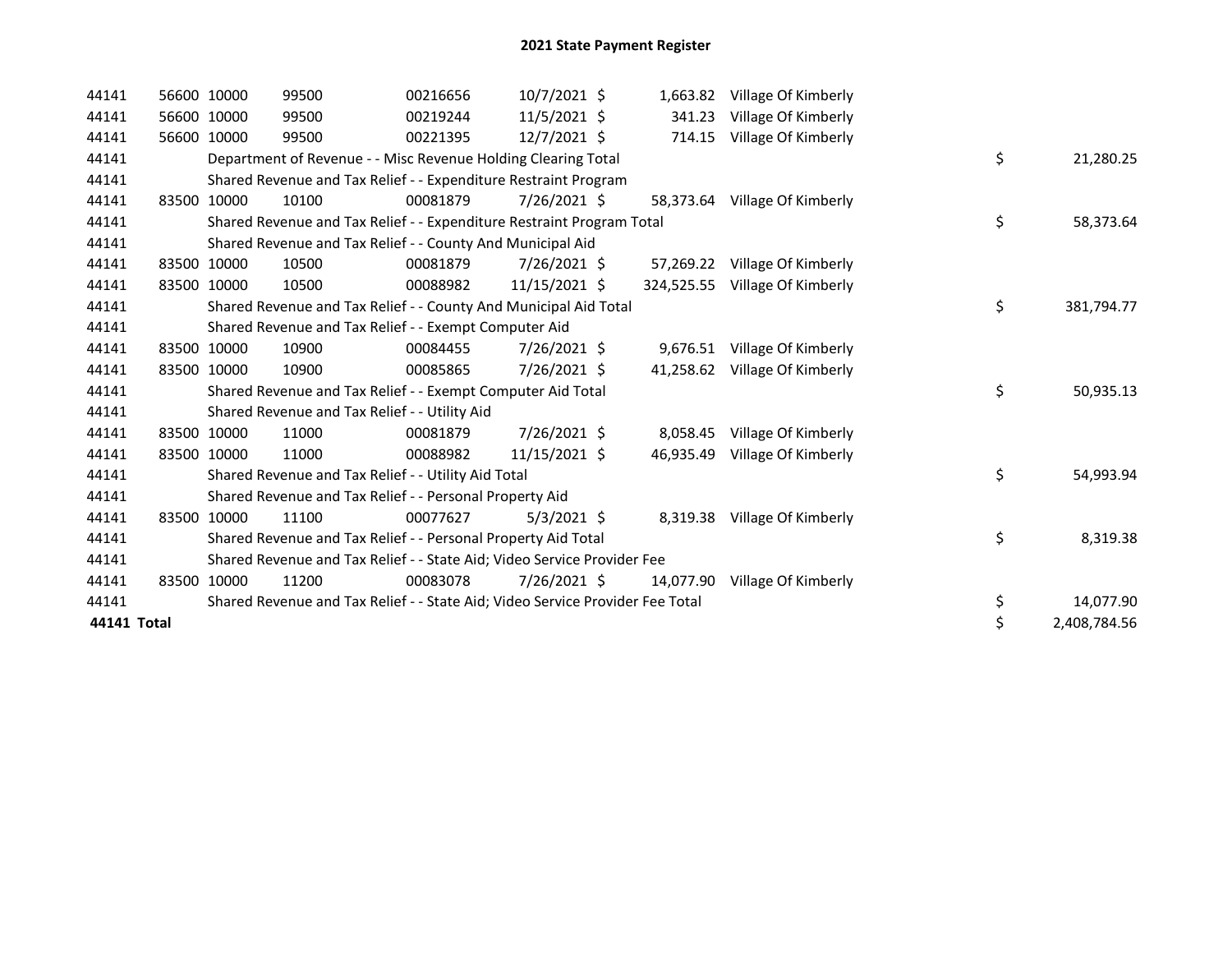| 44146 |             | Dept of Safety & Prof Services - - Fire Dues Distribution              |          |                |  |                                    |    |            |
|-------|-------------|------------------------------------------------------------------------|----------|----------------|--|------------------------------------|----|------------|
| 44146 | 16500 10000 | 22500                                                                  | 00041349 | 7/15/2021 \$   |  | 43,037.30 Village Of Little Chute  |    |            |
| 44146 |             | Dept of Safety & Prof Services - - Fire Dues Distribution Total        |          |                |  |                                    | \$ | 43,037.30  |
| 44146 |             | Dept of Natural Resources - - GPO - Federal Funds                      |          |                |  |                                    |    |            |
| 44146 | 37000 10000 | 94100                                                                  | 00497199 | 7/14/2021 \$   |  | 14,182.72 Village Of Little Chute  |    |            |
| 44146 |             | Dept of Natural Resources - - GPO - Federal Funds Total                |          |                |  |                                    | \$ | 14,182.72  |
| 44146 |             | Dept of Natural Resources - - Rec & Resource Aids, Fed                 |          |                |  |                                    |    |            |
| 44146 | 37000 21200 | 58300                                                                  | 00501372 | $8/9/2021$ \$  |  | 483,072.00 Village Of Little Chute |    |            |
| 44146 |             | Dept of Natural Resources - - Rec & Resource Aids, Fed Total           |          |                |  |                                    | \$ | 483,072.00 |
| 44146 |             | Dept of Natural Resources - - Land Acquisition                         |          |                |  |                                    |    |            |
| 44146 | 37000 36300 | TA100                                                                  | 00501373 | 8/9/2021 \$    |  | 241,637.00 Village Of Little Chute |    |            |
| 44146 | 37000 36300 | TA100                                                                  | 00501374 | 8/9/2021 \$    |  | 77,863.00 Village Of Little Chute  |    |            |
| 44146 |             | Dept of Natural Resources - - Land Acquisition Total                   |          |                |  |                                    | \$ | 319,500.00 |
| 44146 |             | WI Dept of Transportation - - Conn Hwy Aids St Fds                     |          |                |  |                                    |    |            |
| 44146 | 39500 21100 | 16200                                                                  | 00633589 | $1/4/2021$ \$  |  | 8,050.98 Village Of Little Chute   |    |            |
| 44146 | 39500 21100 | 16200                                                                  | 00669196 | 4/5/2021 \$    |  | 8,050.98 Village Of Little Chute   |    |            |
| 44146 | 39500 21100 | 16200                                                                  | 00712684 | 7/6/2021 \$    |  | 8,050.98 Village Of Little Chute   |    |            |
| 44146 | 39500 21100 | 16200                                                                  | 00753243 | 10/4/2021 \$   |  | 8,051.01 Village Of Little Chute   |    |            |
| 44146 |             | WI Dept of Transportation - - Conn Hwy Aids St Fds Total               |          |                |  |                                    | \$ | 32,203.95  |
| 44146 |             | WI Dept of Transportation - - Trns Aids To Mnc.-Sf                     |          |                |  |                                    |    |            |
| 44146 | 39500 21100 | 19100                                                                  | 00632800 | $1/4/2021$ \$  |  | 179,733.82 Village Of Little Chute |    |            |
| 44146 | 39500 21100 | 19100                                                                  | 00668407 | $4/5/2021$ \$  |  | 179,733.82 Village Of Little Chute |    |            |
| 44146 | 39500 21100 | 19100                                                                  | 00711895 | $7/6/2021$ \$  |  | 179,733.82 Village Of Little Chute |    |            |
| 44146 | 39500 21100 | 19100                                                                  | 00752454 | 10/4/2021 \$   |  | 179,733.84 Village Of Little Chute |    |            |
| 44146 |             | WI Dept of Transportation - - Trns Aids To Mnc.-Sf Total               |          |                |  |                                    | \$ | 718,935.30 |
| 44146 |             | Department of Justice - - Officer training reimbursement               |          |                |  |                                    |    |            |
| 44146 | 45500 10000 | 21400                                                                  | 00105270 | 11/15/2021 \$  |  | 3,520.00 Village Of Little Chute   |    |            |
| 44146 |             | Department of Justice - - Officer training reimbursement Total         |          |                |  |                                    | \$ | 3,520.00   |
| 44146 |             | Department of Justice - - Federal Aid, Local Assistance                |          |                |  |                                    |    |            |
| 44146 | 45500 10000 | 25100                                                                  | 00104352 | 10/27/2021 \$  |  | 78.18 Village Of Little Chute      |    |            |
| 44146 |             | Department of Justice - - Federal Aid, Local Assistance Total          |          |                |  |                                    | \$ | 78.18      |
| 44146 |             | Department of Military Affairs - - Federal Aid, Local Assistance       |          |                |  |                                    |    |            |
| 44146 | 46500 10000 | 34200                                                                  | 00092977 | $4/23/2021$ \$ |  | 1,519.00 Village Of Little Chute   |    |            |
| 44146 |             | Department of Military Affairs - - Federal Aid, Local Assistance Total |          |                |  |                                    | \$ | 1,519.00   |
| 44146 |             | Department of Revenue - - Gifts And Grants                             |          |                |  |                                    |    |            |
| 44146 | 56600 10000 | 12100                                                                  | 00207214 | $6/25/2021$ \$ |  | 632,250.40 Village Of Little Chute |    |            |
| 44146 |             | Department of Revenue - - Gifts And Grants Total                       |          |                |  |                                    | \$ | 632,250.40 |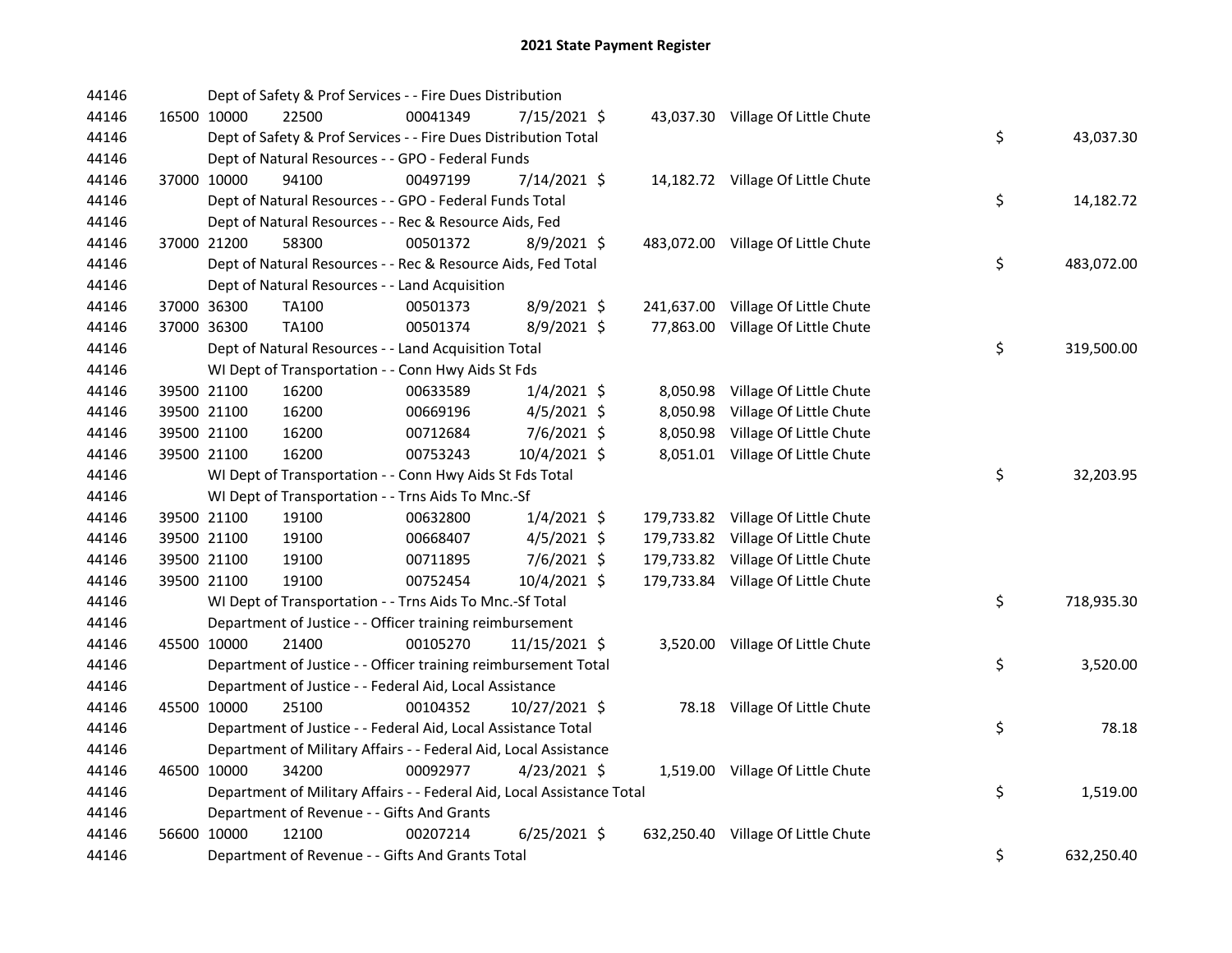| 44146 |             | Department of Revenue - - Misc Revenue Holding Clearing                       |          |               |          |                                      |                    |
|-------|-------------|-------------------------------------------------------------------------------|----------|---------------|----------|--------------------------------------|--------------------|
| 44146 | 56600 10000 | 99500                                                                         | 00188927 | $1/8/2021$ \$ |          | 2,008.12 Village Of Little Chute     |                    |
| 44146 | 56600 10000 | 99500                                                                         | 00190997 | 2/5/2021 \$   |          | 1,369.19 Village Of Little Chute     |                    |
| 44146 | 56600 10000 | 99500                                                                         | 00193606 | $3/5/2021$ \$ |          | 6,557.35 Village Of Little Chute     |                    |
| 44146 | 56600 10000 | 99500                                                                         | 00197888 | 4/7/2021 \$   |          | 7,170.55 Village Of Little Chute     |                    |
| 44146 | 56600 10000 | 99500                                                                         | 00201250 | $5/7/2021$ \$ |          | 3,757.32 Village Of Little Chute     |                    |
| 44146 | 56600 10000 | 99500                                                                         | 00204475 | $6/7/2021$ \$ | 4,084.35 | Village Of Little Chute              |                    |
| 44146 | 56600 10000 | 99500                                                                         | 00208120 | 6/28/2021 \$  | 177.00   | Village Of Little Chute              |                    |
| 44146 | 56600 10000 | 99500                                                                         | 00209048 | 7/8/2021 \$   | 4,619.29 | Village Of Little Chute              |                    |
| 44146 | 56600 10000 | 99500                                                                         | 00211794 | $8/6/2021$ \$ | 1,368.49 | Village Of Little Chute              |                    |
| 44146 | 56600 10000 | 99500                                                                         | 00214407 | 9/8/2021 \$   | 1,180.03 | Village Of Little Chute              |                    |
| 44146 | 56600 10000 | 99500                                                                         | 00216658 | 10/7/2021 \$  |          | 2,271.01 Village Of Little Chute     |                    |
| 44146 | 56600 10000 | 99500                                                                         | 00219246 | 11/5/2021 \$  |          | 2,101.20 Village Of Little Chute     |                    |
| 44146 | 56600 10000 | 99500                                                                         | 00221397 | 12/7/2021 \$  |          | 1,436.61 Village Of Little Chute     |                    |
| 44146 |             | Department of Revenue - - Misc Revenue Holding Clearing Total                 |          |               |          |                                      | \$<br>38,100.51    |
| 44146 |             | Shared Revenue and Tax Relief - - Expenditure Restraint Program               |          |               |          |                                      |                    |
| 44146 | 83500 10000 | 10100                                                                         | 00081880 | 7/26/2021 \$  |          | 80,252.41 Village Of Little Chute    |                    |
| 44146 |             | Shared Revenue and Tax Relief - - Expenditure Restraint Program Total         |          |               |          |                                      | \$<br>80,252.41    |
| 44146 |             | Shared Revenue and Tax Relief - - County And Municipal Aid                    |          |               |          |                                      |                    |
| 44146 | 83500 10000 | 10500                                                                         | 00081880 | 7/26/2021 \$  |          | 225,145.92 Village Of Little Chute   |                    |
| 44146 | 83500 10000 | 10500                                                                         | 00088983 | 11/15/2021 \$ |          | 1,275,826.88 Village Of Little Chute |                    |
| 44146 |             | Shared Revenue and Tax Relief - - County And Municipal Aid Total              |          |               |          |                                      | \$<br>1,500,972.80 |
| 44146 |             | Shared Revenue and Tax Relief - - Exempt Computer Aid                         |          |               |          |                                      |                    |
| 44146 | 83500 10000 | 10900                                                                         | 00084456 | 7/26/2021 \$  |          | 29,069.13 Village Of Little Chute    |                    |
| 44146 | 83500 10000 | 10900                                                                         | 00085866 | 7/26/2021 \$  |          | 48,161.43 Village Of Little Chute    |                    |
| 44146 |             | Shared Revenue and Tax Relief - - Exempt Computer Aid Total                   |          |               |          |                                      | \$<br>77,230.56    |
| 44146 |             | Shared Revenue and Tax Relief - - Utility Aid                                 |          |               |          |                                      |                    |
| 44146 | 83500 10000 | 11000                                                                         | 00081880 | 7/26/2021 \$  |          | 2,526.00 Village Of Little Chute     |                    |
| 44146 | 83500 10000 | 11000                                                                         | 00088983 | 11/15/2021 \$ |          | 17,043.98 Village Of Little Chute    |                    |
| 44146 |             | Shared Revenue and Tax Relief - - Utility Aid Total                           |          |               |          |                                      | \$<br>19,569.98    |
| 44146 |             | Shared Revenue and Tax Relief - - Personal Property Aid                       |          |               |          |                                      |                    |
| 44146 | 83500 10000 | 11100                                                                         | 00077628 | $5/3/2021$ \$ |          | 40,278.21 Village Of Little Chute    |                    |
| 44146 | 83500 10000 | 11100                                                                         | 00078954 | $5/3/2021$ \$ |          | 7,624.67 Village Of Little Chute     |                    |
| 44146 |             | Shared Revenue and Tax Relief - - Personal Property Aid Total                 |          |               |          |                                      | \$<br>47,902.88    |
| 44146 |             | Shared Revenue and Tax Relief - - State Aid; Video Service Provider Fee       |          |               |          |                                      |                    |
| 44146 | 83500 10000 | 11200                                                                         | 00083079 | 7/26/2021 \$  |          | 19,265.91 Village Of Little Chute    |                    |
| 44146 |             | Shared Revenue and Tax Relief - - State Aid; Video Service Provider Fee Total |          |               |          |                                      | \$<br>19,265.91    |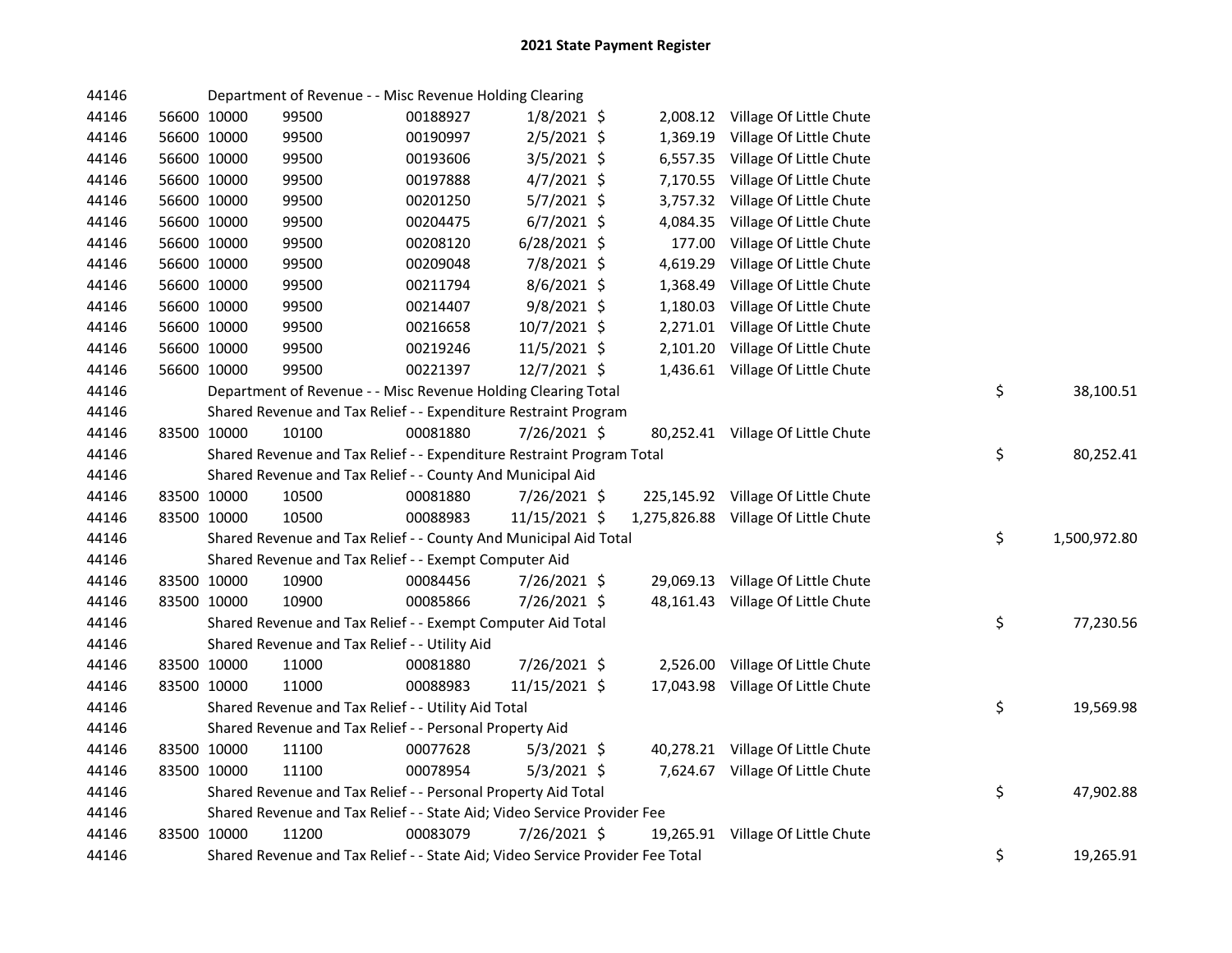| 44146       |             | Shared Revenue and Tax Relief - - Lottery & Gaming Credit       |          |             |  |                                   |              |
|-------------|-------------|-----------------------------------------------------------------|----------|-------------|--|-----------------------------------|--------------|
| 44146       | 83500 52100 | 36300                                                           | 00074326 | 3/22/2021 S |  | 12,527.52 Village Of Little Chute |              |
| 44146       |             | Shared Revenue and Tax Relief - - Lottery & Gaming Credit Total |          |             |  |                                   | 12,527.52    |
| 44146 Total |             |                                                                 |          |             |  |                                   | 4,044,121.42 |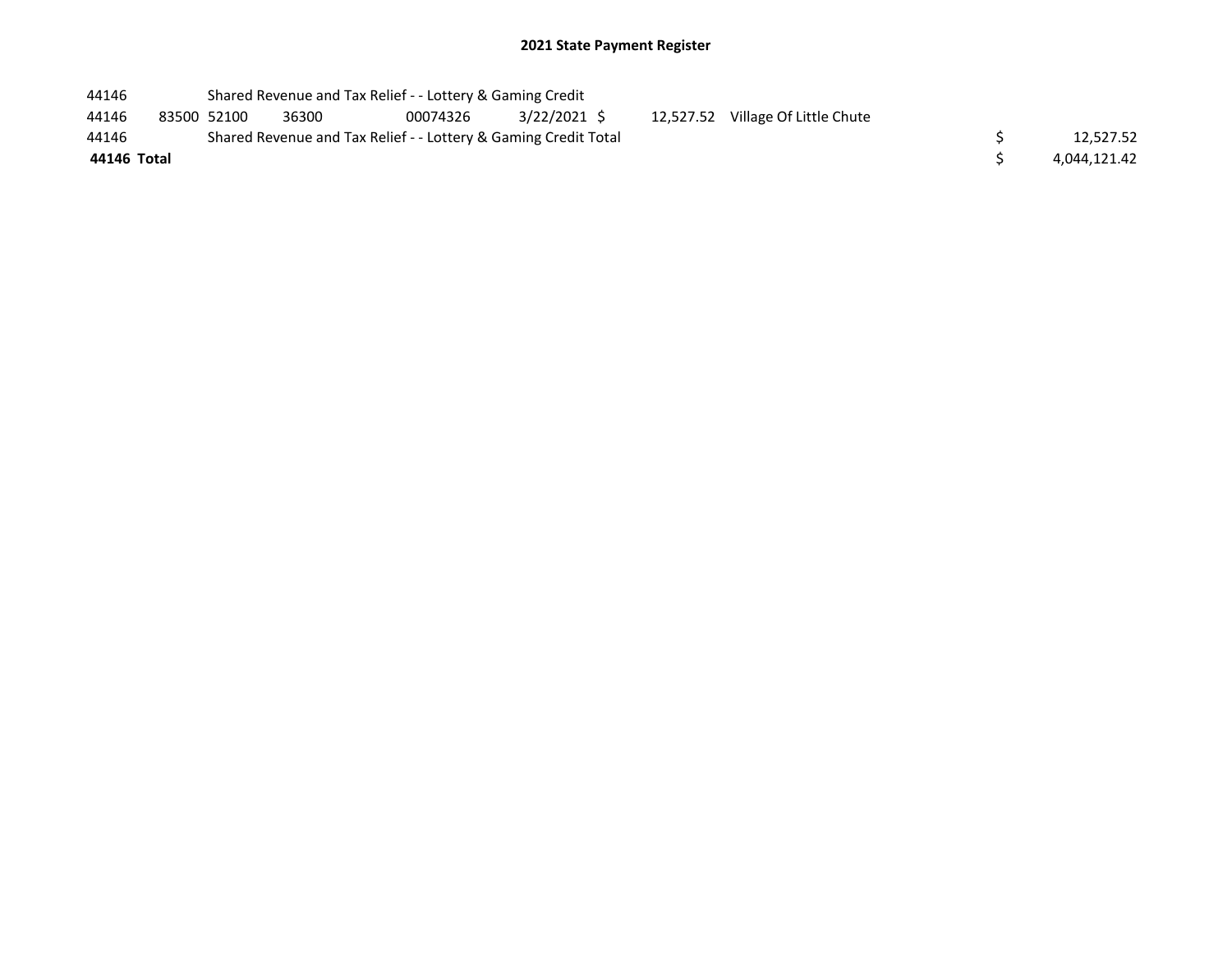| 44155 |             | Dept of Safety & Prof Services - - Fire Dues Distribution        |          |                |          |                              |          |           |
|-------|-------------|------------------------------------------------------------------|----------|----------------|----------|------------------------------|----------|-----------|
| 44155 | 16500 10000 | 22500                                                            | 00041352 | $7/16/2021$ \$ |          | 394.27 Village Of Nichols    |          |           |
| 44155 |             | Dept of Safety & Prof Services - - Fire Dues Distribution Total  |          |                |          |                              | \$       | 394.27    |
| 44155 |             | WI Dept of Transportation - - Trns Aids To Mnc.-Sf               |          |                |          |                              |          |           |
| 44155 | 39500 21100 | 19100                                                            | 00632801 | $1/4/2021$ \$  |          | 2,965.37 Village Of Nichols  |          |           |
| 44155 | 39500 21100 | 19100                                                            | 00668408 | $4/5/2021$ \$  | 2,965.37 | Village Of Nichols           |          |           |
| 44155 | 39500 21100 | 19100                                                            | 00711896 | 7/6/2021 \$    | 2,965.37 | Village Of Nichols           |          |           |
| 44155 | 39500 21100 | 19100                                                            | 00752455 | 10/4/2021 \$   |          | 2,965.38 Village Of Nichols  |          |           |
| 44155 |             | WI Dept of Transportation - - Trns Aids To Mnc.-Sf Total         |          |                |          |                              | \$       | 11,861.49 |
| 44155 |             | Department of Revenue - - Gifts And Grants                       |          |                |          |                              |          |           |
| 44155 | 56600 10000 | 12100                                                            | 00207215 | $6/25/2021$ \$ |          | 14,915.27 Village Of Nichols |          |           |
| 44155 |             | Department of Revenue - - Gifts And Grants Total                 |          |                |          |                              | \$       | 14,915.27 |
| 44155 |             | Shared Revenue and Tax Relief - - County And Municipal Aid       |          |                |          |                              |          |           |
| 44155 | 83500 10000 | 10500                                                            | 00081881 | 7/26/2021 \$   |          | 14,756.82 Village Of Nichols |          |           |
| 44155 | 83500 10000 | 10500                                                            | 00088984 | 11/15/2021 \$  |          | 83,621.96 Village Of Nichols |          |           |
| 44155 |             | Shared Revenue and Tax Relief - - County And Municipal Aid Total |          |                |          |                              | \$       | 98,378.78 |
| 44155 |             | Shared Revenue and Tax Relief - - Exempt Computer Aid            |          |                |          |                              |          |           |
| 44155 | 83500 10000 | 10900                                                            | 00084457 | 7/26/2021 \$   |          | 206.82 Village Of Nichols    |          |           |
| 44155 |             | Shared Revenue and Tax Relief - - Exempt Computer Aid Total      |          |                |          |                              | \$       | 206.82    |
| 44155 |             | Shared Revenue and Tax Relief - - Utility Aid                    |          |                |          |                              |          |           |
| 44155 | 83500 10000 | 11000                                                            | 00081881 | 7/26/2021 \$   |          | 238.16 Village Of Nichols    |          |           |
| 44155 | 83500 10000 | 11000                                                            | 00088984 | 11/15/2021 \$  |          | 5,175.54 Village Of Nichols  |          |           |
| 44155 |             | Shared Revenue and Tax Relief - - Utility Aid Total              |          |                |          |                              | \$       | 5,413.70  |
| 44155 |             | Shared Revenue and Tax Relief - - Personal Property Aid          |          |                |          |                              |          |           |
| 44155 | 83500 10000 | 11100                                                            | 00077629 | $5/3/2021$ \$  |          | 4.44 Village Of Nichols      |          |           |
| 44155 |             | Shared Revenue and Tax Relief - - Personal Property Aid Total    |          |                |          |                              | \$       | 4.44      |
| 44155 |             | Shared Revenue and Tax Relief - - Lottery & Gaming Credit        |          |                |          |                              |          |           |
| 44155 | 83500 52100 | 36300                                                            | 00074327 | $3/22/2021$ \$ |          | 2,121.17 Village Of Nichols  |          |           |
|       |             |                                                                  |          |                |          |                              |          |           |
| 44155 |             | Shared Revenue and Tax Relief - - Lottery & Gaming Credit Total  |          |                |          |                              | \$<br>\$ | 2,121.17  |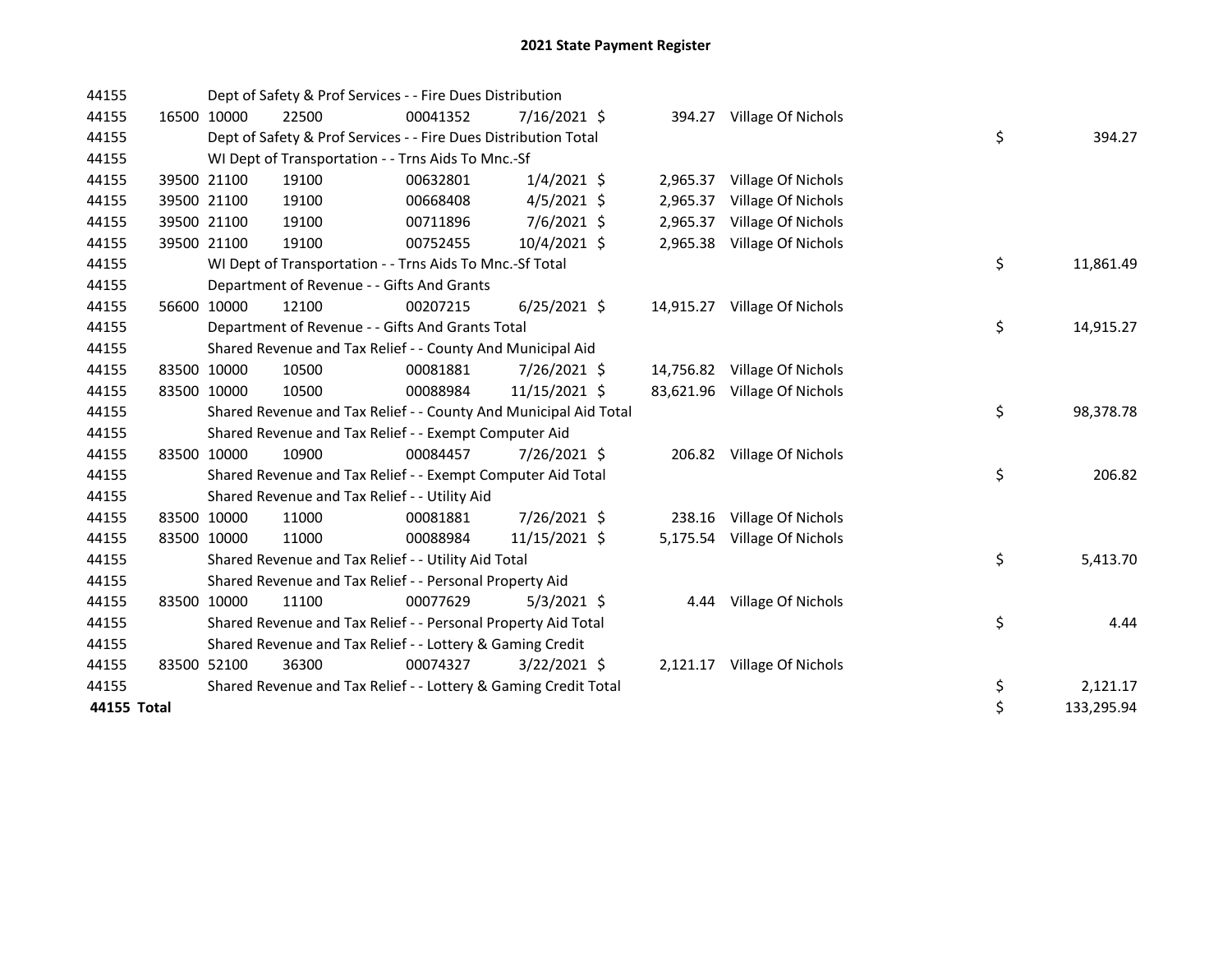| 44181 |             | Dept of Safety & Prof Services - - Fire Dues Distribution                       |           |                |      |                                |    |            |
|-------|-------------|---------------------------------------------------------------------------------|-----------|----------------|------|--------------------------------|----|------------|
| 44181 | 16500 10000 | 22500                                                                           | 00041357  | 7/16/2021 \$   |      | 1,966.41 Village Of Shiocton   |    |            |
| 44181 |             | Dept of Safety & Prof Services - - Fire Dues Distribution Total                 |           |                |      |                                | \$ | 1,966.41   |
| 44181 |             | Dept of Natural Resources - - Aids In Lieu Of Taxes - Gener                     |           |                |      |                                |    |            |
| 44181 | 37000 10000 | 50300                                                                           | 00460062  | $1/29/2021$ \$ |      | 19.03 Village Of Shiocton      |    |            |
| 44181 | 37000 10000 | 50300                                                                           | 00460063  | 1/29/2021 \$   |      | 919.53 Village Of Shiocton     |    |            |
| 44181 | 37000 10000 | 50300                                                                           | 00460064  | $1/29/2021$ \$ |      | 698.32 Village Of Shiocton     |    |            |
| 44181 |             | Dept of Natural Resources - - Aids In Lieu Of Taxes - Gener Total               |           |                |      |                                | \$ | 1,636.88   |
| 44181 |             | Dept of Natural Resources - - Taxes & Assessmts-Conserv Fund                    |           |                |      |                                |    |            |
| 44181 | 37000 21200 | 16900                                                                           | 00473719  | $4/15/2021$ \$ |      | 9.93 Village Of Shiocton       |    |            |
| 44181 | 37000 21200 | 16900                                                                           | 00497359  | 7/30/2021 \$   | 9.93 | Village Of Shiocton            |    |            |
| 44181 | 37000 21200 | 16900                                                                           | 00514910  | 10/21/2021 \$  |      | 10.43 Village Of Shiocton      |    |            |
| 44181 |             | Dept of Natural Resources - - Taxes & Assessmts-Conserv Fund Total              |           |                |      |                                | \$ | 30.29      |
| 44181 |             | Dept of Natural Resources - - Resaids - Cnty Forst, Cl & Mfl                    |           |                |      |                                |    |            |
| 44181 | 37000 21200 | 57100                                                                           | 00488151  | $6/14/2021$ \$ |      | 8.66 Village Of Shiocton       |    |            |
| 44181 |             | Dept of Natural Resources - - Resaids - Cnty Forst, Cl & Mfl Total              |           |                |      |                                | \$ | 8.66       |
| 44181 |             | WI Dept of Transportation - - Trns Aids To Mnc.-Sf                              |           |                |      |                                |    |            |
| 44181 | 39500 21100 | 19100                                                                           | 00632802  | $1/4/2021$ \$  |      | 11,955.92 Village Of Shiocton  |    |            |
| 44181 | 39500 21100 | 19100                                                                           | 00668409  | $4/5/2021$ \$  |      | 11,955.92 Village Of Shiocton  |    |            |
| 44181 | 39500 21100 | 19100                                                                           | 00711897  | 7/6/2021 \$    |      | 11,955.92 Village Of Shiocton  |    |            |
| 44181 | 39500 21100 | 19100                                                                           | 00752456  | 10/4/2021 \$   |      | 11,955.92 Village Of Shiocton  |    |            |
| 44181 |             | WI Dept of Transportation - - Trns Aids To Mnc.-Sf Total                        |           |                |      |                                | \$ | 47,823.68  |
| 44181 |             | Department of Health Services - - Prepaid Medical Transport Reimbursement       |           |                |      |                                |    |            |
| 44181 | 43500 10000 | 16300                                                                           | AMBULANCE | 11/15/2021 \$  |      | 2,000.00 Village Of Shiocton   |    |            |
| 44181 |             | Department of Health Services - - Prepaid Medical Transport Reimbursement Total |           |                |      |                                | \$ | 2,000.00   |
| 44181 |             | Department of Justice - - Officer training reimbursement                        |           |                |      |                                |    |            |
| 44181 | 45500 10000 | 21400                                                                           | 00105775  | 11/23/2021 \$  |      | 320.00 Village Of Shiocton     |    |            |
| 44181 |             | Department of Justice - - Officer training reimbursement Total                  |           |                |      |                                | \$ | 320.00     |
| 44181 |             | Department of Justice - - Federal Aid, Local Assistance                         |           |                |      |                                |    |            |
| 44181 | 45500 10000 | 25100                                                                           | 00101042  | $9/1/2021$ \$  |      | 10,000.00 Village Of Shiocton  |    |            |
| 44181 |             | Department of Justice - - Federal Aid, Local Assistance Total                   |           |                |      |                                | \$ | 10,000.00  |
| 44181 |             | Commissioners of Public Lands - - Balsht Common School Fund                     |           |                |      |                                |    |            |
| 44181 | 50700 37400 | 57700                                                                           | 00003849  | 10/5/2021 \$   |      | 139,512.00 Village Of Shiocton |    |            |
| 44181 | 50700 37400 | 57700                                                                           | 00003911  | 11/15/2021 \$  |      | 137,837.50 Village Of Shiocton |    |            |
| 44181 |             | Commissioners of Public Lands - - Balsht Common School Fund Total               |           |                |      |                                | \$ | 277,349.50 |
| 44181 |             | Department of Revenue - - Gifts And Grants                                      |           |                |      |                                |    |            |
| 44181 | 56600 10000 | 12100                                                                           | 00207216  | $6/25/2021$ \$ |      | 47,781.20 Village Of Shiocton  |    |            |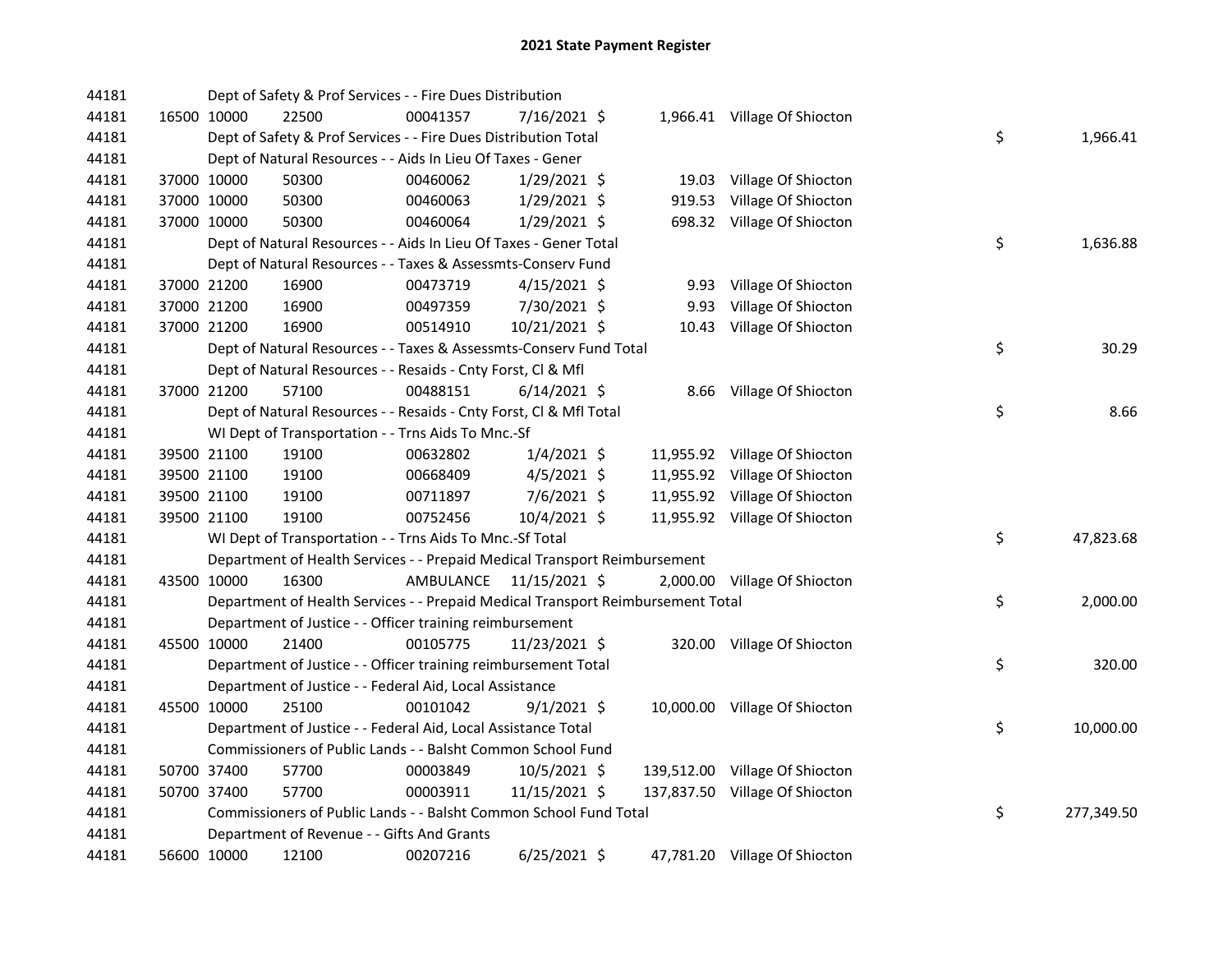| 44181       |             | Department of Revenue - - Gifts And Grants Total                              |          |                |  |          |                                |    |  | 47,781.20  |
|-------------|-------------|-------------------------------------------------------------------------------|----------|----------------|--|----------|--------------------------------|----|--|------------|
| 44181       |             | Department of Revenue - - Misc Revenue Holding Clearing                       |          |                |  |          |                                |    |  |            |
| 44181       | 56600 10000 | 99500                                                                         | 00191000 | $2/5/2021$ \$  |  | 5.00     | Village Of Shiocton            |    |  |            |
| 44181       | 56600 10000 | 99500                                                                         | 00193609 | 3/5/2021 \$    |  | 545.20   | Village Of Shiocton            |    |  |            |
| 44181       | 56600 10000 | 99500                                                                         | 00197891 | $4/7/2021$ \$  |  | 284.79   | Village Of Shiocton            |    |  |            |
| 44181       | 56600 10000 | 99500                                                                         | 00201253 | $5/7/2021$ \$  |  | 53.80    | Village Of Shiocton            |    |  |            |
| 44181       | 56600 10000 | 99500                                                                         | 00202324 | $5/17/2021$ \$ |  | 111.40   | Village Of Shiocton            |    |  |            |
| 44181       | 56600 10000 | 99500                                                                         | 00204479 | $6/7/2021$ \$  |  |          | 124.00 Village Of Shiocton     |    |  |            |
| 44181       |             | Department of Revenue - - Misc Revenue Holding Clearing Total                 |          |                |  |          |                                | \$ |  | 1,124.19   |
| 44181       |             | Shared Revenue and Tax Relief - - Expenditure Restraint Program               |          |                |  |          |                                |    |  |            |
| 44181       | 83500 10000 | 10100                                                                         | 00081882 | 7/26/2021 \$   |  |          | 7,162.79 Village Of Shiocton   |    |  |            |
| 44181       |             | Shared Revenue and Tax Relief - - Expenditure Restraint Program Total         |          |                |  |          |                                | \$ |  | 7,162.79   |
| 44181       |             | Shared Revenue and Tax Relief - - County And Municipal Aid                    |          |                |  |          |                                |    |  |            |
| 44181       | 83500 10000 | 10500                                                                         | 00081882 | 7/26/2021 \$   |  |          | 51,624.99 Village Of Shiocton  |    |  |            |
| 44181       | 83500 10000 | 10500                                                                         | 00088985 | 11/15/2021 \$  |  |          | 290,541.59 Village Of Shiocton |    |  |            |
| 44181       |             | Shared Revenue and Tax Relief - - County And Municipal Aid Total              |          |                |  |          |                                | \$ |  | 342,166.58 |
| 44181       |             | Shared Revenue and Tax Relief - - Exempt Computer Aid                         |          |                |  |          |                                |    |  |            |
| 44181       | 83500 10000 | 10900                                                                         | 00084458 | 7/26/2021 \$   |  |          | 106.00 Village Of Shiocton     |    |  |            |
| 44181       |             | Shared Revenue and Tax Relief - - Exempt Computer Aid Total                   |          |                |  |          |                                | \$ |  | 106.00     |
| 44181       |             | Shared Revenue and Tax Relief - - Utility Aid                                 |          |                |  |          |                                |    |  |            |
| 44181       | 83500 10000 | 11000                                                                         | 00081882 | 7/26/2021 \$   |  |          | 215.70 Village Of Shiocton     |    |  |            |
| 44181       | 83500 10000 | 11000                                                                         | 00088985 | 11/15/2021 \$  |  |          | 1,251.40 Village Of Shiocton   |    |  |            |
| 44181       |             | Shared Revenue and Tax Relief - - Utility Aid Total                           |          |                |  |          |                                | \$ |  | 1,467.10   |
| 44181       |             | Shared Revenue and Tax Relief - - Personal Property Aid                       |          |                |  |          |                                |    |  |            |
| 44181       | 83500 10000 | 11100                                                                         | 00077630 | $5/3/2021$ \$  |  |          | 1,825.83 Village Of Shiocton   |    |  |            |
| 44181       |             | Shared Revenue and Tax Relief - - Personal Property Aid Total                 |          |                |  |          |                                | \$ |  | 1,825.83   |
| 44181       |             | Shared Revenue and Tax Relief - - State Aid; Video Service Provider Fee       |          |                |  |          |                                |    |  |            |
| 44181       | 83500 10000 | 11200                                                                         | 00083080 | 7/26/2021 \$   |  | 2,041.19 | Village Of Shiocton            |    |  |            |
| 44181       |             | Shared Revenue and Tax Relief - - State Aid; Video Service Provider Fee Total |          |                |  |          |                                | \$ |  | 2,041.19   |
| 44181       |             | Shared Revenue and Tax Relief - - Lottery & Gaming Credit                     |          |                |  |          |                                |    |  |            |
| 44181       | 83500 52100 | 36300                                                                         | 00074328 | $3/22/2021$ \$ |  | 5,408.28 | Village Of Shiocton            |    |  |            |
| 44181       |             | Shared Revenue and Tax Relief - - Lottery & Gaming Credit Total               |          |                |  |          |                                | \$ |  | 5,408.28   |
| 44181 Total |             |                                                                               |          |                |  |          |                                | \$ |  | 750,218.58 |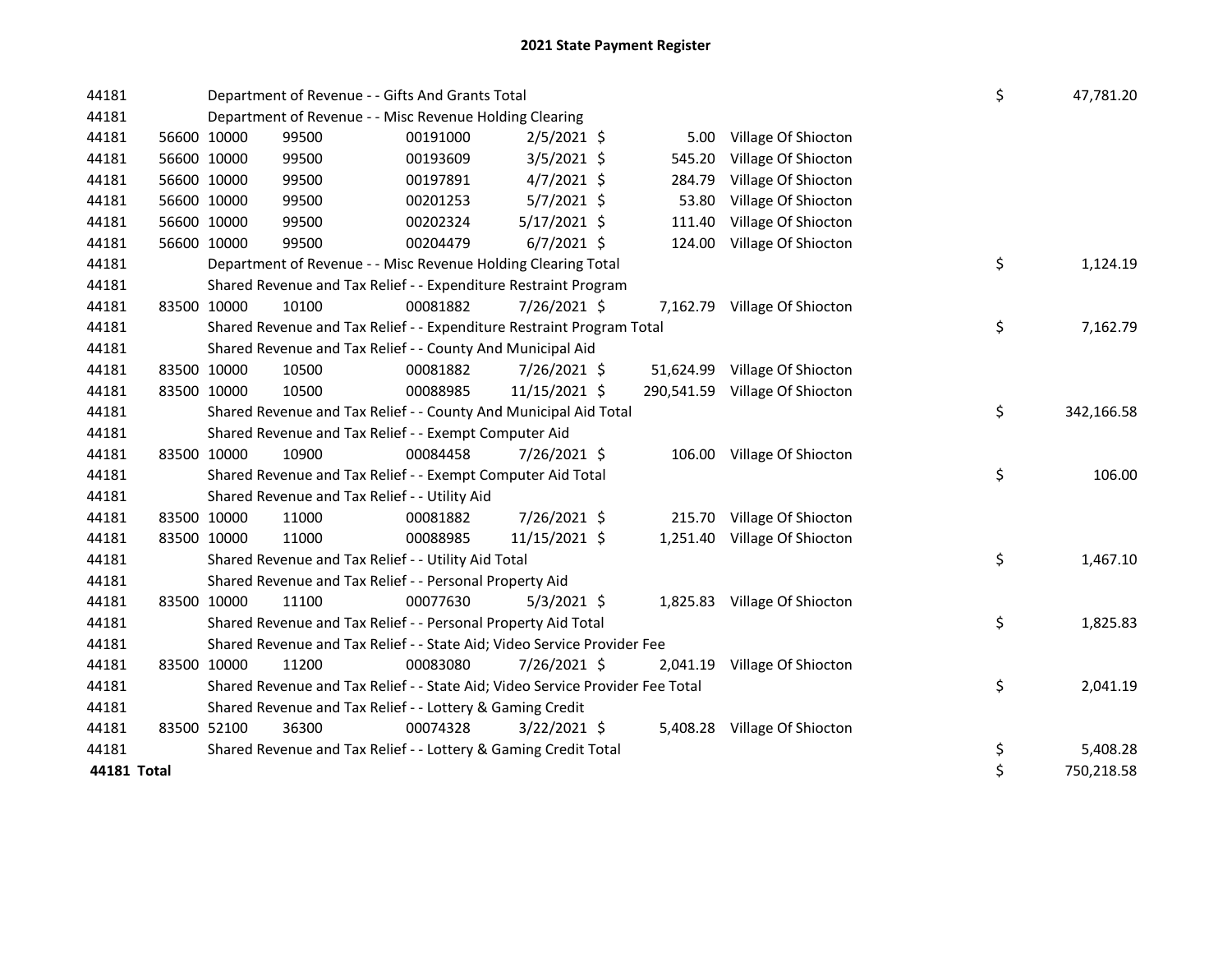## 2021 State Payment Register

| 44191 | Shared Revenue and Tax Relief - - Personal Property Aid |
|-------|---------------------------------------------------------|
|-------|---------------------------------------------------------|

| 44191 | 83500 10000 | 11100                                                         | 00078955 | $5/3/2021$ \$ |
|-------|-------------|---------------------------------------------------------------|----------|---------------|
| 44191 |             | Shared Revenue and Tax Relief - - Personal Property Aid Total |          |               |

44191 83500 10000 11100 00078955 5/3/2021 1,028.58 \$ Village Of Wrightstown

| 44191       | Shared Revenue and Tax Relief - - Personal Property Aid Total | 1,028.58 |
|-------------|---------------------------------------------------------------|----------|
| 44191 Total |                                                               | 1,028.58 |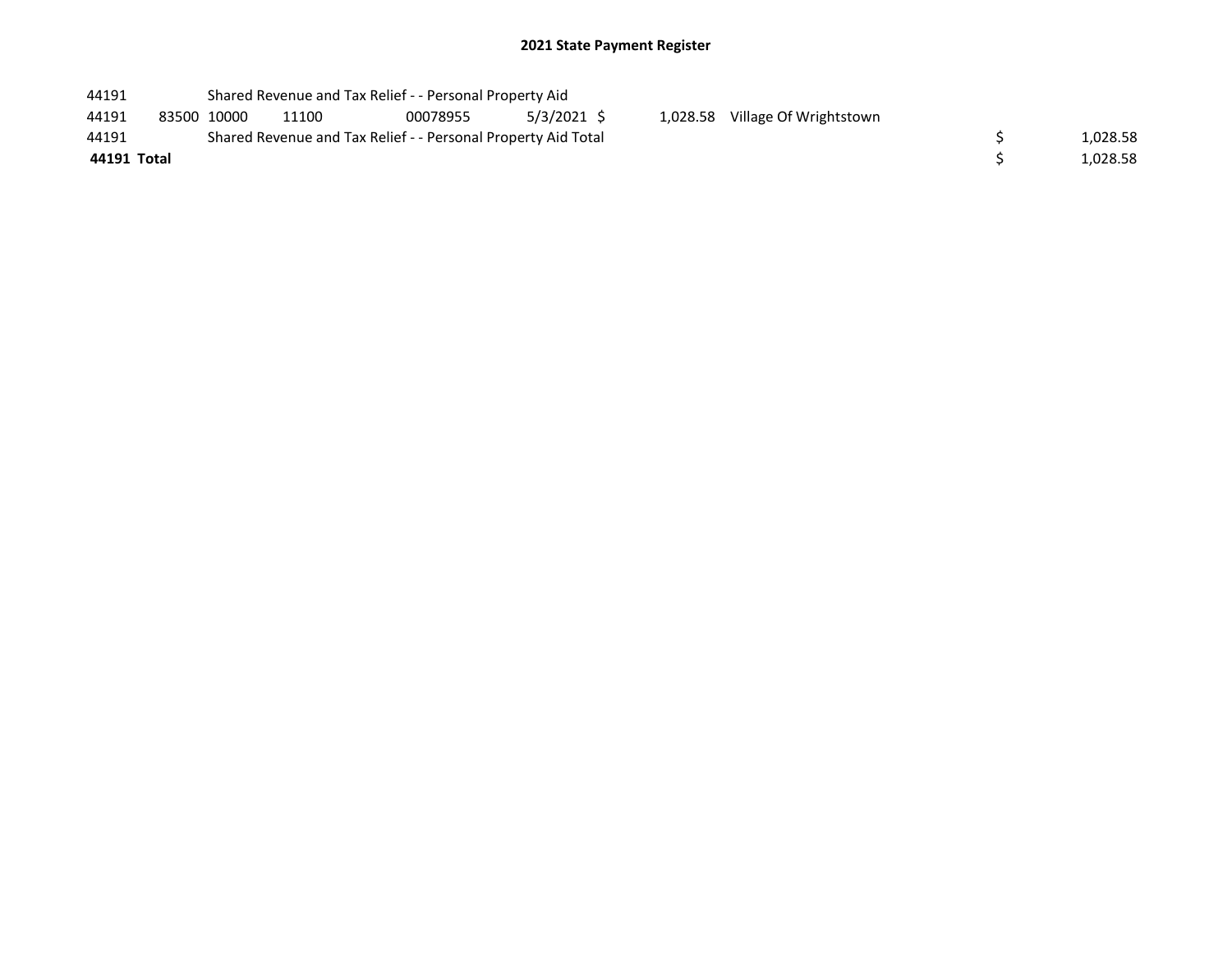| 44201 |                                                                 | Dept of Safety & Prof Services - - Fire Dues Distribution             |          |                |  |              |                             |  |                    |
|-------|-----------------------------------------------------------------|-----------------------------------------------------------------------|----------|----------------|--|--------------|-----------------------------|--|--------------------|
| 44201 | 16500 10000                                                     | 22500                                                                 | 00041328 | 7/15/2021 \$   |  | 263,840.94   | City Of Appleton            |  |                    |
| 44201 |                                                                 | Dept of Safety & Prof Services - - Fire Dues Distribution Total       |          |                |  |              |                             |  | \$<br>263,840.94   |
| 44201 |                                                                 | WI Dept of Transportation - - Conn Hwy Aids St Fds                    |          |                |  |              |                             |  |                    |
| 44201 | 39500 21100                                                     | 16200                                                                 | 00633590 | $1/4/2021$ \$  |  | 57,391.17    | City Of Appleton            |  |                    |
| 44201 | 39500 21100                                                     | 16200                                                                 | 00669197 | 4/5/2021 \$    |  | 57,391.17    | City Of Appleton            |  |                    |
| 44201 | 39500 21100                                                     | 16200                                                                 | 00712685 | 7/6/2021 \$    |  | 57,391.17    | City Of Appleton            |  |                    |
| 44201 | 39500 21100                                                     | 16200                                                                 | 00753244 | 10/4/2021 \$   |  | 57,391.17    | City Of Appleton            |  |                    |
| 44201 |                                                                 | WI Dept of Transportation - - Conn Hwy Aids St Fds Total              |          |                |  |              |                             |  | \$<br>229,564.68   |
| 44201 |                                                                 | WI Dept of Transportation - - Paratransit Aids, Sf                    |          |                |  |              |                             |  |                    |
| 44201 | 39500 21100                                                     | 17500                                                                 | 00707810 | $6/18/2021$ \$ |  |              | 133,738.00 City Of Appleton |  |                    |
| 44201 |                                                                 | WI Dept of Transportation - - Paratransit Aids, Sf Total              |          |                |  |              |                             |  | \$<br>133,738.00   |
| 44201 |                                                                 | WI Dept of Transportation - - Tb, Trns Oper Aid Sf                    |          |                |  |              |                             |  |                    |
| 44201 | 39500 21100                                                     | 17600                                                                 | 00709628 | $6/22/2021$ \$ |  | 746,180.00   | City Of Appleton            |  |                    |
| 44201 | 39500 21100                                                     | 17600                                                                 | 00754005 | 9/29/2021 \$   |  | 2,238,552.00 | City Of Appleton            |  |                    |
| 44201 |                                                                 | WI Dept of Transportation - - Tb, Trns Oper Aid Sf Total              |          |                |  |              |                             |  | \$<br>2,984,732.00 |
| 44201 |                                                                 | WI Dept of Transportation - - Trns Aids To Mnc.-Sf                    |          |                |  |              |                             |  |                    |
| 44201 | 39500 21100                                                     | 19100                                                                 | 00632803 | $1/4/2021$ \$  |  |              | 754,228.71 City Of Appleton |  |                    |
| 44201 | 39500 21100                                                     | 19100                                                                 | 00668410 | $4/5/2021$ \$  |  | 754,228.71   | City Of Appleton            |  |                    |
| 44201 | 39500 21100                                                     | 19100                                                                 | 00711898 | 7/6/2021 \$    |  | 754,228.71   | City Of Appleton            |  |                    |
| 44201 | 39500 21100                                                     | 19100                                                                 | 00752457 | 10/4/2021 \$   |  |              | 754,228.71 City Of Appleton |  |                    |
| 44201 |                                                                 | WI Dept of Transportation - - Trns Aids To Mnc.-Sf Total              |          |                |  |              |                             |  | \$<br>3,016,914.84 |
| 44201 |                                                                 | Department of Health Services - - State/Federal Aids                  |          |                |  |              |                             |  |                    |
| 44201 | 43500 10000                                                     | 00000                                                                 | 92106    | $1/4/2021$ \$  |  | 45,811.00    | City Of Appleton            |  |                    |
| 44201 | 43500 10000                                                     | 00000                                                                 | 92107    | $2/1/2021$ \$  |  | 375,044.00   | City Of Appleton            |  |                    |
| 44201 | 43500 10000                                                     | 00000                                                                 | 92108    | $3/1/2021$ \$  |  | 56,439.00    | City Of Appleton            |  |                    |
| 44201 | 43500 10000                                                     | 00000                                                                 | 92109    | $4/1/2021$ \$  |  | 20,900.00    | City Of Appleton            |  |                    |
| 44201 | 43500 10000                                                     | 00000                                                                 | 92110    | $5/3/2021$ \$  |  | 705.00       | City Of Appleton            |  |                    |
| 44201 | 43500 10000                                                     | 00000                                                                 | 92111    | $6/1/2021$ \$  |  | 10,255.00    | City Of Appleton            |  |                    |
| 44201 | 43500 10000                                                     | 00000                                                                 | 92200    | 7/1/2021 \$    |  | 147,782.00   | City Of Appleton            |  |                    |
| 44201 | 43500 10000                                                     | 00000                                                                 | 92202    | $9/1/2021$ \$  |  | 211,603.00   | City Of Appleton            |  |                    |
| 44201 | 43500 10000                                                     | 00000                                                                 | 92207    | $12/1/2021$ \$ |  | 66,997.00    | City Of Appleton            |  |                    |
| 44201 |                                                                 | Department of Health Services - - State/Federal Aids Total            |          |                |  |              |                             |  | \$<br>935,536.00   |
| 44201 | Shared Revenue and Tax Relief - - Expenditure Restraint Program |                                                                       |          |                |  |              |                             |  |                    |
| 44201 | 83500 10000                                                     | 10100                                                                 | 00081883 | 7/26/2021 \$   |  | 1,206,663.18 | City Of Appleton            |  |                    |
| 44201 |                                                                 | Shared Revenue and Tax Relief - - Expenditure Restraint Program Total |          |                |  |              |                             |  | \$<br>1,206,663.18 |
| 44201 |                                                                 | Shared Revenue and Tax Relief - - County And Municipal Aid            |          |                |  |              |                             |  |                    |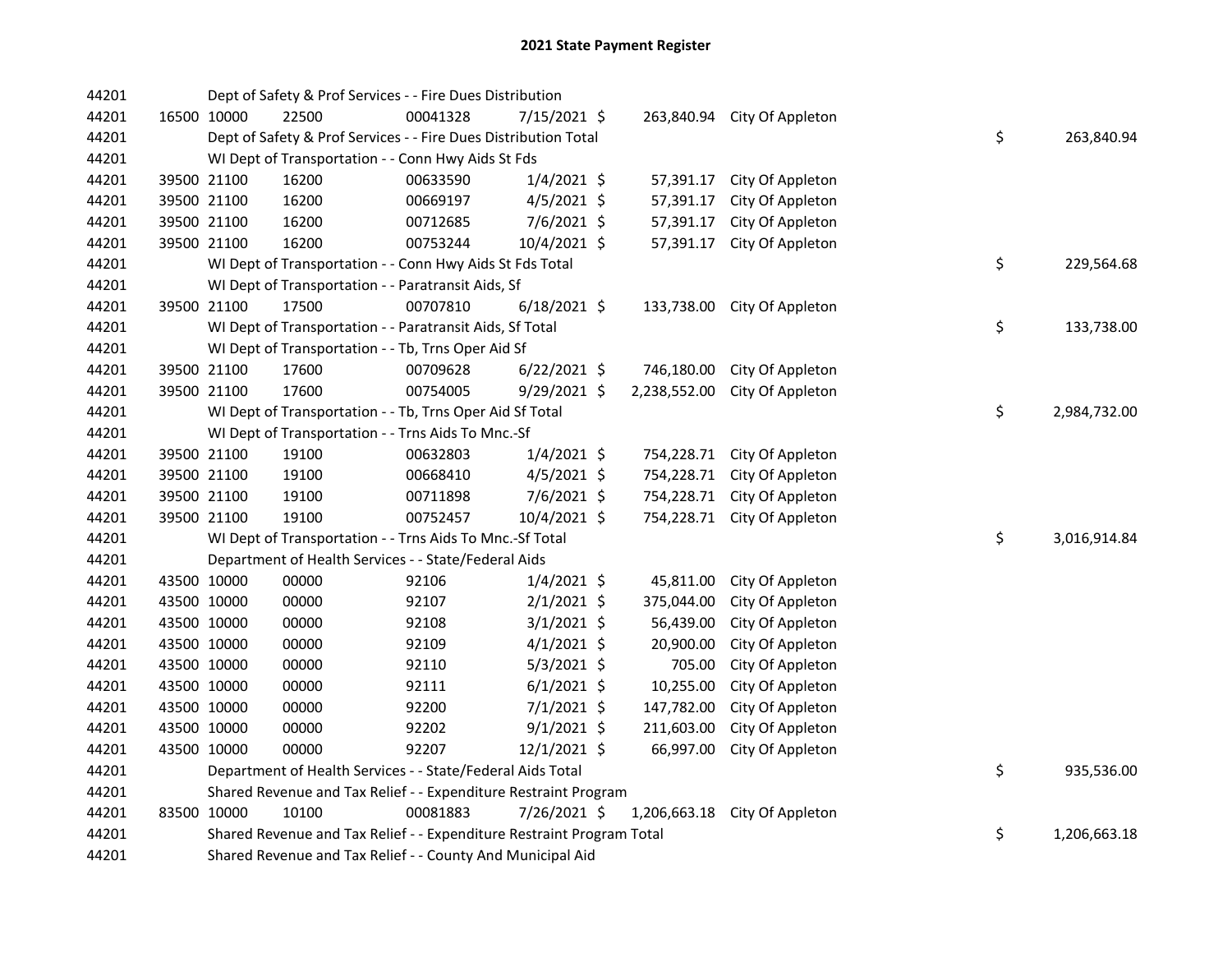| 44201       | 83500 10000 | 10500                                                                         | 00081883 | 7/26/2021 \$   | 1,375,940.90 | City Of Appleton |    |               |
|-------------|-------------|-------------------------------------------------------------------------------|----------|----------------|--------------|------------------|----|---------------|
| 44201       | 83500 10000 | 10500                                                                         | 00088986 | 11/15/2021 \$  | 8,177,909.53 | City Of Appleton |    |               |
| 44201       |             | Shared Revenue and Tax Relief - - County And Municipal Aid Total              |          |                |              |                  | \$ | 9,553,850.43  |
| 44201       |             | Shared Revenue and Tax Relief - - Exempt Computer Aid                         |          |                |              |                  |    |               |
| 44201       | 83500 10000 | 10900                                                                         | 00084459 | 7/26/2021 \$   | 402,040.24   | City Of Appleton |    |               |
| 44201       | 83500 10000 | 10900                                                                         | 00085867 | 7/26/2021 \$   | 87,220.73    | City Of Appleton |    |               |
| 44201       |             | Shared Revenue and Tax Relief - - Exempt Computer Aid Total                   |          |                |              |                  | \$ | 489,260.97    |
| 44201       |             | Shared Revenue and Tax Relief - - Utility Aid                                 |          |                |              |                  |    |               |
| 44201       | 83500 10000 | 11000                                                                         | 00088986 | 11/15/2021 \$  | 213,596.92   | City Of Appleton |    |               |
| 44201       |             | Shared Revenue and Tax Relief - - Utility Aid Total                           |          |                |              |                  | \$ | 213,596.92    |
| 44201       |             | Shared Revenue and Tax Relief - - Personal Property Aid                       |          |                |              |                  |    |               |
| 44201       | 83500 10000 | 11100                                                                         | 00077631 | $5/3/2021$ \$  | 189,865.22   | City Of Appleton |    |               |
| 44201       | 83500 10000 | 11100                                                                         | 00078956 | $5/3/2021$ \$  | 75,611.21    | City Of Appleton |    |               |
| 44201       |             | Shared Revenue and Tax Relief - - Personal Property Aid Total                 |          |                |              |                  | \$ | 265,476.43    |
| 44201       |             | Shared Revenue and Tax Relief - - State Aid; Video Service Provider Fee       |          |                |              |                  |    |               |
| 44201       | 83500 10000 | 11200                                                                         | 00083081 | $7/26/2021$ \$ | 151,665.82   | City Of Appleton |    |               |
| 44201       |             | Shared Revenue and Tax Relief - - State Aid; Video Service Provider Fee Total |          |                |              |                  | \$ | 151,665.82    |
| 44201       |             | Shared Revenue and Tax Relief - - School Lvy Tx/First Dollar Cr               |          |                |              |                  |    |               |
| 44201       | 83500 10000 | 30200                                                                         | 00082713 | 7/26/2021 \$   | 7,227,307.18 | City Of Appleton |    |               |
| 44201       | 83500 10000 | 30200                                                                         | 00086108 | 7/26/2021 \$   | 1,199,689.39 | City Of Appleton |    |               |
| 44201       |             | Shared Revenue and Tax Relief - - School Lvy Tx/First Dollar Cr Total         |          |                |              |                  | \$ | 8,426,996.57  |
| 44201       |             | Shared Revenue and Tax Relief - - Payments For Municipal Svcs                 |          |                |              |                  |    |               |
| 44201       | 83500 10000 | 50100                                                                         | 00073723 | $2/1/2021$ \$  | 6,049.08     | City Of Appleton |    |               |
| 44201       |             | Shared Revenue and Tax Relief - - Payments For Municipal Svcs Total           |          |                |              |                  | \$ | 6,049.08      |
| 44201       |             | Shared Revenue and Tax Relief - - Lottery & Gaming Credit                     |          |                |              |                  |    |               |
| 44201       | 83500 52100 | 36300                                                                         | 00074591 | $3/22/2021$ \$ | 2,294,266.36 | City Of Appleton |    |               |
| 44201       |             | Shared Revenue and Tax Relief - - Lottery & Gaming Credit Total               |          |                |              |                  | \$ | 2,294,266.36  |
| 44201 Total |             |                                                                               |          |                |              |                  | \$ | 30,172,152.22 |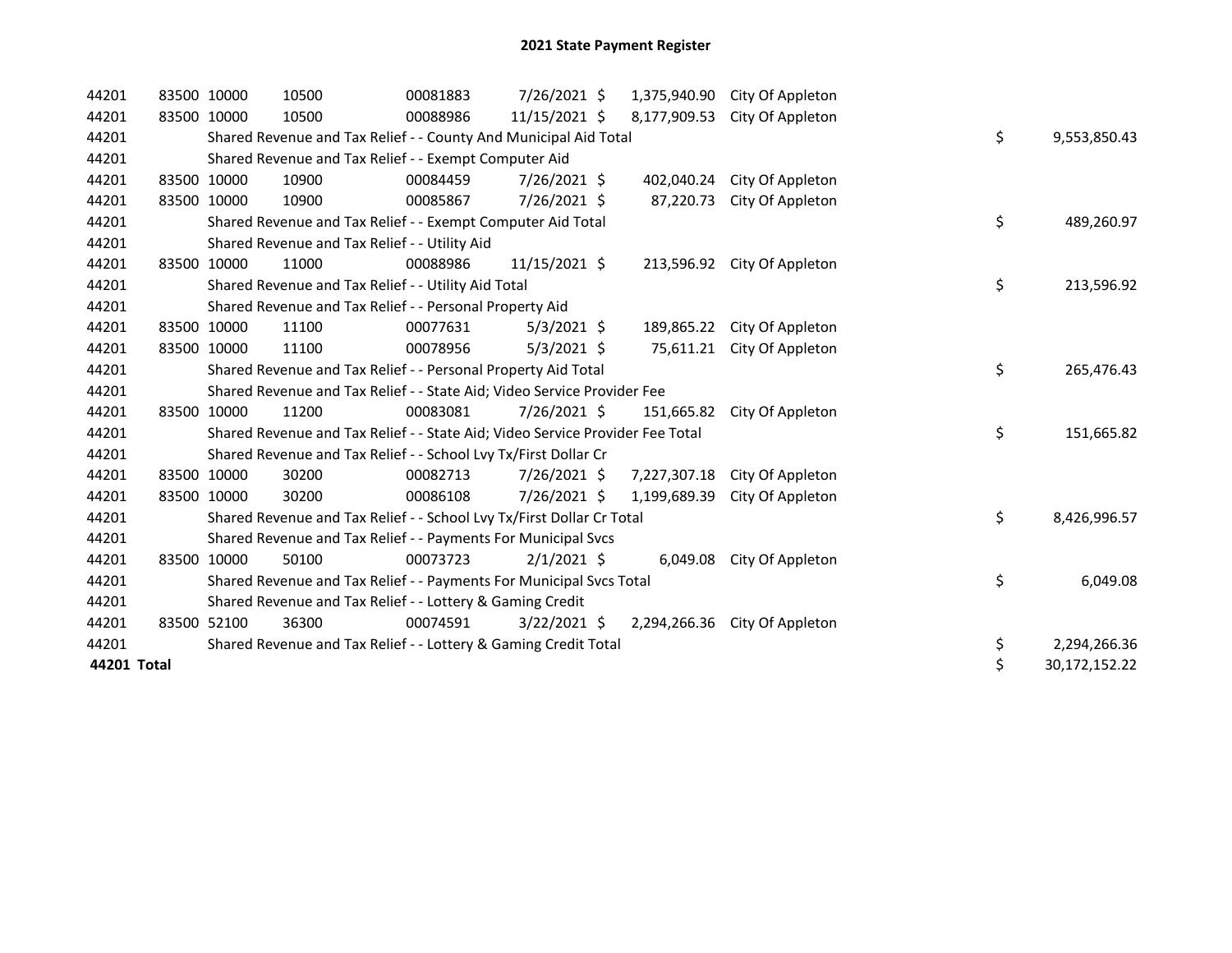| 44241 |             | Dept of Safety & Prof Services - - Fire Dues Distribution                       |           |                |              |                            |    |              |
|-------|-------------|---------------------------------------------------------------------------------|-----------|----------------|--------------|----------------------------|----|--------------|
| 44241 | 16500 10000 | 22500                                                                           | 00041345  | 7/15/2021 \$   |              | 52,810.74 City Of Kaukauna |    |              |
| 44241 |             | Dept of Safety & Prof Services - - Fire Dues Distribution Total                 |           |                |              |                            | \$ | 52,810.74    |
| 44241 |             | WI Dept of Transportation - - Conn Hwy Aids St Fds                              |           |                |              |                            |    |              |
| 44241 | 39500 21100 | 16200                                                                           | 00633591  | $1/4/2021$ \$  | 26,861.70    | City Of Kaukauna           |    |              |
| 44241 | 39500 21100 | 16200                                                                           | 00669198  | $4/5/2021$ \$  | 26,861.70    | City Of Kaukauna           |    |              |
| 44241 | 39500 21100 | 16200                                                                           | 00712686  | 7/6/2021 \$    | 26,861.70    | City Of Kaukauna           |    |              |
| 44241 | 39500 21100 | 16200                                                                           | 00753245  | 10/4/2021 \$   | 26,861.72    | City Of Kaukauna           |    |              |
| 44241 |             | WI Dept of Transportation - - Conn Hwy Aids St Fds Total                        |           |                |              |                            | \$ | 107,446.82   |
| 44241 |             | WI Dept of Transportation - - Trns Aids To Mnc.-Sf                              |           |                |              |                            |    |              |
| 44241 | 39500 21100 | 19100                                                                           | 00632804  | $1/4/2021$ \$  | 251,426.75   | City Of Kaukauna           |    |              |
| 44241 | 39500 21100 | 19100                                                                           | 00668411  | $4/5/2021$ \$  | 251,426.75   | City Of Kaukauna           |    |              |
| 44241 | 39500 21100 | 19100                                                                           | 00711899  | $7/6/2021$ \$  | 251,426.75   | City Of Kaukauna           |    |              |
| 44241 | 39500 21100 | 19100                                                                           | 00752458  | 10/4/2021 \$   | 251,426.76   | City Of Kaukauna           |    |              |
| 44241 |             | WI Dept of Transportation - - Trns Aids To Mnc.-Sf Total                        |           |                |              |                            | \$ | 1,005,707.01 |
| 44241 |             | Department of Health Services - - Prepaid Medical Transport Reimbursement       |           |                |              |                            |    |              |
| 44241 | 43500 10000 | 16300                                                                           | AMBULANCE | 11/15/2021 \$  | 13,398.47    | City Of Kaukauna           |    |              |
| 44241 |             | Department of Health Services - - Prepaid Medical Transport Reimbursement Total |           |                |              |                            | \$ | 13,398.47    |
| 44241 |             | Department of Revenue - - Gifts And Grants                                      |           |                |              |                            |    |              |
| 44241 | 56600 10000 | 12100                                                                           | 00207217  | $6/25/2021$ \$ | 851,478.69   | City Of Kaukauna           |    |              |
| 44241 |             | Department of Revenue - - Gifts And Grants Total                                |           |                |              |                            | \$ | 851,478.69   |
| 44241 |             | Shared Revenue and Tax Relief - - Expenditure Restraint Program                 |           |                |              |                            |    |              |
| 44241 | 83500 10000 | 10100                                                                           | 00081884  | 7/26/2021 \$   | 255,343.80   | City Of Kaukauna           |    |              |
| 44241 |             | Shared Revenue and Tax Relief - - Expenditure Restraint Program Total           |           |                |              |                            | \$ | 255,343.80   |
| 44241 |             | Shared Revenue and Tax Relief - - County And Municipal Aid                      |           |                |              |                            |    |              |
| 44241 | 83500 10000 | 10500                                                                           | 00081884  | 7/26/2021 \$   | 310,797.34   | City Of Kaukauna           |    |              |
| 44241 | 83500 10000 | 10500                                                                           | 00088987  | 11/15/2021 \$  | 1,747,786.47 | City Of Kaukauna           |    |              |
| 44241 |             | Shared Revenue and Tax Relief - - County And Municipal Aid Total                |           |                |              |                            | \$ | 2,058,583.81 |
| 44241 |             | Shared Revenue and Tax Relief - - Exempt Computer Aid                           |           |                |              |                            |    |              |
| 44241 | 83500 10000 | 10900                                                                           | 00084460  | 7/26/2021 \$   | 66,998.35    | City Of Kaukauna           |    |              |
| 44241 | 83500 10000 | 10900                                                                           | 00085868  | 7/26/2021 \$   | 25,307.35    | City Of Kaukauna           |    |              |
| 44241 |             | Shared Revenue and Tax Relief - - Exempt Computer Aid Total                     |           |                |              |                            | \$ | 92,305.70    |
| 44241 |             | Shared Revenue and Tax Relief - - Utility Aid                                   |           |                |              |                            |    |              |
| 44241 | 83500 10000 | 11000                                                                           | 00081884  | 7/26/2021 \$   | 14,891.19    | City Of Kaukauna           |    |              |
| 44241 | 83500 10000 | 11000                                                                           | 00088987  | 11/15/2021 \$  | 83,969.89    | City Of Kaukauna           |    |              |
| 44241 |             | Shared Revenue and Tax Relief - - Utility Aid Total                             |           |                |              |                            | \$ | 98,861.08    |
| 44241 |             | Shared Revenue and Tax Relief - - Personal Property Aid                         |           |                |              |                            |    |              |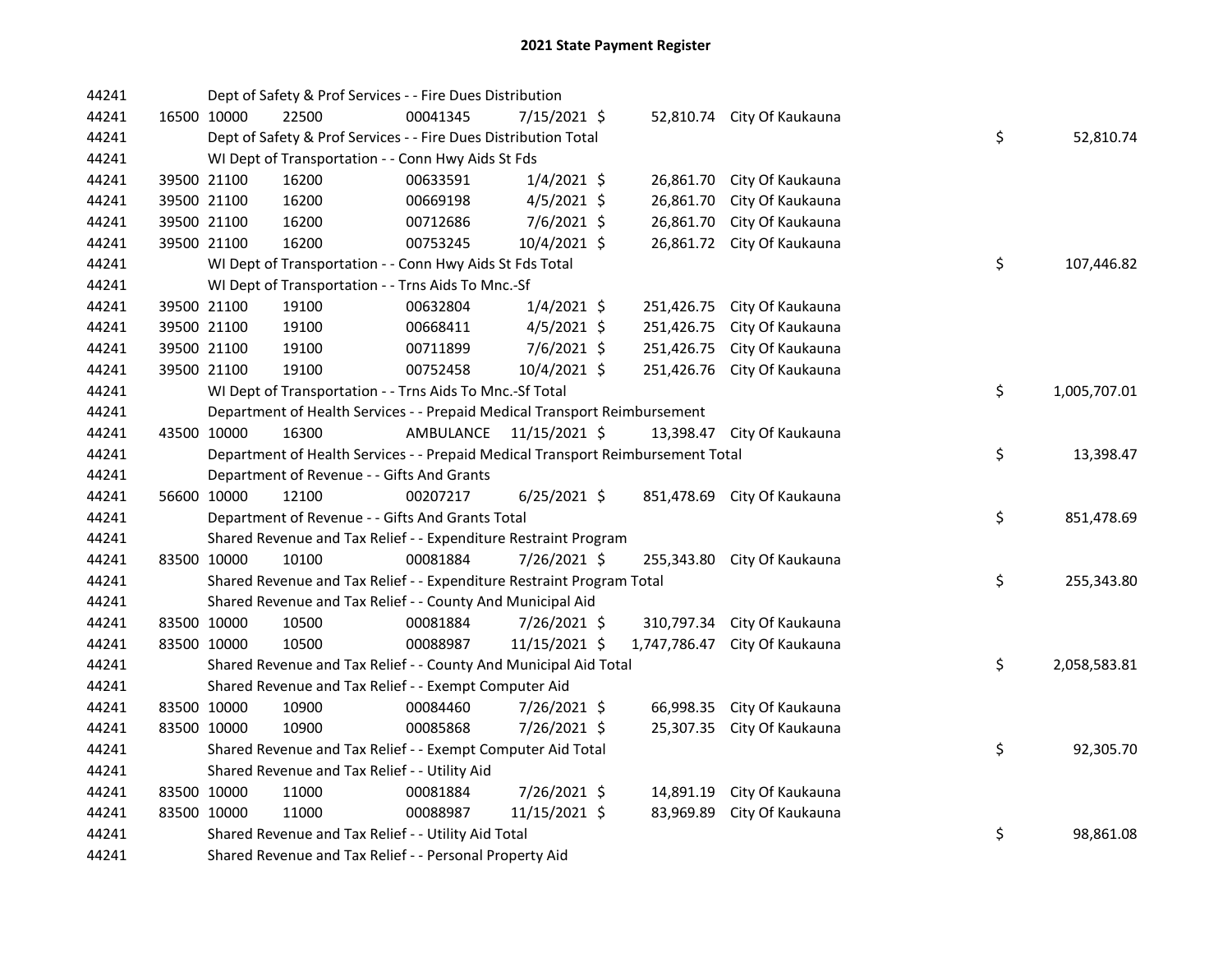## 2021 State Payment Register

| 44241       | 83500 10000 | 11100 | 00077632                                                                      | $5/3/2021$ \$ |  | 92,832.59 City Of Kaukauna |              |
|-------------|-------------|-------|-------------------------------------------------------------------------------|---------------|--|----------------------------|--------------|
| 44241       | 83500 10000 | 11100 | 00078957                                                                      | $5/3/2021$ \$ |  | 13,859.84 City Of Kaukauna |              |
| 44241       |             |       | Shared Revenue and Tax Relief - - Personal Property Aid Total                 |               |  |                            | 106.692.43   |
| 44241       |             |       | Shared Revenue and Tax Relief - - State Aid; Video Service Provider Fee       |               |  |                            |              |
| 44241       | 83500 10000 | 11200 | 00083082                                                                      | 7/26/2021 \$  |  | 29,001.22 City Of Kaukauna |              |
| 44241       |             |       | Shared Revenue and Tax Relief - - State Aid; Video Service Provider Fee Total |               |  |                            | 29.001.22    |
| 44241 Total |             |       |                                                                               |               |  |                            | 4,671,629.77 |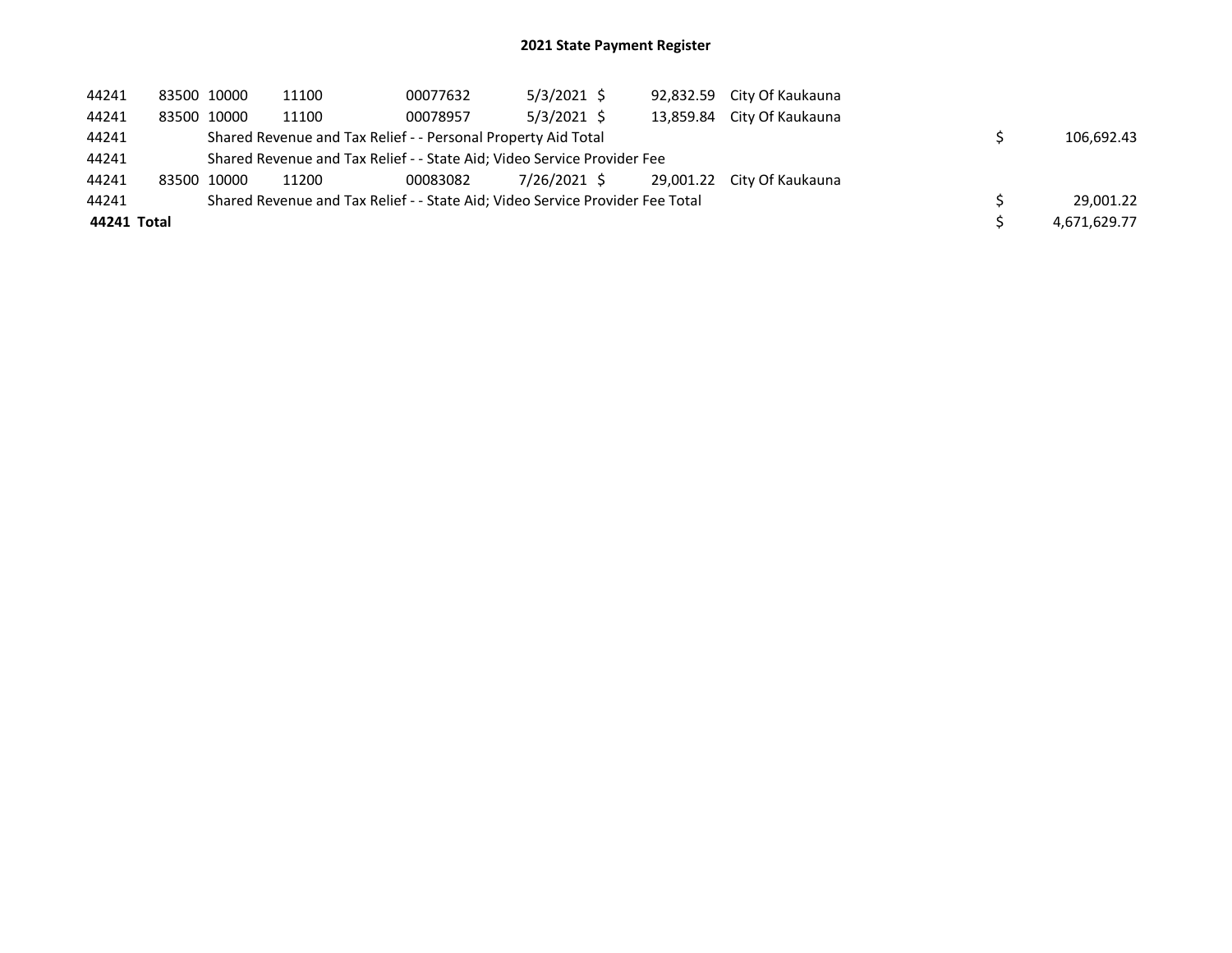| 44261 |             |             | Dept of Natural Resources - - Aids In Lieu Of Taxes - Gener          |          |                |          |                           |                 |
|-------|-------------|-------------|----------------------------------------------------------------------|----------|----------------|----------|---------------------------|-----------------|
| 44261 |             | 37000 10000 | 50300                                                                | 00460001 | 1/28/2021 \$   |          | 229.12 City New London    |                 |
| 44261 |             |             | Dept of Natural Resources - - Aids In Lieu Of Taxes - Gener Total    |          |                |          |                           | \$<br>229.12    |
| 44261 |             |             | Dept of Natural Resources - - Resaids - Urban Forestry Grant         |          |                |          |                           |                 |
| 44261 |             | 37000 21200 | 58700                                                                | 00492781 | $6/29/2021$ \$ |          | 50,000.00 City New London |                 |
| 44261 |             |             | Dept of Natural Resources - - Resaids - Urban Forestry Grant Total   |          |                |          |                           | \$<br>50,000.00 |
| 44261 |             |             | Department of Justice - - Officer training reimbursement             |          |                |          |                           |                 |
| 44261 |             | 45500 10000 | 21400                                                                | 00105672 | 11/19/2021 \$  |          | 2,720.00 City New London  |                 |
| 44261 |             |             | Department of Justice - - Officer training reimbursement Total       |          |                |          |                           | \$<br>2,720.00  |
| 44261 |             |             | Department of Justice - - Federal Aid, Local Assistance              |          |                |          |                           |                 |
| 44261 |             | 45500 10000 | 25100                                                                | 00095252 | $3/2/2021$ \$  |          | 9,950.00 City New London  |                 |
| 44261 |             |             | Department of Justice - - Federal Aid, Local Assistance Total        |          |                |          |                           | \$<br>9,950.00  |
| 44261 |             |             | Department of Administration - - Hv Trans Ln Annual Impact Fee       |          |                |          |                           |                 |
| 44261 |             | 50500 10000 | 17400                                                                | 00144335 | $5/3/2021$ \$  |          | 2,643.00 City New London  |                 |
| 44261 |             |             | Department of Administration - - Hv Trans Ln Annual Impact Fee Total |          |                |          |                           | \$<br>2,643.00  |
| 44261 |             |             | Department of Revenue - - Misc Revenue Holding Clearing              |          |                |          |                           |                 |
| 44261 |             | 56600 10000 | 99500                                                                | 00189074 | $1/8/2021$ \$  | 758.34   | City New London           |                 |
| 44261 |             | 56600 10000 | 99500                                                                | 00191145 | $2/5/2021$ \$  | 939.44   | City New London           |                 |
| 44261 |             | 56600 10000 | 99500                                                                | 00193039 | $3/1/2021$ \$  | 708.00   | City New London           |                 |
| 44261 |             | 56600 10000 | 99500                                                                | 00193045 | $3/1/2021$ \$  | 4,061.62 | City New London           |                 |
| 44261 |             | 56600 10000 | 99500                                                                | 00193779 | $3/5/2021$ \$  | 7,598.44 | City New London           |                 |
| 44261 |             | 56600 10000 | 99500                                                                | 00194387 | 3/8/2021 \$    | 40.80    | City New London           |                 |
| 44261 |             | 56600 10000 | 99500                                                                | 00194391 | 3/8/2021 \$    | 708.35   | City New London           |                 |
| 44261 |             | 56600 10000 | 99500                                                                | 00195253 | 3/15/2021 \$   | 100.00   | City New London           |                 |
| 44261 |             | 56600 10000 | 99500                                                                | 00196039 | 3/22/2021 \$   | 256.30   | City New London           |                 |
| 44261 |             | 56600 10000 | 99500                                                                | 00196043 | $3/22/2021$ \$ | 1,133.00 | City New London           |                 |
| 44261 |             | 56600 10000 | 99500                                                                | 00196715 | 3/29/2021 \$   | 34.00    | City New London           |                 |
| 44261 |             | 56600 10000 | 99500                                                                | 00196717 | 3/29/2021 \$   | 253.51   | City New London           |                 |
| 44261 |             | 56600 10000 | 99500                                                                | 00197459 | $4/5/2021$ \$  | 161.46   | City New London           |                 |
| 44261 |             | 56600 10000 | 99500                                                                | 00198065 | $4/7/2021$ \$  | 4,978.49 | City New London           |                 |
| 44261 |             | 56600 10000 | 99500                                                                | 00199384 | 4/20/2021 \$   | 124.00   | City New London           |                 |
| 44261 |             | 56600 10000 | 99500                                                                | 00200028 | $4/26/2021$ \$ | 1,368.00 | City New London           |                 |
| 44261 | 56600 10000 |             | 99500                                                                | 00201413 | $5/7/2021$ \$  | 2,500.94 | City New London           |                 |
| 44261 | 56600 10000 |             | 99500                                                                | 00202443 | $5/17/2021$ \$ | 60.00    | City New London           |                 |
| 44261 |             | 56600 10000 | 99500                                                                | 00203196 | 5/24/2021 \$   | 177.33   | City New London           |                 |
| 44261 |             | 56600 10000 | 99500                                                                | 00204640 | $6/7/2021$ \$  | 5,134.11 | City New London           |                 |
| 44261 |             | 56600 10000 | 99500                                                                | 00208607 | 7/6/2021 \$    |          | 781.50 City New London    |                 |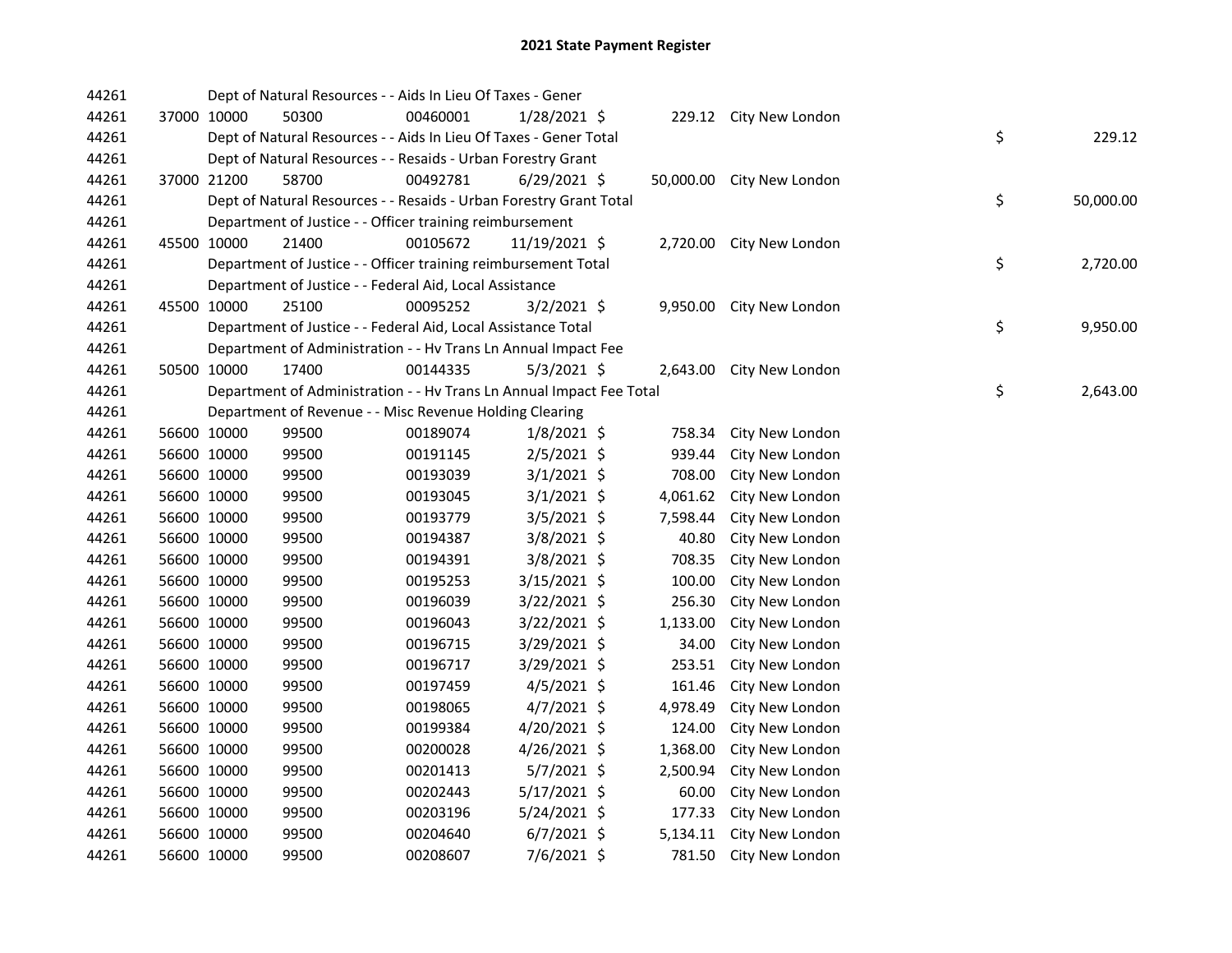| 44261       | 56600 10000 | 99500 | 00209208                                                      | 7/8/2021 \$    | 1,415.60  | City New London |    |            |
|-------------|-------------|-------|---------------------------------------------------------------|----------------|-----------|-----------------|----|------------|
| 44261       | 56600 10000 | 99500 | 00211945                                                      | $8/6/2021$ \$  | 1,994.27  | City New London |    |            |
| 44261       | 56600 10000 | 99500 | 00212732                                                      | $8/16/2021$ \$ | 468.00    | City New London |    |            |
| 44261       | 56600 10000 | 99500 | 00213179                                                      | $8/23/2021$ \$ | 141.21    | City New London |    |            |
| 44261       | 56600 10000 | 99500 | 00214566                                                      | $9/8/2021$ \$  | 1,465.58  | City New London |    |            |
| 44261       | 56600 10000 | 99500 | 00216816                                                      | $10/7/2021$ \$ | 1,047.68  | City New London |    |            |
| 44261       | 56600 10000 | 99500 | 00217088                                                      | 10/12/2021 \$  | 291.00    | City New London |    |            |
| 44261       | 56600 10000 | 99500 | 00219406                                                      | $11/5/2021$ \$ | 1,293.29  | City New London |    |            |
| 44261       | 56600 10000 | 99500 | 00221557                                                      | 12/7/2021 \$   | 1,052.57  | City New London |    |            |
| 44261       |             |       | Department of Revenue - - Misc Revenue Holding Clearing Total |                |           |                 | \$ | 41,046.83  |
| 44261       |             |       | Shared Revenue and Tax Relief - - Exempt Computer Aid         |                |           |                 |    |            |
| 44261       | 83500 10000 | 10900 | 00084461                                                      | $7/26/2021$ \$ | 14,449.81 | City New London |    |            |
| 44261       |             |       | Shared Revenue and Tax Relief - - Exempt Computer Aid Total   |                |           |                 | \$ | 14,449.81  |
| 44261       |             |       | Shared Revenue and Tax Relief - - Personal Property Aid       |                |           |                 |    |            |
| 44261       | 83500 10000 | 11100 | 00077633                                                      | 5/3/2021 \$    | 7,272.08  | City New London |    |            |
| 44261       |             |       | Shared Revenue and Tax Relief - - Personal Property Aid Total |                |           |                 | \$ | 7,272.08   |
| 44261 Total |             |       |                                                               |                |           |                 | \$ | 128,310.84 |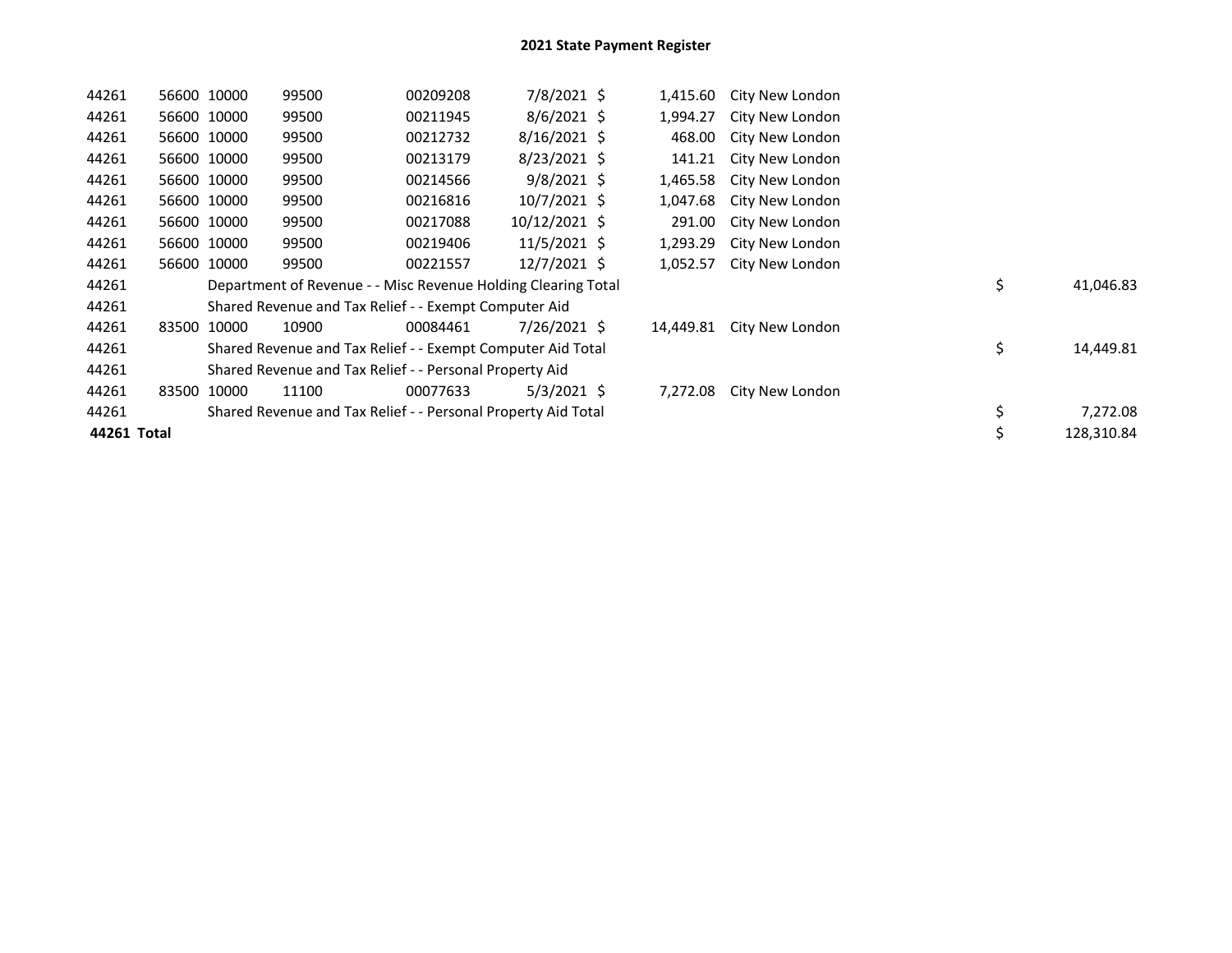| 44281 |             | Dept of Safety & Prof Services - - Fire Dues Distribution                       |           |                |           |                             |    |            |
|-------|-------------|---------------------------------------------------------------------------------|-----------|----------------|-----------|-----------------------------|----|------------|
| 44281 | 16500 10000 | 22500                                                                           | 00041355  | $7/15/2021$ \$ |           | 10,273.17 Seymour, City of  |    |            |
| 44281 |             | Dept of Safety & Prof Services - - Fire Dues Distribution Total                 |           |                |           |                             | \$ | 10,273.17  |
| 44281 |             | Dept of Natural Resources - - Aids In Lieu Of Taxes - Gener                     |           |                |           |                             |    |            |
| 44281 | 37000 10000 | 50300                                                                           | 00460004  | 1/28/2021 \$   |           | 773.55 Seymour, City of     |    |            |
| 44281 |             | Dept of Natural Resources - - Aids In Lieu Of Taxes - Gener Total               |           |                |           |                             | \$ | 773.55     |
| 44281 |             | Dept of Natural Resources - - Resaids - Cnty Forst, Cl & Mfl                    |           |                |           |                             |    |            |
| 44281 | 37000 21200 | 57100                                                                           | 00488152  | $6/14/2021$ \$ |           | 3.60 Seymour, City of       |    |            |
| 44281 |             | Dept of Natural Resources - - Resaids - Cnty Forst, Cl & Mfl Total              |           |                |           |                             | \$ | 3.60       |
| 44281 |             | WI Dept of Transportation - - Hwy Sfty Loc Aid Ffd                              |           |                |           |                             |    |            |
| 44281 | 39500 21100 | 18500                                                                           | 00763891  | 10/20/2021 \$  |           | 315.00 Seymour, City of     |    |            |
| 44281 |             | WI Dept of Transportation - - Hwy Sfty Loc Aid Ffd Total                        |           |                |           |                             | \$ | 315.00     |
| 44281 |             | WI Dept of Transportation - - Trns Aids To Mnc.-Sf                              |           |                |           |                             |    |            |
| 44281 | 39500 21100 | 19100                                                                           | 00632805  | $1/4/2021$ \$  |           | 46,134.27 Seymour, City of  |    |            |
| 44281 | 39500 21100 | 19100                                                                           | 00668412  | $4/5/2021$ \$  | 46,134.27 | Seymour, City of            |    |            |
| 44281 | 39500 21100 | 19100                                                                           | 00711900  | 7/6/2021 \$    | 46,134.27 | Seymour, City of            |    |            |
| 44281 | 39500 21100 | 19100                                                                           | 00752459  | 10/4/2021 \$   |           | 46,134.29 Seymour, City of  |    |            |
| 44281 |             | WI Dept of Transportation - - Trns Aids To Mnc.-Sf Total                        |           |                |           |                             | \$ | 184,537.10 |
| 44281 |             | Department of Health Services - - Prepaid Medical Transport Reimbursement       |           |                |           |                             |    |            |
| 44281 | 43500 10000 | 16300                                                                           | AMBULANCE | 11/15/2021 \$  |           | 2,000.00 Seymour, City of   |    |            |
| 44281 |             | Department of Health Services - - Prepaid Medical Transport Reimbursement Total |           |                |           |                             | \$ | 2,000.00   |
| 44281 |             | Department of Justice - - Officer training reimbursement                        |           |                |           |                             |    |            |
| 44281 | 45500 10000 | 21400                                                                           | 00105766  | 11/23/2021 \$  |           | 960.00 Seymour, City of     |    |            |
| 44281 |             | Department of Justice - - Officer training reimbursement Total                  |           |                |           |                             | \$ | 960.00     |
| 44281 |             | Elections Commission - - General Program Ops, GPR                               |           |                |           |                             |    |            |
| 44281 | 51000 10000 | 10100                                                                           | 00005065  | $1/7/2021$ \$  |           | 727.95 Seymour, City of     |    |            |
| 44281 |             | Elections Commission - - General Program Ops, GPR Total                         |           |                |           |                             | \$ | 727.95     |
| 44281 |             | Department of Revenue - - Gifts And Grants                                      |           |                |           |                             |    |            |
| 44281 | 56600 10000 | 12100                                                                           | 00207218  | $6/25/2021$ \$ |           | 180,762.59 Seymour, City of |    |            |
| 44281 |             | Department of Revenue - - Gifts And Grants Total                                |           |                |           |                             | \$ | 180,762.59 |
| 44281 |             | Department of Revenue - - Misc Revenue Holding Clearing                         |           |                |           |                             |    |            |
| 44281 | 56600 10000 | 99500                                                                           | 00188929  | $1/8/2021$ \$  |           | 83.72 Seymour, City of      |    |            |
| 44281 | 56600 10000 | 99500                                                                           | 00190999  | $2/5/2021$ \$  |           | 266.32 Seymour, City of     |    |            |
| 44281 | 56600 10000 | 99500                                                                           | 00193608  | $3/5/2021$ \$  |           | 3,430.18 Seymour, City of   |    |            |
| 44281 | 56600 10000 | 99500                                                                           | 00195068  | 3/15/2021 \$   | 804.00    | Seymour, City of            |    |            |
| 44281 | 56600 10000 | 99500                                                                           | 00197890  | $4/7/2021$ \$  |           | 4,445.32 Seymour, City of   |    |            |
| 44281 | 56600 10000 | 99500                                                                           | 00201252  | $5/7/2021$ \$  |           | 2,204.46 Seymour, City of   |    |            |